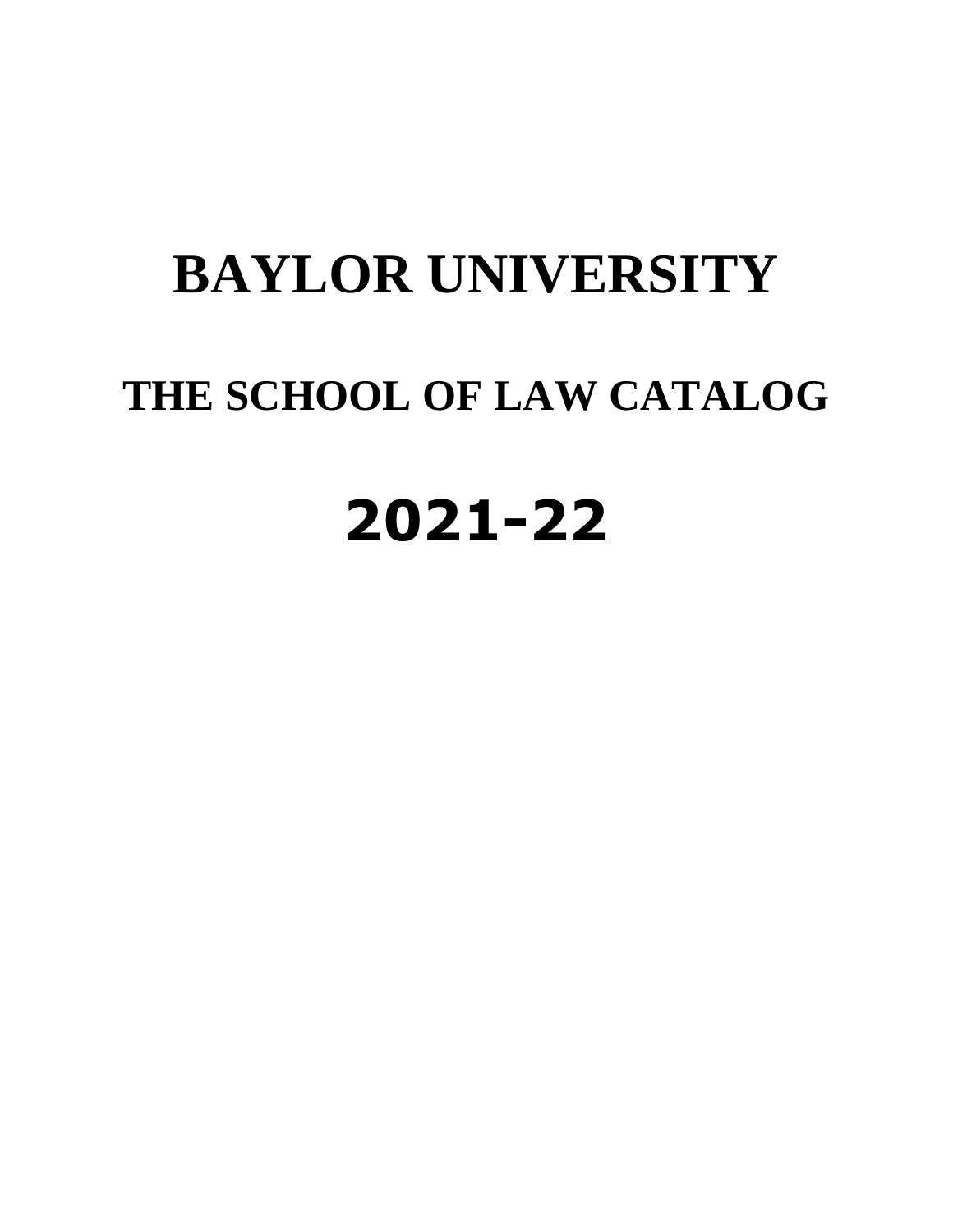# **TABLE OF CONTENTS**

| PURPOSE OF THIS PUBLICATION, NOTICE OF NONDISCRIMINATORY POLICY,<br>EQUAL ACCESS TO UNIVERSITY EDUCATIONAL PROGRAMS, DIRECTORY |
|--------------------------------------------------------------------------------------------------------------------------------|
|                                                                                                                                |
|                                                                                                                                |
|                                                                                                                                |
|                                                                                                                                |
|                                                                                                                                |
|                                                                                                                                |
| SHERIDAN & JOHN EDDIE WILLIAMS LEGAL RESEARCH & TECHNOLOGY CENTER  23                                                          |
|                                                                                                                                |
|                                                                                                                                |
|                                                                                                                                |
|                                                                                                                                |
|                                                                                                                                |
|                                                                                                                                |
| REFUNDS, CANCELLATIONS, WITHDRAWALS, DROPPING COURSES 33-34                                                                    |
|                                                                                                                                |
|                                                                                                                                |
|                                                                                                                                |
|                                                                                                                                |
|                                                                                                                                |
|                                                                                                                                |
|                                                                                                                                |
|                                                                                                                                |
|                                                                                                                                |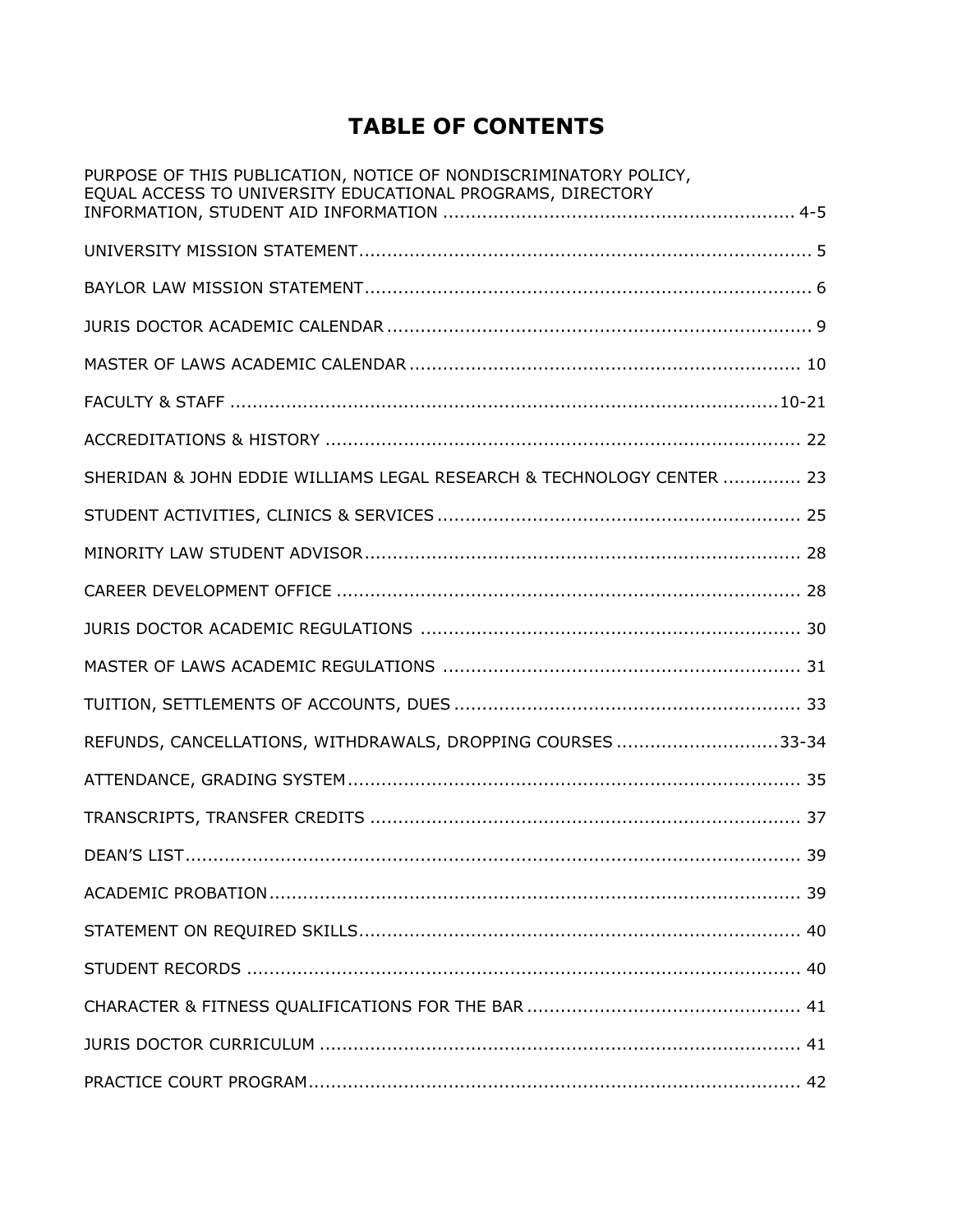| JURIS DOCTOR PROFESSIONAL TRACKS AND SPECIAL DISTINCTIONS 45-69 |  |
|-----------------------------------------------------------------|--|
|                                                                 |  |
|                                                                 |  |
| JURIS DOCTOR UPPER CLASS REQUIRED COURSES & DESCRIPTIONS 74-76  |  |
| JURIS DOCTOR UPPER CLASS ELECTIVE COURSE DESCRIPTIONS 76-96     |  |
|                                                                 |  |
|                                                                 |  |
|                                                                 |  |
|                                                                 |  |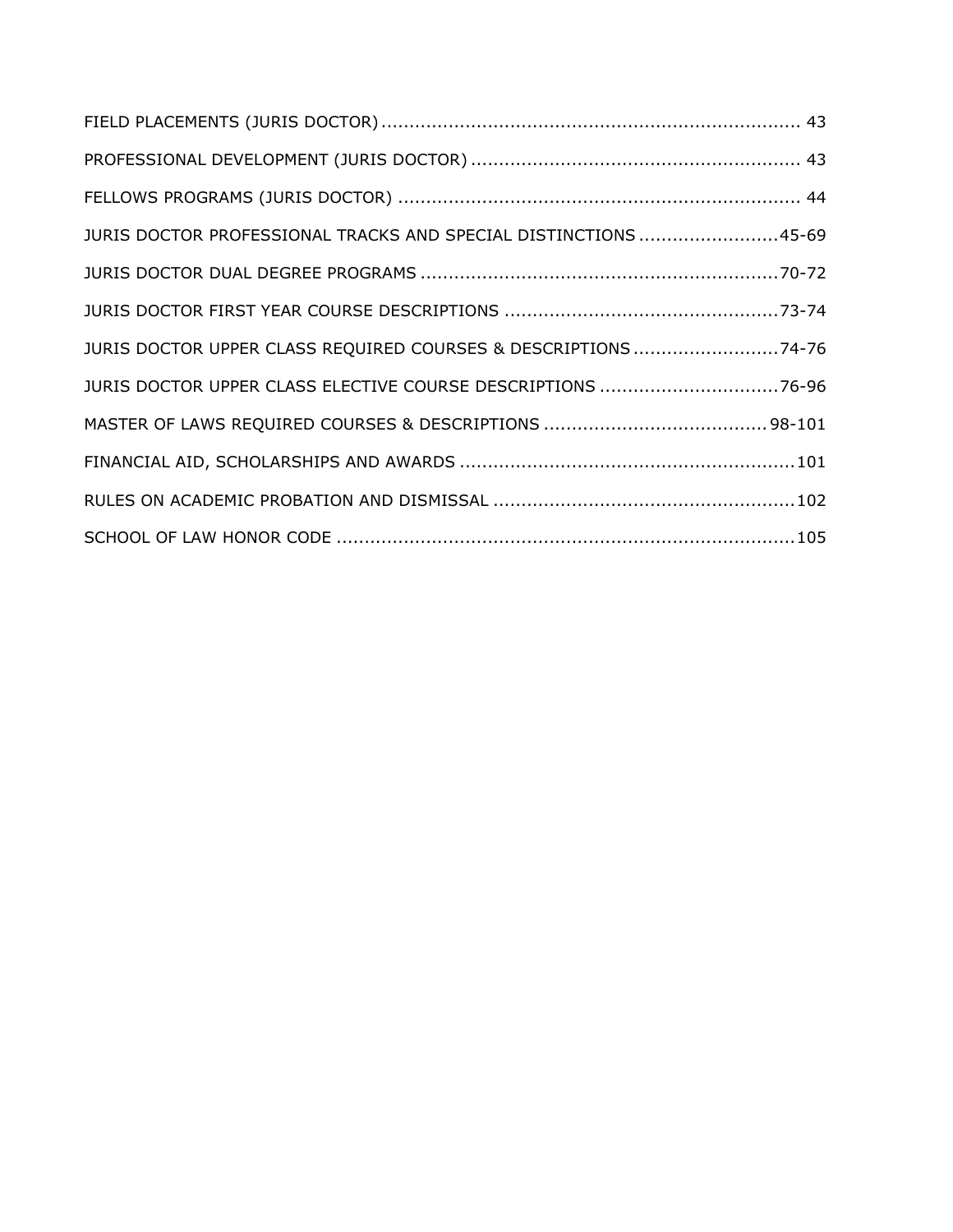#### **PURPOSE OF THIS PUBLICATION**

This publication provides a description of those programs and activities of Baylor University which are indicated in the title and text. It is not an offer to make a contract.

The administration and faculty of Baylor University believe that the educational and other programs of Baylor University, including those described herein, are effective and valuable, and that they provide skills and/or understanding in keeping with the subject matter of the program.

The ultimate results of programs offered, however, in terms of achievement, employment, professional licensing, or other measure, are also dependent on factors outside the programs, such as the personality and energy of the students, governmental or institutional regulations, and market conditions. Therefore, except as specifically stated herein, Baylor University makes no representation or contract that following a particular course or curriculum will result in specific achievement, employment or qualification for employment, admission to degree programs, or licensing for particular professions or occupations.

It is sometimes necessary or appropriate to change the programs offered. Baylor University retains the right to terminate or change any and all other aspects of its educational and other programs at any time without prior notice.

#### **NOTICE OF NONDISCRIMINATORY POLICY**

Baylor University does not unlawfully discriminate on the basis of race, color, national origin, ethnicity, citizenship, immigration status, disability, sexual orientation, gender identity or expression, age, genetic information or the refusal to submit to a genetic test, past, current or prospective service in the uniformed military service, or any other characteristic protected under applicable federal, Texas, or local law ("Protected Characteristics"). These Protected Characteristics are interpreted consistently with relevant and applicable law.

Baylor University admits students of any Protected Characteristic to all the rights, privileges, programs, and activities generally accorded or made available to students at the school. It does not unlawfully discriminate on the basis of any Protected Characteristic in employment or in the administration of its educational policies, admissions policies, scholarship and loan programs, and athletic and other school-administered programs.

The University is controlled by a predominantly Baptist Board of Regents and is operated within the Christian-oriented aims and ideals of Baptists. Baylor is also affiliated with the Baptist General Convention of Texas, a cooperative association of autonomous Texas Baptist churches. Baylor's commitment to equal opportunity and respect of others does not undermine the validity and effect of the constitutional and statutory protections for its religious liberty, including, without limitation, the religious organization exemption under Title VII of the Civil Rights Act of 1964, the religious exemption to Title IX of the Education Amendments of 1972, and the Free Exercise Clause of the First Amendment to the United States Constitution, among others.

As a religiously controlled institution of higher education, the University prescribes standards of personal conduct. While the University does not discriminate on the basis of sexual orientation, gender identity or expression, *per se*, it does regulate conduct that is inconsistent with the religious values and beliefs that are integral to its Christian faith mission. See the Baylor Statement on Human Sexuality at [https://www.baylor.edu/risk/doc.php/343044.pdf.](https://www.baylor.edu/risk/doc.php/343044.pdf) This policy statement is neither intended to discourage, nor is it in fact applicable to, any analytical discussion of law and policy issues involved, or to discussions of any recommendations for changes in existing law. Discussions of these matters are both practiced and are welcomed within our curriculum.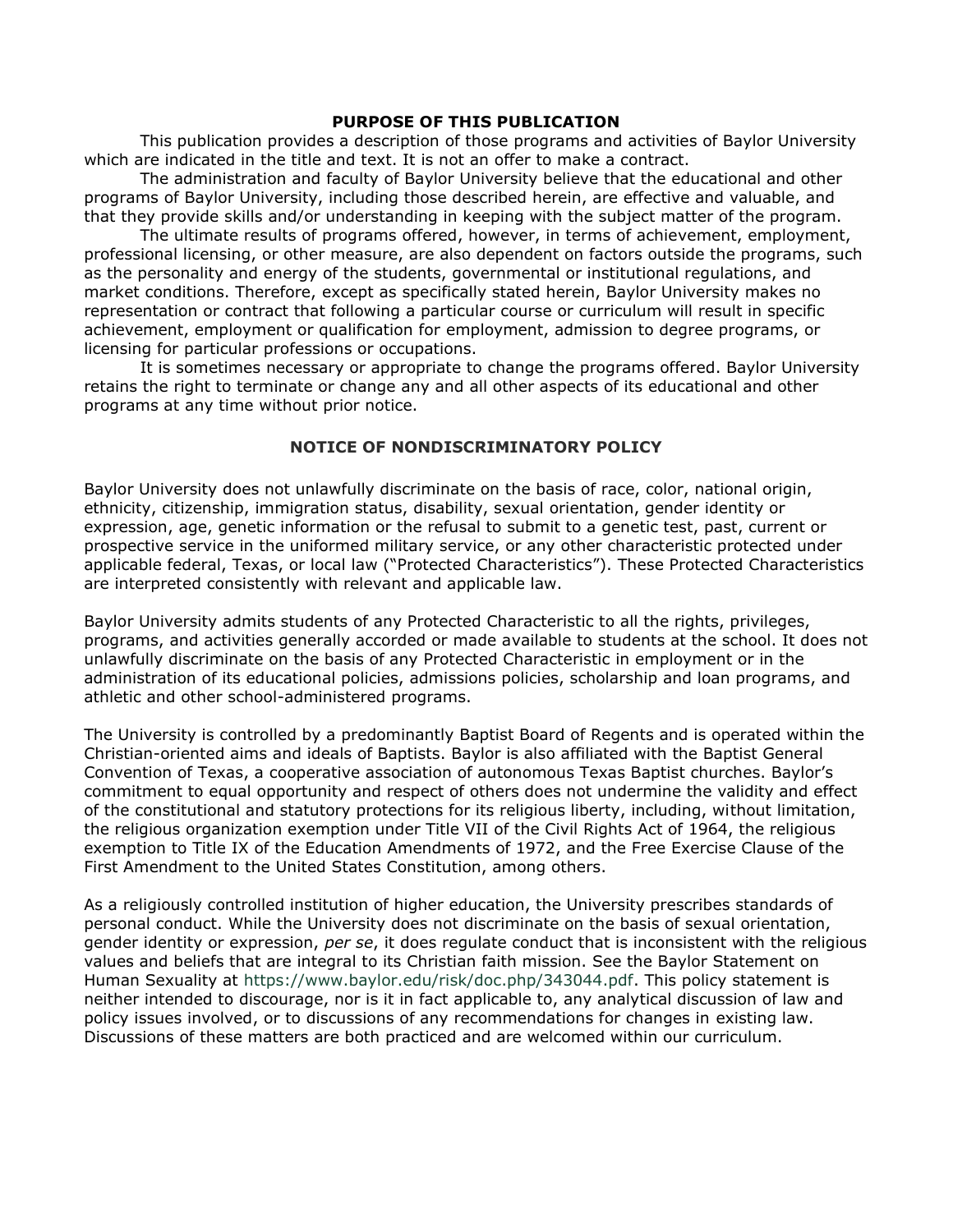#### **EQUAL ACCESS TO UNIVERSITY EDUCATIONAL PROGRAMS**

Baylor University provides equal access to all University educational programs to every qualified student. However, if any student requires special personal services or equipment, the student will be responsible for the expenses thereof. This policy includes the expense of providing personal tutors, personal attendants, medical technicians, and so forth. The Office of Access and Learning Accommodation will assist such student in communicating with the proper community or governmental agency to secure any available financial assistance to meet his or her needs.

#### **DIRECTORY INFORMATION**

Directory information includes: name, address, telephone number, e-mail address, dates of attendance, level and classification, University ID card photograph, previous institution(s) attended, field(s) of study, awards, scholarships, honors, degree(s) conferred and date(s), fulltime/part-time status, earned hours, expected graduation date or degree candidacy, thesis and dissertation titles and advisors, past and present participation in officially recognized sports and activities, physical factors of athletes (age, height, weight), and date and place of birth.

#### **LEGAL NOTICE**

If you are applying for admission to a program that may prepare you for an occupational license and/or if you later decide to change to such a program, Texas law requires that Baylor notify you of your potential eligibility to obtain a license due to prior criminal convictions. For more information, visit [https://www.baylor.edu/admissions/index.php?id=948617.](https://www.baylor.edu/admissions/index.php?id=948617)

#### **STUDENT AID INFORMATION**

Financial aid programs available to law students include academic scholarships, grants, Federal Work-Study, federal educational loans, and alternative loans through various private lenders. Students interested in consideration for financial aid should complete the Free Application for Federal Student Aid (FAFSA) online at [www.fafsa.gov.](http://www.fafsa.gov/) Visit the Student Financial Services website at https://www.baylor.edu/sfs/ for additional information regarding the financial aid application process.

The provisions of this catalog do not constitute a contract, expressed or implied, between Baylor University and any applicant, student, student's family, faculty, or staff member. Baylor University reserves the right to withdraw courses at any time, or change fees, tuition, rules, calendar, curricula, degree programs, degree requirements, graduation procedures, and any other requirement affecting students. Changes will become effective at the time the proper authorities so determine, and the changes will apply to both prospective students and those already enrolled. This catalog is a general information publication only, and it is not intended to, nor does it contain all regulations that relate to students.

## **UNIVERSITY MISSION STATEMENT**

*The mission of Baylor University is to educate men and women for worldwide leadership and service by integrating academic excellence and Christian commitment within a caring community.*

Chartered in 1845 by the Republic of Texas and affiliated with the Baptist General Convention of Texas, Baylor is both the state's oldest institution of higher learning and the world's largest Baptist university. Established to be a servant of the church and of society, Baylor seeks to fulfill its calling through excellence in teaching and research, in scholarship and publication, and in service to the community, both local and global. The vision of its founders and the ongoing commitment of generations of students and scholars are reflected in the motto inscribed on the Baylor seal: Pro Ecclesia, Pro Texana - For Church, For Texas.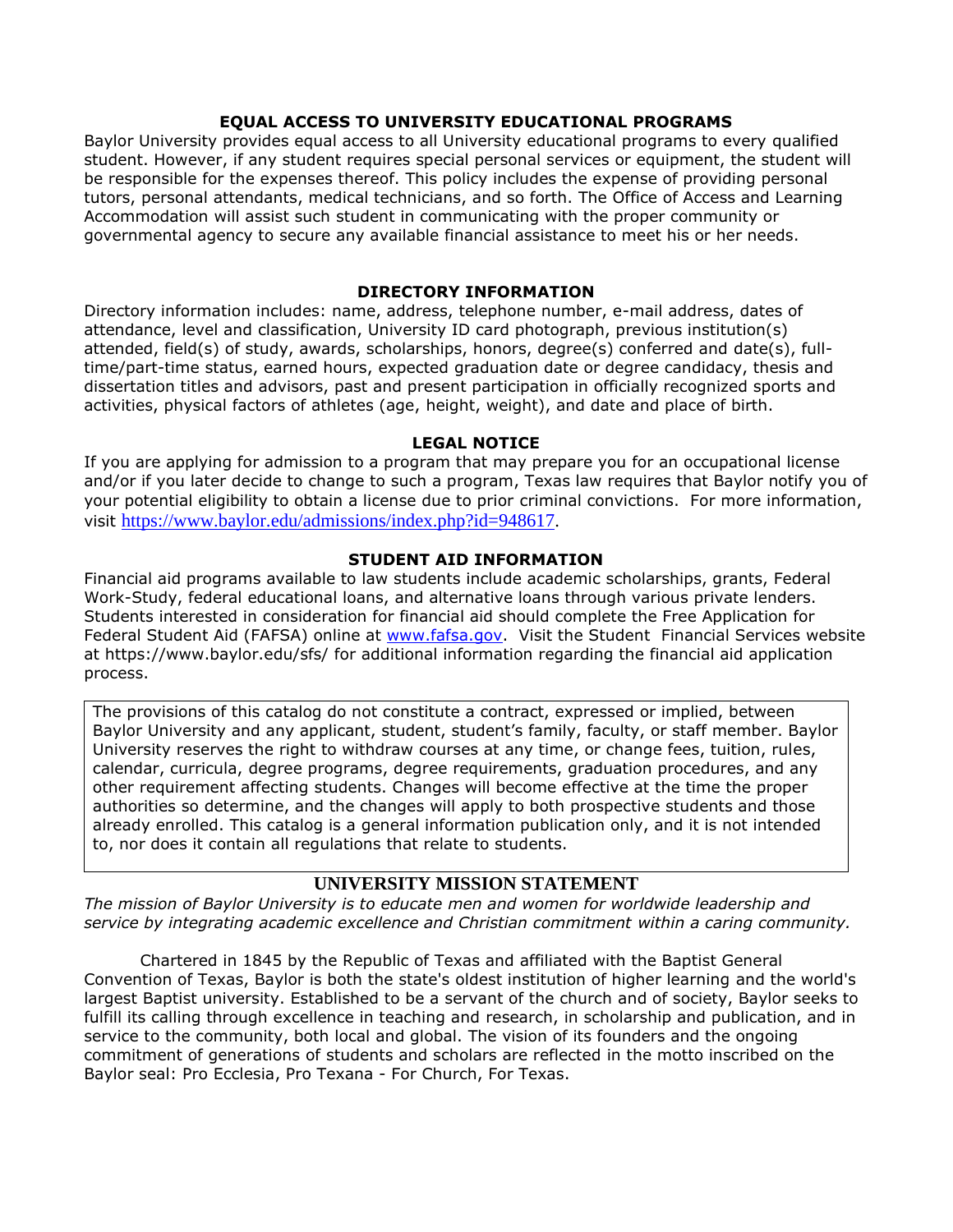*Pro Ecclesia.* Baylor is founded on the belief that God's nature is made known through both revealed and discovered truth. Thus, the University derives its understanding of God, humanity, and nature from many sources: the person and work of Jesus Christ, the biblical record, and Christian history and tradition, as well as scholarly and artistic endeavors. In its service to the church, Baylor's pursuit of knowledge is strengthened by the conviction that truth has its ultimate source in God and by a Baptist heritage that champions religious liberty and freedom of conscience. Without imposing religious conformity, Baylor expects the members of its community to support its mission. Affirming the value of intellectually informed faith and religiously informed education, the University seeks to provide an environment that fosters spiritual maturity, strength of character, and moral virtue.

*Pro Texana.* Integral to its commitment to God and to the church is Baylor's commitment to society. Whereas that society in the mid-1800s was limited to Texas, today Baylor's sphere of influence is indeed the world. The University remains dedicated to the traditional responsibilities of higher education-dissemination of knowledge, transmission of culture, search for new knowledge, and application of knowledge-while recognizing the global proportions these responsibilities have assumed. Moreover, within the context of an ethnically and culturally diverse community, Baylor strives to develop responsible citizens, educated leaders, dedicated scholars, and skilled professionals who are sensitive to the needs of a pluralistic society. To those ends, Baylor provides expanded opportunities for civic education and for church and community service at home and abroad.

*Pro Ecclesia, Pro Texana.* Baylor University is committed to excellence at the undergraduate, graduate, and professional levels. Within the undergraduate programs, the University seeks to familiarize students with the principal bodies of knowledge, cultural viewpoints, belief systems, and aesthetic perspectives that affect the world in which they live. Within the graduate and the professional programs, the University provides advanced educational opportunities to develop ethical and capable scholars and practitioners who contribute to their academic disciplines, professional fields, and society. Baylor encourages all of its students to cultivate their capacity to think critically, to assess information from a Christian perspective, to arrive at informed and reasoned conclusions, and to become lifelong learners. Beyond the intellectual life, the University pursues the social, physical, ethical, and spiritual development of each student.

Aware of its responsibility as the largest Baptist educational institution in the world and as a member of the international community of higher learning, Baylor promotes exemplary teaching, encourages innovative and original research, and supports professional excellence in various specialized disciplines. Advancing the frontiers of knowledge while cultivating a Christian worldview, Baylor holds fast to its original commitment - to build a university that is Pro Ecclesia, Pro Texana.

#### **Baylor Law Mission Statement**

Baylor Law School strives, in the context of a Christian commitment, to integrate excellence in teaching and scholarship to develop lawyers who are able to practice law with competence, serve with compassion, and provide effective and ethical leadership.

#### **Baylor Law Core Values**

1. Excellence in Teaching within a Supportive Environment

A student-focused legal education requires a diverse faculty of excellent teachers and a dedicated and energetic staff who collectively make students their top priority. Doing so ensures that Baylor Law School takes full advantage of the valuable opportunity, provided by three critical developmental years, to make a difference in students' lives, and thereby in the lives of their future clients, the life of their communities, and the health and well-being of the legal profession and the public at large.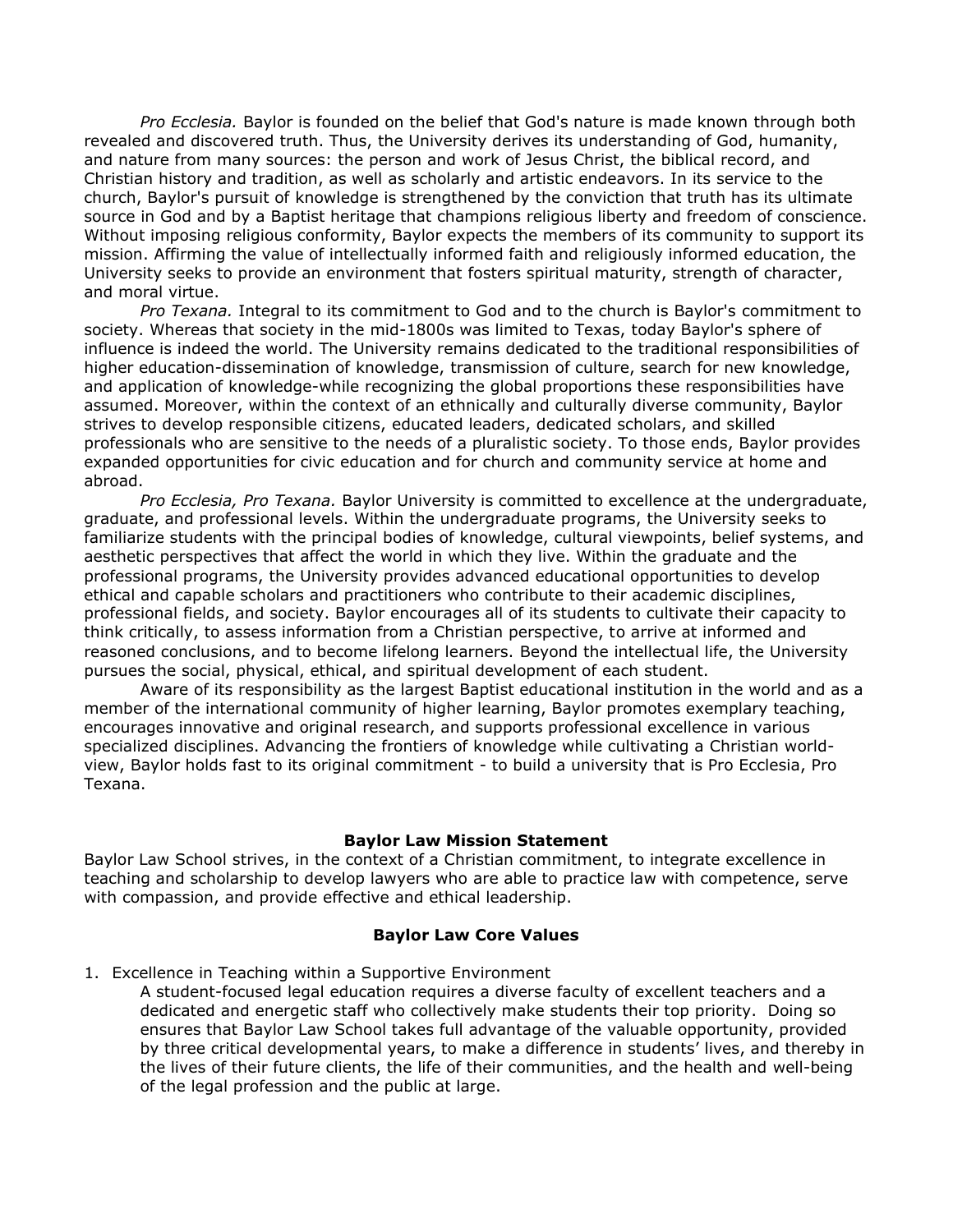Promoting a culture of excellence and high expectations in students requires that teachers set high standards for student performance, that those standards be precisely and repeatedly articulated, and that students learn to be self-directed while meeting those high standards.<sup>i</sup>

#### 2. Meaningful Scholarship

Meaningful scholarship serves an important role in a student-focused legal education that is designed ultimately to serve the public and the profession. It serves the law school's mission when it informs teaching excellence or makes a substantial contribution to the legal profession.<sup>ii</sup>

#### 3. Professionalism

A central principle of Baylor's Professional School Model for transforming students into professionals is to cultivate students' respect for the legal profession, the rule of law, and the justice system, and an appreciation of the diverse society in which they will contribute. This focus on professionalism emphasizes competence, civility, high ethical standards, servant-leadership, work ethic, personal integrity, responsibility, accountability, inclusiveness, and courage required by the actual practice of law.<sup>iii</sup>

#### 4. Service

A student-focused training ground designed to prepare graduates to enter a serviceoriented profession should inspire its graduates to become servant-leaders and equip them to be effective in that role. This focus is particularly suited to a law school that is part of a University dedicated to a global Christian mission. Baylor Law School is therefore committed to inspiring a passion for service—to clients, to an increasingly diverse society, and to the profession.<sup>iv</sup>

Excellent teaching has many facets, including:

1. Skilled use of the Socratic method to teach students how to read case law and statutory law critically, and how to analyze legal issues and communicate solutions with precision;

2. Drawing on professional experience and academic expertise to teach students the structure, the theory, and the practical intricacies of substantive and procedural law;

3. Training students to acquire fundamental legal skills, and critiquing student performance of those skills, including legal research and writing, alternate methods of dispute resolution, working collaboratively, client counseling, negotiation, transactional planning and drafting, and trial and appellate advocacy;

4. Modeling and fostering professionalism, especially legal ethics, civility, work ethic, responsibility, accountability, personal character, integrity working collaboratively as part of a team, and treating others with dignity and respect;

5. Highlighting the important role of the legal profession and the rule of law's contribution to justice, freedom, and equality, and the challenges to making timely and affordable public access to "justice to all" a reality.

Meaningful scholarship advances knowledge and the understanding of law and legal institutions, including underlying policies, processes and their impact. At Baylor, we recognize and value a wide range of research, writing and other scholarly activities. A paradigm of the "co-inherence"—where teaching, research, and service, done well, co-exist and inform one another— is foundational. Thoughtful subject-matter exploration generates research, scholarship and engaging, dynamic classroom discussion which collectively serve as a training ground for the ambiguity students will experience beyond graduation.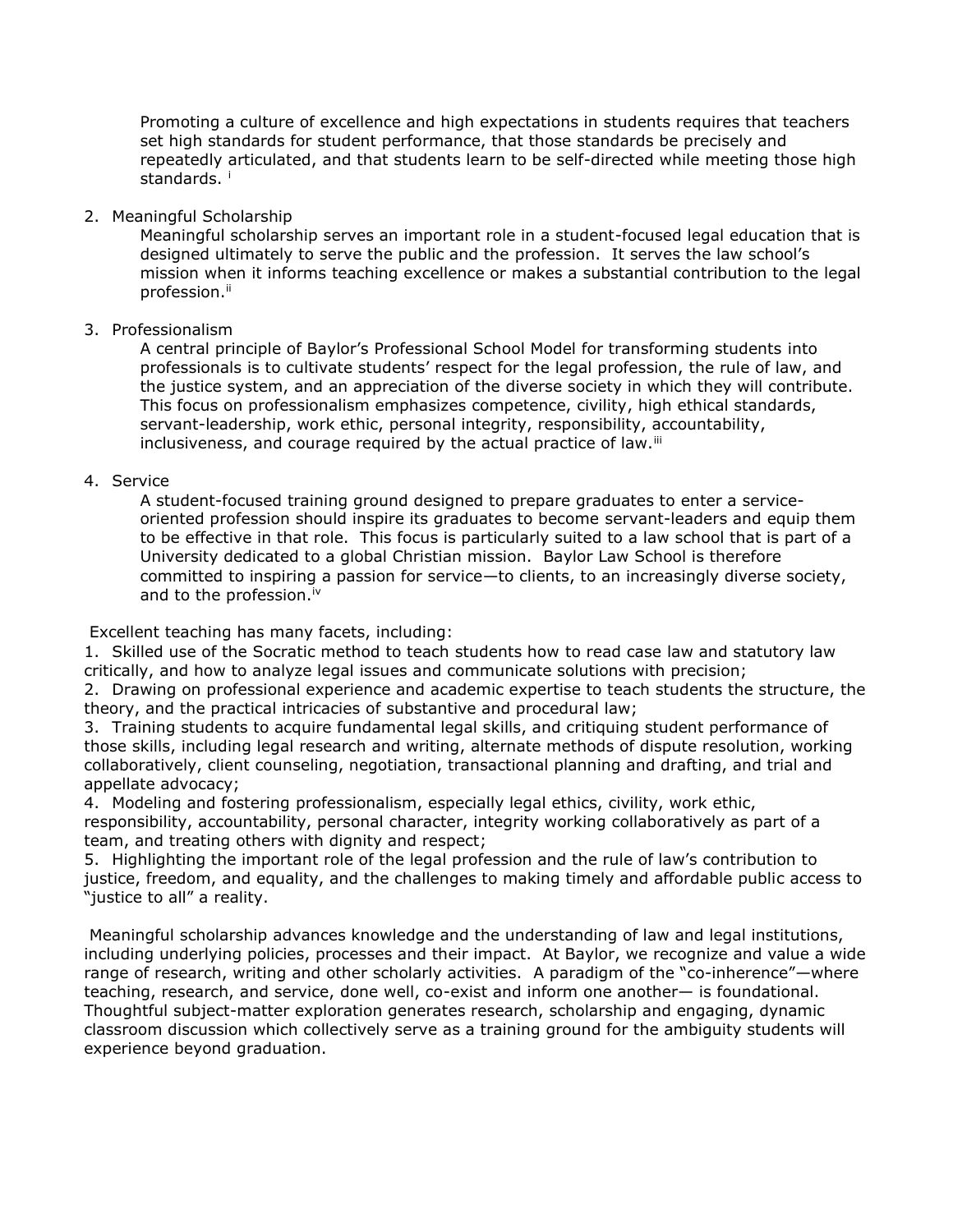At Baylor Law School, the emphasis on professionalism is both organic and intentional throughout the curriculum and in the array of extracurricular offerings, and through required professional development activities that begin at orientation and continue until graduation.

A servant-leader is best equipped to lead if trained to be a highly skilled, highly motivated, and creative problem-solver. A servant-leader understands that the commitment to service extends beyond clients to their communities, in which lawyers live and work, to the legal profession, the rule of law and the justice system. Service to clients transcends technical legal representation and advice. It includes a sincere compassion for those in need of legal services and seeing and treating them as human beings and not just legal issues or a source of income.

Service to the community may take the form of offering legal expertise, or, e.g., making a meaningful commitment of time to serve on the board of a non-profit or coach a children's soccer team. Service to the legal profession may take the form, e.g., of participating in the local, state, or national bar activities, giving CLE lectures, serving on committees proposing changes to legal rules, testifying before a legislative committee, eagerly accepting *pro bono* cases, or speaking on legal topics to civic organizations, and requires modeling upright behavior in all endeavors. A lawyer with a heart for service recognizes that the lens through which most of the public views the courts, the legal profession, and the rule of law is the ever-present opportunity to observe how lawyers live their lives and share their talents and training.

10.17.19 unanimously approved by Baylor Law Faculty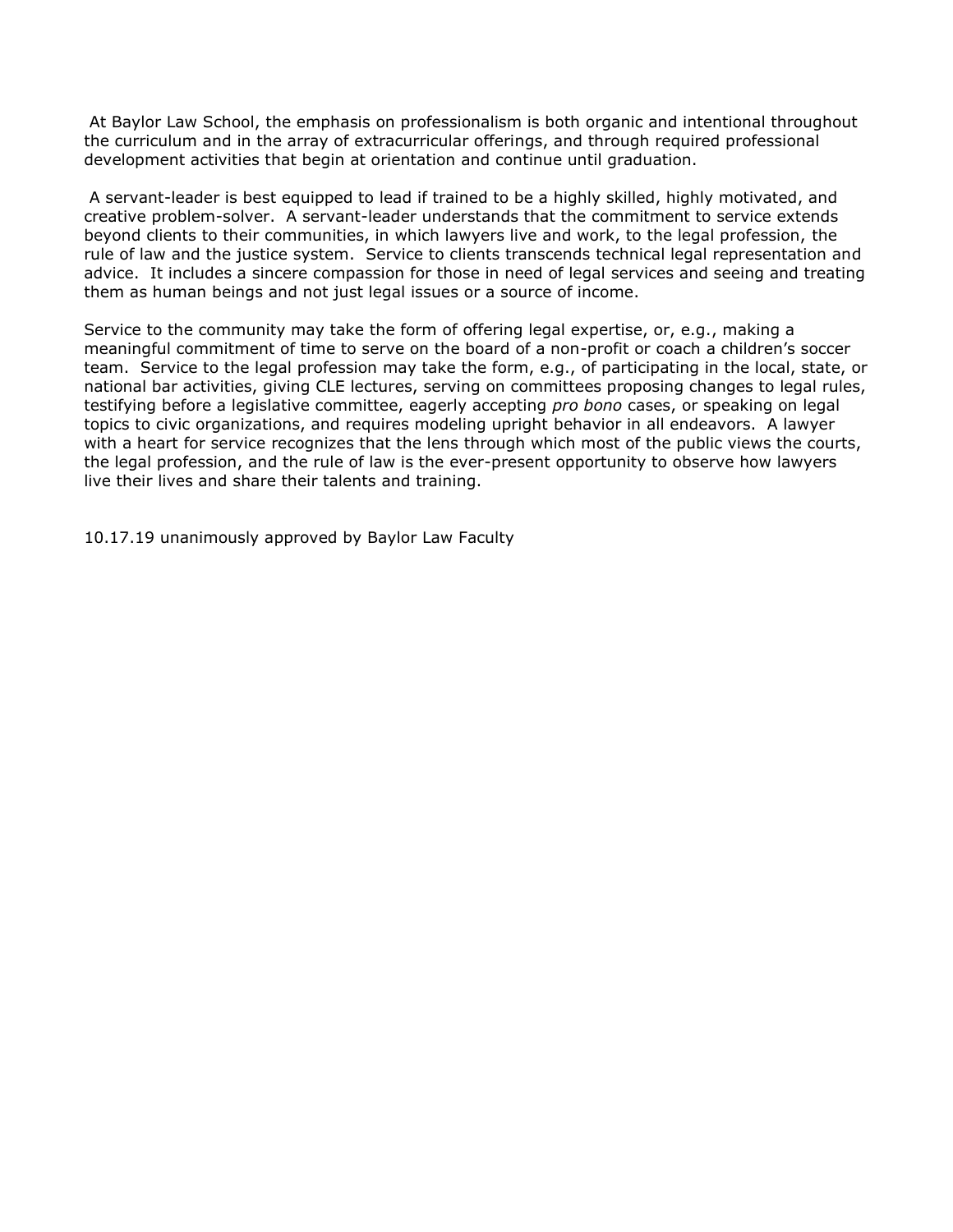## **2021-22 Academic Calendar Juris Doctor Program**

Fall Quarter (44 class days)

| August 23     | Classes Begin (Monday)         |
|---------------|--------------------------------|
| September 6   | Labor Day Holiday (Monday)     |
| October 22    | Classes End (Friday)           |
| October 23-24 | Reading Days (Saturday-Sunday) |
| October 25-29 | Exam Period (Monday-Friday)    |
| October 30-31 | Reading Days (Saturday-Sunday) |
| November 1-3  | Exam Period (Monday-Wednesday) |
| November 6    | Commencement (Saturday)        |

Winter Quarter (42 class days)

| November 8                        | Classes Begin (Monday)                   |
|-----------------------------------|------------------------------------------|
| November 25-28                    | Thanksgiving Holiday (Thursday-Sunday)   |
| December 18-Jan 2                 | Christmas Holiday (Saturday-Sunday)      |
| January 17                        | Martin Luther King, Jr. Holiday (Monday) |
| January 21                        | Classes End (Friday)                     |
| January 22-23                     | Reading Days (Saturday-Sunday)           |
| January 24-28                     | Exam Period (Monday-Friday)              |
| January 29-30                     | Reading Days (Saturday-Sunday)           |
| January 31-Feb 2                  | Exam Period (Monday-Wednesday)           |
| February 5                        | Commencement (Saturday)                  |
| [February Texas Bar Exam 2/22-23] |                                          |

Spring Quarter (44 class days)

| February 7  | Classes Begin (Monday)                 |
|-------------|----------------------------------------|
| March 7-11  | Spring Break (Monday-Friday)           |
| April 14    | Classes End (Thursday)                 |
| April 15    | Good Friday (Friday)                   |
| April 16    | Reading Day (Saturday)                 |
| April 17    | Easter (Sunday)                        |
| April 18-22 | Exam Period (Monday-Friday)            |
| April 23-24 | Reading Days (Saturday-Sunday)         |
| April 25-27 | Exam Period (Monday-Wednesday)         |
| April 30    | Commencement (Saturday)                |
| May $1-6$   | Business Law Boot Camp (Sunday-Friday) |

Summer Quarter (43 class days)

| May 9                         | Classes Begin (Monday)            |
|-------------------------------|-----------------------------------|
| May 30                        | Memorial Day Holiday (Monday)     |
| July 4                        | Independence Day Holiday (Monday) |
| July 8                        | Classes End (Friday)              |
| July 9-10                     | Reading Days (Saturday-Sunday)    |
| July 11-15                    | Exam Period (Monday-Friday)       |
| July 16-17                    | Reading Days (Saturday-Sunday)    |
| July 18-20                    | Exam Period (Monday-Wednesday)    |
| July 30                       | Commencement (Saturday)           |
| [July Texas Bar Exam 7/26-27] |                                   |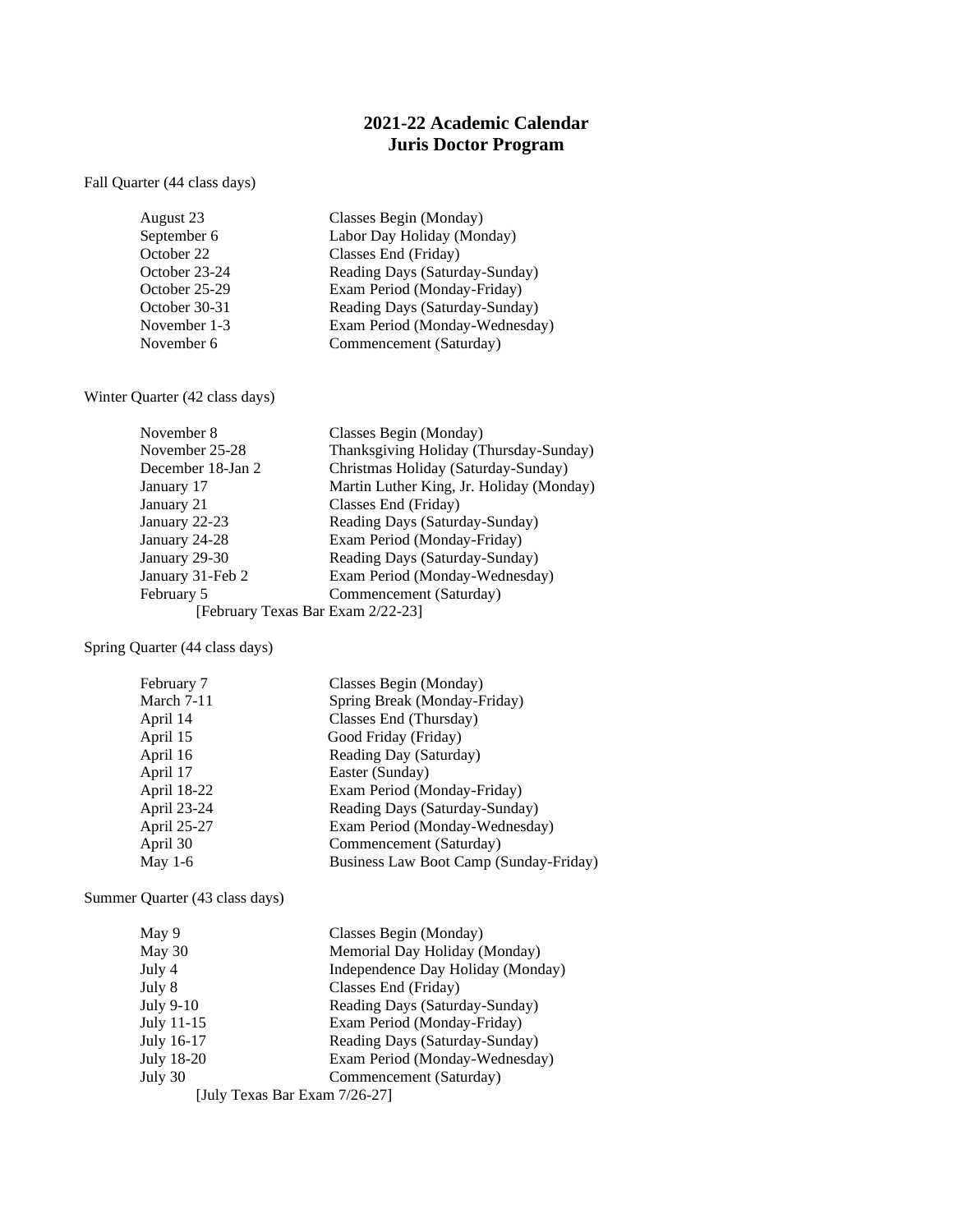## **2021-2022 MASTER OF LAWS ACADEMIC CALENDAR**

The following is a tentative calendar. Although every effort is made to adhere to this calendar, adjustments may be necessary. Notification of any changes will be posted as far in advance as possible.

## **Fall 2021 Trimester (August 2021-January 2022)**

August 23, 2021 First Day of Online Classes, Cohorts 3, 4, & 5 *September 6, 2021 Labor Day Holiday (Monday) November 25-28, 2021 Thanksgiving Holiday (Thursday-Sunday) December 18, 2021-January 2, 2022 Christmas Holiday (Saturday-Sunday)* January 7, 2022 Last Day Online Learning January 9-13, On Campus Session, Cohort 3, 4, & 5 January 16-23, 2022 Online Assessments *January 17, 2022 Martin Luther King, Jr. Holiday (Monday)* Saturday, early February 2022 Graduation

## **Spring 2022 Trimester (January 2022-June 2022)**

January 24, 2022 First Day of Online Classes, Cohorts 4, 5, & 6 *March 7-11, 2022 Spring Break April 15 Good Friday April 17 Easter (Sunday) May 30 Memorial Day (Monday)* June 3, 2022 Last Day Online Learning, Cohorts 4, 5, & 6 June 6-10, On Campus Session, Cohort 4, 5, & 6 June 12-19 Online Assessments Graduation to be determined

## **Fall 2022 Trimester (August 2022-January 2023)**

August 21, 2022 First Day of Online Classes, Cohorts 7, 8, & 9 *September 4, 2022 Labor Day Holiday (Monday) November 23-26 Thanksgiving Holiday (Thursday-Sunday) December 22-January 7 Christmas Holiday (Saturday-Sunday)* January 5, 2022 Last Day Online Learning, Cohorts 7, 8, & 9 January 7-11, On Campus Session, Cohort 7, 8, & 9 January 14-20 Online Assessments Saturday, early February 2023 Graduation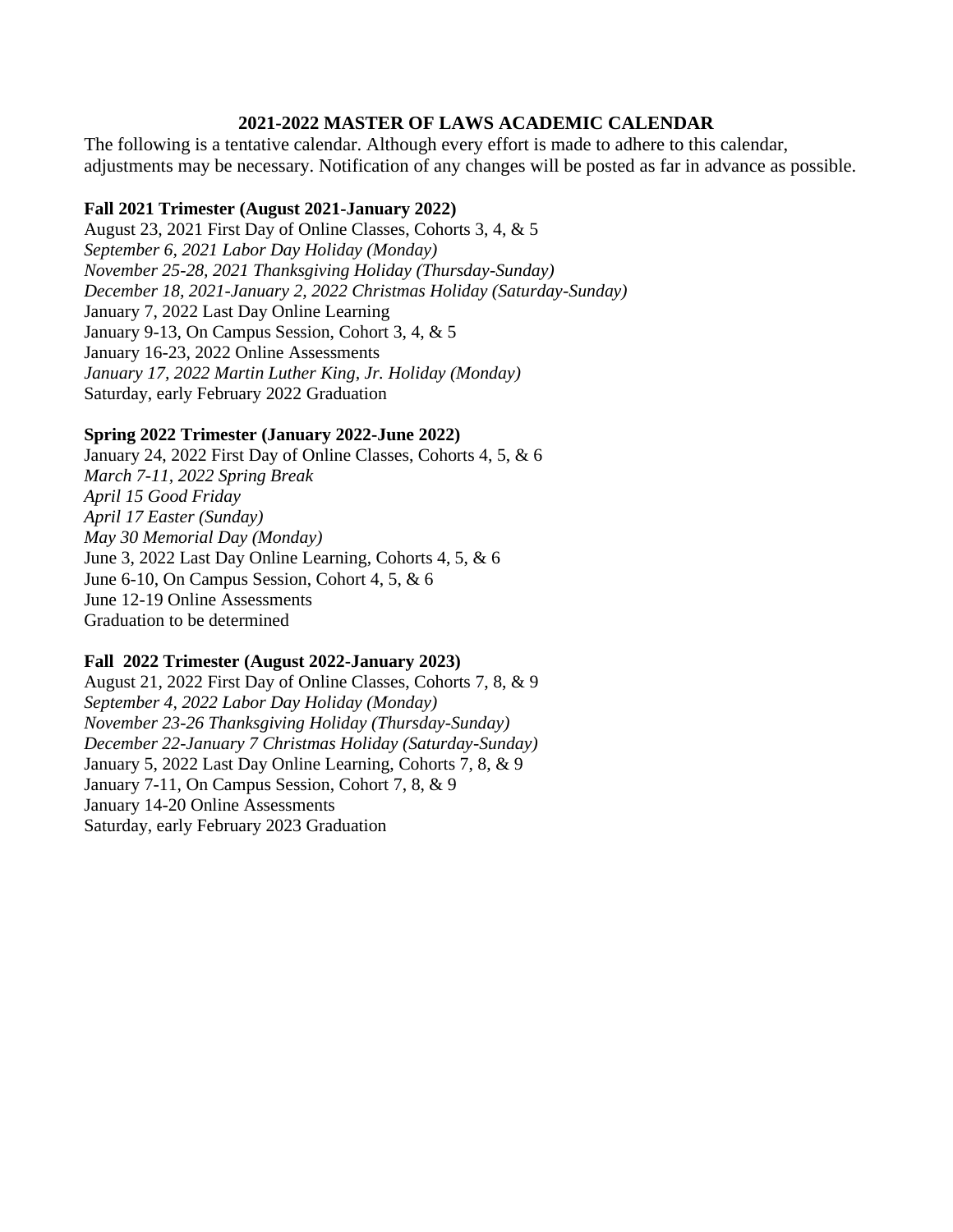#### **THE SCHOOL OF LAW FACULTY**

#### **Full-Time Faculty**

Bradley J. B. Toben, B.A., J.D., LL.M. Dean and M.C. & Mattie Caston Chair of Law. (1983) B.A., U. of Missouri; J.D., Baylor U.; LL.M., Harvard U.

Patricia A. Wilson, B.A., J.D. Associate Dean and Professor of Law. (1993) B.A., Purdue U.; J.D., Northwestern U.

Jessica Asbridge, B.A., J.D. Assistant Professor of Law. (2020) B.A., U of Kansas; J.D., U of Indiana

Larry Bates, B.A., J.D., LL.M. Professor of Law. (1996) B.A., U. of Minnesota; J.D., Marquette U.; LL.M., Harvard U.

W. Jeremy Counseller, B.A., M.B.A., J.D. Professor of Law. (2003) B.A., Stephen F. Austin State U.; M.B.A, Baylor U.; J.D., *ibid.*

Thomas M. Featherston, Jr., B.B.A., J.D. Mills Cox Chair of Law. (1982) B.B.A., Baylor U.; J.D., *ibid*

Elizabeth M. Fraley, B.A., J.D. Associate Professor of Law. (2015) B.A., Tulane U., J.D., Baylor U. Fraley & Fraley, L.L.P., Dallas

Bridget M. Fuselier, B.A., J.D. Professor of Law. (2006) B.A., Lamar U.; J.D., Baylor U.

Laura A. Hernandez, A.B., A.B., J.D. Professor of Law. (2008) A.B., A.B., Stanford U.; J.D., Southern Methodist U.

Chris Jaeger, B.A., J.D. Assistant Professor of Law. (2021) B.A., U. of Missouri; J.D., Vanderbilt U.

Rachel Kincaid, B.M., M.M, M.A., J.D. Assistant Professor of Law. (2021) B.M., Eastman School of Music; M.M., Royal Northern College of Music; M.A., Cardiff U.; J.D., U. of Virginia

Robert Little, B.A., J.D. Director of Advocacy Program and Lecturer (2019J) B.A., Baylor U; J.D., *ibid.*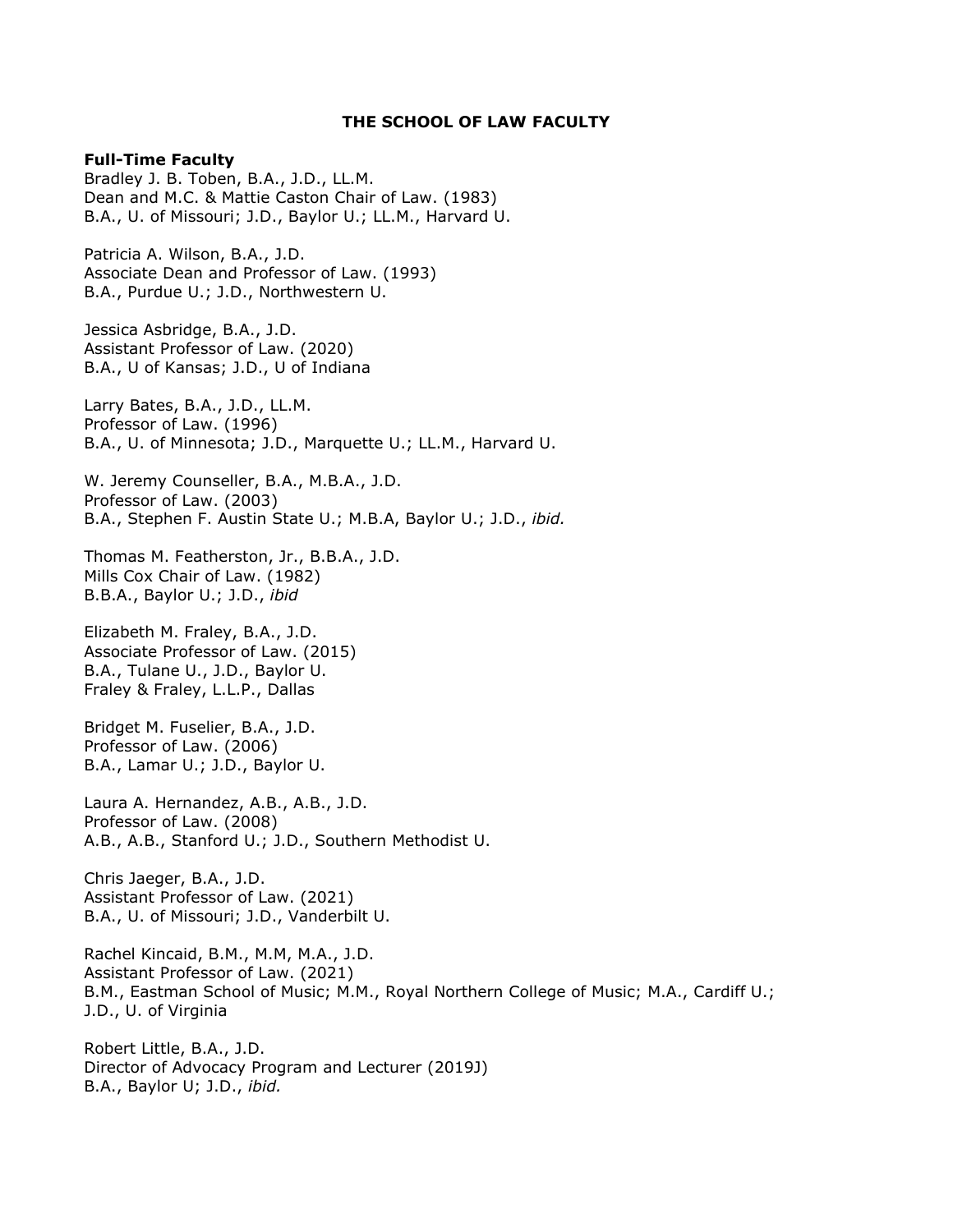Douglas Luke Meier, B.S., J.D. Professor of Law. (2010) B.S., Kansas State U.; J.D., U. of Texas Elizabeth S. Miller, B.A., J.D. M. Stephen and Alyce A. Beard Chair in Business & Transactional Law. (1991) B.A., Baylor U.; J.D., *ibid.* Connie D. Nichols, B.A., J.D. Professor of Law. (2008) B.A., U. of North Carolina; J.D., Indiana U. Allen Page, B.B.A., M.A.A., J.D. Assistant Professor of Law. (2020) B.B.A., Baylor U.; M.A.A., *ibid.*, J.D., *ibid.* Gerald R. Powell, B.A., J.D. Master Teacher and Abner V. McCall Professor of Evidence. (1986) B.A., Baylor U.; J.D., *ibid.* Rory M. Ryan, B.A., J.D. Professor of Law. (2004) B.A., Morningside College; J.D., Baylor U. Brian J. Serr, B.S., J.D., LL.M. Professor of Law. (1986) B.S., Dana College; J.D., Washington U.; LL.M., U. of Illinois Leah Teague, B.B.A., J.D. Professor of Law. (1989) B.B.A., Baylor U.; J.D., *ibid* James M. Underwood, B.A., J.D. Professor of Law. (2006) B.A., Oklahoma Baptist U.; J.D., Ohio State U. James E. Wren, M.A., J.D. Leon Jaworski Chair of Practice & Procedure. (2006) M.A., U. of Kent; J.D., Baylor U. **Legal Writing Faculty** Matthew Cordon, B.S., M.L.S., J.D. Director of Legal Writing Center and Professor of Law. (2000) B.S., Central Methodist College; M.L.S., U. of North Texas; J.D., Texas Wesleyan U. Michael R. Berry, B.S., J.D. Legal Writing Lecturer. (2011) B.S., U. of Texas, J.D., *ibid.* Susan Kelley-Claybrook Ortiz, B.A., J.D.

Legal Writing Lecturer. (2013) B.A., Wheaton College; J.D., Baylor U.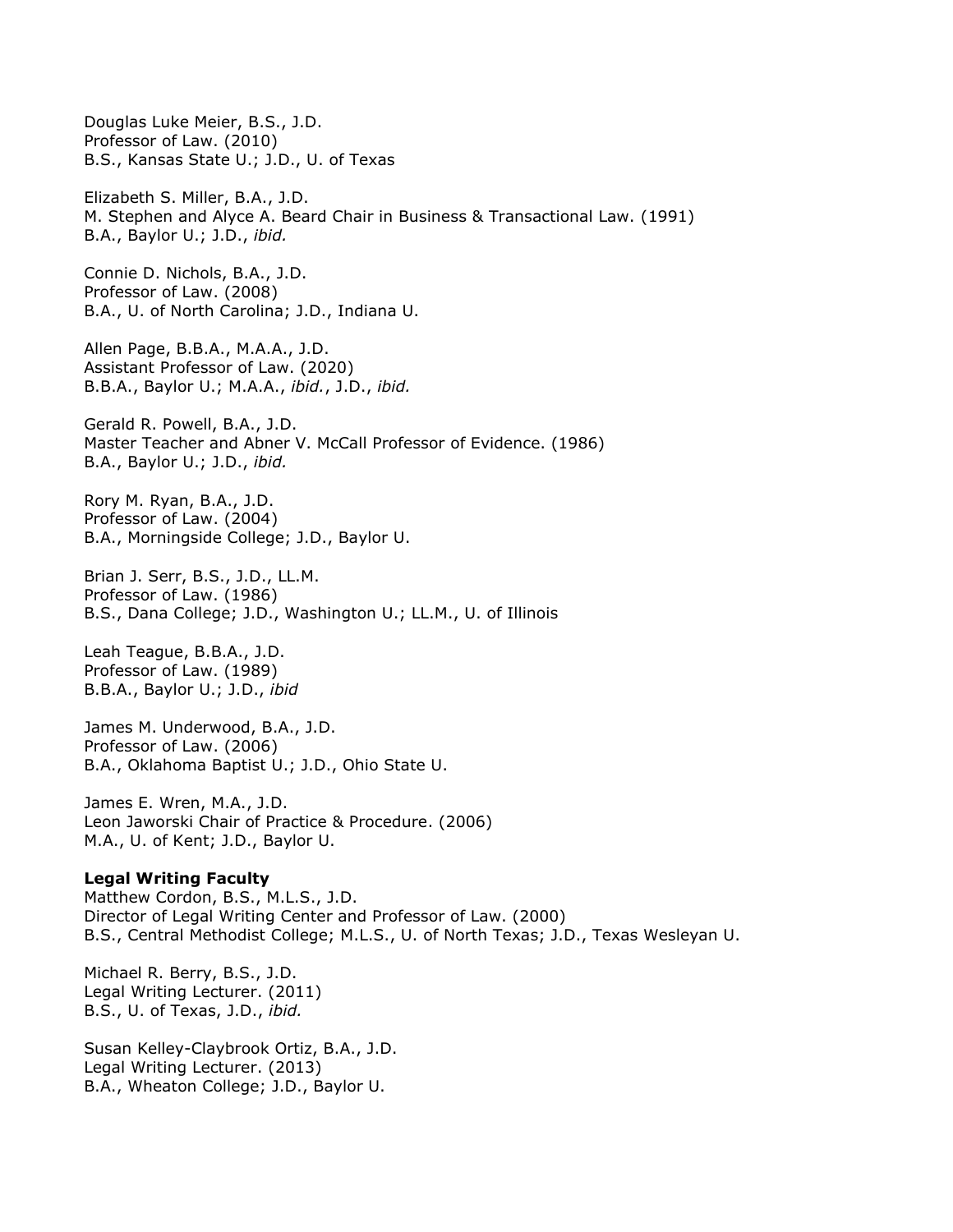Lee Ann James, B.B.A., J.D. Legal Writing Lecturer. (2019) B.B.A., Baylor U., J.D., *ibid.*

Kayla Landeros, B.A., J.D. Legal Writing Lecturer. (2019) B.A., Texas A&M U.; J.D., Baylor U.

Greg White, B.A., J.D. Legal Writing Lecturer (2016) B.A., Baylor U.; J.D., *ibid.*

#### **Professional Law Library Faculty**

Brandon Quarles, B.A., M.L.S., J.D. Director of the Law Library and Professor of Law. (1998) B.A., Southwestern U.; M.L.S., U. of North Texas; J.D., U. of Mississippi

Christopher M. Galeczka, B.A., M.S.I., J.D. Reference Librarian. (2013) B.A., Michigan State U.; M.A., *ibid*.; J.D., *ibid*.

Tabitha Patterson, B.A., M.Div., MLIS Cataloging & Governments Documents Librarian (2019) B.A., Baylor U., M.Div., *ibid.*

#### **Emeritus Faculty**

Ronald L. Beal, B.A., J.D., LL.M. Professor of Law. (1983) B.A., St. Olaf College; J.D., William Mitchell College; LL.M., Temple U.

David M. Guinn, B.A., J.D., LL.M. Master Teacher and Lyndon L. Olson and William A. Olson Professor of Local Government and Constitutional Law. (1966) B.A, Baylor U.; J.D., *ibid*; LL.M., U. of Michigan

Michael D. Morrison, B.A., J.D. William J. Boswell Professor of Law. (1977) B.A., U. of Oklahoma; J.D., *ibid.*

Louis S. Muldrow, Jr., B.A., J.D. Professor Emeritus. B.A., Texas Tech U.; J.D., Baylor U.

R. Michael Rogers, B.B.A., J.D. Professor of Law. (1984) B.B.A., Texas Tech U.; J.D., U. of Oklahoma

David G. Swenson, B.S., J.D. George G. Kelley Professor of Law. (1982) B.S., Iowa State U.; J.D., U. of Michigan

William R. Trail, B.A., J.D. Professor Emeritus.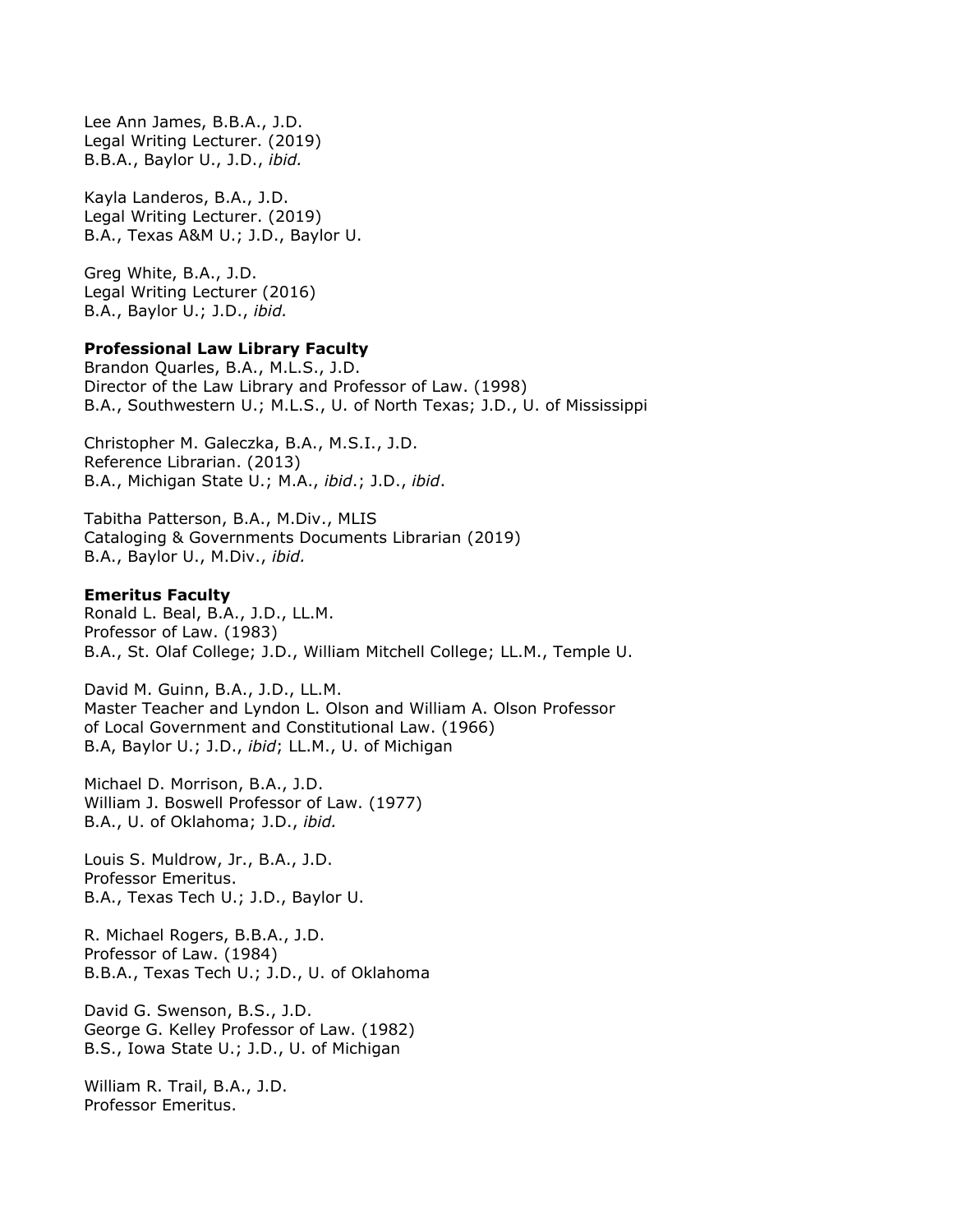B.A., Michigan State U.; J.D., U. of Virginia

#### **Jurist in Residence**

Hon. Ed Kinkeade, B.A., J.D. B.A., Baylor U.; J.D., *ibid.* Judge, U.S. District Court, Dallas

#### **Juris Doctor Adjunct Faculty**

Richard Brad Alpert, B.A., J.D. (2017) B.A., U. of Texas, J.D., *ibid*. North Richland Hills

Debora Alsup, B.S., J.D. (2020) B.S., Baylor U., J.D., *ibid.* Thompson & Knight, Austin

Malcolm Bales, J.D. (2017) J.D., U. of Texas Nacogdoches

Dan G. Baucum, B.B.A., J.D., LL.M. (2020) B.B.A., Southern Methodist U., J.D., *ibid.*, LL.M., New York U. Daniel Baucum Law, PLLC Dallas

Alan Bennett, B.A., J.D. (2018) B.A., Baylor U.; J.D., *ibid.* Sheehy Lovelace & Mayfield, PC, Waco

Lotte Bostick, B.S., J.D. B.S., Virginia Tech U., B.S., *ibid*., J.D., Baylor U. Waco

Michael V. Bourland, B.A., J.D., LL.M. B.A., Baylor U.; J.D., *ibid.*; LL.M., U of Florida Bourland, Wall & Wenzel, Ft. Worth

Richard E. Brophy, Jr., B.B.A., J.D. (1986) B.B.A., Baylor U.; J.D., *ibid.* Beard Kultgen Brophy Bostwick & Dickson, LLP, Waco

Laura Brown, B.A., J.D. (2009) B.A., Baylor U.; J.D., *ibid.* Williams & Brown, LLP, Waco

Brian Carroll, B.S., J.D. (2019) B.S., Baylor U.; J.D., *ibid.* Sanderford & Carroll, Temple

Rodney A. Chamness, B.B.A., J.D. (2007) B.B.A., New Mexico State U.; J.D., Baylor U. Pakis, Giotes, Page & Burleson, PC, Waco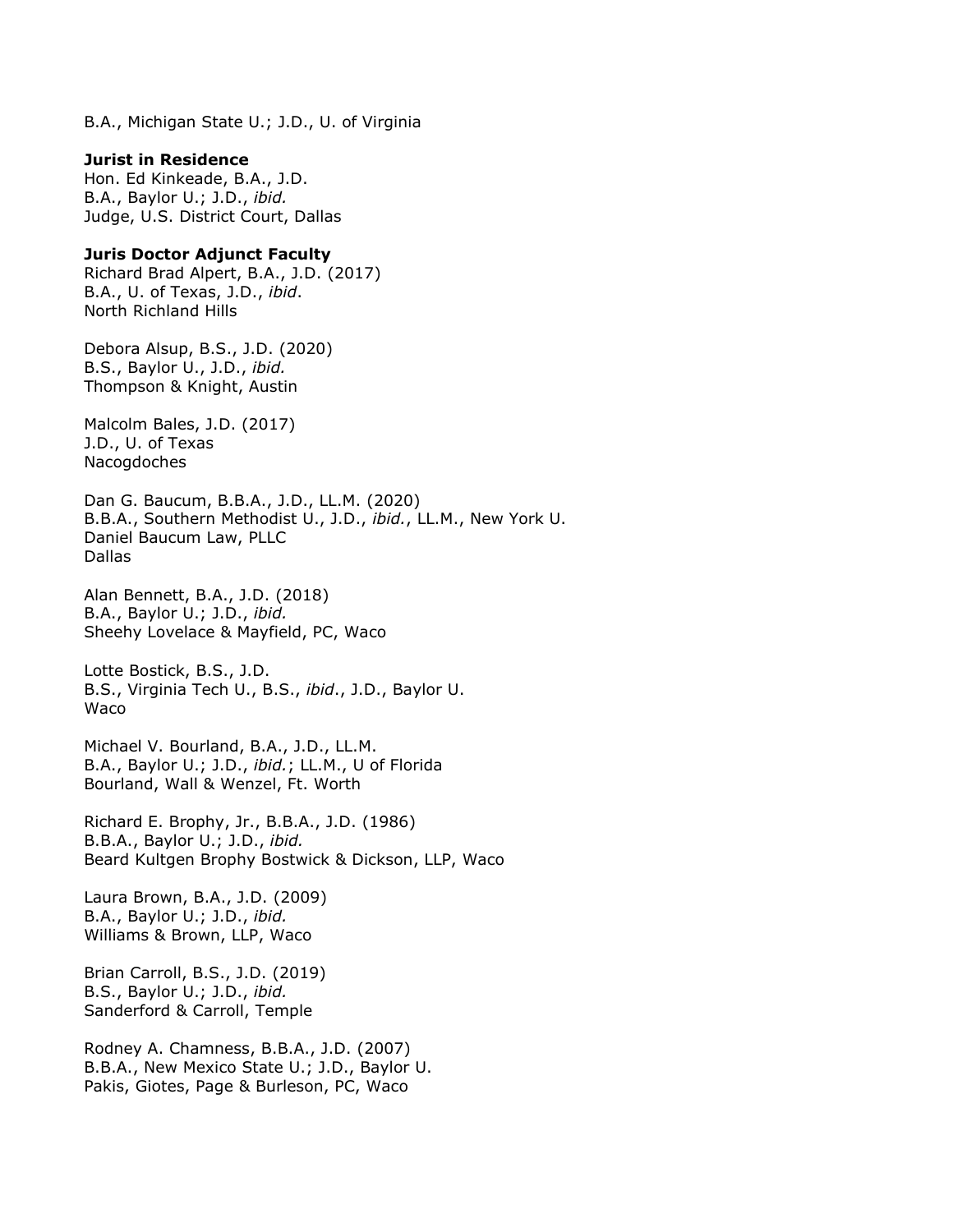Jim Chester, B.S., L.L.M., J.D. (2001) B.S., Texas A&M U., J.D., South Texas, L.L.M., U. of Houston Chester Siekierski LLP, Dallas

Hon. Gary Coley, B.B.A., J.D. (2018) B.B.A., Texas A&M; J.D., Baylor U. 74th District Court, Waco

David Deaconson, B.B.A., J.D. (2011) B.B.A., Baylor U.; J.D., *ibid.* Pakis, Giotes, Page & Burleson, P.C., Waco

Hon. Vikram S. Deivanayagam, B.B.A., J.D. (2006) B.B.A., U. of Memphis; J.D., Baylor U. McLennan County Court at Law, Waco

J. David Dickson, B.B.A., J.D. (2001) B.B.A., Texas Christian U.; J.D., Baylor U. Beard Kultgen Brophy Bostwick & Dickson, LLP, Waco

David Dumas, B.B.A., J.D. (1995) B.B.A., Baylor U.; J.D., *ibid.* Fulbright & Winniford, PC, Waco

William D. Farrar, B.S., J.D. (1997) B.S., Texas A & M U.; J.D. Baylor U. William D. Farrar & Associates, Tyler

Wade N. Faulkner, B.A., J.D. B.A., Texas Tech U., J.D., Baylor U. Law Office of Wade Faulkner PLLC, Salado

Hon. Royal Ferguson, J.D.

Robert Galloway, J.D.,

Kendall Gray, J.D.

Hon. A. Lee Harris, B.S., J.D. B.S., Stephen F. Austin U., J.D., Baylor U. 66th District Court, Hillsboro

John-Paul (JP) Haskins, B.A., J.D. B.A., U. of Texas, J.D. Baylor U. Greenberg, Traurig LLP, Austin

David G. Henry, B.B.A., J.D. (1994) B.B.A., Baylor U.; J.D., *ibid.* Texess Consulting, Waco

James Howard, B.A., J.D. B.A., Louisiana State U., J.D., Baylor U.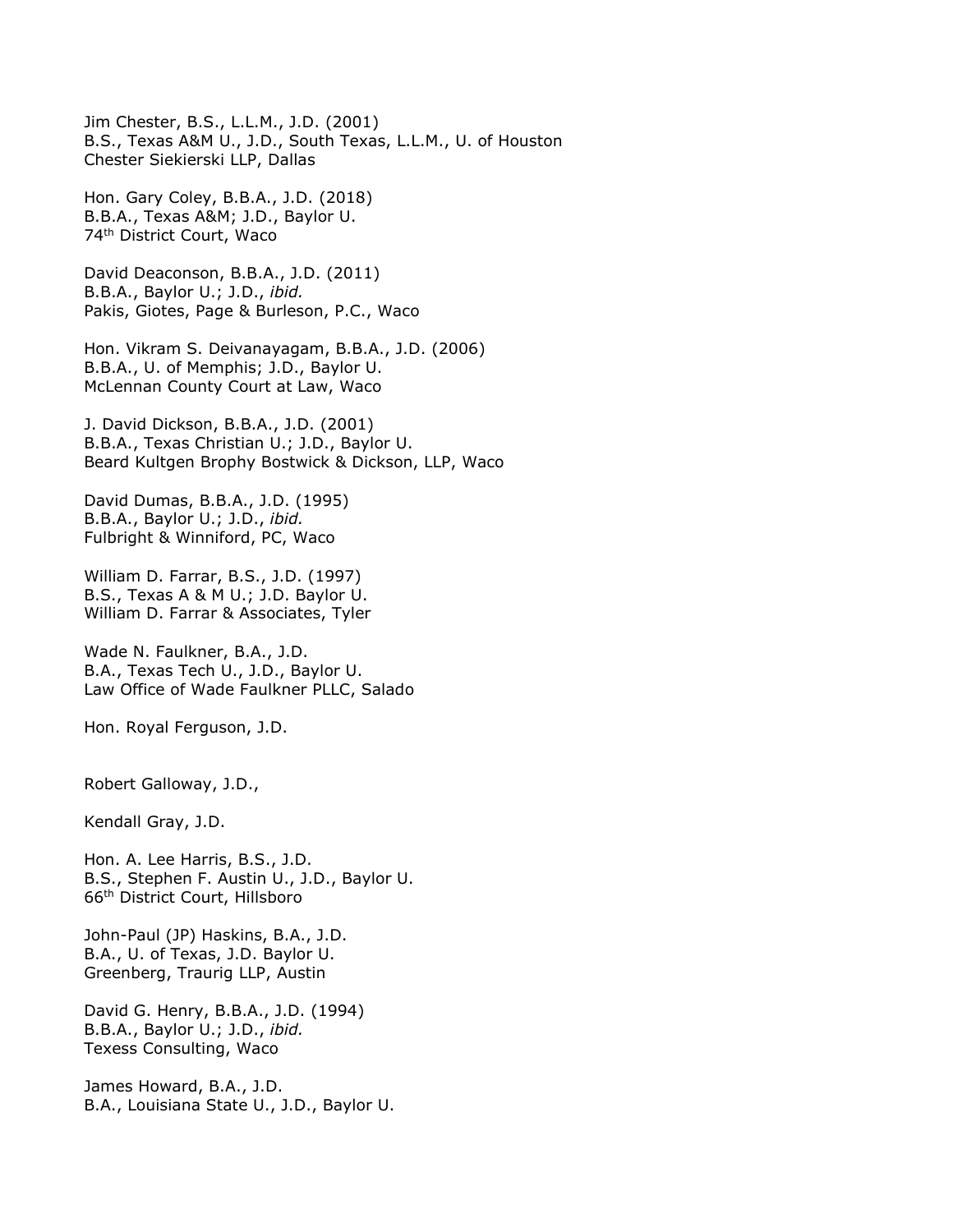Naman Howell Smith & Lee, PLLC, Waco

Jeff Jury B.A., Rockford College, J.D., Baylor U. Burns Anderson Jury & Brenner, L.L.P. Austin

Darrell L. Keith, B.A., J.D. B.A., Baylor U.; J.D., *ibid.* Keith Law Firm, Fort Worth Kimberlee K. Kovach, B.S., J.D. B.S., The Ohio State U.; J.D., Capital U. Austin

Hon. Rich Leonard…

Jennifer Lindsey, B.B.A., M.B.A., J.D. (2013) B.B.A., Baylor U., M.B.A., *ibid*., J.D., *ibid*. Beard Kultgen Brophy Bostwick & Dickson LLP, Waco

Hon. Lora Livingston, J.D.

Mark Mann, J.D.

Cahal McColgan

Hon. K. Nicole Mitchell, JD.

Darren B. Moore, B.A., J.D. B.A., Texas A & M U.; J.D., Baylor U. Bourland, Wall & Wenzel, PC, Ft. Worth

Matt Morrison, B.B.A., J.D. (2013) B.B.A., Baylor U., J.D., *ibid*. Harrison Davis Steakley Morrison, PC, Waco

Kristen A. Mynar, B.S., J.D. B.S., Texas A&M U., J.D., Baylor U. Naman, Howell, Smith & Lee, PLLC, Waco

Colin O'Neill, B.B.A., J.D. (2008) B.B.A., Baylor U.; J.D., *ibid.* Fulbright Winniford, PC, Waco

Michelle O'Neil O'Neil Wysocki, P.C. B.B.A., Baylor U.; B.B.A., Baylor U.

Charles D. Olson, B.S., J.D. (2005) B.S., Southwestern U.; J.D., Baylor U.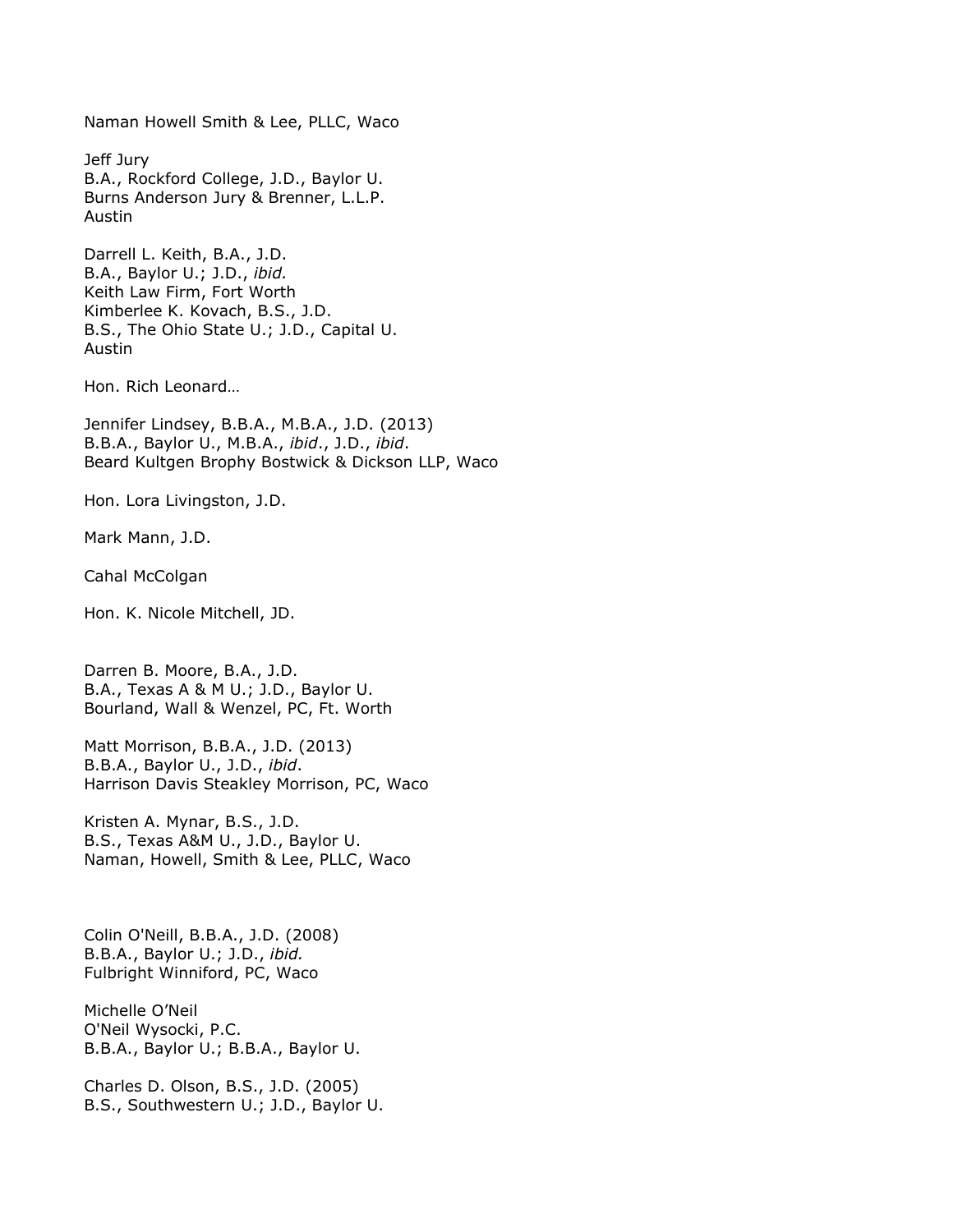Haley & Olson, PC, Waco

Spencer Pahlke

Deborah M. Perry, B.A., J.D. (2015) B.A., Trinity U., J.D., Baylor U. Munsch Hardt, PC

Elisa Dillard Rainey, B.B.A., J.D. (2008) B.B.A., Baylor U.; J.D., *ibid.* Rainey & Rainey, LLP, Waco

James Rainey, B.B.A., J.D. (2016) B.B.A., U. of North Dakota, J.D., Baylor U. Rainey & Rainey, LLP, Waco

Jennifer Richards, B.S., J.D. B.S., Texas Christian U., J.D., Baylor U. Stanton LLP, Dallas

Rispoli

Christine Robinson, B.B.A., J.D., LL.M. (2018) B.B.A., Baylor U.; J.D., *ibid*.; LL.M. Southern Methodist U. Dallas

Shad Michael Robinson, A.A., B.A., J.D. (2004) A.A., Waldorf College; B.A., Buena Vista U.; J.D., Baylor U. Haley & Olson, PC, Waco

Peter K. Rusek, B.S., J.D. (2000) B.S., Texas A&M U.; J.D., Baylor U. Sheehy, Lovelace & Mayfield, PC, Waco

Paul H. Sanderford, B.B.A., J.D. (2012) B.B.A., Baylor U.; J.D., *ibid.* Sanderford & Carroll, PC, Temple

Roger N. Schmidt, B.A., J.D. (2003) B.A., Bemidji St. U.; J.D., South Texas College of Law Schmidt, Ayers & Associates, Waco

Chris Schultz, B.A., M.A., J.D. (2019) B.A., U. of Oklahoma.; M.A., U. of Arizona, J.D., *ibid.* Dallas

Ben Selman, B.A., J.D. (1990) B.A., Baylor U.; J.D., *ibid.* Naman, Howell, Smith & Lee, LLP, Waco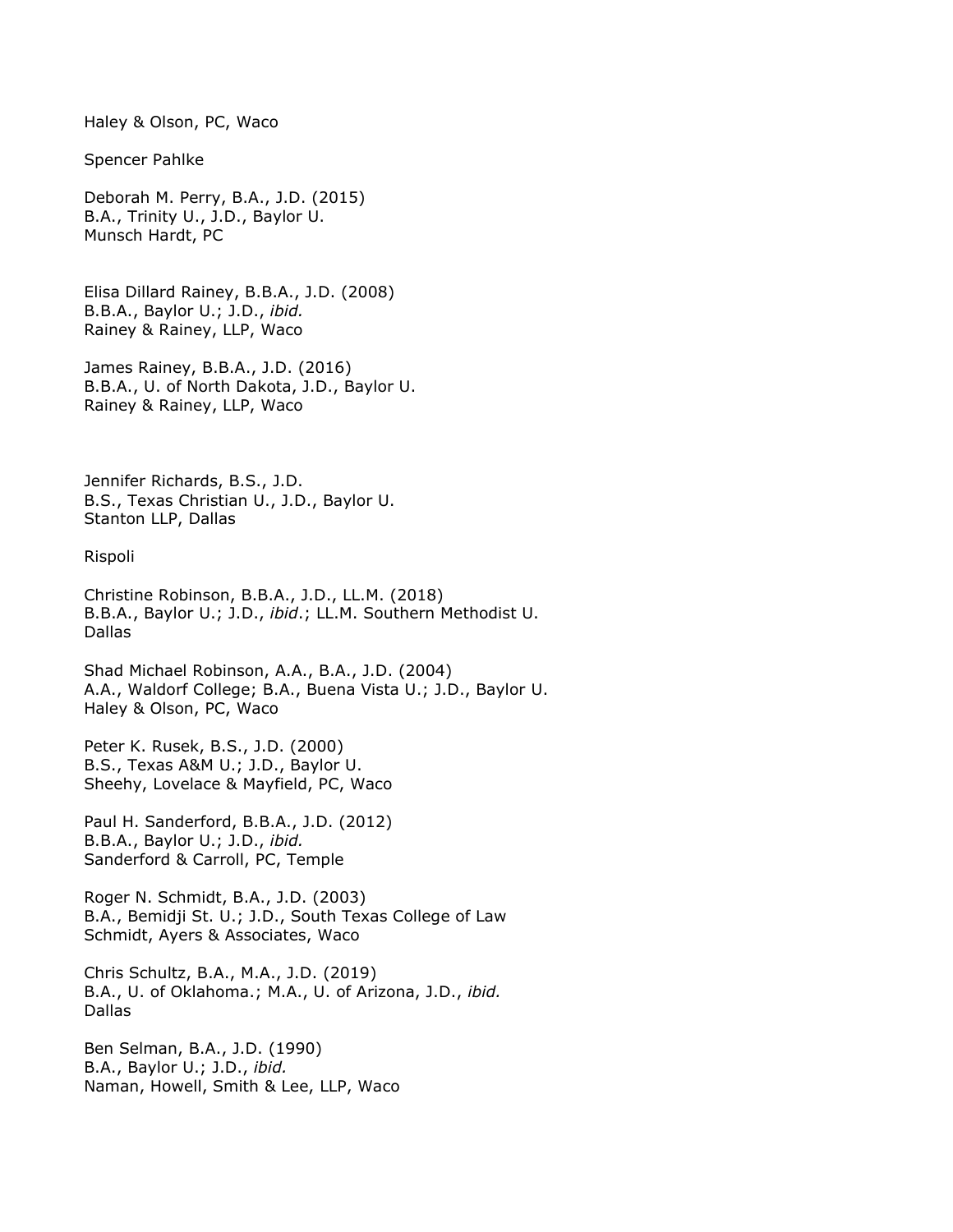B.A., U. of Texas; M.A., Baylor U.; J.D., *ibid.* R. Walton Shelton, Austin Marc Siegmund, B.A., J.D. B.A, A&M U.; J.D., Baylor U. Law Firm of Walt Fair, PLLC, Waco Mike Sims, B.S., J.D. B.S. A&M U.; J.D., A&M U Barbri, Dallas Alison Siravo, B.A., J.D. (2019) B.A., Boston College; J.D., Boston College Waco Kent Streseman Patrick D. Souter, B.B.A., J.D. (1995) B.B.A., Baylor U.; J.D., *ibid.* Gray, Reed & McGraw, PC, Dallas Tyler Talbert, B.A., J.D. (2021) B.A., Baylor U., J.D., Case Western Reserve U. Scanes & Routh, Waco David G. Tekell, B.B.A., J.D. (2008) B.B.A., U. of Southern California; J.D., U. of California Tekell & Tekell, LLP, Waco Dan Tilly Geneva Turner, B.A., J.D. (2018) B.A., Baylor U.; J.D., *ibid.* Waco Beth Toben Gina Turner Dale D. Williams, B.A., J.D. (1980) B.A., Baylor U.; J.D., *ibid.* Williams & Brown, LLP, Waco Paul Yanowitch, J.D. J.D., Washington U. Assistant U.S. Attorney, Dallas Ben Yelverston **Master of Laws Adjunct Faculty** Steve Boyd, B.A., J.D.

B.A., Austin College; J.D., Southern Methodist U.

R. Walton Shelton, B.A., M.A., J.D.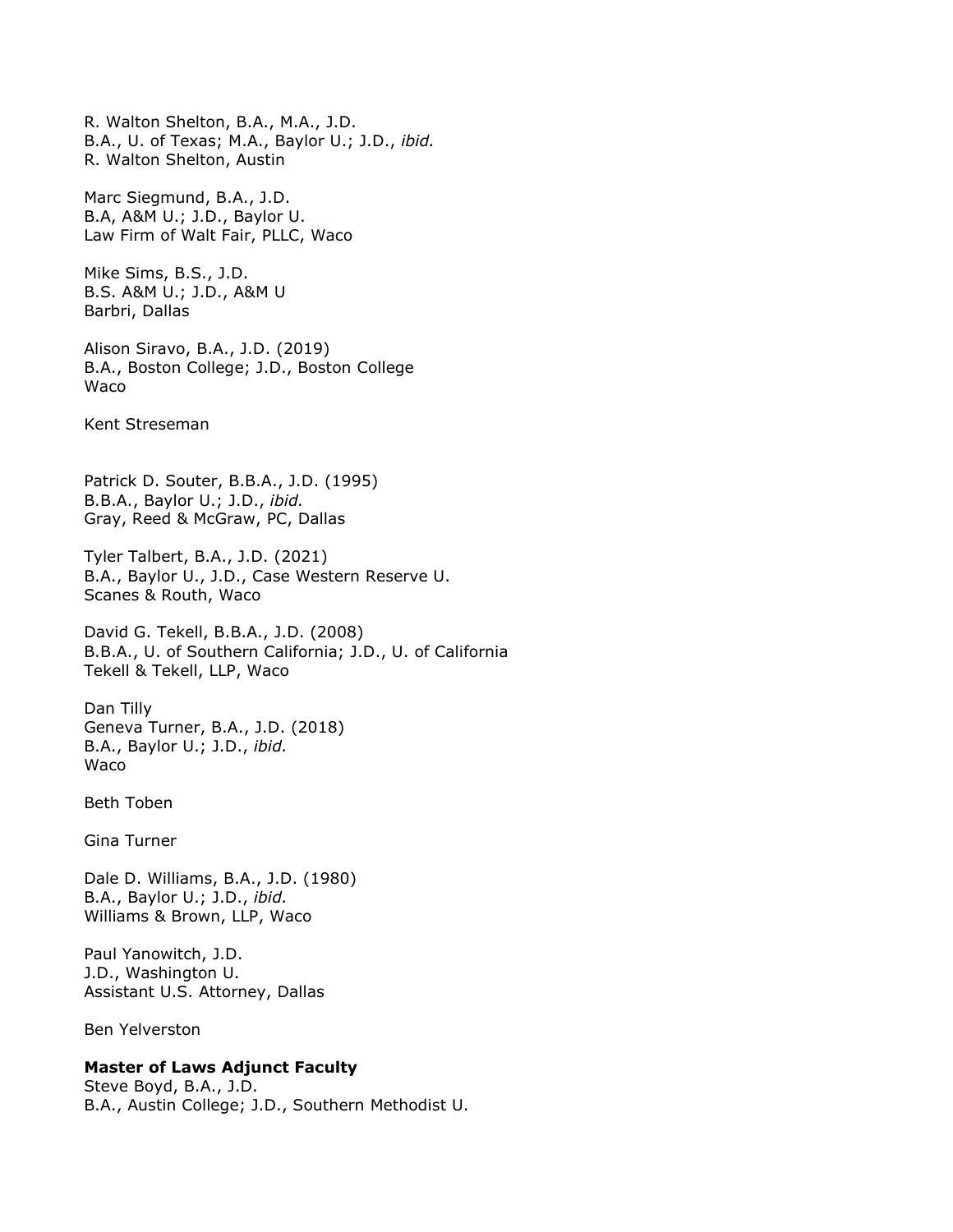Bill Farrell, B.S., J.D. B.S., Indiana U.; J.D., U. of Notre Dame Laura Fey, B.S., J.D. B.S., U. of Kansas; J.D., U. of Kansas Cliff Hutchinson, B.I.E., J.D. B.I.E., Georgia Institute of Technology; J.D., Southern Methodist U. Hon. Ed Kinkeade, B.A., J.D., LL.M. B.A., Baylor U.; J.D., *ibid.*; LL.M., U. of Virginia Chris Martin, B.B.A., J.D. B.B.A., Baylor U.; J.D. *ibid.* Bob Parker, B.A., J.D. B.A., Johns Hopkins U.; J.D., U. of Pennsylvania Stacie Petter B.S., Berry College; M.B.A., Georgia State U.; Ph.D., *ibid.* Chris Schultz, B.A., M.A., J.D. B.A., U. of Oklahoma; M.A., U. of Arizona, J.D., *ibid.* Dallas Pat Souter, B.B.A., M.B.A., J.D., LL.M. B.B.A., Baylor U.; M.B.A., U. of Dallas; J.D., Baylor U.; LL.M., Hofstra U.

Violet Sullivan, B.B.A., M.B.A., J.D. B.B.A., Baylor U.; M.B.A., *ibid.*; J.D. *ibid.*

Robin Wakefield B.S., Southwest Baptist U.; M.T.A., U. of Mississippi; Ph.D, *ibid.*

#### **Administrative Staff**

#### **Administration**

Angela Cruseturner, B.A., J.D.(2007) Senior Assistant Dean B.A., Baylor U.; J.D., *ibid.*

#### **Admissions & Financial Aid**

Jenny Branson, B.A., J.D. Assistant Dean of Admissions & Financial Aid B.A., Harvard U.; J.D., Southern Methodist U.

Katherine Sims, B.A., J.D. Director of Admissions & Financial Aid B.A., Baylor U; J.D., *ibid.*

Sam Smith Administrative Associate for Admissions & Financial Aid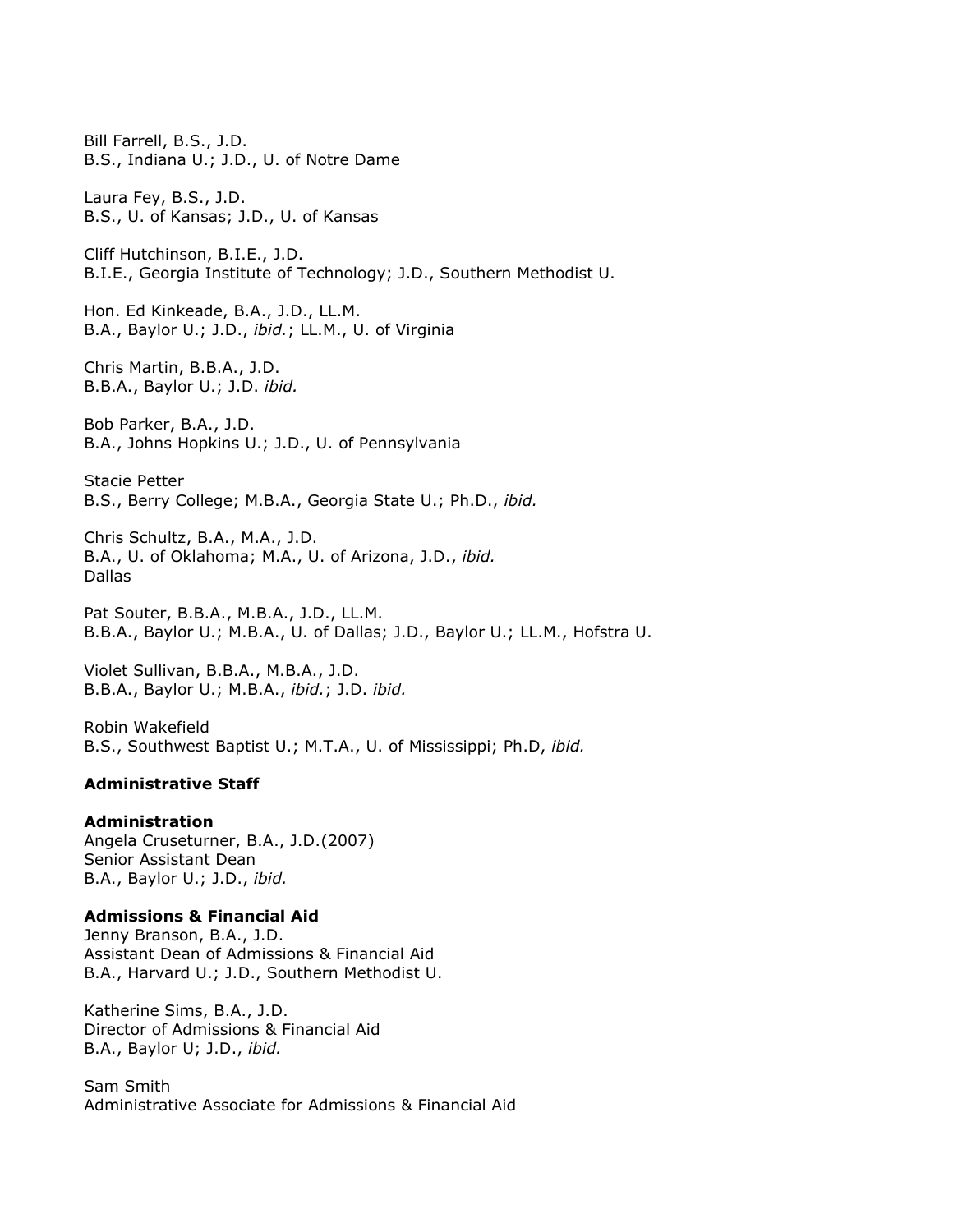#### **Advocacy Coordination & Practice Court Support**

Robert Little, B.A., J.D. Director of Advocacy Programs & Lecturer B.A., Baylor U; J.D., *ibid.*

Kathy G. Serr, B.A., J.D. Advocacy Coordinator B.A., North Texas State U.; J.D., Baylor U.

#### **Alumni Relations and Development**

Katie Casper, B.A., J.D. Director, Alumni Relations B.A., Fordham U.; J.D., Baylor U.

Kristine Bridges, B.A., J.D. Director of Development B.A., Baylor U; J.D., *ibid*.

Barbara Lindsay Office Manager

#### **Career Development**

Angela Cruseturner, B.A., J.D. Senior Assistant Dean B.A., Baylor U.; J.D., *ibid.*

Jana Hixson, B.B.A., J.D. Director, Employer Relations B.B.A., Baylor U., J.D., *ibid.*

Lauren Porter, B.B.A. Office Manager B.B.A., Texas A&M U., Central Texas

#### **Communications & Marketing**

Ed Nelson, B.A. Director, Marketing & Communications B.A., Hamilton College

Nick Teixeira, B.A. Senior Graphic, Web, and Marketing Designer B.A., New Mexico State U.

#### **Executive LL.M. Administration**

Kyle Dreyer, J.D. Executive Program Coordinator B.A., Baylor U.; J.D., *ibid*

#### **LL.M. Associate**

Alli Szabo B.S., Lubbock Christian U.; J.D., Baylor U.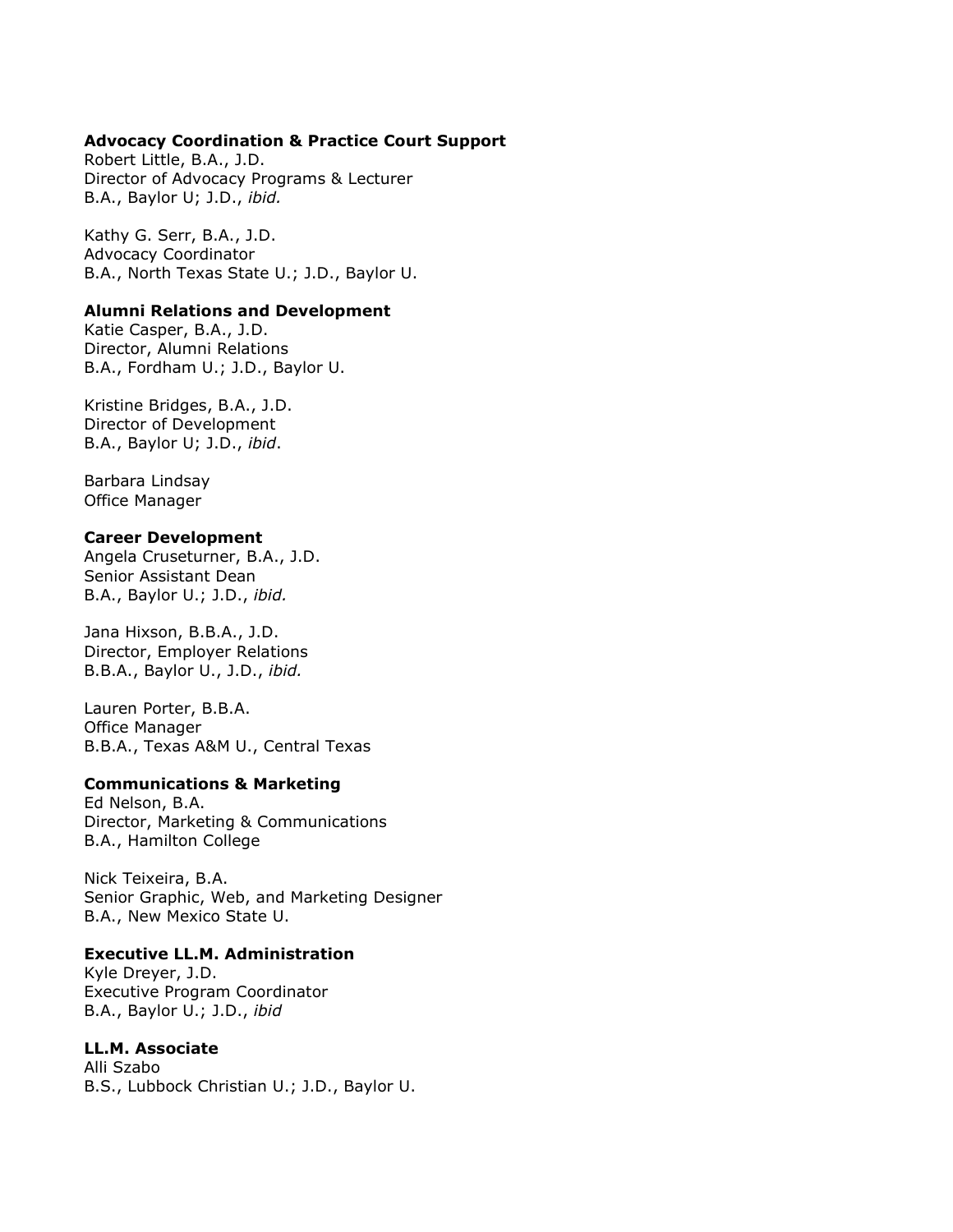#### **Student Relations**

Stephen L. Rispoli, B.A., J.D.,LL.M. Assistant Dean of Student Affairs and Pro Bono Programs B.A. Baylor U; J.D., *ibid,* LL.M., U.Texas

#### **Registrar**

Jerri Cunningham Registrar

Suzy Daniel Office Manager

#### **Faculty Office**

Karen Ehgotz Faculty Office Manager

Terri Kroll Assistant Office Manager and Baylor Law Review Manager

#### **Office of the Dean**

Meredith E. Meyer Office Manager, Assistant to Associate Dean & Special Events Coordinator

Laura Obenoskey Assistant to the Dean

#### **Sheridan & John Eddie Williams Legal Research & Technology Center**

Linda Gradel, B.A. Library Specialist - Acquisitions B.A., Baylor U.

Lela Lam, B.A. Circulation/Reserve Specialist B.A., Baylor U.

Laura Morrell, B.A. Serials Specialist B.A., Baylor U.

#### **Office of Information Technology**

Nathaniel Jones, B.S. Senior Information Technology Associate B.S., Abilene Christian U.

Ricky Lovecky, B.A. Senior Systems Analyst/Programmer B.A., Baylor U.

Rick Sowell, B.B.A. Director, Information Technology B.B.A., Baylor U.

#### **Legal Clinics**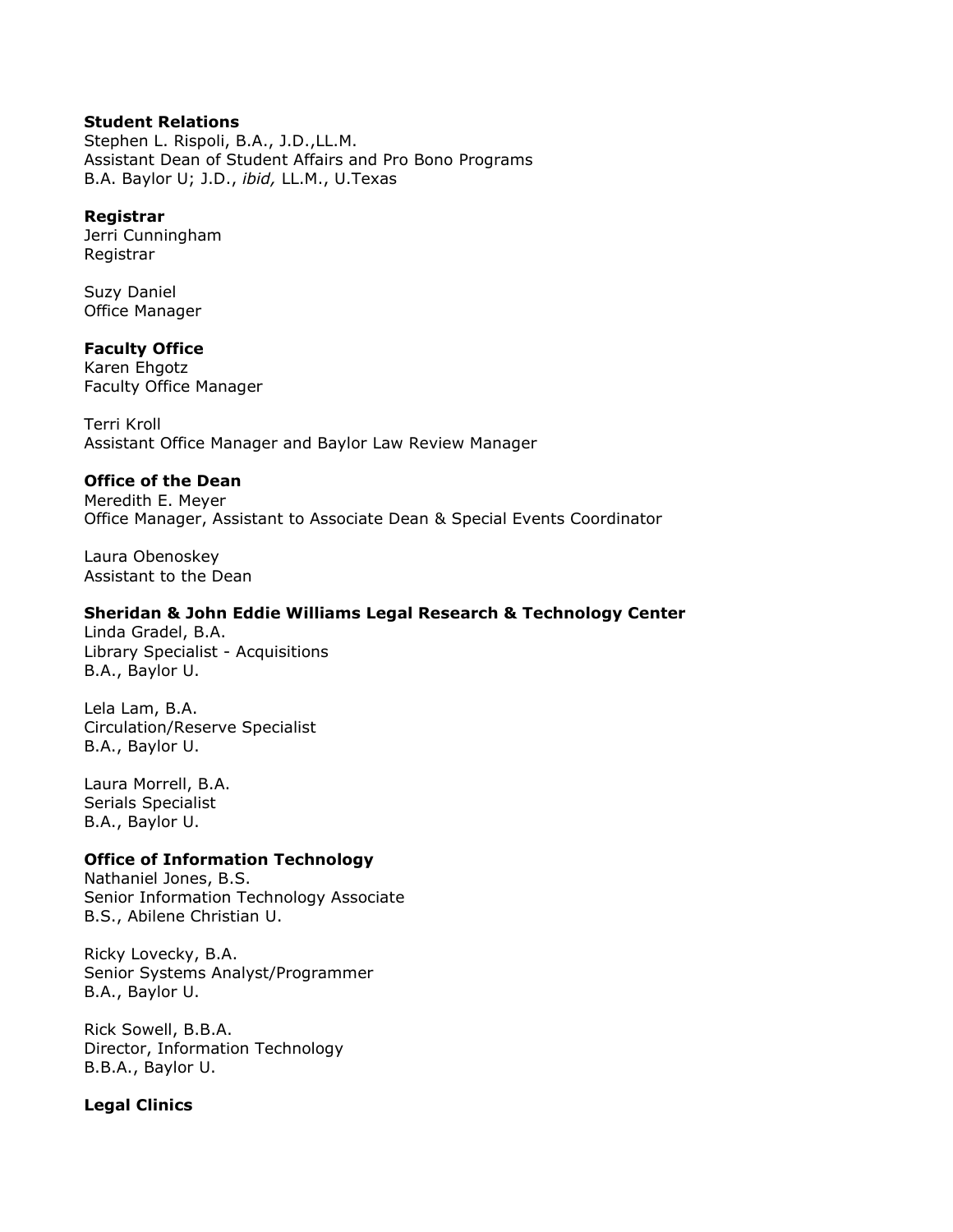Josh Borderud, B.A., M.A., J.D. Director of Clinical Programs B.A., Baylor U.; M.A., Baylor U.; J.D., Baylor U.

Yvette Marascia, A.A.S., B.S. Legal Assistant to Legal Clinics A.A.S., Honolulu Community College, B.S., Excelsior College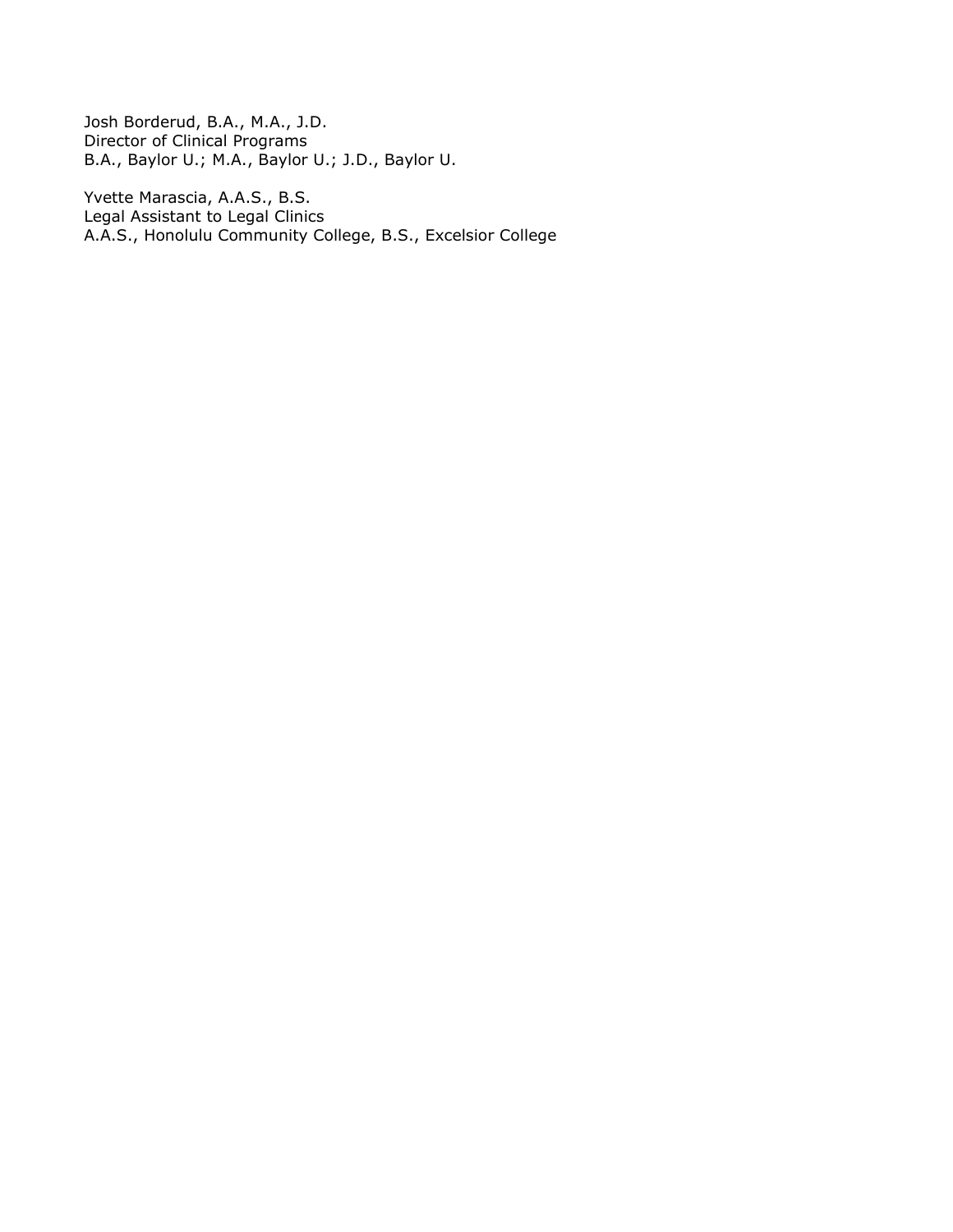#### **ACCREDITATIONS**

Baylor University is accredited by the Southern Association of Colleges and Schools Commission on Colleges. The Law School is accredited by the American Bar Association (1931) and the Association of American Law Schools (1938).

#### **HISTORY**

The teaching of law at Baylor University began in 1849. The School of Law was formally organized in 1857 with a course of study leading to the bachelor of laws degree. The Law School had among its early teachers several eminent lawyers and jurists in the early history of Texas, among them R. E. B. Baylor, Abner S. Lipscomb, John Sayles, and Royal T. Wheeler, the first dean of the Law School. The Law School was closed in 1883, and its modern history stems from its reorganization and reopening in 1920 under the leadership of Dean Allen G. Flowers, who served as its dean from 1920-35.

The Law School has operated continuously since that date, except for the period 1943-46, when World War II interrupted its operation. It was led in the pre-war and post-war periods by Deans Thomas E. McDonald (1935-39), Abner E. Lipscomb (1940-41), and Leslie Jackson (1941-48).

Abner V. McCall was dean of the Law School from 1948 to 1959, and served as President of the University from 1961-1981. William J. Boswell followed McCall as dean, serving from 1959-65. Dean Angus S. McSwain joined the faculty in 1949 and served as dean from 1965-84. Dean McSwain then returned to full-time teaching and was succeeded by Charles W. Barrow, who was a Justice on the Texas Supreme Court at the time of his selection as dean. Dean Barrow served as dean from 1984 to 1991. Brad Toben has been dean since 1991.

Baylor is one of nine accredited law schools in Texas. The Law School was approved by the ABA in 1931 and became a member of the AALS in 1938. Although its graduates comprise less than ten percent of Texas lawyers, they have had and continue to have an important and disproportionately great impact on government, the judiciary, and the legal profession. Baylor Law School graduates include many current and former statewide officeholders in Texas, many past presidents of the State Bar of Texas, and judges serving at all levels of the state judiciary and on the federal bench. Additionally, two presidents of the ABA since 1970 have been Baylor graduates. One of these was the distinguished Watergate special prosecutor, the late Leon Jaworski. Also a Baylor Law School graduate, William Sessions is former director of the Federal Bureau of Investigation.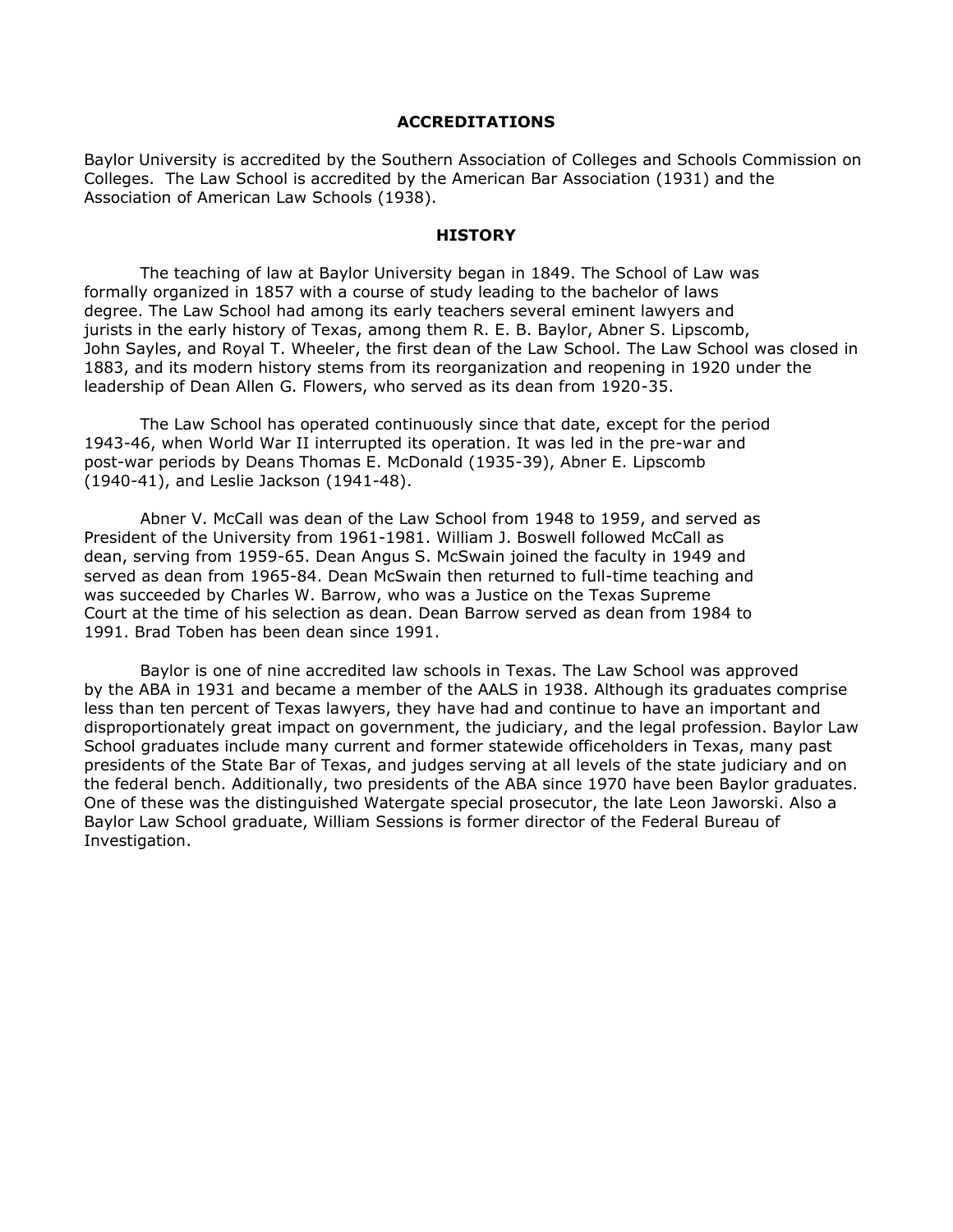#### **Sheridan & John Eddie Williams Legal Research and Technology Center Welcome**

Welcome to the Sheridan & John Eddie Williams Legal Research and Technology Center. Our primary clientele consists of faculty and students of Baylor Law School. We also serve the University's academic community, members of the practicing bar, and the general public. Although we are proud of our collection and the services that we offer, our most valuable assets are our staff members. We are a service-oriented institution and are committed to helping with your legal research needs. Please do not hesitate to ask for assistance from any member of our staff.

## **General Information**

#### **Address**

Sheridan & John Eddie Williams Legal Research and Technology Center Baylor Law School 1114 S. University Parks Dr. One Bear Place, #97128 Waco, TX 76798-7128

#### **Telephone Numbers**

Circulation Desk: (254) 710-2168 Reference: (254) 710-4587 Fax: (254) 710-2294

#### **Library Hours**

Library hours are subject to change. To find the most up to date information, please check the Law Library website or contact the Library at 254-710-2168. General Library hours are as follows:

Monday – Thursday 7:00 a.m. – Midnight

Friday 7:00 a.m. – 10:00 p.m.

**Saturday** 10:00 a.m. – 10:00 p.m.

Sunday 11:00 a.m. – Midnight

These hours are observed when classes are in session. During holidays, exams, or between quarters, special hours will be posted at the library entrance and on the Law Library's web page.

#### **Reference Services**

The Reference Office, located directly across from the Circulation Desk, is generally staffed Monday – Friday from 9:00 a.m. to 6:00 p.m.

#### **Circulation/Collection**

The Law Library's collection consists of over 155,000 volumes and volume-equivalents. It is largely a non-circulating collection. Some materials, however, may circulate outside of the Law Library for limited periods of time. Most of the titles that circulate are shelved on the first floor in the Reserve Collection and on the second floor (the classified collection). Circulation privileges are restricted to Baylor students, faculty, and staff with valid ID cards and attorneys who are current members of the State Bar of Texas. Attorneys may request circulation privileges from the Circulation/Reserve Specialist at the Circulation Desk.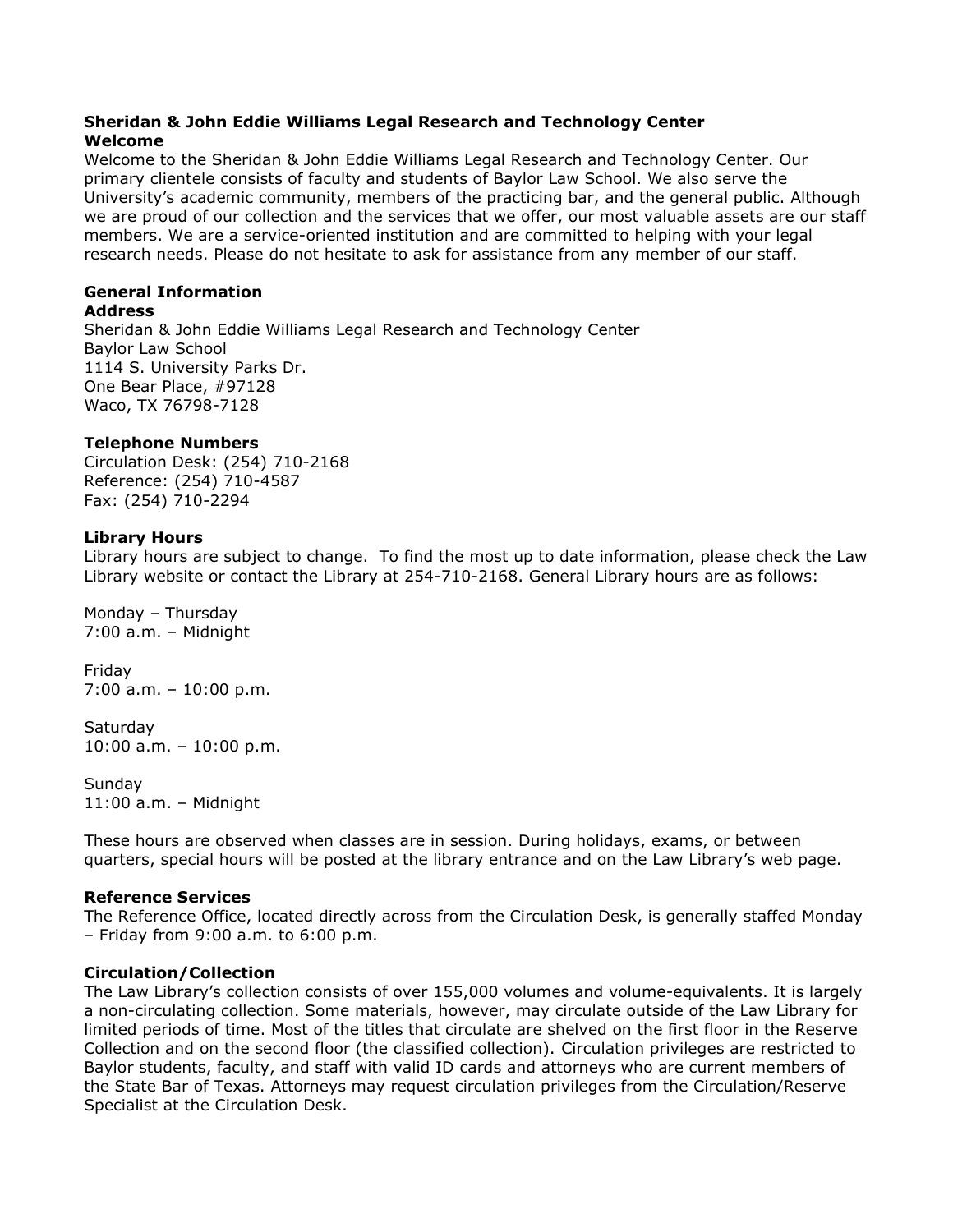#### **Food, Drink, and Tobacco Products**

Consumption of food and use of tobacco products is not permitted in the Law Library. Beverages are allowed in the library only in sealed containers, such as the Baylor Law mugs or water bottles.

#### **Interlibrary Loan**

If a law student or faculty member needs a title that is not owned by the Law Library, he or she should contact the Reference Librarian or the Circulation Specialist to request it through interlibrary loan.

#### **Study Space**

The Law Library contains an abundance of comfortable areas in which to study and relax. All of these areas contain data and power outlets for Internet access. The wireless network may also be accessed from any location in the library by anyone who has a laptop computer with a wireless network card. Six study rooms are available on the second floor of the library for group use. Students wishing to use these rooms must reserve them at the library circulation desk. All of the seating areas on the first and second floors of the library are available on a first-come, first-served basis. The third-floor carrels are reserved for students who are enrolled in the Practice Court Program. Law Library patrons are requested to re-shelve materials and remove all personal items from the seating areas before leaving the library.

#### **Photocopier**

A photocopier is in Room 106A (Reserve Collection).

#### **Online Public Access Catalog (OneSearch)**

The catalog that contains information on the holdings of the Law Library, as well as all of the other libraries on campus, is known as OneSearch. A OneSearch terminal is located on the first floor of the Law Library (beside the Circulation Desk, near the entrance to the Reserve Collection).

#### **Government Documents**

The Law Library is a selective depository for United States government documents. The library selects documents to meet the needs of residents in the 17<sup>th</sup> Congressional District and the faculty/staff of Baylor Law School. The Law Library also participates in the Heart of Texas Documents Consortium to increase the number of selections available to library users. The bulk of the government documents collection is located on the  $3<sup>rd</sup>$  floor of the Law Library (Room 310).

#### **Microforms**

The Law Library contains over 39,000 volume-equivalents of microfiche and microfilm. The microform collection is located on the first floor of the library. Library users may view the microform material by the reader-printer located in the Reserve Room.

#### **Rare Book Room**

A special collection of rare law books and documents was given to the School of Law in December, 1967, by Judge Frank M. Wilson of Waco. The 2,200 volumes and 50 documents contain many works that are among the most basic in recorded English law. They include the first printed English law textbook, produced in 1554, along with works by such legal pioneers as Bracton, Glanville, and Coke. Many of the early volumes are printed or written in Norman, Latin, or Old English. Some works of note in this collection include rare editions of Las Siete Patides, the Magna Carta, and the English Yearbooks. The Rare Book Room is located on the second floor of the Law Library (Room 207).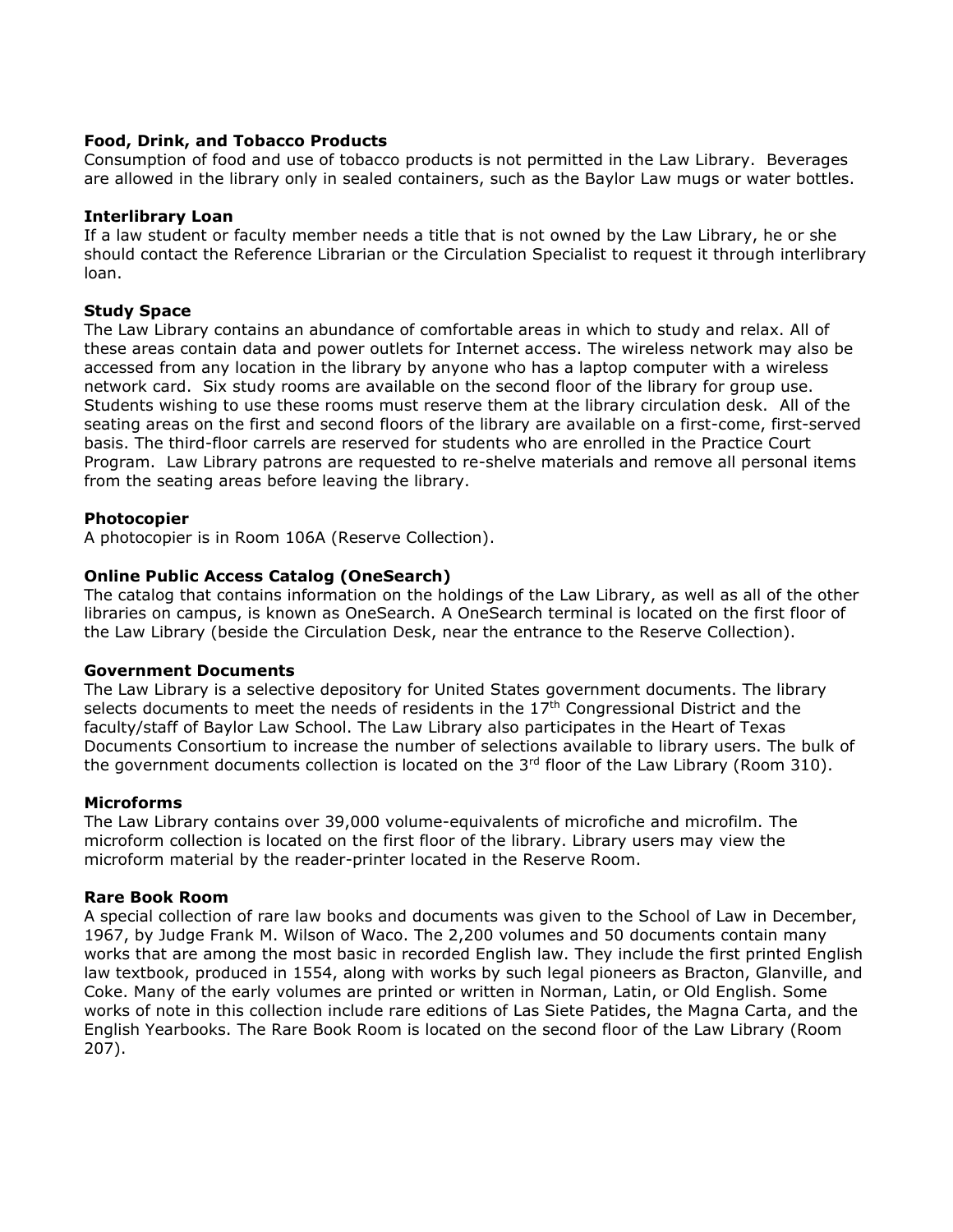#### **STUDENT ACTIVITIES AND SERVICES**

#### **Pro Bono and Public & Community Service Activities**

Baylor Law School has made a commitment to providing students with opportunities for assistance in delivery of quality pro bono legal services to those who are in need of legal services, and can't afford to pay for them. Students work with faculty, staff, and local attorneys to provide much needed pro bono legal services to deserving segments of the community.

#### **Deferred Action Childhood Arrivals Immigration Clinic**

On June 15, 2012, the Secretary of Homeland Security announced that certain undocumented young people who were brought to the U.S. through no fault of their own may qualify for deportation relief. Students participating in this clinic assist qualified individuals with the application process.

#### **Estate Planning Clinic**

Created to serve those who put their lives on the line in the service of their country and local communities, Baylor Law's Estate Planning Clinic provides free, basic estate planning for veterans and first responders (police, firefighters, paramedics, and emergency medical technicians) and their spouses living in and around McLennan County. Open to 2L and 3L students who have successfully completed Trusts & Estates and have earned the recommendation of faculty, students gain valuable, real-world experience helping clients arrange for the transfer of their assets to their heirs through the creation of wills and other legal documents.

#### **People's Law School**

Free and open to the public, the People's Law School offers a half-day curriculum featuring volunteer attorneys and legal experts who teach courses designed to educate members of the community about their legal rights and to make the law "user friendly." Law students volunteer to assist with the program.

#### **Trial Advocacy Clinic**

Students interested in litigation have a chance to put their skills to the test in actual courtrooms, with real cases, before sitting judges. Open to second-year and third-year students, the Trial Advocacy Clinic connects student volunteers to clients through two programs: Juvenile Court and Municipal Court. Representing the accused in their initial detention hearing in Juvenile Court, for most students, it's the first time they come face to face with a real client, witness the inner workings of the juvenile justice system, meet with a prosecutor, and have the opportunity to address a judge. The Municipal Court program affords students who have completed Baylor Law's Practice Court program to advocate for defendants who, because of cost, would likely go unrepresented. Focusing on Class C misdemeanors, students examine witnesses, interact with opposing counsel, argue to judges and juries, and advise their client through each phase of the proceedings.

#### **Veterans Clinic**

At monthly legal advice clinics, students gain hands-on experience working with Baylor Law faculty and volunteer attorneys in civil legal matters such as family law, consumer debt, bankruptcy, and real estate disputes. As the primary fact gatherers in the client interview, students discover that clients rarely arrive with their legal problems already tied in a neat bow. Developing the listening, interview and client counseling skills to elicit the facts—and the temperament to manage human side of the process—are foundational to any law practice.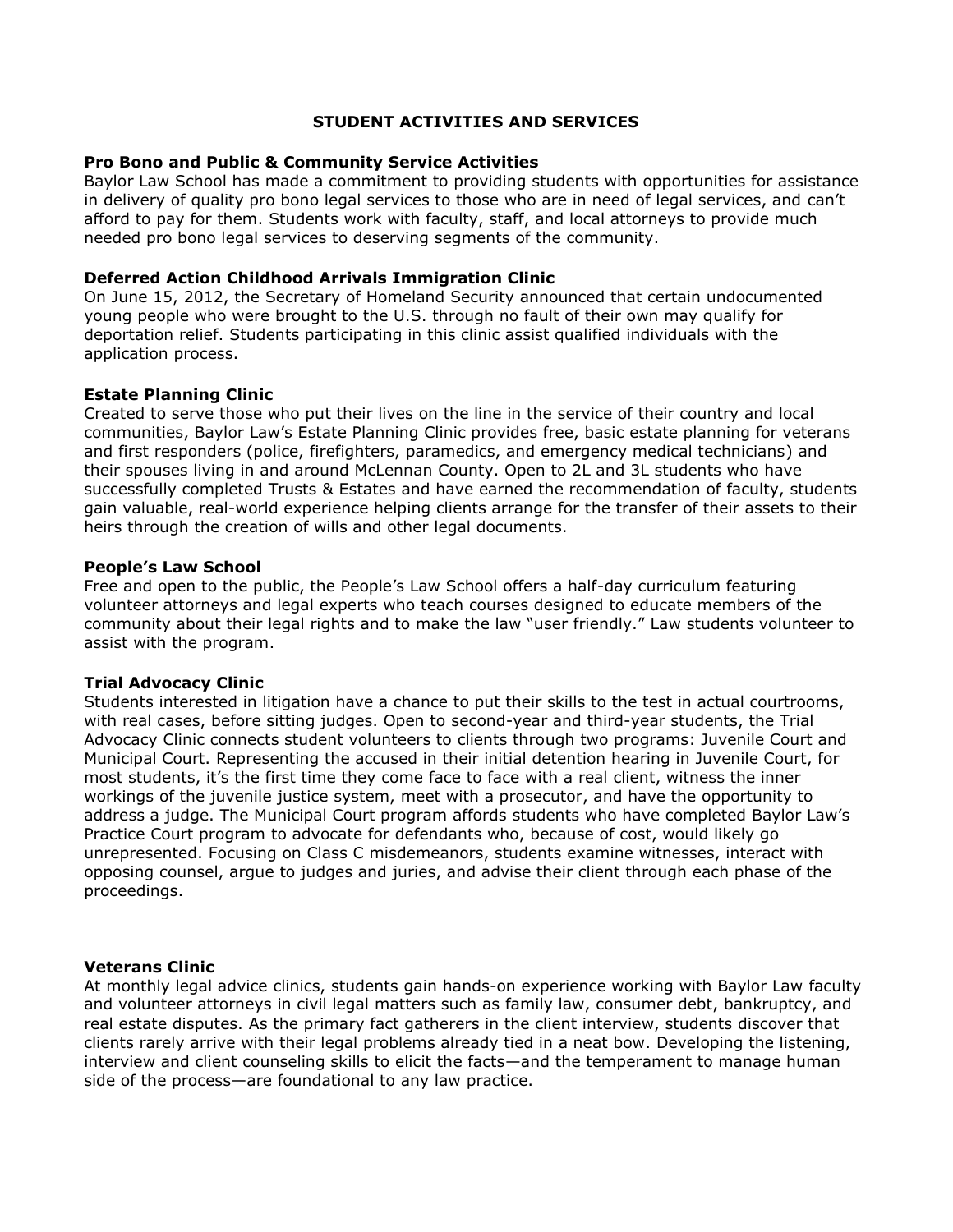#### **Summer and Spring Break Public Interest Opportunities**

**Texas Access to Justice Commission's Summer Internships** – Baylor Law School participates in this seven-to-ten-week program coordinated by the Texas Access to Justice Commission in which students work in one of several different public interest legal organizations in Texas that are notfor-profit or governmental organizations serving underrepresented populations.

**Baylor Law Public Interest Summer Fellowships** – Each summer the Law School provides public interest fellowships to students interning for not-for-profit or governmental organizations to assist underrepresented populations in obtaining equal access to justice. This program is funded through a meaningful endowment gift made to the Law School arising out of a consumer class action settlement.

**Texas Access to Justice Commission's Spring Break Pro Bono Trip** – Partnering with the Texas Access to Justice Foundation since 2013, Baylor law students volunteer their time to work with various legal aid entities around the state.

**Pro Bono and Public Service Program** – Students have an opportunity to serve the community on an individual basis. The work includes both public interest and community service. Seventy-five percent of the hours must be in law-related service. Up to twenty-five percent of the hours can be completed in any type of community service.

#### **Providing Non-Legal Public and Community Service**

Service is indeed important to Baylor Law School, and from the very beginning of their education our students serve the community. During 1L orientation, every student participates in a community service event. The importance of serving the community as lawyers is shared with students during the first quarter of study. This theme is recurring in the student's education, culminating in the required Professional Responsibility class in which students are again taught the importance of serving the community.

#### **Baylor Public Interest Legal Society**

The Baylor Public Interest Society is a service-oriented organization that exists to serve Baylor Law School and the Waco community in facilitating the involvement of students in public interest institutions and programs. Sample projects of this organization include facilitation of adoptions on National Adoption Day and participation in the Innocence Project of Texas.

#### **Student Advocacy Competitions**

The Harvey M. Richey Moot Court Society provides all Baylor law students with the opportunity to participate in two intra-scholastic moot court competitions per year during the fall and spring quarters. Students may also participate in an annual Client Counseling Intra-scholastic Competition each winter. Additionally, each year Baylor enters student teams in mock trial, moot court, client counseling, and transactional law meet competitions held across the country.

#### **Student Organizations**

Even though law students have very limited free time, student organizations are a great way to get to know people with similar interests, learn about a substantive area of law, or serve the community around you. The following is a list of student organizations at Baylor Law School. Students interested in finding out more information about any of these organizations can find more information on the Baylor Law School website

[http://www.baylor.edu/law/currentstudents/index.php?id=934092](http://www.baylor.edu/law/currentstudents/index.php?id=934092))[\)](http://www.baylor.edu/law/currentstudents/index.php?id=934092)) or by contacting the Assistant Dean of Student Affairs and *Pro Bono* Programs.

Administrative Law Society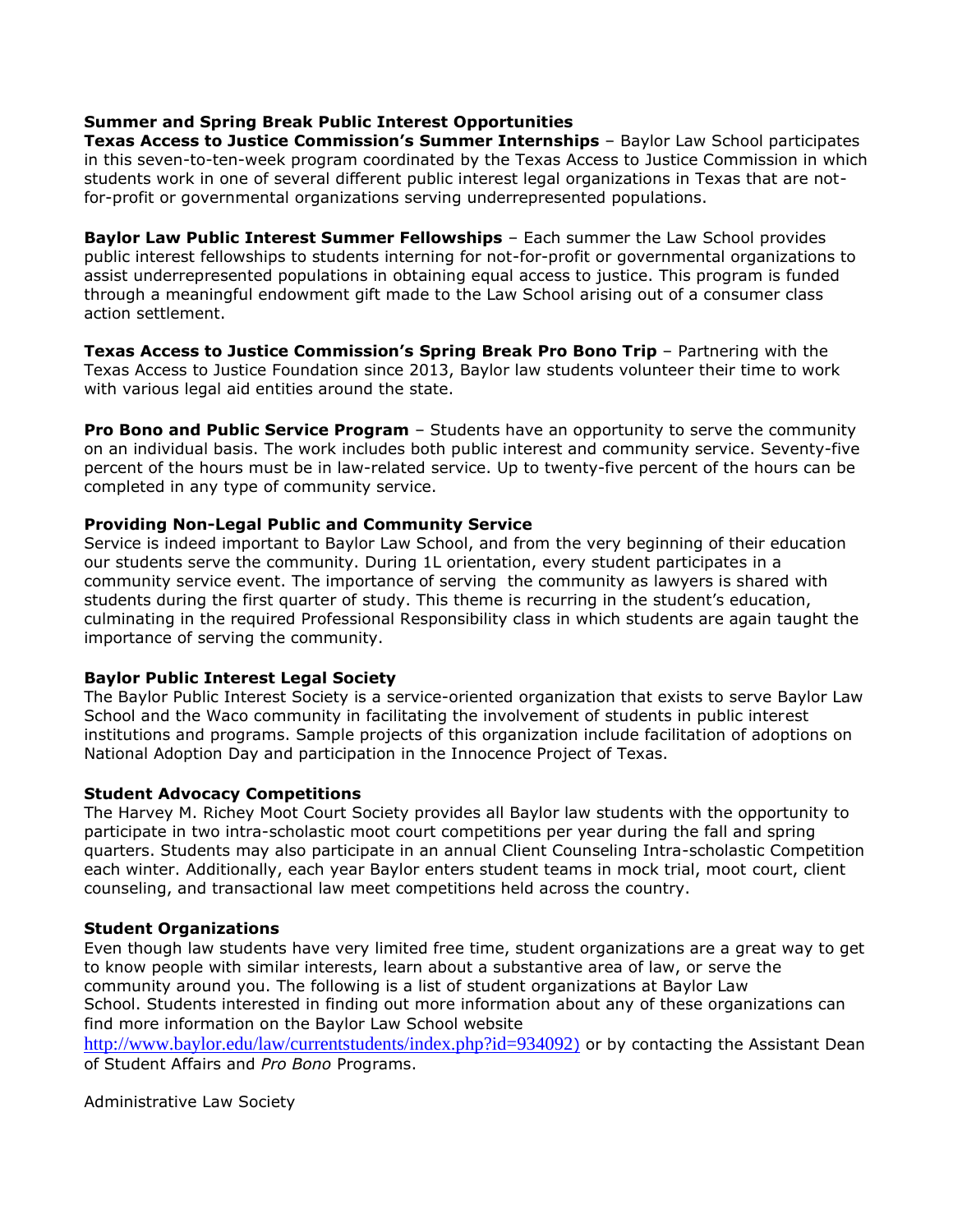American Civil Liberties Union American Constitution Society Asian Law Students Association Baylor Business Law Society Baylor Environmental and Natural Resources Law Society Baylor Law Entrepreneurship Society Baylor Law Outdoors Club Baylor Law Student Animal Legal Defense Fund Baylor Public Interest Legal Society Black Law Students Association Christian Legal Society Criminal Law Society Delta Theta Pi Diversity in Law Entertainment Law Society Federalist Society Harvey M. Richey Moot Court Society Hispanic American Law Student Association International Justice Mission Intellectual Property Society Law Entrepreneurship Society Law Auxiliary Law Review LEAD (Leadership Engagement and Development) Counsel Longhorn Bar Association Military and Veterans Legal Society Native American Law Student Association Phi Delta Phi Phi Alpha Delta Real Estate Legal Society Spanish for Lawyers Club Sports Law Society Student Bar Association Student Wellness Organization Texas Aggie Bar Association Women's Legal Society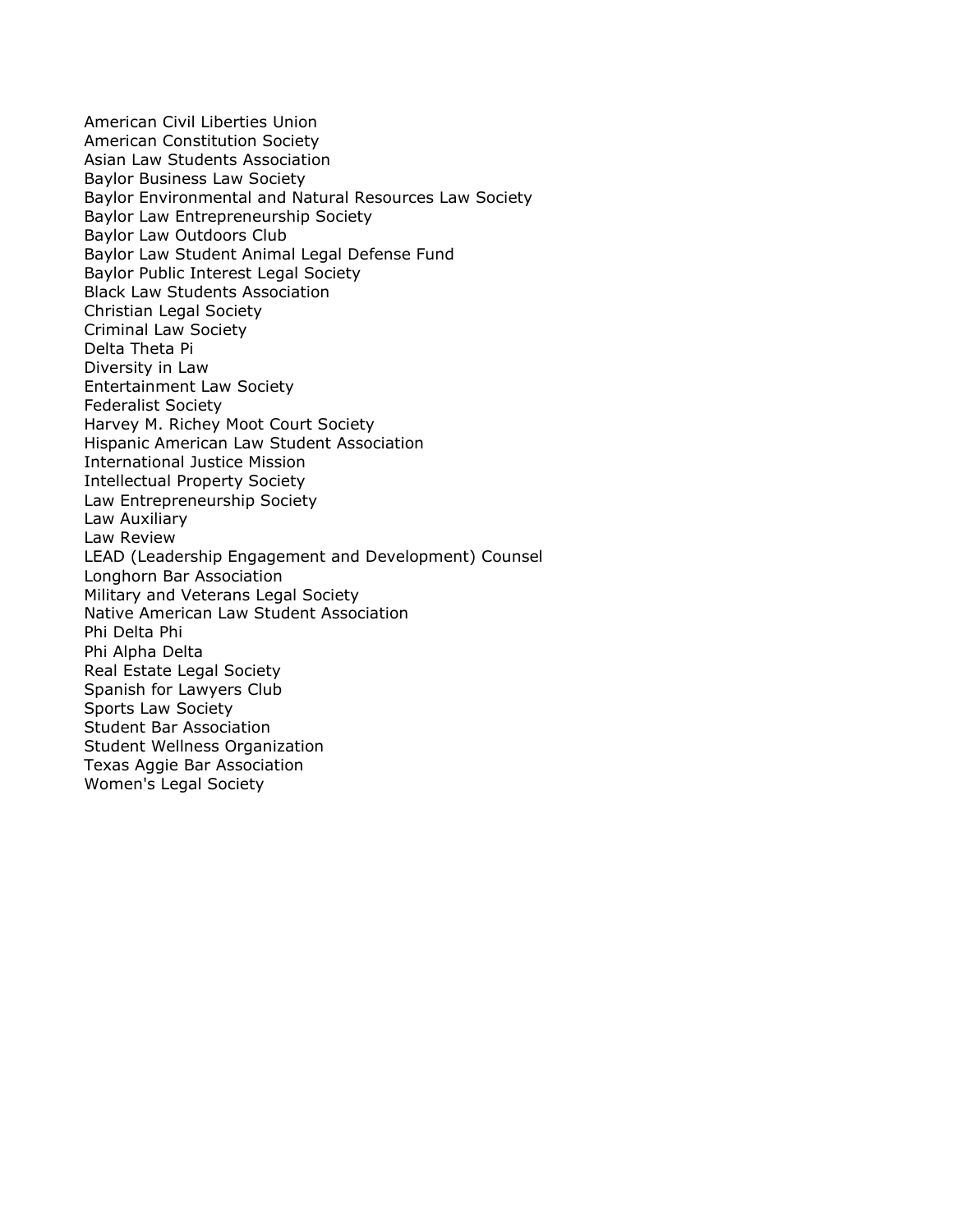#### **MINORITY LAW STUDENT ADVISOR**

The Law School is committed to extending opportunities in legal education to qualified minority applicants. Toward accomplishing this end, two members of the Law School faculty serve as Minority Law Student Advisor. The advisors assist in the recruitment of qualified minority law students, in familiarizing matriculating minority law students with the programs and policies of the Law School and the University, in academic advisement and assistance for minority students, and in minority student career development. Minority law students are encouraged to seek the assistance one or both of the Minority Law Student Advisors, Professor Laura Hernandez and Associate Dean Patricia Wilson, for any aspect of their academic studies and professional training and preparation.

#### **CAREER DEVELOPMENT OFFICE**

The Career Development Office (CDO) provides services to students and alumni including: 1) career counseling; 2) communication of resources and career opportunities; 3) interview and job search skills development, training, and strategies; and 4) the consolidation of numerous resources. The following is a more detailed list of some of the specific services and resources provided by the CDO to students and alumni.

**Career Counseling -** The CDO provides individual counseling to students and alumni. The counseling focuses on career interests, skills, and strategies that involve resumes, interviews, prospective employers, and practice areas.

**Job Postings** - Job listings are posted online in Baylor Law School's Symplicity database. All students gain access to the database in their first or second quarter.

**On-Campus Interviews -** Baylor Law School coordinates multiple on-campus recruiting events every year. The larger recruiting program is held in early August, and the others take place the week before fall classes begin in August, in November, and in the spring. Employers are invited to interview students and recent graduates for summer clerkship and attorney positions. The CDO also welcomes employers to campus throughout the year to interview students and recent graduates.

**Resume Collection Program -**The Resume Collection Program is available to those employers who wish to solicit resumes from students, but do not intend to conduct interviews on campus. The CDO posts the employer's specified hiring criteria, and students are instructed to submit their resumes to the CDO, through Symplicity.

**Job Fairs-** Job fairs provide a cost-effective means for law firms, government agencies, corporations, and public service organizations to make contact with students. Baylor Law School participates in the following job fairs: DuPont Minority Job Fair (Various Locations) Loyola Patent Law Interview Program (Chicago, Illinois) Public Service Career Fair (Austin, Texas) Southeastern Intellectual Property Job Fair (Atlanta, Georgia) Sunbelt Minority Recruitment Program (Dallas, Texas) Texas in Washington Recruitment Program (Washington, D.C.)

**BYU Intercollegiate Job Bank -** Students also have access to the BYU Intercollegiate Job Bank, which is a compilation of job listings from law schools across the country.

**Reciprocity -** The CDO has reciprocity with law schools across the country. Students and alumni seeking positions in other geographic locations have the opportunity to use the services and resources at other career services offices.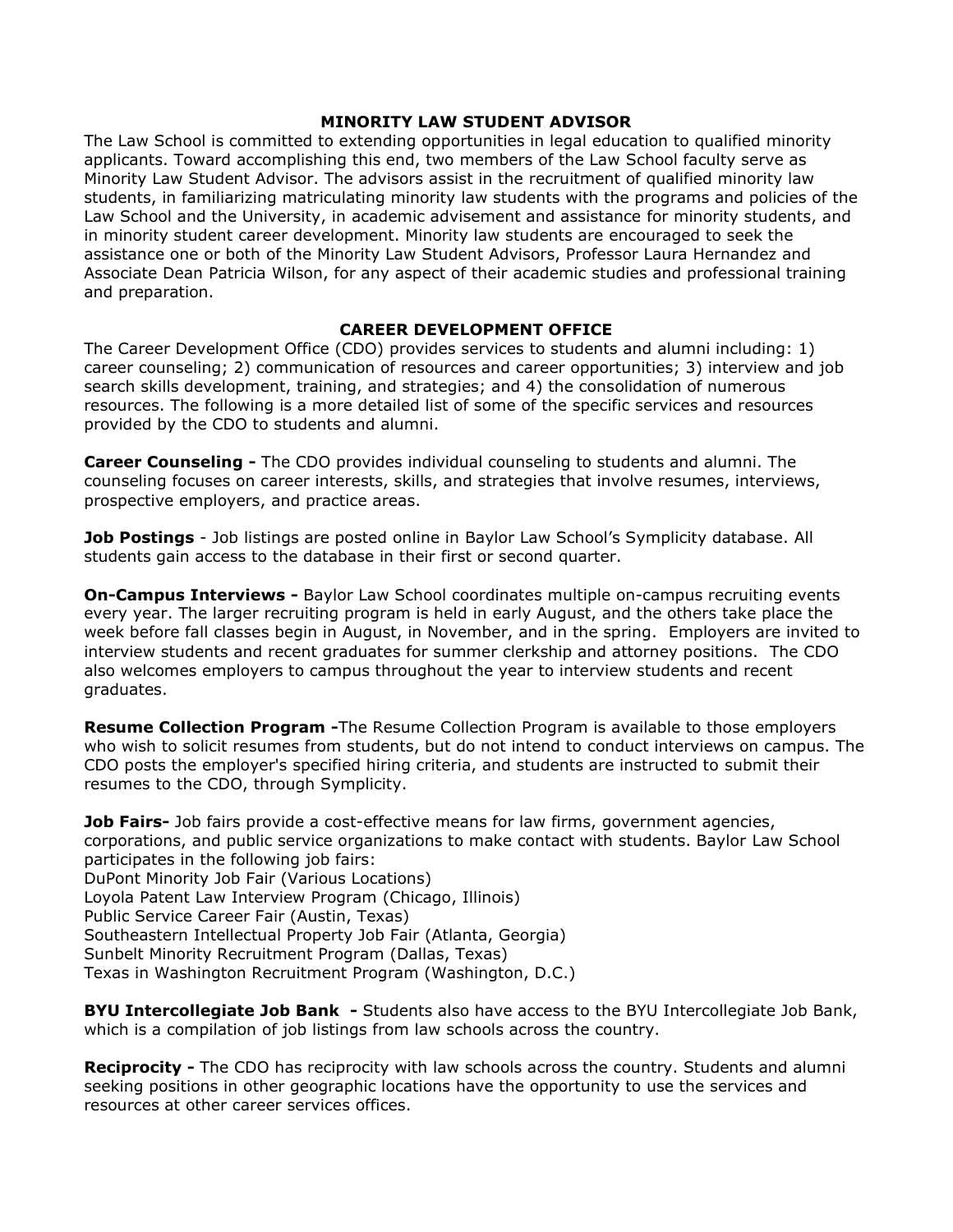**Programs -** Students are encouraged to attend seminars and workshops presented by lawyers from various areas of practice. The CDO schedules these presentations to help students gain a better understanding of the various job opportunities available to graduates, and the unique responsibilities attorneys have to their clients and the profession. Sample programs include law firm etiquette, interviewing and networking techniques, aggressive job search techniques, debt management, resume review, mock interviews, career choices, stress management, areas of practice, women in the law, introduction to patent law, judicial clerkships and finding nontraditional summer jobs.

#### **Online Resources -** CDO Website: Visit the CDO website

[\(www.baylor.edu/law/mycareerdevelopment\)](http://www.baylor.edu/law/mycareerdevelopment) for information about the job-search process, resumes, cover letters, CDO programs, job fairs, how to prepare for interviews and much more.

**Employer Tracker Map** - You can find a map on the CDO website that lists the employers with whom the CDO has met in recent years. We maintain notes about each of these meetings, and we are happy to share this information with students in individual counseling sessions.

**CDO Facebook Group -** Join our Facebook group (BaylorLawCDO) for information about job opportunities, CDO events, and the latest career development news.

**Resource Library -** The CDO's library has a number of resources that focus on career skills/strategies, legal employers, law firm practice, solo or small firm practice, practice specialties, corporate legal practice, government practice, judicial clerkships, and public interest practice. The resources include books, periodicals, handouts, and online databases. Many of these resources area also available in the law library.

**Baylor University Career Services Center -** In addition to the services listed above, Baylor University's Career Services Center facilities and programs are available to law students.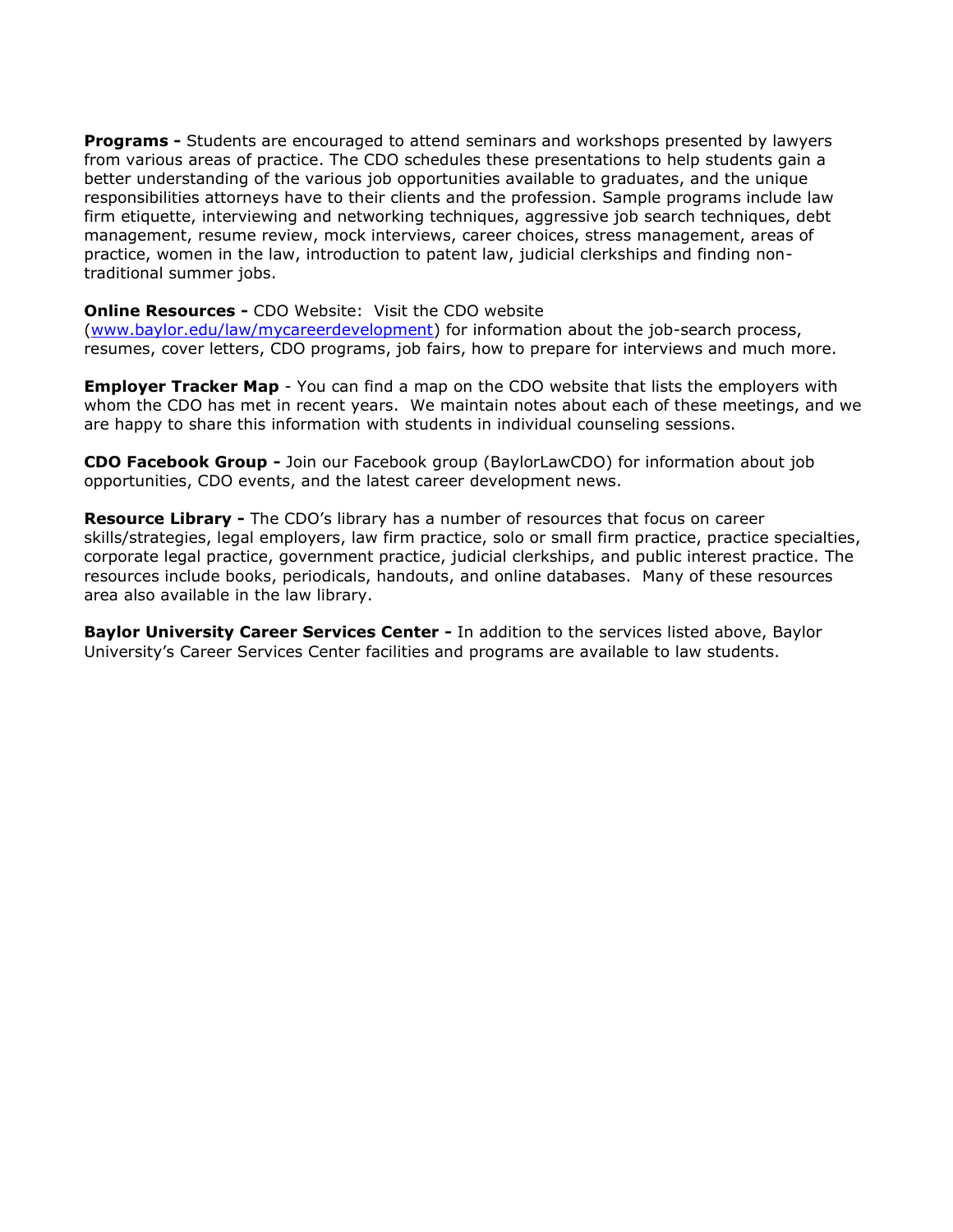## **ACADEMIC REGULATIONS**

### **Juris Doctor Degree**

#### **Graduation Requirements**

**Core Required Courses**

In order to be eligible for graduation, all candidates for the degree of Juris Doctor must meet the following requirements:

(1) completion of a course of study for the J.D. degree no earlier than 24 months and, except in extraordinary circumstances, no later than 84 months after commencing law study at Baylor or a law school from which Baylor has accepted transfer credit [ABA Standard 311(b)];

(2) completion of 126 quarter hours of credit;

(3) an overall cumulative grade point average of two grade points for each quarter hour of credit received for all courses;

(4) completion of 18 seminar hours of professional development programming;

(5) a student may not use more than 12 hours of pass/fail credit to satisfy the 126 hours required to graduate;

(6) Each student must make reasonable progress toward satisfying the requirements for graduation, but may not, under any circumstances, take more than 17 hours of credit in any given quarter [ABA Standard 311(c)]; and

(5) satisfactory completion of all courses designated as core required courses.

Additionally, a 2.0 cumulative grade point average in the core required courses is required for graduation.

| <b>COLE LEGALIER COMPLES</b>                             |                     |
|----------------------------------------------------------|---------------------|
| <b>Course Name</b>                                       | <b>Credit Hours</b> |
| 9101, LARC 1: Introduction to Legal Writing, Part 1      | 2                   |
| 9103, LARC 2: Introduction to Legal Writing, Part 2      | 1                   |
| 9203, LARC 3: Persuasive Communications                  | 2                   |
| 9207, Basic Taxation & Accounting Principles for Lawyers | 2                   |
| 9405, Civil Procedure                                    | 4                   |
| 9407, Contracts 1                                        | 4                   |
| 9408, Contracts 2                                        | 4                   |
| 9401, Constitutional Law: Structure, Power & Legislation | 4                   |
| 9301, Constitutional Law: Individual Liberties           | 3                   |
| 9303, Criminal Law                                       | 3                   |
| 9356, Criminal Procedure                                 | 3                   |
| 9411, Property 1                                         | 4                   |
| 9312, Property 2                                         | 3                   |
| 9413, Torts 1                                            | 4                   |
| 9314, Torts 2                                            | 3                   |
| 9104, LARC 4: Transactional Drafting                     | 1                   |
| 9105, LARC 5: Litigation Drafting                        | 1                   |
| 9521, Business Organizations 1                           | 5                   |
| 9504, Trusts & Estates                                   | 5                   |
| 9326, Remedies                                           | 3                   |
| 9527, Practice Court 1                                   | 5                   |
| 9520, Practice Court 2                                   | 5                   |
| 9229, Professional Responsibility                        | $\overline{2}$      |
| 9528, Practice Court 3                                   | 5                   |
| (continued on next page)                                 |                     |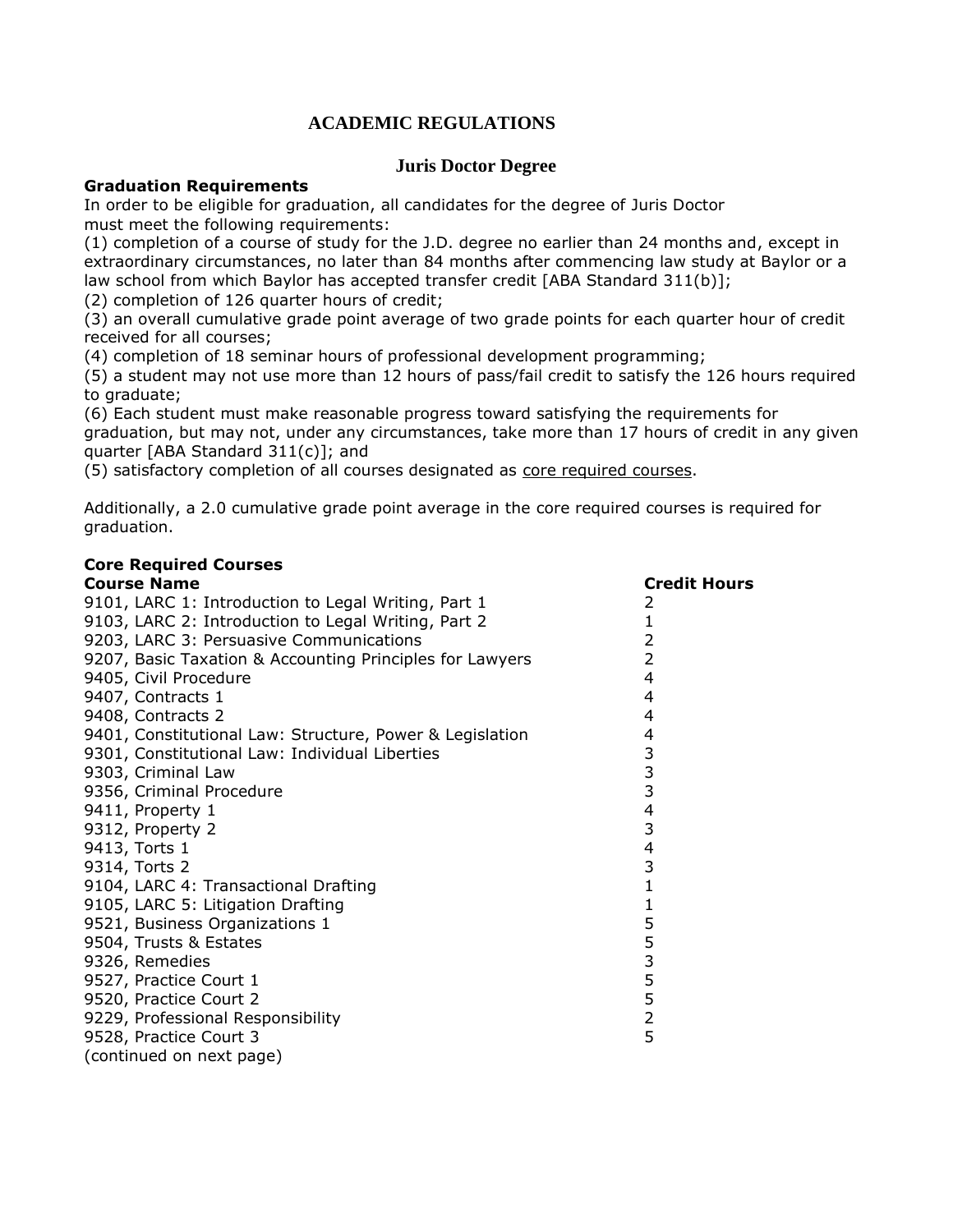#### **Additional Required Courses**

Students with a cumulative grade point average of 2.4 or lower at the end of the third quarter of law school (when all grades are completed) are required to take five of the following seven courses prior to graduation. These courses are not included when calculating the cumulative grade point average in the core required courses for purposes of determining eligibility for graduation.

| <b>Course Name</b>                         | <b>Credit Hours</b> |
|--------------------------------------------|---------------------|
| 9235, Administration of Estates            |                     |
| 9350, Advanced Criminal Procedure          | ર                   |
| 9342, Commercial Law: Secured Transactions | 3                   |
| 9383, Conflict of Laws                     | 3                   |
| 9360, Constitutional Law: Free Speech      | 3                   |
| 9370, Family Law                           | 3                   |
| 9332, Wealth Transfers                     |                     |

To remain in good standing, a student must maintain a cumulative grade point average of 2.00 or higher and the student must graduate within seven years after matriculation. A student withdrawn for more than one year may not return without approval of the Faculty Academic Standards Committee. In no event will a student withdrawn for more than two years be allowed to continue legal studies. Such a student must seek readmission as an entering student.

#### **Mandatory Participation in Law School Activities**

From time to time throughout law school, students are required to participate in law school activities and events that will benefit them in some manner. Efforts are made to give students reasonable notice of such activities. During the first year of law school, students are required to participate in several activities. Fall and spring starters are required to serve as a bailiff for the moot court competition during their first quarter of study. For summer starters, this will happen in the second quarter (fall). By participating as bailiffs and jurors, students become familiar with the moot court competition and the Practice Court exercises in which they are required to participate in due time.

#### **Employment While Enrolled**

A student may not be employed for more than 20 hours per week in any week in which the student is enrolled for more than 10 class hours.

#### **Undergraduate Degree and Official Undergraduate Transcript**

Every Baylor Law student is required to submit official transcripts from each institution of higher education in which the student was enrolled prior to matriculation at Baylor Law to verify all academic credits undertaken and all degrees conferred. The deadline for each entering class is listed below. Unless an exception is approved by the Associate Dean on the basis of extraordinary circumstances, any student who does not submit all required transcripts by the deadline will be administratively withdrawn from all classes and prohibited from attending any class until all transcripts are submitted.

Deadline for submission of official transcripts: Fall entering classes – October 15 Spring entering classes – March 1 Summer entering classes – June 5

#### **Registration First Year Students**

Entering students will register for courses online prior to orientation. Second and third quarter students will register online for courses during the designated registration period. All first year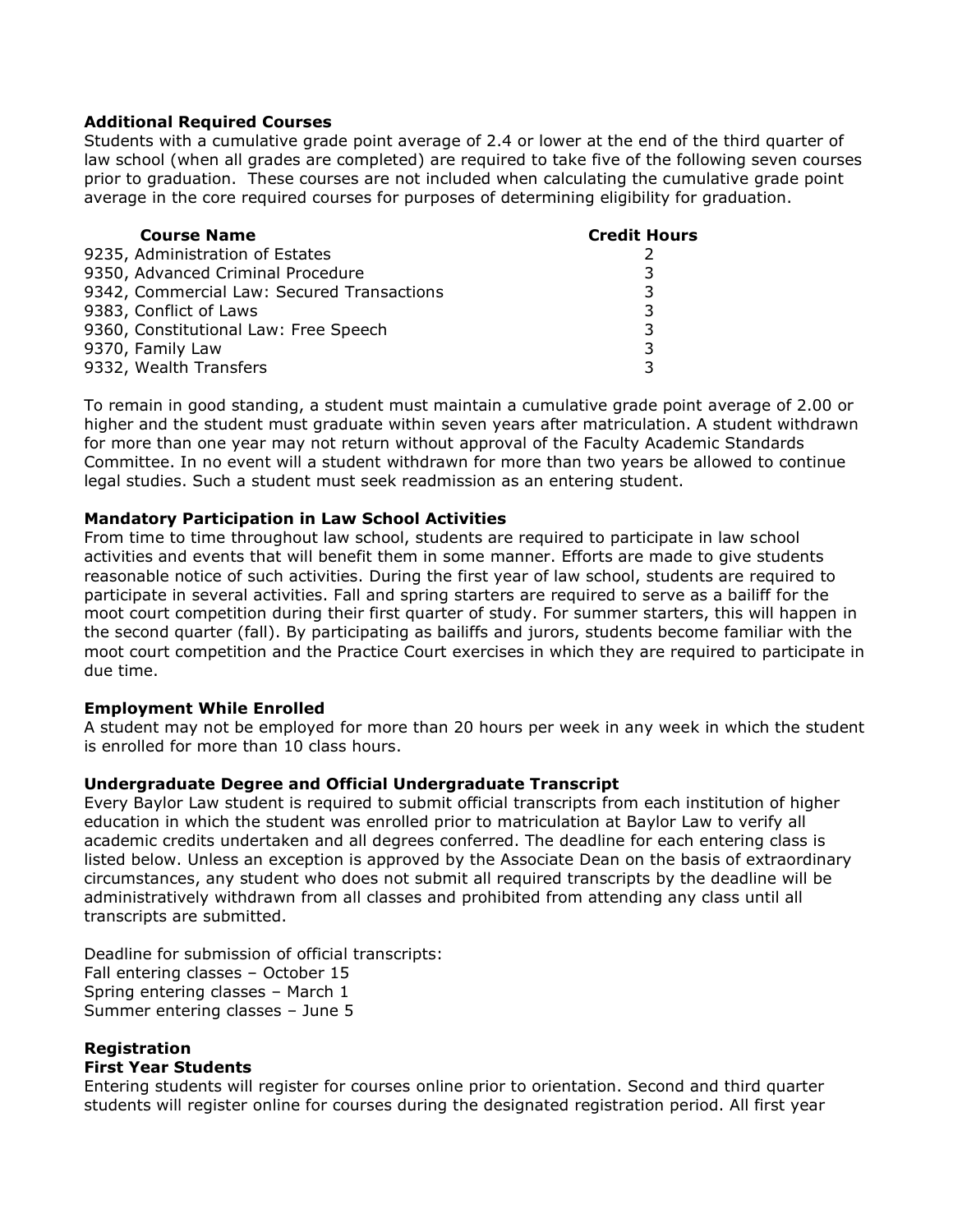students must register for the courses and sections designated by the Law School, except upon special approval of the Associate Dean.

#### **Second and Third Year Students**

Students in their fourth quarter and beyond must complete their registration online during the registration period near the end of the preceding quarter. Materials for registration will be available on the law school's website at Baylor.edu/law.

## **Courses of Study**

## **First Year Students**

First year students must register for the courses and sections designated by the Law School, except upon special approval of the Associate Dean. See list of first year required courses under the curriculum section of this catalog. All students must complete the first-year curriculum prior to enrolling in upper-class courses.

#### **Second and Third Year Students**

Students must take the following required course packages in their fourth and fifth quarters: Business Organizations 1, Taxation and Accounting Principles for Lawyers, Trusts & Estates and Constitutional Law: Individual Liberties if such quarter is the fourth or fifth quarter in the fall or spring, and Remedies if such quarter is the student's fourth or fifth quarter in the summer or winter terms. Remedies must be taken in the Winter, Spring or Summer quarter of the student's second year of study. Students must take LARC: Transactional Drafting during the second year of study. After taking LARC 4: Transactional Drafting, students must take LARC 5: Litigation Drafting. LARC 5: Litigation Drafting must be taken prior to enrolling in Practice Court 1.

All students must take the following courses together as a package in their seventh, eighth or ninth quarter if such quarter is a fall quarter and if the students expects to graduate on or before the upcoming spring commencement, or in their sixth, seventh, eighth or ninth quarter if such quarter is a spring quarter:

Practice Court 1: Pretrial Practice & Procedure - 5 hours Practice Court 2: Trial Evidence, Procedure & Practice - 5 hours Professional Responsibility - 2 hours

Students are required to take Practice Court 3: Trial & Post-Trial Practice, Procedure & Evidence in the quarter immediately following Practice Court 1. Students in Practice Court 1, 2 and Professional Responsibility cannot enroll in any other course unless approved by the Associate Dean. Students in Practice Court 3 cannot schedule other courses beginning at 1:20 p.m. or later unless approved by the Associate Dean.

#### **Course Load**

All students must be full-time students except upon approval of the Associate Dean. A student taking a course load of ten quarter hours (ten classroom hours per week) is considered a full-time law student and is eligible for the juris doctor degree upon completion of 126 quarter hours of credit. It will be noted, however, that completion of the 126 quarter hours generally requires a student to be enrolled in at least nine quarters of study, averaging 14 quarter hours per quarter. No student shall be allowed to take in excess of 17 quarter hours [ABA Standard 311(c)]. At Baylor Law, a one-credit-hour course on our quarter system requires a minimum of 10.5 hours in class (9 weeks of 70-minute classes) plus enough work outside of class each week to comply with ABA Standard 310.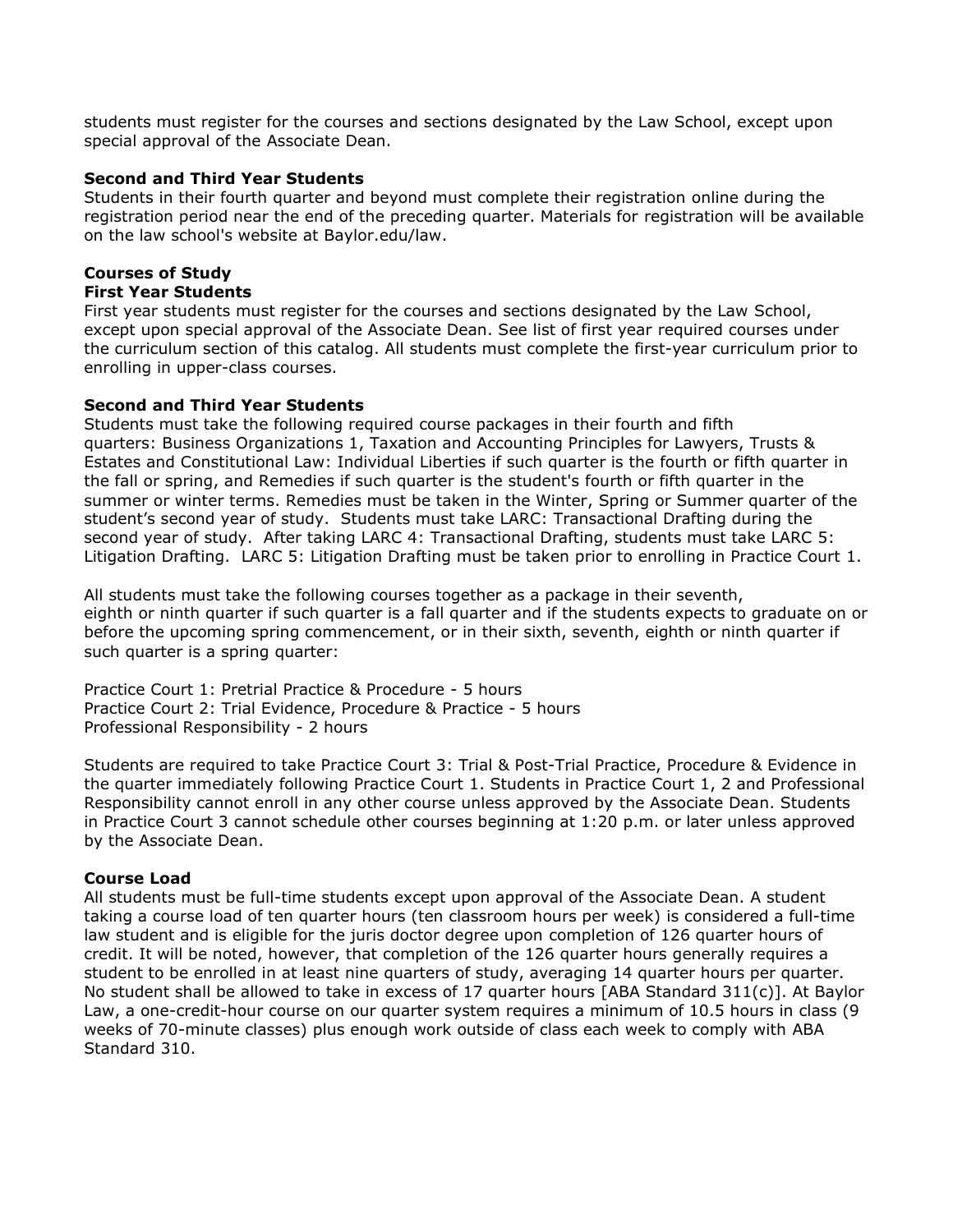Baylor Law School does not have a part-time program. Students registering to attend school each quarter must complete a full course load of at least 10 hours each quarter in which they enroll unless otherwise approved by the Associate Dean.

#### **Tuition and Settlement of Accounts Tuition**

J.D. Per Quarter Hour \$1,471.00 J.D. Per Quarter\* \$20,594.00 J.D. Per Year \*\* \$60,311.00

LL.M. Per Quarter Hour \$1,471.00 LL.M. Per Trimester \$17,652.00

#### **Fees**

*J.D. Student Bar Association Dues* Per Quarter Hour \$2.25 Per Year\*\* \$ 94.50

*Late Payment Fee* (for financial settlement after due date): \$ 100.00

Parking Permit Fee: \$360.00 (good for full academic year)

\* Based on 14 hours

- \*\* Based on 42 hours (the average number of hours taken during an academic year)
- \*\*\* Based on 3 quarters

Students who are recipients of scholarships from religious or fraternal organizations, foundations, corporations, or individuals, should arrange with their donors to have a check for their account on hand at the time of financial settlement.

#### **Refund Policy**

The following tuition and fee refund rules apply in the case of the dropping of courses: 100 percent refund if a course is dropped during the first week of classes 75 percent refund if a course is dropped on the 6th or 7th class days 50 percent refund if a course is dropped on the 8th through 10th class days 25 percent refund if a course is dropped on the 11th through 13th class days No refund if a course is dropped beyond the 13th class day

#### **Cancellations**

Cancellation occurs when a student decides not to attend classes for a term prior to the first class day for that term.

**Academic Effects** - Cancelled classes do not appear on the official academic transcript.

**Financial Effects** - Cancellation and related refund requests must be made by the student and can be emailed to Cashiers Office@baylor.edu. Cancellation requests must be received prior to the first class day for the term. For cancellations, all tuition, fees, and meal plans will be refunded at 100 percent. If a student never attends class and cancellation request is received after the start of class and approved, the student will be charged a fee for late cancellation.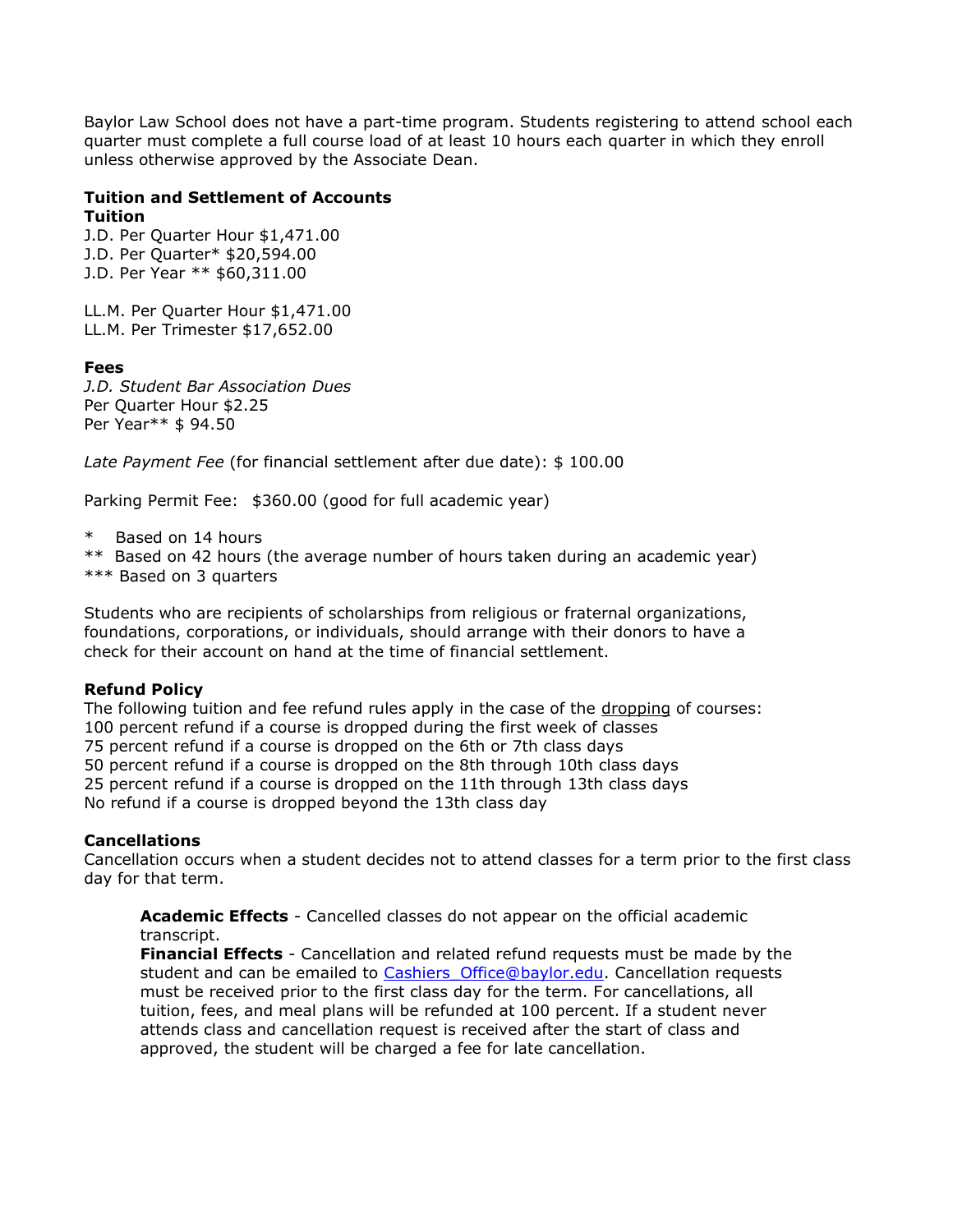#### **Complete Withdrawal from the Law School**

A student who finds it necessary to withdraw from the Law School during the term must arrange for an Official Withdrawal through the Law School Associate Dean or Registrar. The deadline to completely withdraw from classes is the last day of class for the term. Courses from which a student withdraws are not removed from the student's record. Refunds of tuition and fees for complete withdrawals are prorated on a per diem basis based on the total calendar days in that payment period up to the date that represents 60% of the payment period.

A student who is dismissed from the school or who chooses to withdraw from school after having breached probation will be subject to these tuition refund rules as in the case of any other complete withdrawal from school.

**Academic Effects of Complete Withdrawal** – When a student withdraws from the Law School, the assigned "W" is based upon the effective dates of the withdrawal. Failure to properly withdraw with the Law School will result in failure of classes. Contact the Associate Dean of the Law School or the Law School Registrar to request to officially withdraw from classes.

**Financial Effects** – Refunds of tuition, fees or other charges are applied to any outstanding balance owed to the University. Refunds of tuition and fees are based on the effective date of the withdrawal. Students who received scholarships or other financial aid should contact a financial aid counselor to discuss the financial implications of a complete withdrawal.

#### **University Withdrawal**

Upon confirmation by a student's instructors of persistent non-attendance, the University reserves the right to withdraw the student for that term with an effective date matching the last known date of academic attendance or engagement.

#### **Fee for Schedule Changes**

A student may be charged \$20.00 for any schedule change made from the first day of classes through the 9th week of classes if the change is made at the request of the student (as opposed to being due to over enrollment, etc.). The fee will be charged for the first schedule change made in a quarter. No fee will be charged for any additional schedule changes made thereafter within the quarter. A student desiring to make a schedule change after registration should contact the Registrar.

#### **Class Audit Policy**

Courses in the Juris Doctor curriculum may be audited on a space available basis with the permission of the instructor, and in the discretion of the Associate Dean, by regularly enrolled students in the Law School, by graduates of the Law School or by graduates of other accredited law schools. However, courses to be taken for credit by regularly enrolled students may not be taken on an audit basis. Classroom participation requirements will be determined by the instructor. One-half tuition will be charged for auditing, but may be waived in the discretion of the Associate Dean. Prospective applicants, applicants, and admitted but non-matriculated students may observe classes on terms arranged by the Admissions Office in consultation with the instructor. Also, visitors are welcome to observe trial advocacy skills exercises in the Practice Court program with the assent of the instructor or the instructor's designee.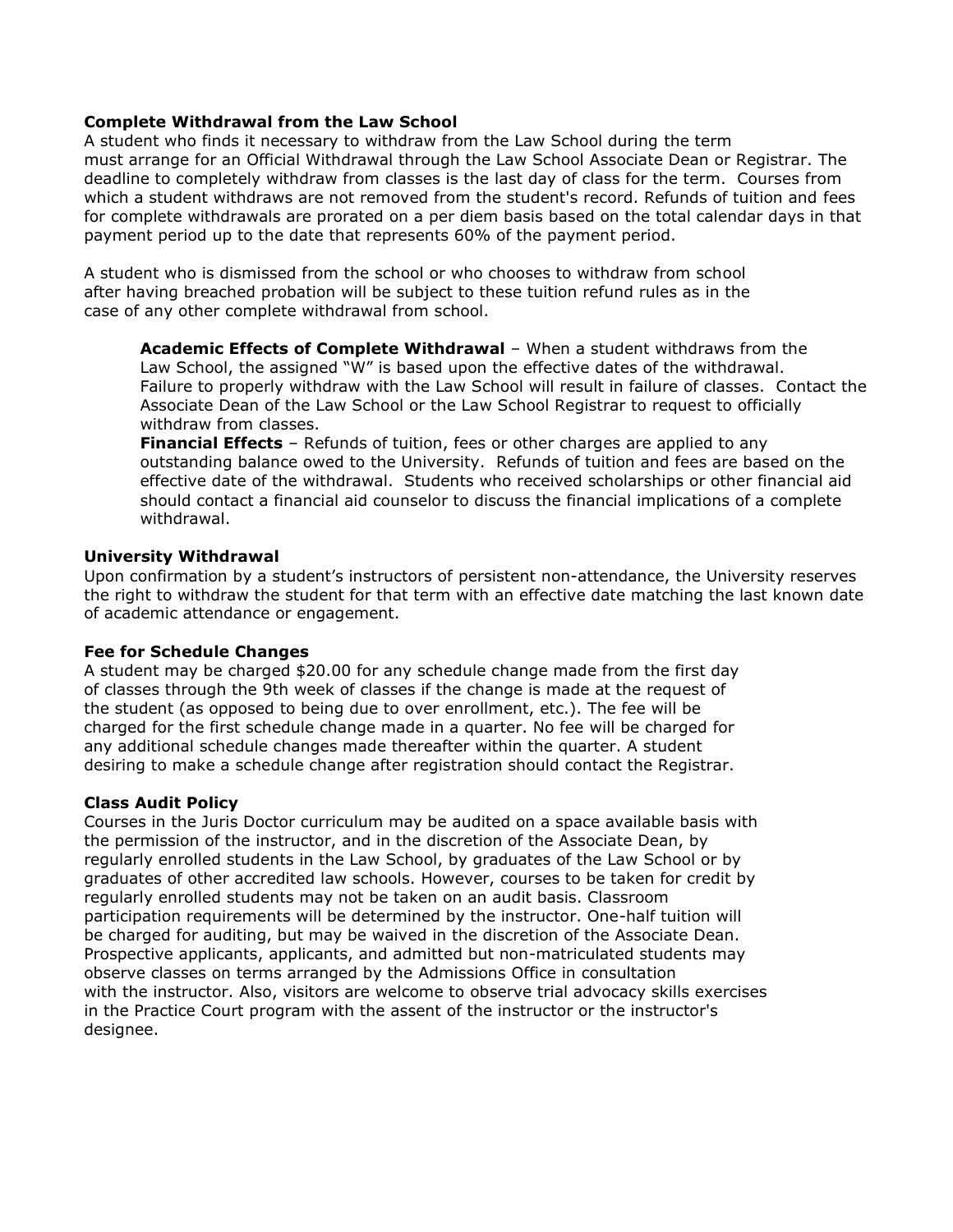#### **Dropping Courses – Juris Doctor First Year Courses**

The scheduled first-year course of study, as provided at the time of enrollment, is not subject to variation except by express permission of the Associate Dean, which will be granted only in extraordinary circumstances.

#### **Second and Third Year Juris Doctor Courses**

A student not on academic probation may drop any course, as long as it is not a limited enrollment course, during the first nine weeks of the quarter. Limited enrollment courses may not be dropped after the Friday immediately preceding the first day of class for the quarter. When dropping a class that is not limited enrollment, a "W" will be noted on the student's transcript unless the student is failing at the time the course is dropped, in which case an "F" will be noted. No student will be allowed to drop any course after the end of the ninth week of any quarter without (1) unusual circumstances, (2) certification of the instructor that the student is not failing the course, and (3) permission of the Associate Dean. To drop a course after the first week of the quarter, students must complete a course drop request form which can be obtained from the Registrar. The course drop form must be signed by the instructor. Failure to officially drop a course will result in a grade of "F."

#### **Attendance – Juris Doctor**

Students are required to attend all scheduled classes. Under no circumstances will credit be given for courses in which the student is absent more than the maximum number of allowable absences for the class. Unless a smaller number of classes is designated by the professor, the "maximum number of allowable absences" shall be 25% of the total number of class meetings scheduled to meet in accordance with the class schedule and the calendar for the quarter. A student having absences for more than the maximum number of allowable absences, although otherwise performing satisfactorily (as determined by the instructor) shall receive a grade of "NC" in the course, and no credit will be given. A student having absences for more than the maximum number of allowable absences and not performing satisfactorily for the quarter will receive an "F" (as determined by the instructor).

## **Grade System**

The system of grades and corresponding grade points earned for each quarter of credit is as follows:

| Letter       | Grade Point Average |              |
|--------------|---------------------|--------------|
| Grade        |                     |              |
| A            | 4.00                | Excellent    |
| $A -$        | 3.67                |              |
| $B+$         | 3.33                |              |
| B            | 3.00                |              |
| <b>B-</b>    | 2.67                |              |
| $C+$         | 2.33                |              |
| $\mathsf{C}$ | 2.00                | Satisfactory |
| D            | 1.00                | Passing      |
| F            | 0.00                | Failing      |
|              |                     |              |

P Passing; the notation of "P" is given in field placements or other courses which are graded on a pass-fail basis (see description on Pass-Fail courses below).

HP High Pass; the notation of "HP" is sometimes awarded for work in the Legal Analysis,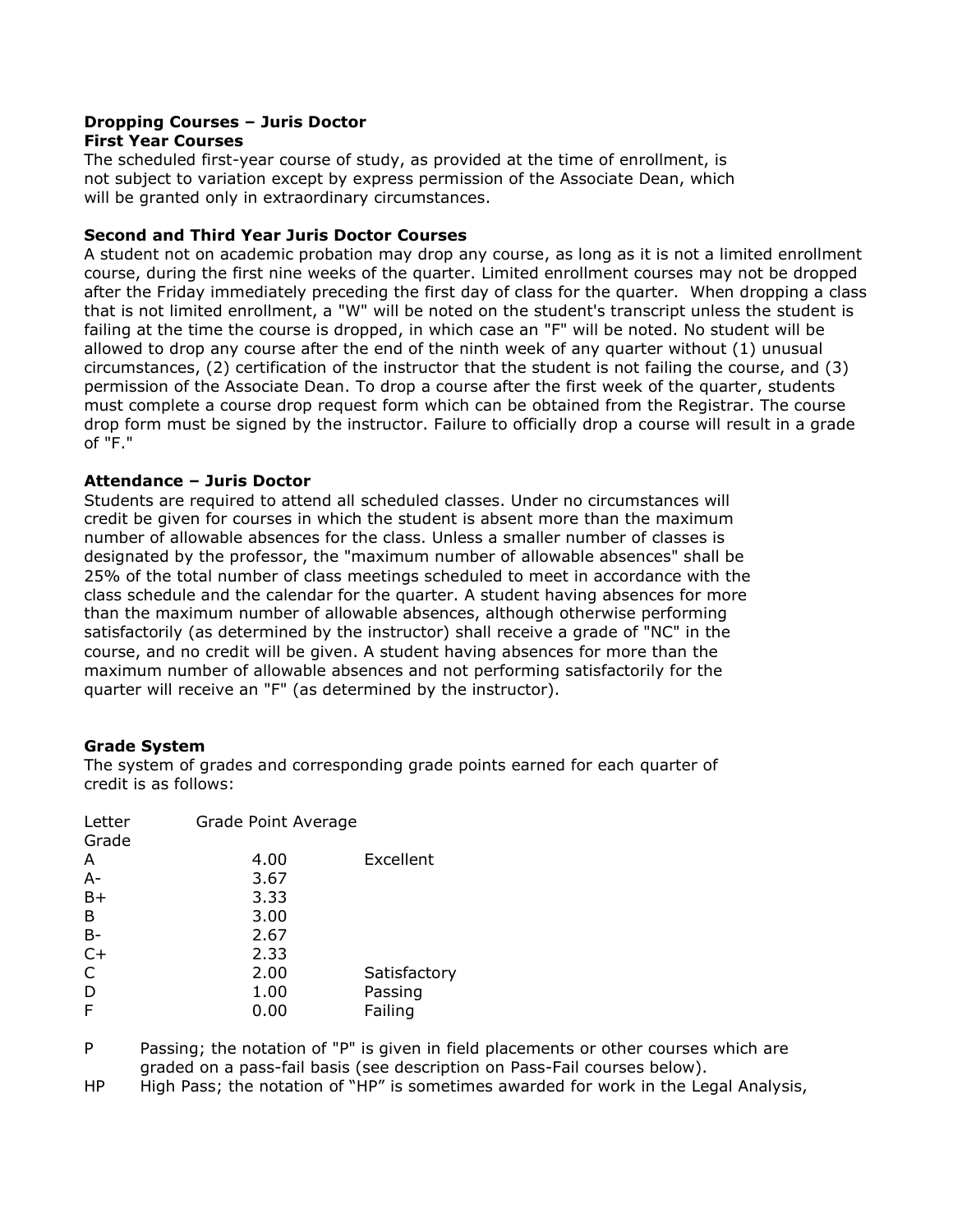Research & Communications courses if the course is not graded on a letter grade basis. The High Pass grade recognizes a high quality of work product.

- CR Credit, the notation "CR" is used upon successful completion of a capstone course.
- I Incomplete; the notation "I" is entered in lieu of a grade when a student fails to complete required written work. The student must present to the instructor good reason for the delay and obtain permission to submit the work late. If this provision is not observed by the student, an "F" will be entered as the grade. If permission is obtained and the work is completed within one year, the grade earned in the course will be entered in lieu of the "I." Otherwise, an "F" will be entered as the grade.
- NC No credit; the notation "NC" is used by the instructor where a student has not successfully completed a capstone course or field placement, or in the instance where a student has been absent for more than the maximum number of allowable absences in a course, but is otherwise performing satisfactorily.
- DP Dropped from a course in satisfactory status.
- DF Dropped from a course failing.
- W Withdrawal from all currently registered courses.

The lowest passing grade is "D." An overall grade point average of 2.0 and a grade point average of 2.0 for required courses is required for graduation. A required course in which a grade of "F" is made must be retaken. A required course in which a grade of "D" is made may be retaken. An elective course in which a grade of "D" or "F" is made may be retaken. Required courses may only be retaken at the Law School and not at another law school. The grade received in the repeat course shall be recorded on the student's transcript, but no grade points in excess of two grade points per quarter hour will be allowed for repeat courses. The original grade of "D," or "F" shall remain on the transcript but will not affect grade point calculations.

#### **Pass-Fail Juris Doctor Courses**

The grade of "P" is given in clinical or other courses which are graded on a pass-fail basis. The grade indicates that the quarter hours are credited toward the required 126 hours for graduation, but no grade points are given and such hours are not included for the purpose of computing a grade point average unless otherwise approved in writing by the Associate Dean of Baylor Law School. A student may receive no more than 12 hours of credit for pass-fail courses; however, students pursuing a JD/MBA, JD/MDIV, JD/MPPA, JD/MTAX joint degree may receive up to 6 hours of pass-fail credit for law school courses in addition to the 12 hours of credit for graduate business or graduate school courses, giving those students a maximum of 18 pass-fail credits. Credit received at another ABA approved law school with prior written consent of the Associate Dean of Baylor Law School is to be considered pass-fail credit and counts toward the allotted 12 hours of allowable pass-fail credit.

The following Law School courses are currently graded on a pass-fail basis: 9325 Business Law Boot Camp 9289 Jurisprudence 9105 Legal Analysis, Research & Communications: Litigation Drafting 9206 Leadership Development 9174 Personal Injury Trial Law Capstones (Credit / Non Credit) Field Placements Law Review Credit Hours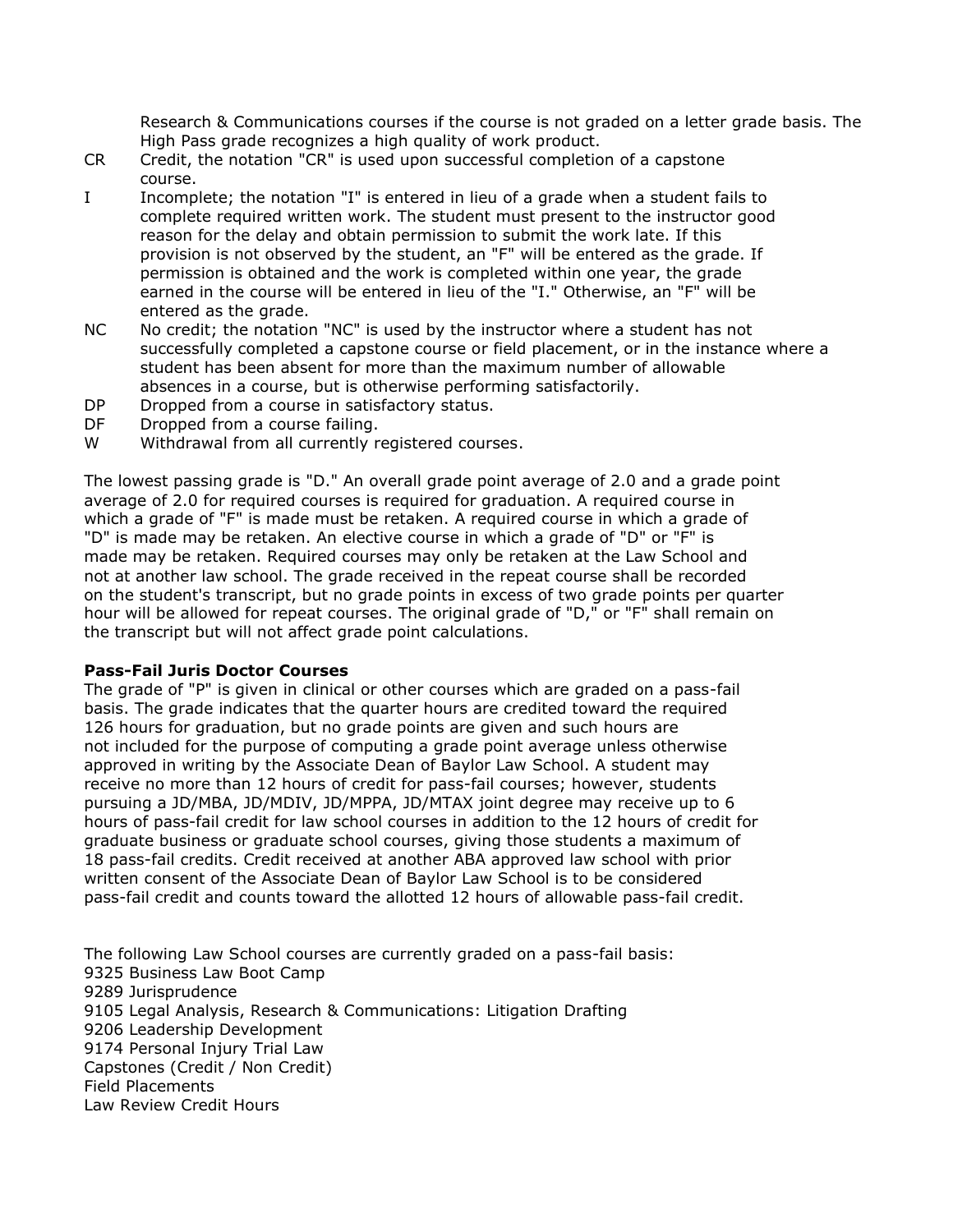Subject to permission by the Associate Dean, the following graduate courses in the Business School may be taken for pass-fail credit: ACC 5361 Corporate Taxation ACC 5362 Partnership and S Corporation Taxation ECO 5350 Health Economics ACC 5364 International Taxation ACC 5363 State, Local and Gift Taxation

## **Non-classroom Credit and Grade Points**

Students participating as members of an advocacy team are awarded credit hours and a letter grade. The hours earned for up to four advocacy teams count toward the total hours needed to complete the degree requirements.

Grade points may be awarded for significant involvement in certain academically related activities such as the moot court program and intra-school client counseling competitions. Grade points earned through participation in these activities will be posted to the student's academic transcript after graduation and after all grades have been posted for the student's final quarter of enrollment. Grade points earned in these activities are included in the calculation of class rank only at graduation. Grade points earned will not be used to calculate academic scholarship eligibility, probation matters or to satisfy the graduation requirements.

## **Transcripts**

Current students may view their transcript in BearWeb. Students can request an official transcript in BearWeb, or by submitting a request bearing their signature to the Baylor University Registrar's Office. Unofficial transcripts can be obtained in the Baylor University Registrar's Office, which is located on the third floor of the Clifton Robinson Tower.

### **Admission of Transfer Students – Juris Doctor**

A student who desires to transfer to Baylor Law from another American Bar Association-accredited or provisionally accredited school and has completed at least two semesters as a full-time student or has two full-time semesters' worth of credit earned through a part-time program may apply as a transfer student to Baylor Law.

The primary factors considered for admissions are the applicant's cumulative undergraduate grade point average, LSAT score(s), and previous law school performance (GPA and class rank).

A transfer applicant must submit the following items through the Law School Admission Council (LSAC):

1. An application for admission. Use Baylor Law's standard application and simply check the box for transfer admission.

2. A letter of good standing from the Dean or Registrar of your current law school, including class rank.

3. An official transcript showing your law school grades for all terms attended.

4. A copy of your CAS report. When you submit your application through LSAC, a CAS report will automatically be requested. If a letter of recommendation is not included in the CAS report (it can be from your initial law school application), you will need to submit a new one.

5. An essay explaining why you want to transfer to Baylor Law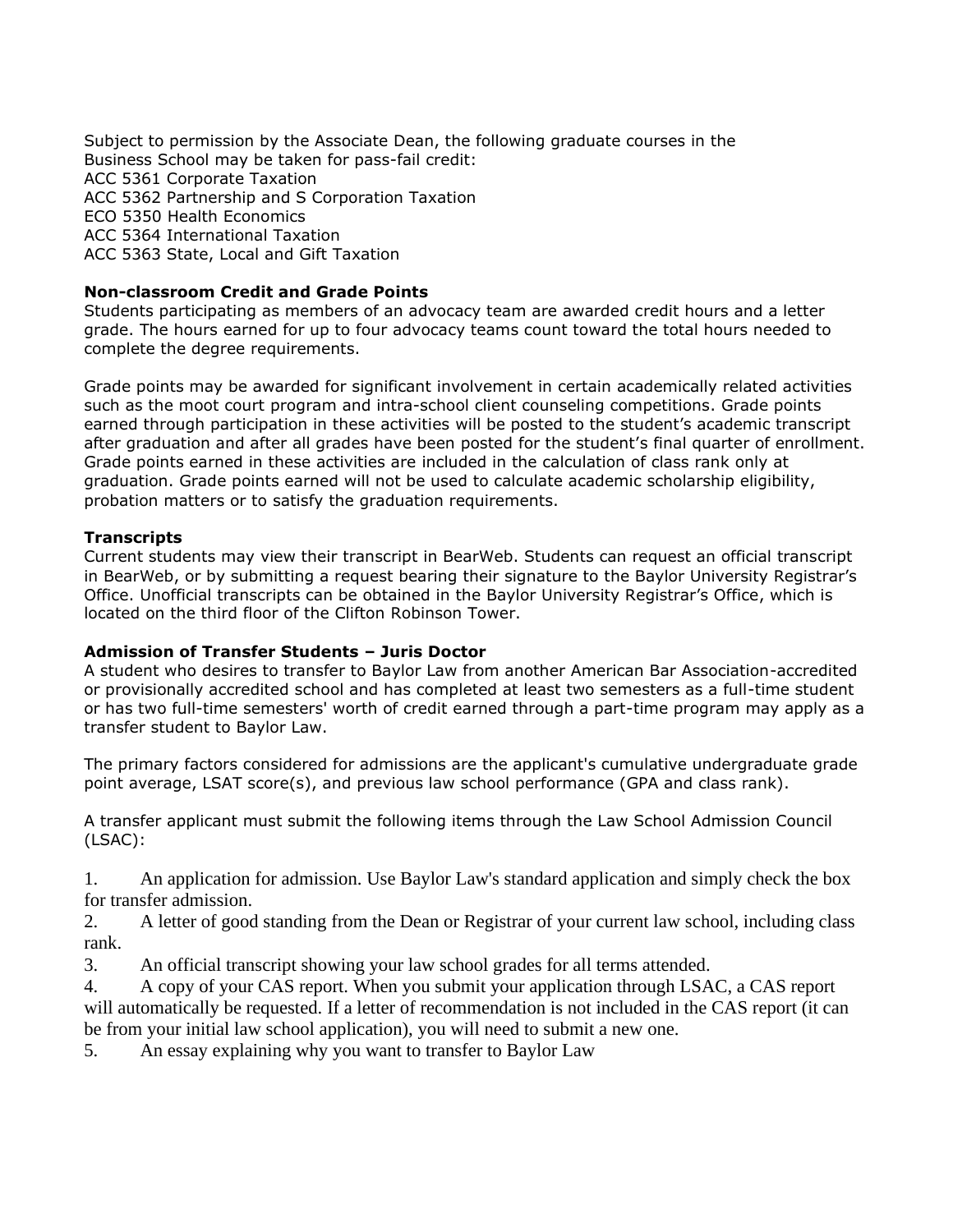#### **Transfer Credit From Another Law School – Juris Doctor**

For students transferring to Baylor Law from another ABA accredited law school, up to thirty semester hours (the equivalent of 45 quarter hours) of transfer credit toward graduation may be allowed at the time of a student's admission to Baylor as a transfer student. Students receive a maximum of 1.5 quarter hours for each 1 semester hour giving transfer students up to 45 quarter hours of credit. Practice Court 1, 2, 3 and Professional Responsibility must be taken at Baylor Law.

For Baylor law students who attend another law school as a visiting student, transfer hours from the other school shall be allowed as part of the maximum pass-fail hours allowed as described in this Catalog, subject to prior approval by the Associate Dean. Pass-fail credit will not be granted for course work which is substantially similar to coursework done by the student at Baylor Law. Practice Court 1, 2, 3 and Professional Responsibility must be taken at Baylor Law.

Transfer hours are recorded on a student's transcript on a pass/fail basis. Grades earned on transfer hours are not included in the calculation of a student's Baylor Law School grade point average.

Students with questions regarding admission as a transfer student should contact the Office of Admissions at 254-710-6872. Students with questions about studying at another law school as a visiting student can inquire with Jerri Cunningham, Registrar at 254.710.4115, or Associate Dean Patricia Wilson at 254-710-6591.

#### **Baylor Law Students Interested in Study Abroad**:

Baylor Law students who are in good standing are eligible to participate in study abroad programs that are approved by the American Bar Association. Students must receive pre-approval of courses by Associate Dean Wilson prior to attending such a program. The student will need to provide a course description for each course for which they wish to receive credit along with the number of minutes spent in each class. The total number of minutes spent in each class will be used to determine the number of credit hours granted. Transfer work is recorded as pass/fail credit on the Baylor Law transcript.

#### **Class Rank – Juris Doctor**

Current J.D. students are ranked twice per year, after spring quarter and fall quarter grades are submitted. This rank is determined with the intent of assisting students in the job search process.

Upon graduation, and once all grades are submitted for the final quarter, each J.D. graduating class is ranked with the two previous graduating classes to determine final rank in class. This final rank is placed on the student's final transcript. In determining the final rank, the highest ranking will be given to the student who earned the highest grade point average.

#### **Graduation**

Commencement exercises at the Law School are "uncertified," meaning that commencement is held and students are allowed to participate in the ceremony prior to having been certified as having passed all courses. Faculty are generally required to certify graduating seniors no later than the Wednesday of the week following the last day of final exams.

#### **Graduation Honors -Juris Doctor**

To be eligible to receive the honors designation of cum laude on the diploma, the student must have earned a grade point average of at least 3.4 but less than 3.6 for all law school credit received.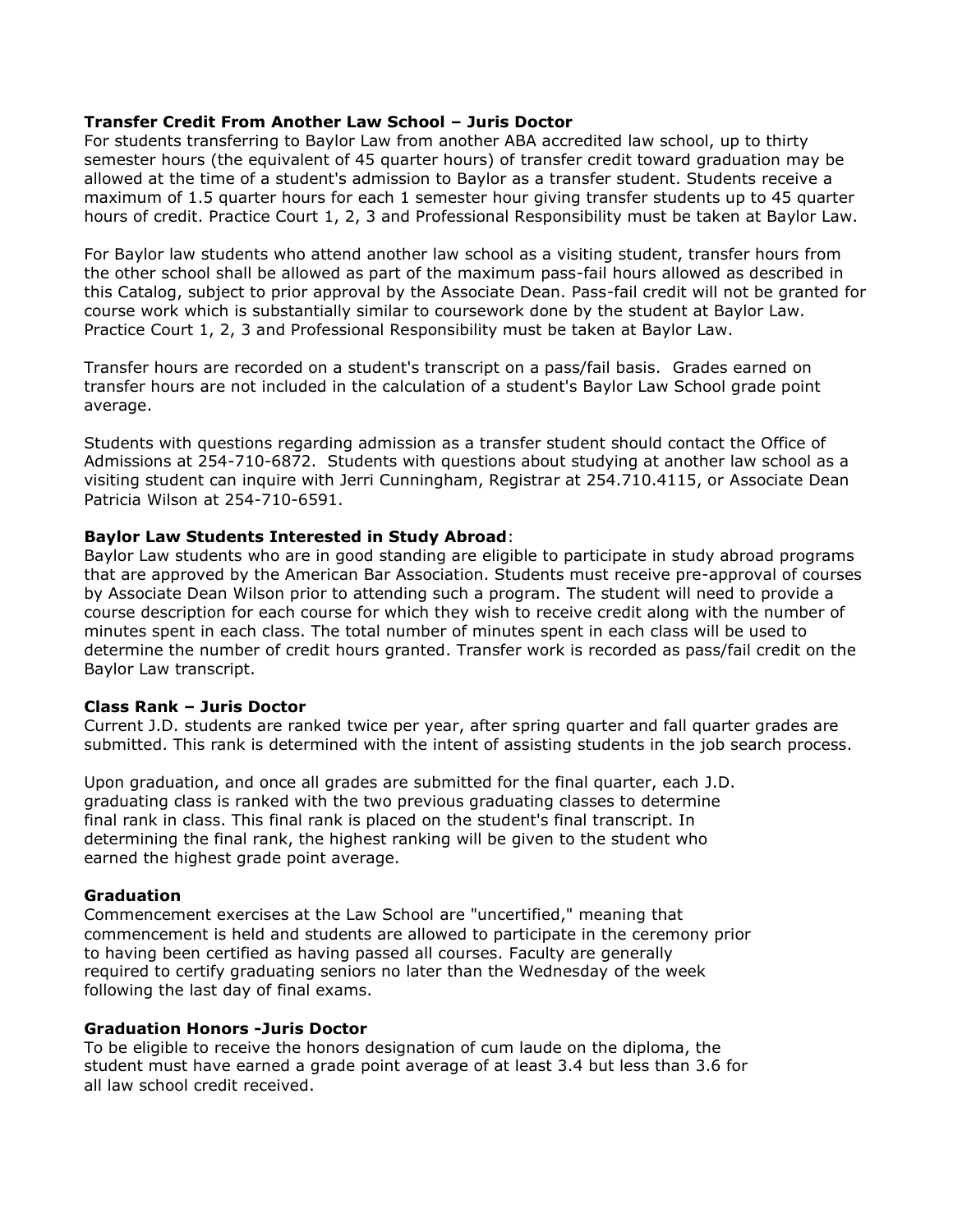To be eligible to receive an honors designation of magna cum laude on the diploma, the student must have earned a grade point average of at least 3.6 but lower than 3.8 for all hours of law school credit received.

To be eligible to receive an honors designation of summa cum laude on the diploma, the student must have earned a grade point average of at least 3.8 for all hours of law school credit received.

A student who meets the above requirements shall receive the appropriate honors designation only if the faculty determines that the student has made meaningful contributions to the Law School program and that the student is worthy of such distinction in accordance with the traditions, expectations and mission of Baylor Law School.

Graduation quarter examination grades are not available at the time of graduation; therefore, notation of honors on the graduation program only will be made on the basis of all credit hours completed through the student's quarter of enrollment next preceding the quarter of graduation. The notation of honors on the student's diploma and final transcript will be made on the basis of all hours completed.

#### **Dean's List – Juris Doctor Students**

Full-time students having a grade point average of 3.25 for final grades in any quarter will be on the Dean's List for that quarter.

#### **Academic Probation**

Any student whose grade point average falls below 1.90 on the 4.0 grading scale shall be subject to dismissal from the Law School. When a student subject to dismissal remains in school, he or she shall be on probationary status. The Law School's policy statement regarding probation and dismissal is described under the Appendices section of this catalog. Any student whose required or cumulative GPA falls below 2.4 must consult with the Associate Dean prior to registering.

#### **Discipline**

Baylor Law School is entitled to prescribe appropriate standards of conduct in addition to, and independent of, those prescribed by the University. As such, students are expected to conduct themselves in a professional, ethical, and moral manner at all times. The Law School reserves the right to place a student on probation, to suspend or expel a student from school, to withhold a degree from a student, or to take other appropriate action, if, in the opinion of the Dean or Associate Dean, the character or conduct of the student prevents, or will prevent, acceptable representation of Baylor Law School in light of the standards of the legal profession, Baylor Law School or Baylor University.

Law students, as students enrolled in Baylor University, also are subject to general University regulations, all of which can be found in the Baylor University Student Handbook and Student Policies and Procedures. No student may be admitted to or retained in the Law School who is excluded for disciplinary or other reasons from the University. The Baylor University Student Conduct Code and other student policies and procedures can be accessed online at [https://www.baylor.edu/student\\_policies/index.php?id=953980.](https://www.baylor.edu/student_policies/index.php?id=953980)

#### **Honor Code**

The Student Honor Code of the Law School is administered by the Honor Council. The Honor Council is composed of six students and two faculty members. A student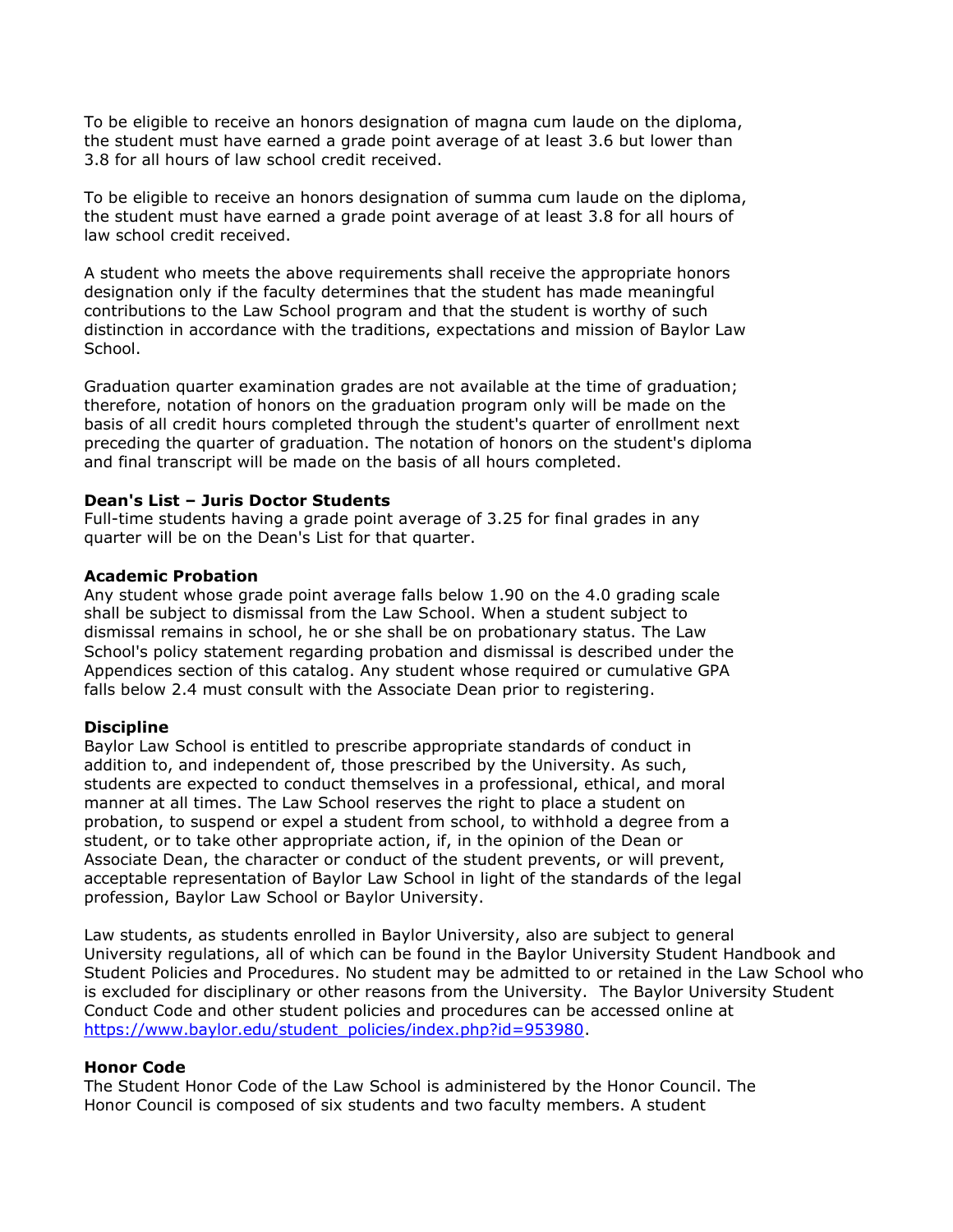accused of an honor code violation is entitled to a procedure in accordance with the Honor Code rules. The Honor Code is located under the Appendices section of this catalog.

### **Statement on Required Skills**

A successful candidate for the J.D. degree at Baylor must be able to solve complex problems, to perform legal research, and to memorialize and organize information in an accessible form. A candidate must be able to perform legal analysis and reasoning under pressure, to articulate under stress by effective oral and written communication, to regularly and punctually attend class, and to meet time deadlines. A candidate must possess the emotional health required for full utilization of his or her abilities and the interpersonal skills to work, and communicate candidly and civilly, with others. Any questions should be discussed with the Associate Dean prior to matriculation.

### **Student Records**

The provisions of the "Family Educational Rights and Privacy Act (FERPA)," are designed to protect the privacy of educational records and to establish the rights of students to review their educational records. Further information on FERPA and its implementation at Baylor University may be found in the Student Records area of the Baylor University website: <http://www.baylor.edu/registrar/index.php?id=86721>

## **Student Responsibility**

From time to time, specific rules in regard to the administration of the Law School, such as registration, changing courses, graduation requirements, etc., will be posted on the Law School's website at Baylor.Edu/Law and all students are charged with notice of them.

### **Laptop Exam Procedures – Juris Doctor Students**

The Laptop Exam Procedures policy is included under the Appendices section of this catalog.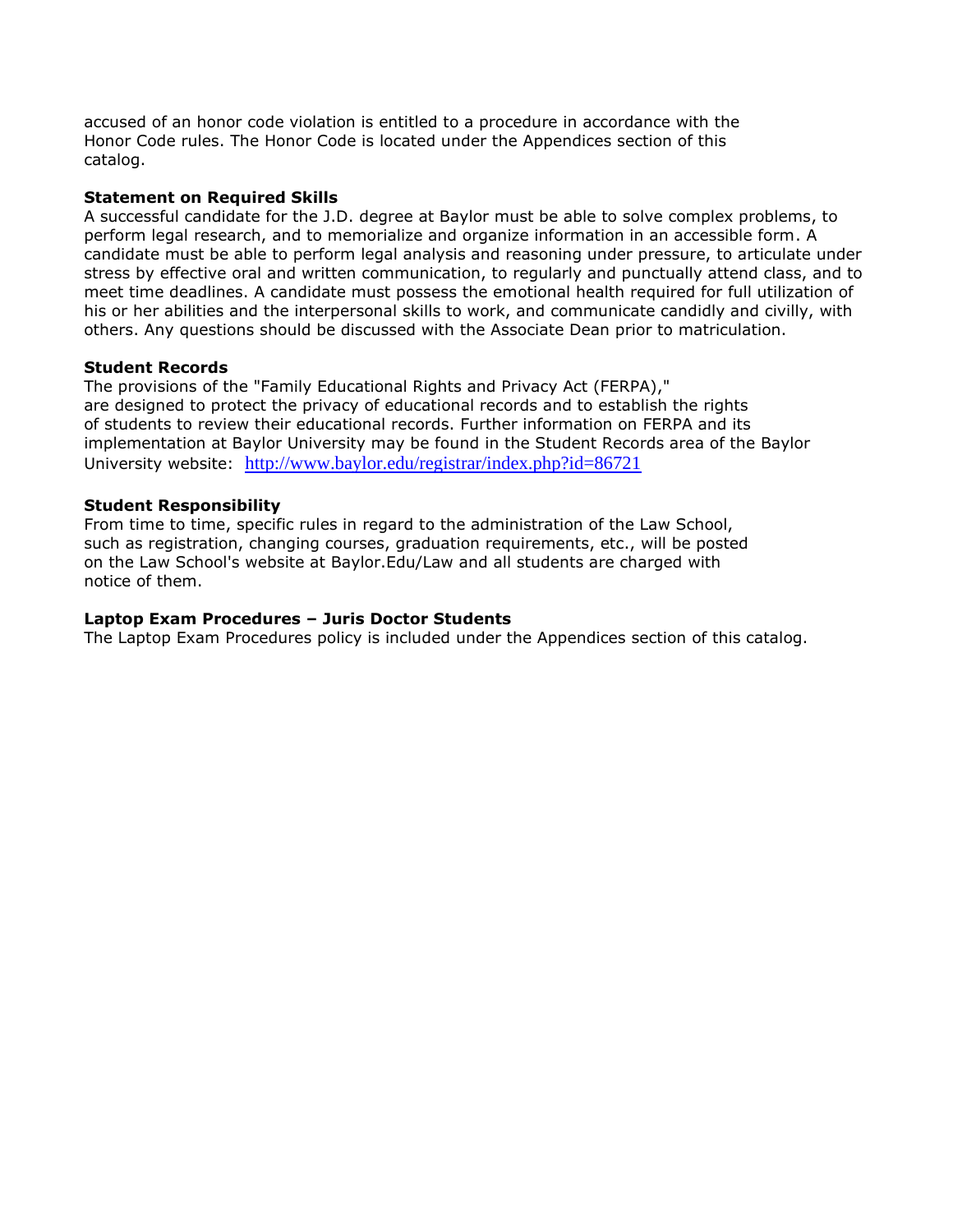### **Character and Fitness Qualifications for the Bar**

As part of the application to Baylor Law School, applicants answer several questions regarding fitness to enter the legal profession. Baylor law students have a continuing responsibility to inform the Law School of any changes to the answers they provided to those questions, as well as new situations that may have occurred after the student filed his or her law school application.

Law School graduates must become admitted to the bar of a state or territory in which they plan to practice law. All jurisdictions have standards of character and fitness the candidates are required to meet in order to become admitted to the bar. Applicants therefore should consult the bar examiners of the jurisdictions in which they wish to become admitted. Information on requirements for bar examinations in various states is available on the website of the National Conference of Bar Examiners at http:www.ncbex.org/.

### **Application for the Bar Examination**

Each individual who plans to sit for the bar exam must submit application in the state or territory in which they plan to take the exam. Each state has its own deadlines for application for the bar exam. Information regarding deadlines, fees and other requirements can be found on the website of the National Conference of Bar Examiners at http:www.ncbex.org/. The Law School registrar can also provide assistance to students with questions about applying for a bar examination.

### **Methods of Instruction**

## **Juris Doctor Degree Curriculum**

The case method of instruction is employed in the majority of courses, particularly in the first three quarters. This traditional method of law study involves a thorough analysis of assigned cases and the rules and principles of law deduced from the cases. Through this approach, the student develops an ability to recognize, analyze critically, and evaluate legal issues and positions while learning basic rules and principles of law. Classroom discussion is encouraged, and related statutory and non-legal material is correlated with the cases studied. Other methods of instruction are used where appropriate to the subject matter and objectives of the course. In certain courses, for example, students are given assignments which resemble the type of problems a practicing attorney encounters in daily practice.

### **Examinations**

A written final examination is generally given at the end of each course with the student's grade for the course determined largely by that examination grade. The final examination is given only in the examination time slot as scheduled by the Associate Dean and announced in advance of the course. The scheduled final examination time slot can be changed only upon unanimous consent of all students in the course and approval of the professor and the Associate Dean. Moreover, the rescheduled time slot must fall during officially scheduled examination weeks.

An individual student shall be excused from taking the examination only under extraordinary circumstances, such as hospitalization, and only if, prior to the scheduled examination time, he or she has been excused by both the instructor and Associate Dean. If excused, the student will be given an "incomplete" and the student will take the exam the next time a regularly scheduled exam is offered for that course; however, an instructor may make other arrangements provided that appropriate steps are taken to insure examination integrity. Absence from a scheduled final examination other than under these circumstances will require a grade of "F" to be given for the course.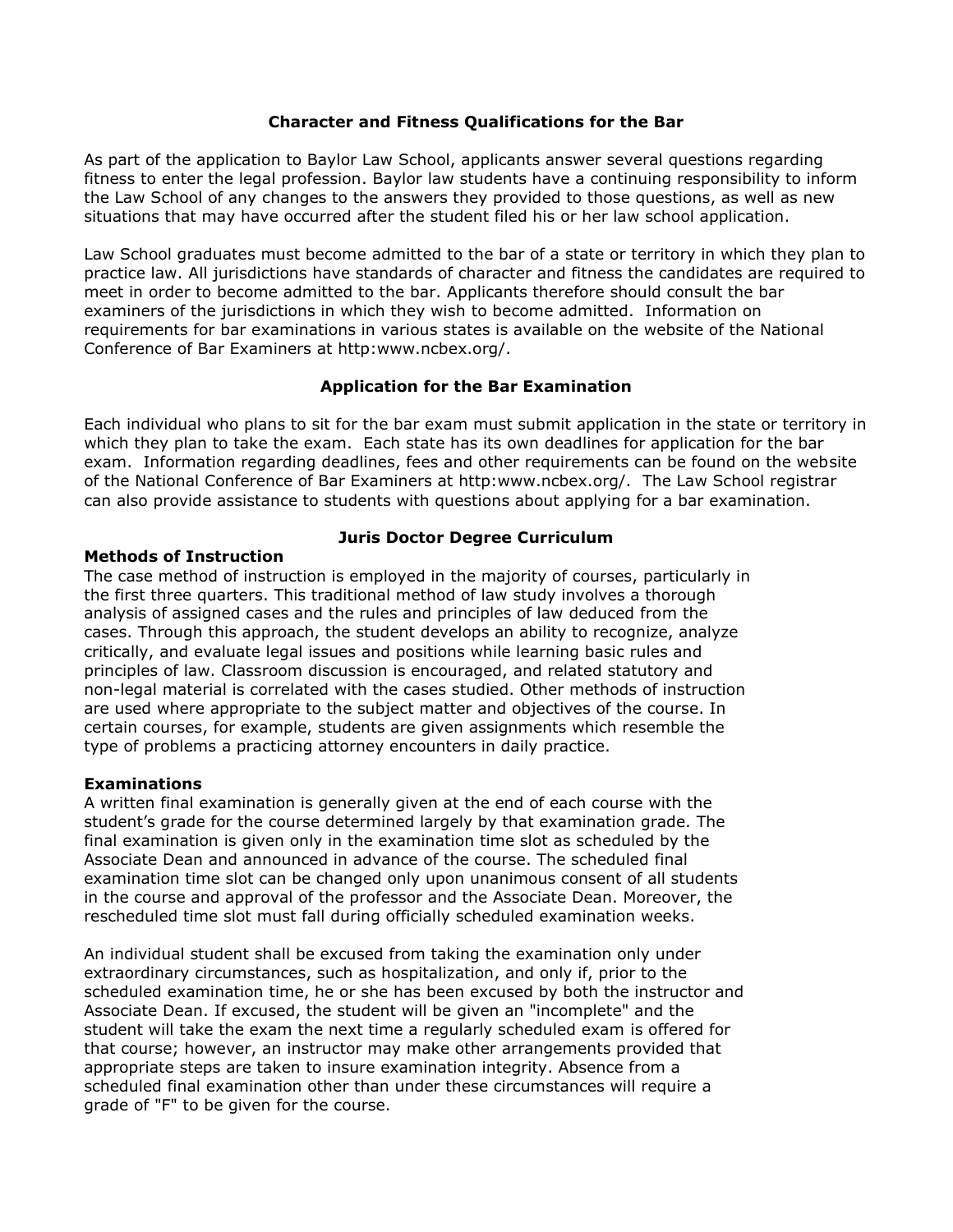### **Practice Court**

Nowhere is the Baylor emphasis on lawyering skills more apparent than in its nationally known advocacy program. Students are taught, from the first day of law school, not only substantive law, but also procedural law and the strategic and tactical application of the law. Courses like Civil Procedure, Remedies, Federal Courts, Conflict of Laws and Beginning Trial Advocacy Skills introduce students to the skills essential to the successful trial lawyer.

The bedrock of Baylor advocacy training has, since 1922, been the Practice Court course, a six-month course required of every third-year student. This ten-hour course was devised by the late Chief Justice James P. Alexander to bridge the gap between the student's academic training and the problems of actual practice. Practice Court is dedicated to rigorous instruction in procedure and trial advocacy skills. Students study procedural law in great depth, developing an appreciation for the kind of precision essential to a skilled lawyer. Students also learn fundamental techniques for pre-trial discovery, the trial of a jury case, direct and cross examination of witnesses, jury argument, evidence skills, voir dire examination and jury selection. During Practice Court, students try at least five cases. As concluded by the editor of the American Bar Association's Litigation News, ". . . Baylor law students get a degree of trial advocacy training unusual among the nation's law schools . . . ."

While one mission of the Practice Court program is to prepare students for litigation and trial practice, the program's broader mission is to prepare each student to be a competent, responsible, and ethical lawyer and human being, whether the student ever sees the inside of a courtroom or not. Students enrolled in the Practice Court program are introduced to the realities of modern law practice and the responsibilities of lawyers to clients, courts, and society. Moreover, through Practice Court especially, Baylor students develop an appreciation for attention to detail, for precision in analysis, thought, expression and communication. Indeed, these skills are invaluable to all students regardless of what field of legal practice the student chooses to enter. The thinking and communication skills and the familiarity with the litigation process developed in Practice Court are critically important to students planning careers in areas other than litigation, such as business planning, real estate, and other nonlitigation fields.

### **Legal Writing**

Writing is foundational to the practice of law. Everything that takes place in a courtroom begins with writing. Every sales agreement, non-disclosure, and contract crucial to business rests on writing. From litigation to the practice of transactional law, written advocacy skills are crucial.

Legal employers have long identified writing as a weakness in many law school graduates. For Baylor graduates, it has become a strength. Baylor is one of the few schools in the nation with a comprehensive, three-year, fully integrated writing program that focuses on the development of practice-ready writing skills.

Legal writing classes are rigorous and thorough, with each course building on the previous student progress from foundational mechanics, grammar, and syntax, through research and objective writing, to the very documents they will be writing in practice. The journey culminates in the third year in Baylor's nationally recognized Practice Court, where students will draft the full gamut of litigation-based documents from beginning to end.

Led by a writing faculty with more than a century of experience in the practice of law and a halfcentury of full-time teaching, the writing program is hands-on, with peer reviews and one-on-one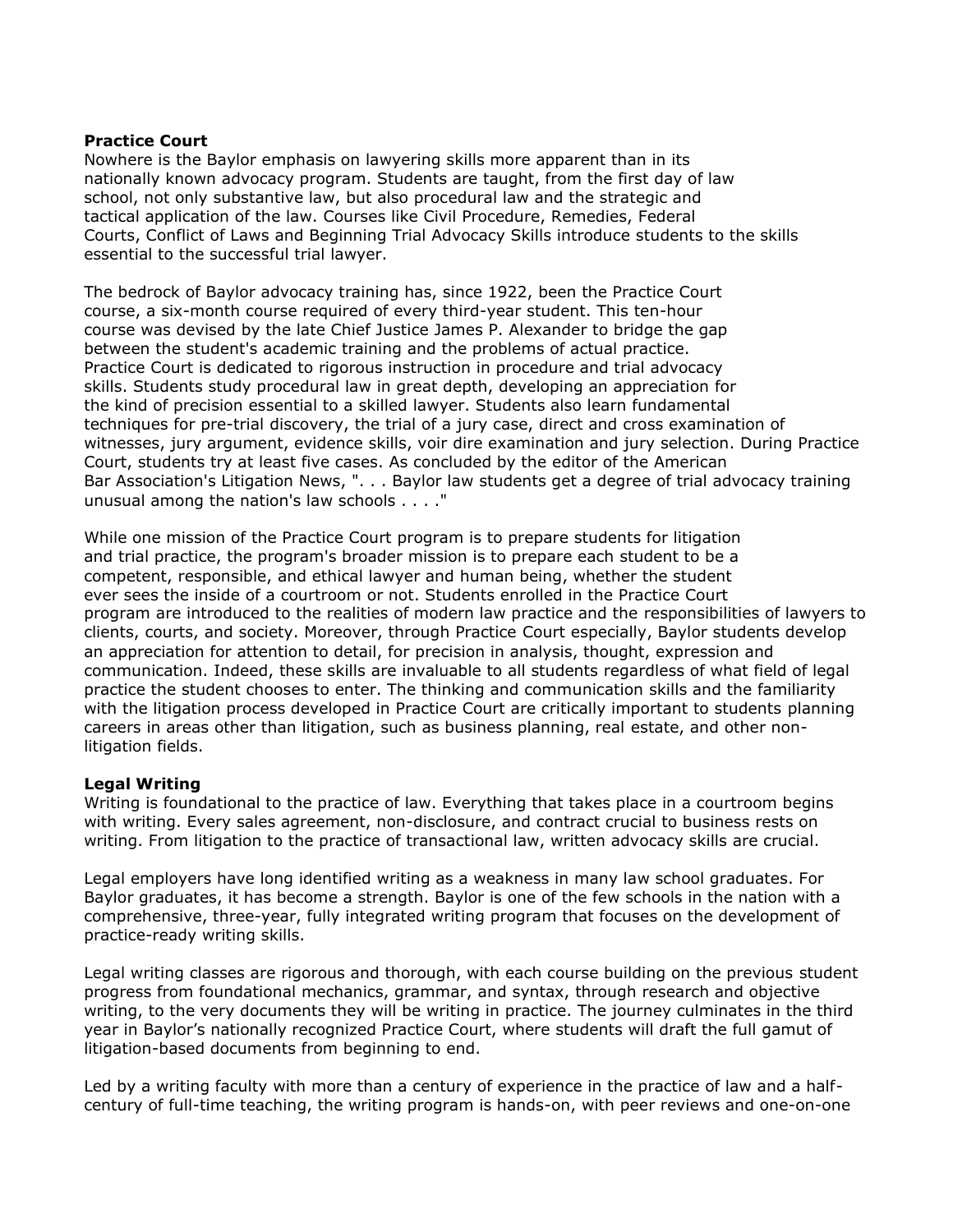feedback. Regarded as having one of the best legal writing programs in the state of Texas, Baylor develops a sense of mastery in students that places them well ahead of their peers, ready to enter practice as effective written advocates on day one.

### **Field Placements**

Practical *experience in dealing* with clients and handling actual cases may be obtained by students through participation in several programs for which credit may be earned. Experience may be gained in field placement programs offered in the office of the McLennan County District Attorney and the office of the Assistant United States Attorney for the Western District of Texas in Waco. Judicial Field placements are available in the United States District Court for the Western District of Texas (Waco Division), the United States Bankruptcy Court for the Western District of Texas (Austin and Waco Divisions), and the Supreme Court of the State of Texas in Austin. For information about additional judicial field placements, see the Director of Career Services. Students may also participate in a field placement program in the Waco office of the Legal Services Corporation assisting poverty-level clients in legal matters under the supervision of a staff attorney. Administrative law field placements are available at the Environmental Protection Agency (EPA), the General Land Office (GLO), the Texas Commission on Environmental Quality (TCEQ), Texas Parks & Wildlife Department (TPWD) and the Texas Railroad Commission. There is also a field placement program with the Texas Attorney General-Child Support Division Office in Waco. The Texas Supreme Court field placement carries up to five quarter hours of credit and requires approximately 225 hours of supervised work. All other available field placement offerings carry two quarter hours of credit and require a minimum of 90 hours of supervised work. Students interested in pursuing an opportunity with a court or agency not listed above should visit with the Assistant Dean of Career Development. Students may participate in only one field placement unless otherwise approved by the Dean, Associate Dean or Assistant Dean.

### **Professional Development Requirement – Juris Doctor Degree**

Employers want graduates who are knowledgeable about the professional and business practicalities of practicing law. While in Law School, you will be required to attend 18 seminar hours of professional development programming on such topics as client relations, law firm economics and financial management, legal billing and time management, legal marketing and networking, professional organizations and leadership opportunities, navigation through common ethical issues, job search strategies, and professional writing. Our goal is to produce professionals who are truly "practice ready" and prepared to succeed.

Students are not expected to attend any professional development sessions during the third quarter in the midst of moot court exercises, or during Practice Court quarters in the third year. For the remaining six quarters of law school, students should plan to attend approximately 3 hours each quarter to earn a total of 18 hours of attendance. Although students are welcome to attend as many seminar and workshops as they choose, no more than 5 hours of credit may be earned in one quarter, so it is important not to delay attendance. Although most offerings will not be mandatory, students must attend those which are mandatory. There is also a category of Introductory-level offerings (essentially "Day-in-the-Life" seminars) for which a maximum of 3 seminar hours may be credited, although students are free to attend as many of these offerings as desired.

Most seminars will be scheduled either during the afternoons, with occasional evening seminars. More popular seminars will be offered on a repeat basis more than once per year, in order to provide multiple opportunities for attendance. In order to track the 18 hour requirement, the student will swipe their Baylor ID card through a card reader at the end of each seminar. Students will also be asked to turn in an evaluation form at that time to help the Law School evaluate the quality of each seminar speaker.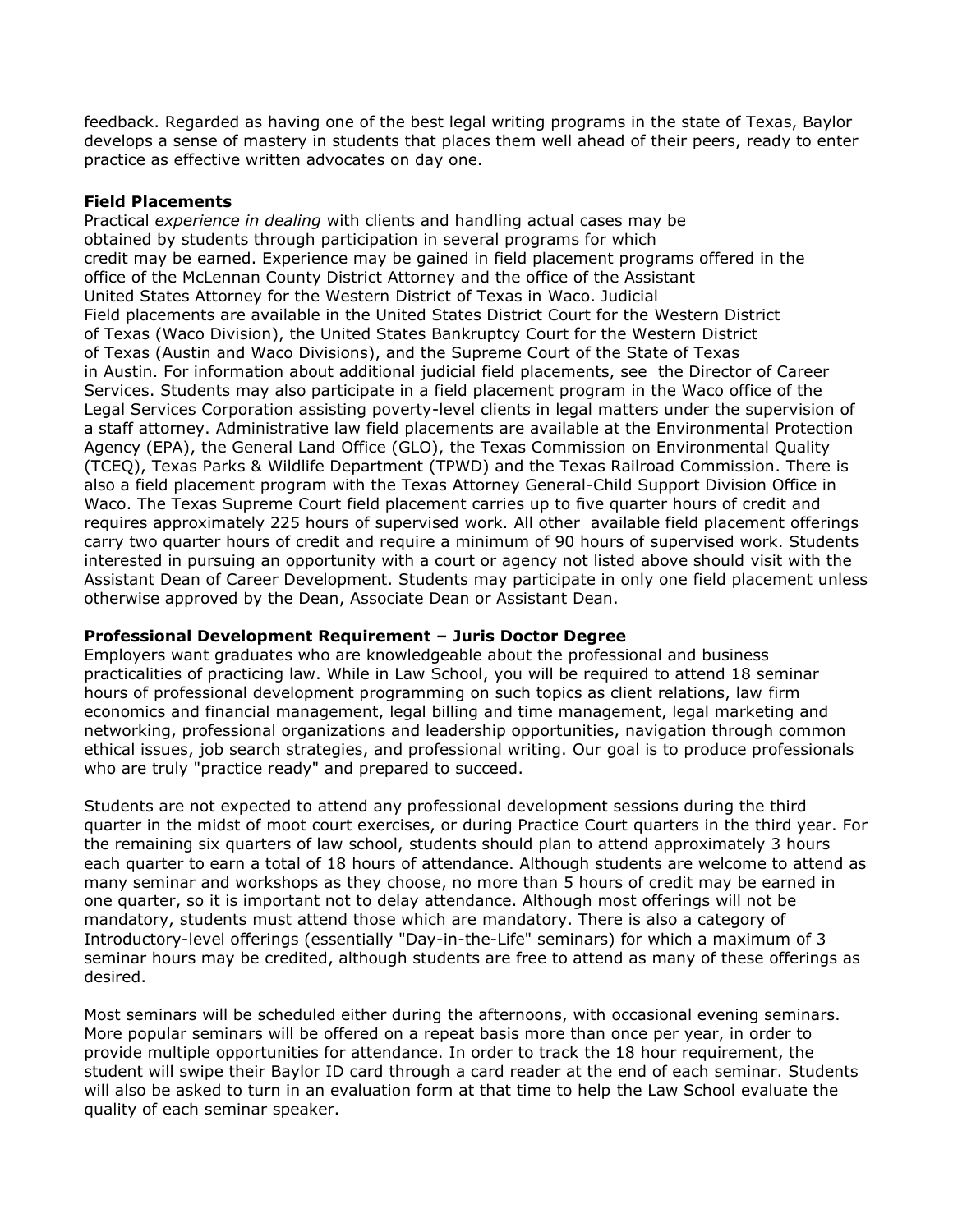### **Fellows Programs**

#### **Leadership Development Fellow Program**

As a professional school, Baylor Law School has a particular obligation to develop students who not only can provide legal services competently to their clients upon graduation, but also will assume leadership within their community and the legal profession. The Leadership Development Program provides students with the tools necessary to be more successful as lawyers and leaders but also has the added bonus of improving the reputation of lawyers and the legal profession in general. More information about the Leadership Development Program is available online at: <https://www.baylor.edu/law/currentstudents/index.php?id=935914>

#### **Public Interest Fellow Program**

The Public Interest Fellow Program is the pro bono and community service program for Baylor Law Students. It is designed to encourage and equip students to make pro bono work a priority now while managing a heavy course load, developing a desire to continue that work throughout their lifetime of practice. The program connects students with opportunities to serve and exposes them to the needs of the Waco community and beyond. More information about the Public Interest Fellow Program is available online at: <https://www.baylor.edu/law/index.php?id=934129>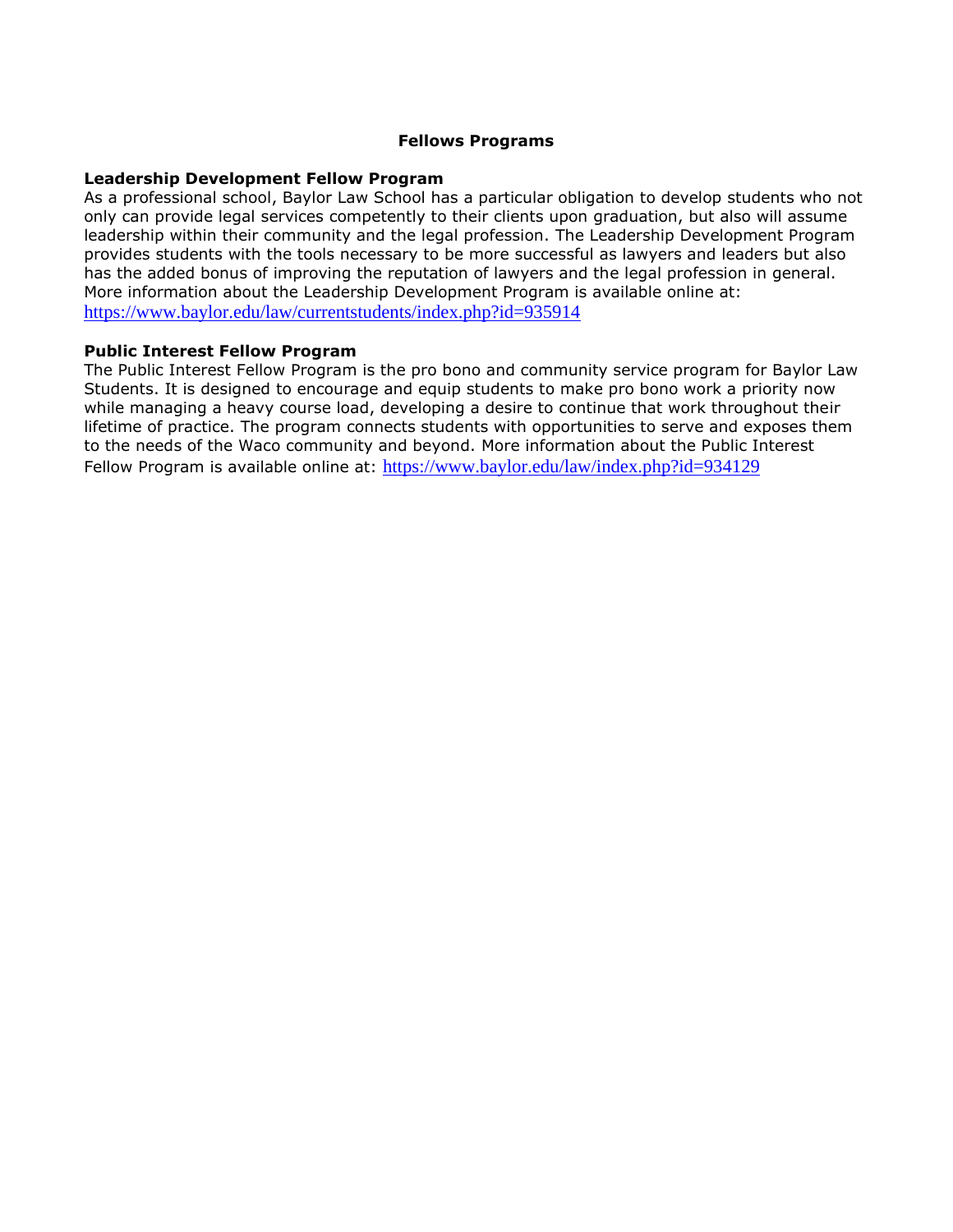## **JURIS DOCTOR DEGREE PROFESSIONAL TRACKS OF STUDY & SPECIAL DISTINCTIONS**

Baylor Law School offers 15 "Professional Tracks of Study" and seven "Special Distinctions." These tracks and distinctions will provide students with the opportunity to focus their studies based on interest and career goals.

The Professional Tracks are as follows:

Administrative Practice Business Litigation Business Planning Commercial Law Criminal Practice Estate Planning Family Law Fiduciary Litigation General Civil Litigation Healthcare Law Intellectual Property Intellectual Property Litigation Personal Injury Litigation Public Interest Law Real Estate & Natural Resources

Special Distinctions:

Business Planning Special Distinction Commercial Law Special Distinction Criminal Practice Special Distinction Estate Planning Special Distinction Intellectual Property Special Distinction Public Interest Special Distinction Special Distinction in Litigation

Students are not required to complete a professional track or special distinction, but are encouraged to do so. Students interested in one or more areas of study should see one of the designated faculty members for additional information about the benefits of pursuing the completion of a track or special distinction. Planning needs to begin as early in law school as possible to avoid potential scheduling conflicts.

Professional tracks of study will not be noted on the law school transcript. Special Distinctions will be noted on the transcript after completion and will be recognized at commencement.

Professors who can be consulted about a particular track or special distinction are listed at the bottom of each listing on the following pages.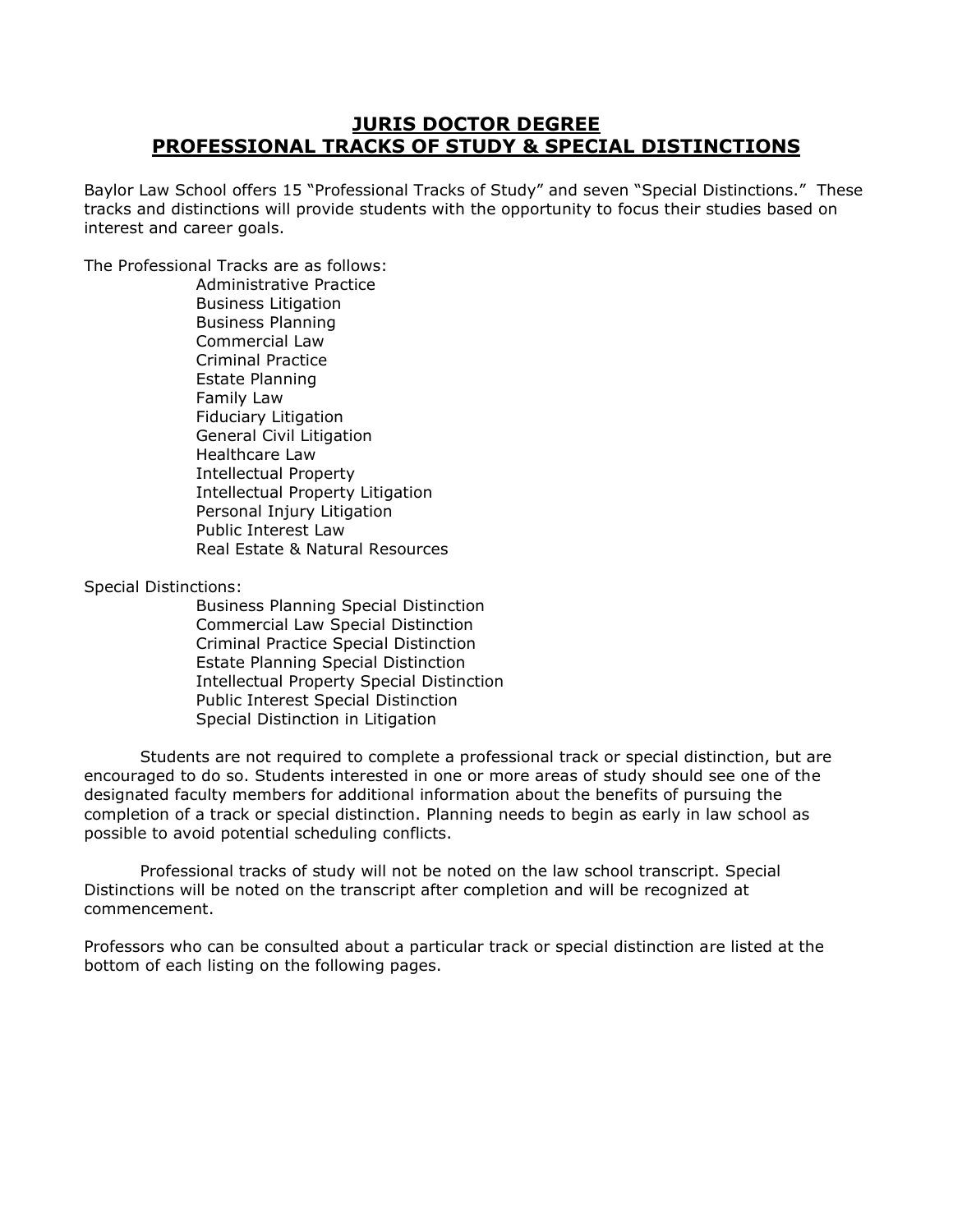# **Administrative Practice (Litigation Professional Track)**

Contact Persons: Professor Shelton

Administrative regulation at the state and federal level has grown into a massive patchwork of more than 400 Texas and federal agencies. This professional track is designed to provide students with a broad-based exposure to the concepts, topics and skills that are vital to practitioners who work for or before governmental agencies. It is impossible to cover the substantive law of all agencies and thus, after completion of the required courses, a student is allowed to focus in one specific area or obtain a broad based exposure through the selection of electives. The course entitled Business and State Issues in Environmental Law is required because it exposes all students to common and practical issues arising in the regulatory process that have similar application to all major regulatory agencies. After completion of the required courses, the student selects a topic for independent study related to either environmental law or the substantive law of a major federal or state agency. The capstone consists of a field placement at a government agency, generally a Texas agency in Austin. The student is exposed to the day-to-day workings of an agency and works closely with administrative officers and employees. This professional track qualifies as a foundation track for the Special Distinction in Litigation.

## **Administrative Practice Required Courses (13 hours)**

- Administrative Law: Federal (2) 9268
- Administrative Law: Texas (2) 9287
- Administrative Law Field Placement (2) 9V92
- Business and State Issues in Environmental Law (3) 9377
- Independent Study (2) 9V98
- Municipal Government (2) 9265

## **Administrative Practice Additional Electives (at least 4 hours from this group)**

- Federal Courts (3) 9323
- Civil Rights Actions (2) 9256
- Employment Discrimination (3) 9362
- Employment Relations (3) 9372
- Environmental Law (3) 9366
- Healthcare Law (3) 9357
- Healthcare: Regulation of Healthcare Professionals (2) 9286
- Labor Law Seminar(2) 9208
- Natural Resources Protection (3) 9309
- Oil & Gas Law (2) 9249
- Patent Law (2) 9223
- Securities Regulation (3) 9344
- Water Law (3) 9313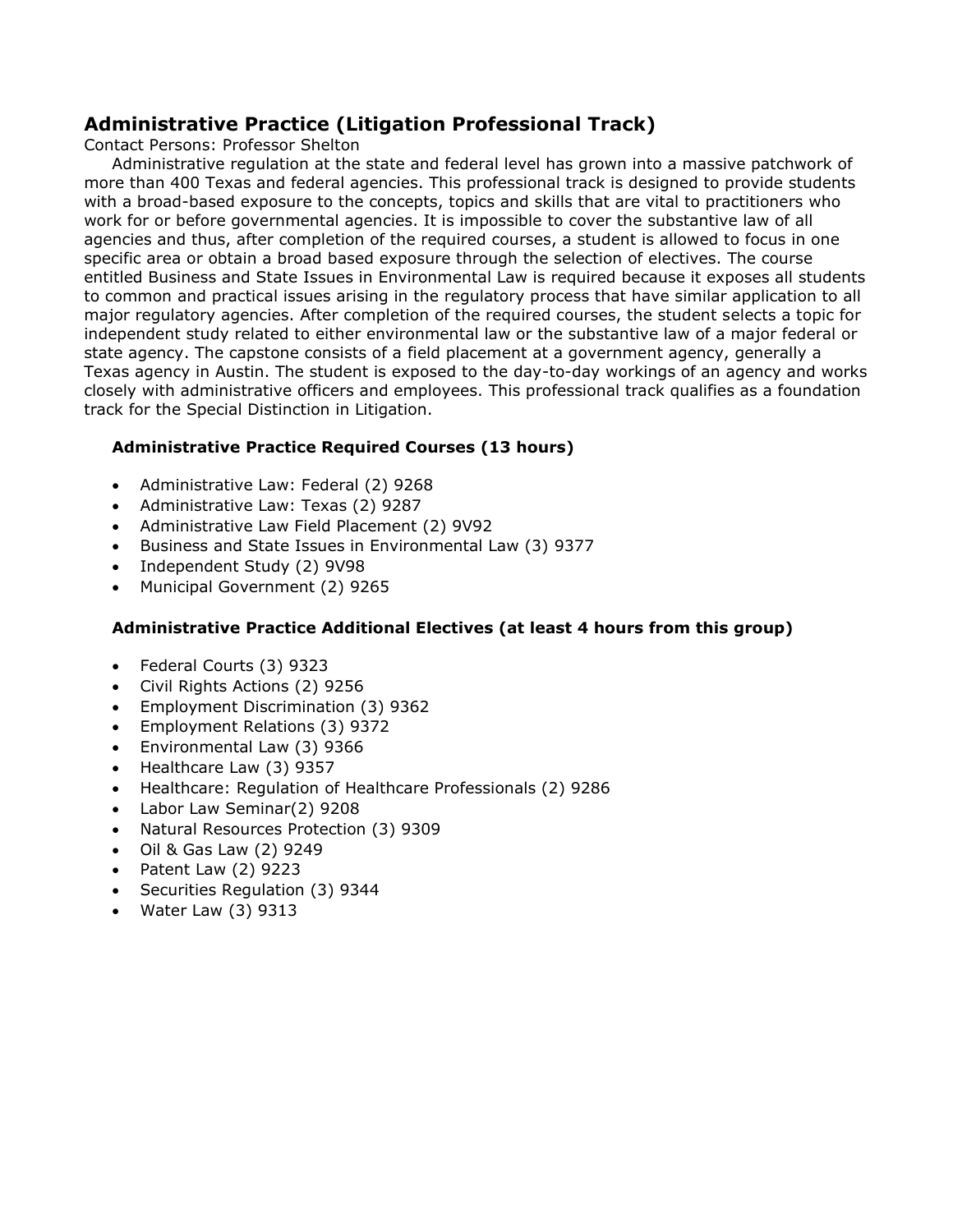## **Business Litigation (Litigation Professional Track)**

Contact Persons: Professor Bates, Miller, Underwood or Wren

As commercial transactions and business operations become more complex, so do the disputes between the parties. Students interested in a career of litigating business or commercial lawsuits may pursue the Business Litigation professional track. This professional track is also beneficial to students interested in managing litigation – or working to avoid litigation – on behalf of a business. Business litigators must work not only to become masters of procedure but also to develop a basic understanding of business and commercial transactions. To complete a professional track in Business Litigation, students take a variety of courses to introduce them to the major substantive and procedural areas likely to be encountered by a practitioner involved in business or commercial litigation. This professional track qualifies as a foundation track for the Special Distinction in Litigation.

## **Students are required to take 18 hours as follows:**

## **Business Litigation Required Hours (at least 12 hours from this group)**

- Advanced Discovery Management (3) 9353
- Alternative Dispute Resolution (2) 9247
- Arbitration (2) 9257
- Bankruptcy (2) 9295
- Business Torts (3) 9386
- Business Organizations 2 (3) 9322
- Complex Litigation (3) 9324
- Conflict of Laws (3) 9383
- Contract Drafting & Negotiation (3) 9316
- Federal Courts (3) 9323
- Intellectual Property (2) 9264
- Insurance Law (3) 9341
- White Collar Crime (3) 9351

## **Business Litigation Additional Options (additional courses available to meet hours requirement)**

- Administrative Law: Federal (2) 9268
- Administrative Law: Texas (2) 9287
- Trial Advocacy: Advanced Trial Preparation (2) 9263
- Trial Advocacy: Beginning Advocacy Skills (2) 9220
- Administration of Estates (2) 9235
- Antitrust Law (3) 9363
- Business Organizations: Current Topics in Mergers & Acquisitions (2) 9219
- Commercial Law: Negotiable Instruments (3) 9340
- Commercial Law: Secured Transactions (3) 9342
- Consumer Protection (3) 9349
- Creditors' Remedies (3) 9384
- Employment Discrimination (3) 9362
- Employment Relations (3) 9372
- Sales Transactions: Domestic & International Law (3) 9308
- Securities Regulation (3) 9344
- Wealth Transfers (3) 9332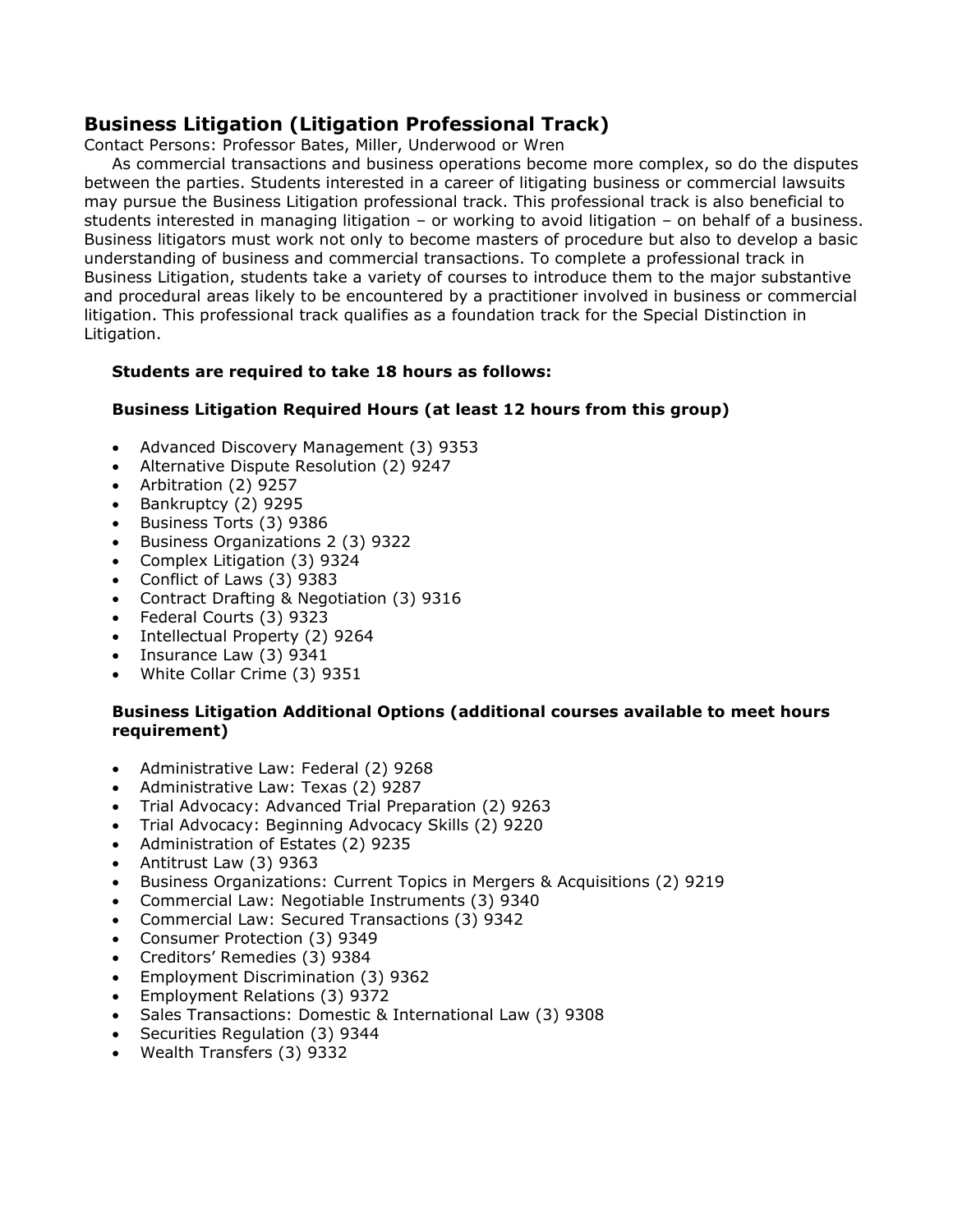# **Business Planning Track**

Contact Persons: Professor Miller, Page or Teague

The Business Planning professional track builds upon concepts taught in Business Organizations I and Taxation & Accounting Principles for Lawyers, providing students with an understanding of fundamental issues business attorneys regularly face, including basic tax treatment of various business entities and basic analysis and planning in the organization and operation of a business. The courses expose students to a range of statutory and regulatory issues, such as the federal securities concerns in raising capital, as well as important judicially developed doctrines with which a practitioner must be familiar in order to advise a business with respect to issues related to the structure, governance, and operation of the business.

## **Required Courses**

- Business Organizations 2 (3) 9322
- Securities Regulation (3) 9344
- Taxation of Business Entities (3) 9346

## **Additional Required Course (take one of the following):**

- Business Planning and Drafting (2) 9292
- Transactional Law Team (2)
- Contract Drafting and Negotiation (3) 9316

### **Take at least 6 additional hours from the following group of courses**

- Business Planning and Drafting (2) 9292
- Business Planning Capstone (1) 9122
- Business Transactions: Mergers & Acquisition Planning and Drafting (3) 9319
- Business Transactions: Venture Capital (3) 9348
- Client Counseling (2) 9227
- Commercial Law: Secured Transactions (3) 9342
- Contract Drafting and Negotiation (3) 9316
- International Business Transactions (2) 9278
- Real Estate Finance (3) 9338
- Taxation of Individuals & Family Businesses (3) 9345
- Transactional Law Practice Lab (1) 9118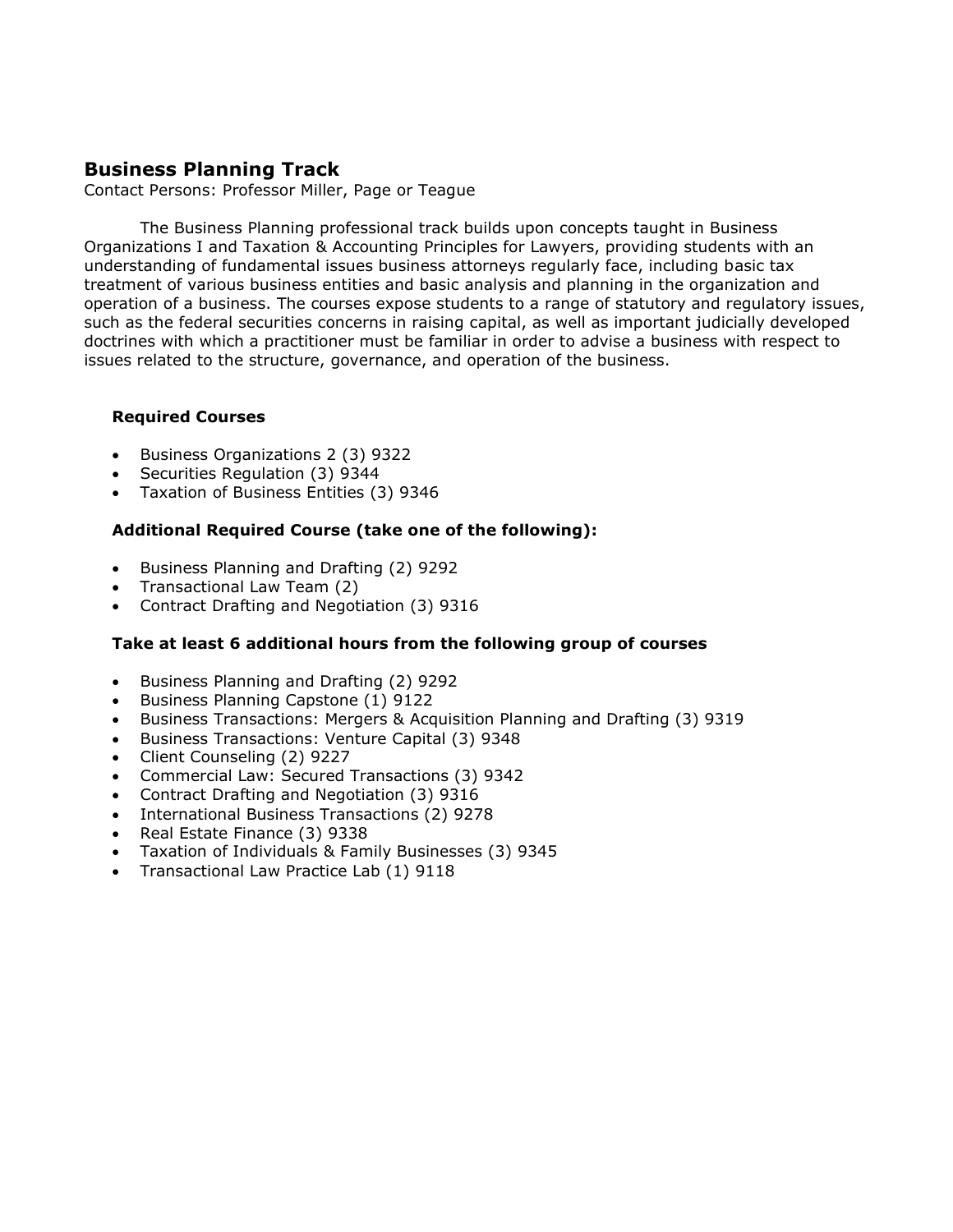# **Business Planning Special Distinction**

Contact Persons: Professor Miller, Page or Teague

## **Take the following courses**

- Business Organizations 2 (3) 9322
- Business Planning and Drafting (2) 9292 or Contract Drafting & Negotiation (3) 9316
- Business Planning Capstone (1) 9122 or Transactional Law Team (2)
- Securities Regulation (3) 9344
- Taxation of Business Entities (3) 9346
- Taxation of Individuals & Family Businesses (3) 9345

### **Take at least 5 additional hours from this list**

- Business Planning Capstone (1) 9122
- Business Transactions: Mergers & Acquisition Planning and Drafting (3) 9319
- Business Transactions: Venture Capital (3) 9348
- Client Counseling (2) 9227
- Commercial Law: Secured Transactions (3) 9342
- Contract Drafting & Negotiation (3) 9316
- International Business Transactions (2) 9278
- Real Estate Finance (3) 9338
- Transactional Law Practice Lab (1) 9118
- Wealth Transfers (3) 9332

A GPA of 3.3 in all track courses \* (including additional hours as required above) will be required for a student to receive the Special Distinction designation.

\*If a student has taken more than the minimum number of hours of track courses and a grade in a course that is not required for receipt of the Special Distinction would result in the GPA being below the requirement, that grade need not be included in the GPA calculation. If a grade in a track course that is required for receipt of the Special Distinction causes the GPA to be below the requirement, grades in track courses beyond the number of hours required for the Special Distinction may be included in order to raise the GPA in the track courses.

A student who meets the above requirements for a Special Distinction shall receive that designation only if the faculty determines that the student has made meaningful contributions to the Law School program and that the student is worthy of such distinction in accordance with the traditions, expectations and mission of Baylor Law School.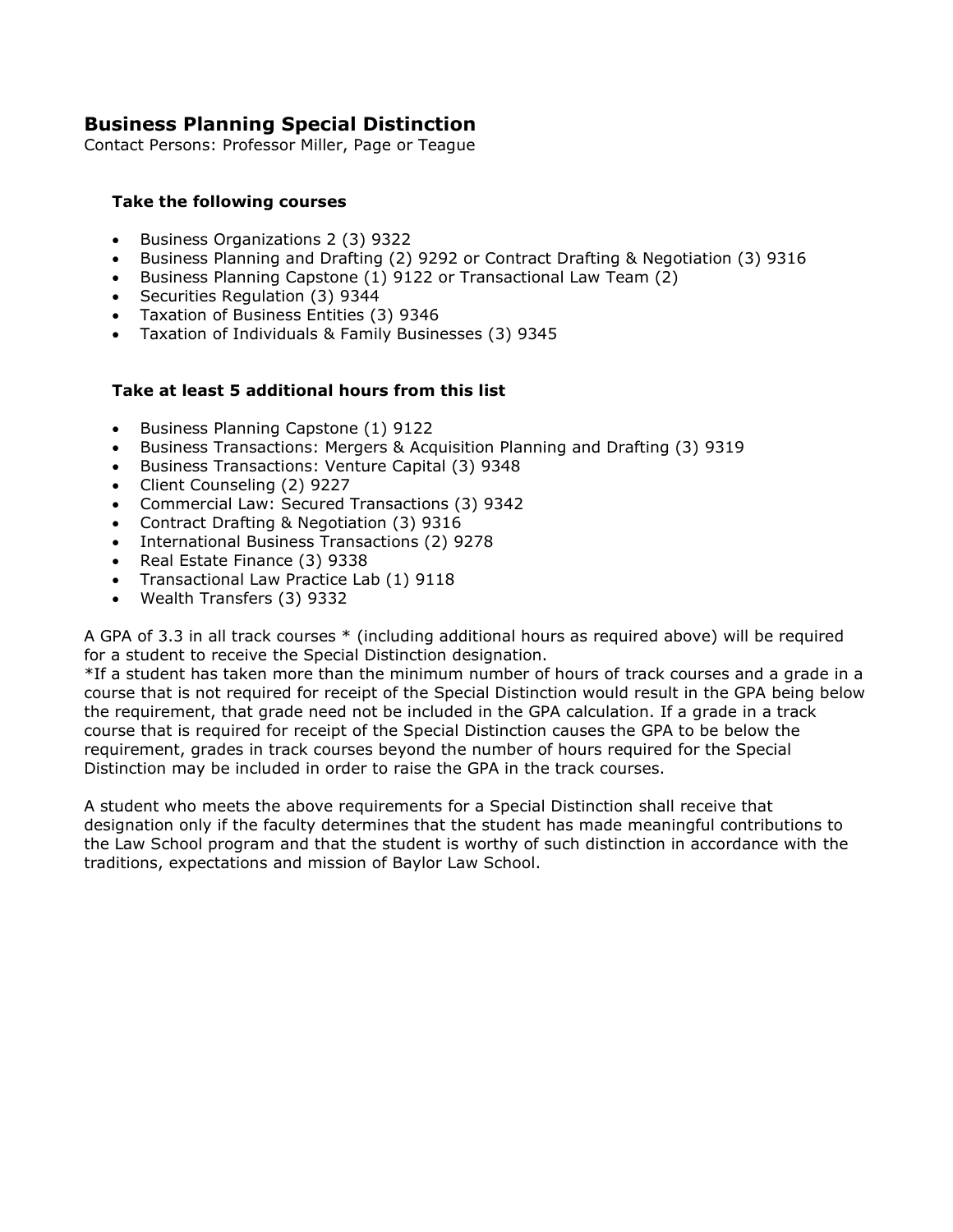# **Commercial Law Track**

Contact Person: Professor Bates

The Commercial Law track equips students with the expertise and skills necessary to address the many and varied problems that can arise as part of the day-to-day activities of operating a business – especially smaller owner/family-operated businesses engaged in selling products or providing services. Commercial law, as opposed to what we think of as business law – law related to the organizational characteristics of a business operation (what is it), focuses on the practical problems that confront any business in its pursuit of the purposes for which it is established (how we do it) – whether that is selling appliances or the latest iThing, or dry cleaning suits or repairing air conditioners. Of course, Target and Amazon confront the same problems, but there are more small businesses selling and servicing our needs than there are Targets or Amazons. The Commercial Law Track prepares students once in practice to identify the problems inherent in the conduct of commercial life as we know it and to develop the legal strategies necessary to prevent or confront those problems.

## **Required Courses**

- Sales Transactions: Domestic & International Law (3) 9308
- Commercial Law: Secured Transactions (3) 9342
- E-Commerce (3) 9310
- Bankruptcy (2) 9295 or Creditors' Remedies (3) 9384

## **Commercial Law Electives (at least 6 hours from this group)**

- Antitrust (3) 9363
- Arbitration (2) 9257
- Bankruptcy (2) 9295
- Commercial Law: Negotiable Instruments (3) 9340
- Construction Law (2) 9214
- Creditors' Remedies (3) 9384
- Consumer Protection (3) 9349
- Contract Drafting & Negotiation (3) 9316
- Franchising (2) 9276
- Real Estate Finance (3) 9338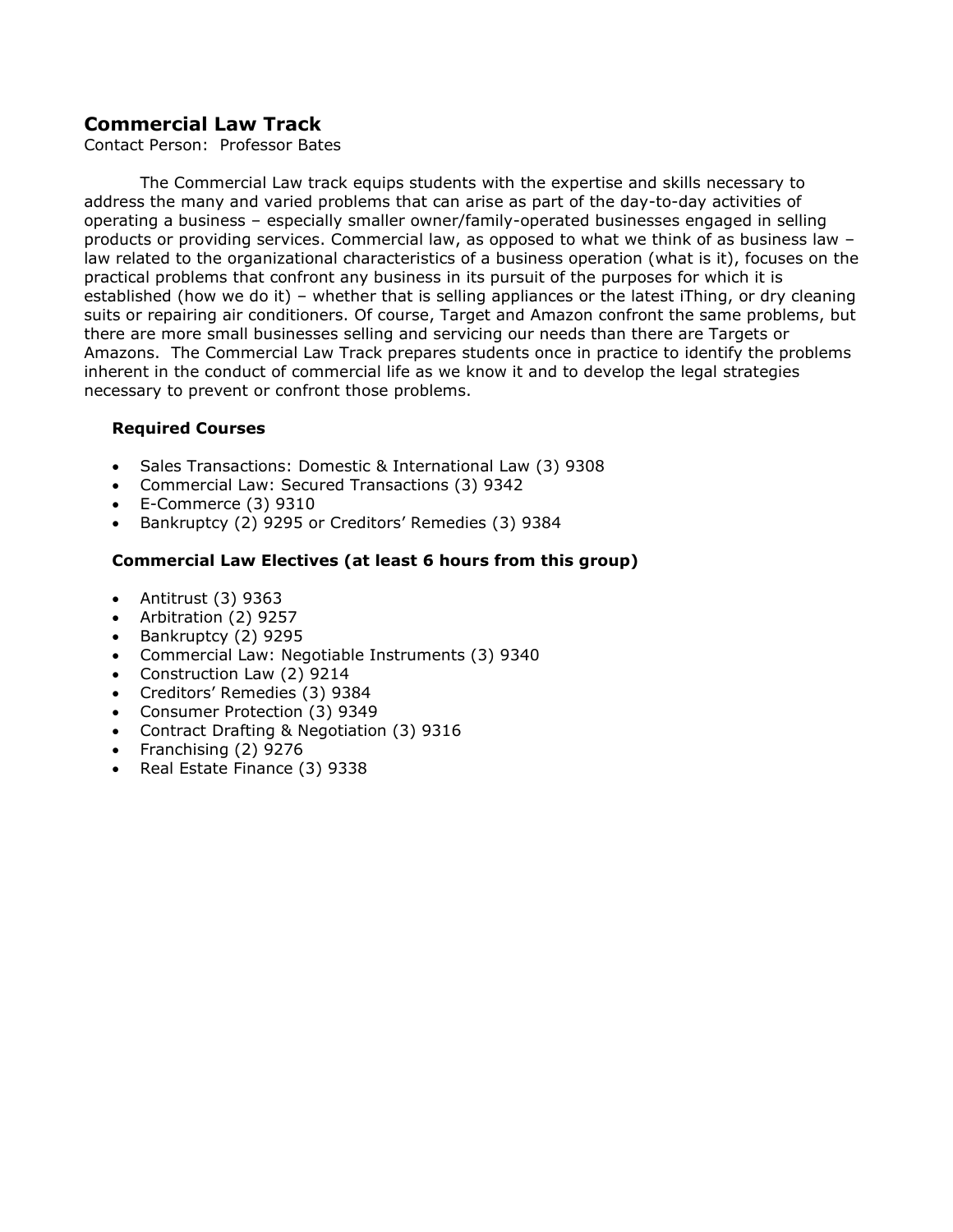# **Commercial Law Special Distinction**

Contact Person: Prof. Bates

## **Required courses for Special Distinction in Commercial Law**

- Bankruptcy (2) 9295 or Creditors' Remedies (3) 9384
- Commercial Law Capstone (1) 9110
- Commercial Law: Negotiable Instruments (3) 9340
- Commercial Law: Secured Transactions (3) 9342
- Sales Transactions: Domestic & International Law (3) 9308
- E-Commerce (3) 9310
- Real Estate Finance (3) 9338 or Contract Drafting & Negotiation (3) 9316

## **Special Distinction in Commercial Law Electives (at least 3 additional hours from this group)**

- Antitrust (3) 9363
- Arbitration (2) 9257
- Bankruptcy (2) 9295
- Business Torts (3) 9386
- Construction Law (2) 9214
- Consumer Protection (3) 9349
- Contract Drafting & Negotiation (3) 9316
- Creditors' Remedies (3) 9384
- International Business Transactions (2) 9278
- International Trade Law (2) 9288

A GPA of 3.3 in all track courses \* (including additional hours as required above) will be required for a student to receive the Special Distinction designation.

\*If a student has taken more than the minimum number of hours of track courses and a grade in a course that is not required for receipt of the Special Distinction would result in the GPA being below the requirement, that grade need not be included in the GPA calculation. If a grade in a track course that is required for receipt of the Special Distinction causes the GPA to be below the requirement, grades in track courses beyond the number of hours required for the Special Distinction may be included in order to raise the GPA in the track courses.

A student who meets the above requirements for a Special Distinction shall receive that designation only if the faculty determines that the student has made meaningful contributions to the Law School program and that the student is worthy of such distinction in accordance with the traditions, expectations and mission of Baylor Law School.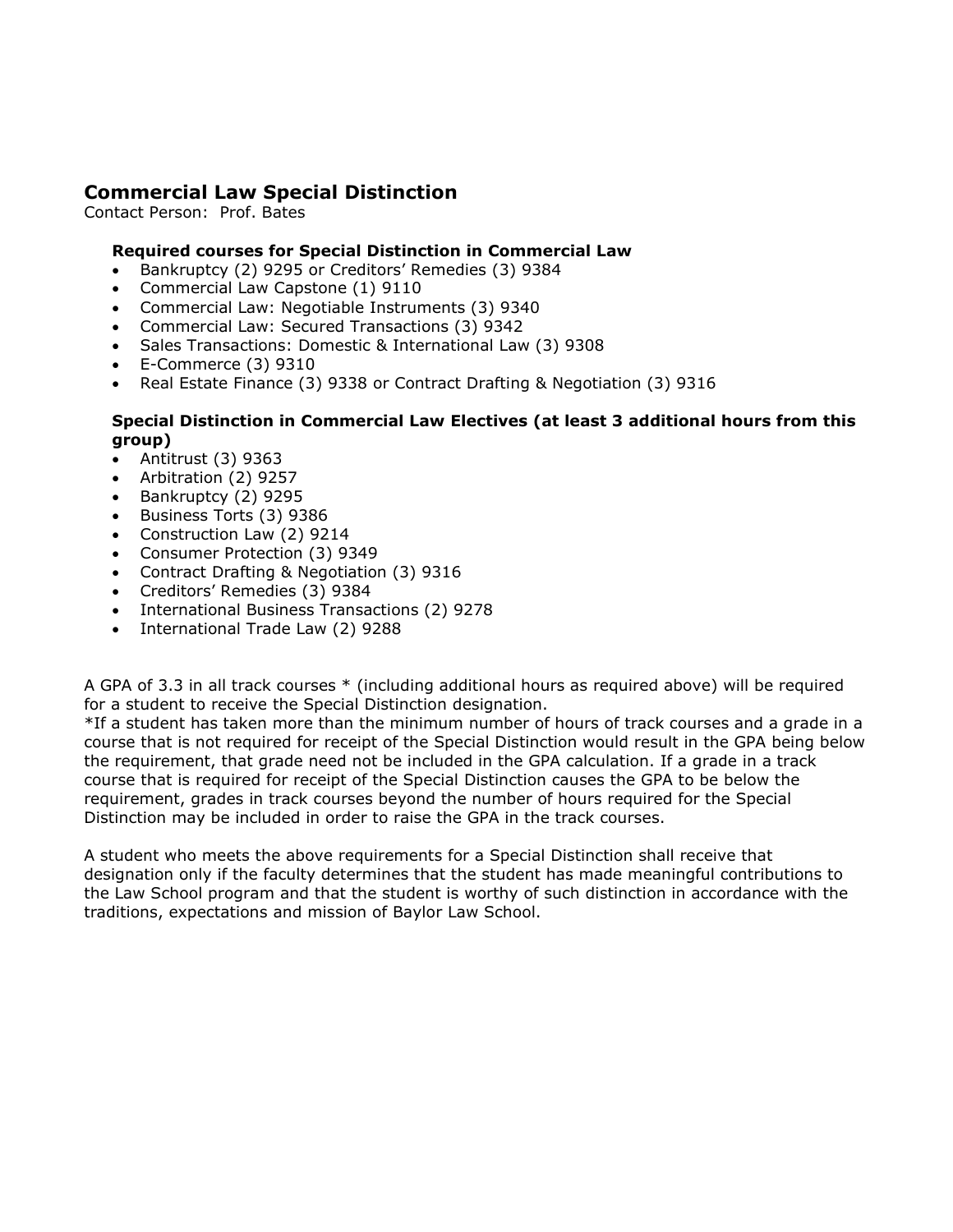## **Criminal Practice (Litigation Professional Track)**

Contact Person: Professor Serr

The Criminal Practice professional track is designed to provide students with a broad exposure to concepts, topics, and skills vital to criminal practitioners. Choosing this professional track provides students with a firm foundation for beginning a career in criminal law. Career opportunities available in the criminal practice area include joining a district attorney's office as an assistant prosecutor, working for a division of the Texas Attorney General's Office or the United States Department of Justice prosecuting a diverse array of crimes (such as environmental crimes, antitrust crimes, and civil rights violations), or working as a criminal defense attorney. This professional track carries students well beyond the Criminal Law and Criminal Procedure courses which are required of all students. The Criminal Practice professional track provides a working familiarity with many practical aspects of criminal law and procedure – which are fundamental to criminal practice but often neglected by law schools – including plea bargaining, sentencing procedure, appeal, and habeas corpus. Students in Criminal Practice also have the opportunity to complete a practice experience in a district attorney's office or federal prosecutor's office under the direct supervision of a prosecutor. This professional track qualifies as a foundation track for the Special Distinction in Litigation.

## **Criminal Law Practice Required Courses (10 hours)**

- Advanced Criminal Procedure (3) 9350
- Post-Conviction Procedure: Sentencing (2) 9259
- Prosecutorial Field Placement (2) 9253
- Texas Criminal Practice & Procedure (3) 9352

### **Criminal Law Practice Electives (at least three courses from this group)**

- Client Counseling (2) 9227
- Criminal Law Capstone (1) 9158
- Healthcare Fraud & Abuse (2) 9285
- Immigration Law (3) 9373
- Juvenile Justice (2) 9254
- Post-Conviction Procedure: Criminal Appeals (2) 9255
- White Collar Crime (3) 9351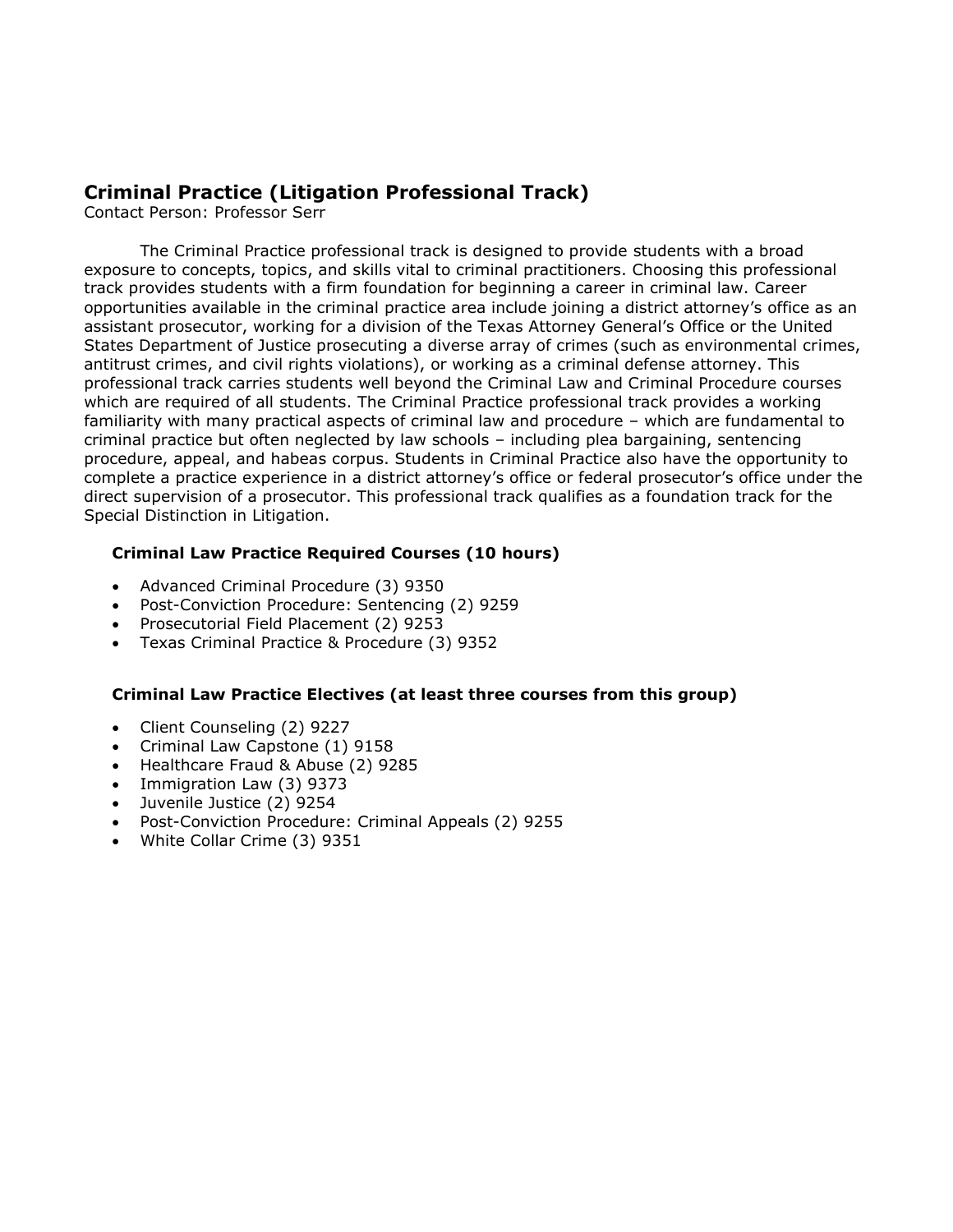# **Criminal Practice Special Distinction**

Contact Person: Prof. Brian Serr

### **Required Courses**

- Advanced Criminal Procedure (3) 9350
- Client Counseling (2) 9227
- Criminal Law Boot Camp (1) 9156
- Criminal Law Capstone (1) 9158
- Post-Conviction Procedure: Sentencing (2) 9259
- Prosecutorial Field Placement (2) 9253
- Texas Criminal Practice and Procedure (3) 9352

## **Take at least 10 hours from this group of courses**

- Advocacy Team (2) (criminal law problem) 9v10
- Alternative Dispute Resolution (2) 9247
- Civil Rights Actions (2) 9256
- Healthcare Fraud and Abuse (2) 9285
- Immigration Law (3) 9373
- Juvenile Justice (2) 9254
- Municipal Government (2) 9265
- Post-Conviction Procedure: Criminal Appeals (2) 9255
- Trial Advocacy: Beginning Advocacy Skills (2) 9220
- While Collar Crime (3) 9351

A GPA of 3.3 in all track courses \* (including additional hours as required above) will be required for a student to receive the Special Distinction designation.

\*If a student has taken more than the minimum number of hours of track courses and a grade in a course that is not required for receipt of the Special Distinction would result in the GPA being below the requirement, that grade need not be included in the GPA calculation. If a grade in a track course that is required for receipt of the Special Distinction causes the GPA to be below the requirement, grades in track courses beyond the number of hours required for the Special Distinction may be included in order to raise the GPA in the track courses.

A student who meets the above requirements for a Special Distinction shall receive that designation only if the faculty determines that the student has made meaningful contributions to the Law School program and that the student is worthy of such distinction in accordance with the traditions, expectations and mission of Baylor Law School.

The Criminal Practice Professional Track will still be a litigation track that may serve as the foundation for the SD in Litigation. A student who does not complete the criminal law capstone but completes the Criminal Practice Professional Track and additional requirements for the SD in litigation will still be about to obtain the SD in litigation.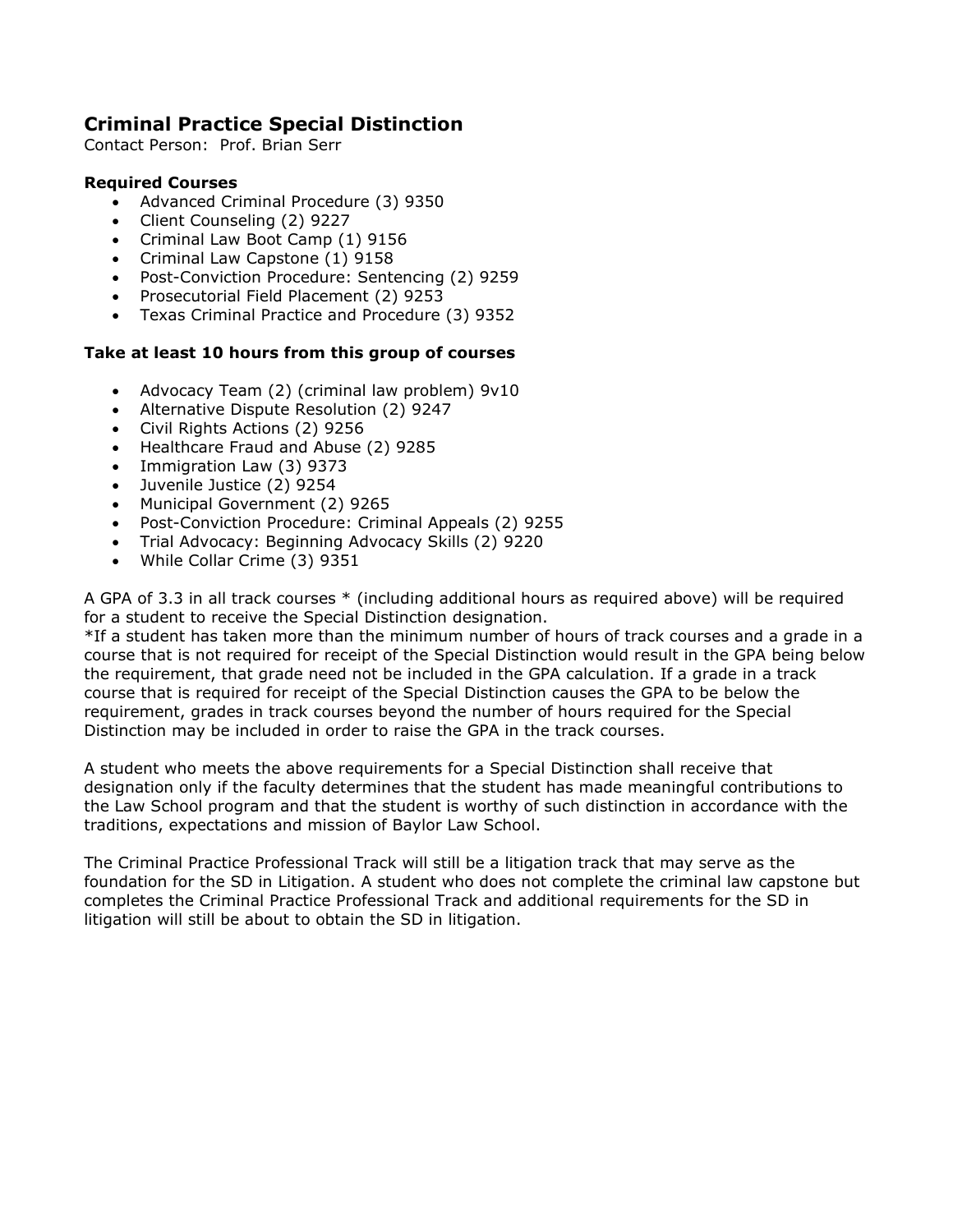# **Estate Planning Track**

Contact Person: Professor Featherston

The Estate Planning professional track is designed to give students a well-rounded legal education with focused study in the areas of trusts, estates, and estate planning and administration, so students can begin their careers with a fundamental understanding of the major aspects of estate planning and probate procedure. This professional track builds upon a number of courses required of all students, including Trusts & Estates, Business Organizations I, and Taxation & Accounting Principles for Lawyers. Students work under the direct supervision of an experienced estate planner and have the opportunity to devise an estate plan, prepare drafts of documents, and work through the steps of the administration of an estate.

### **Required Courses**

- Administration of Estates (2) 9235
- Estate Planning (3) 9336
- Taxation of Individuals & Family Businesses (3) 9345
- Wealth Transfers (3) 9332

## **Complete at least 5 additional hours from this group of courses**

- Administration of Estates Capstone (1) 9132
- Client Counseling (2) 9227
- Contract Drafting & Negotiation (3) 9316
- Elder Law (2) 9248
- Nonprofit Organizations (2) 9211
- Retirement Law (2) 9272
- Taxation of Business Entities (3) 9346
- Wealth Transfers Capstone (1) 9142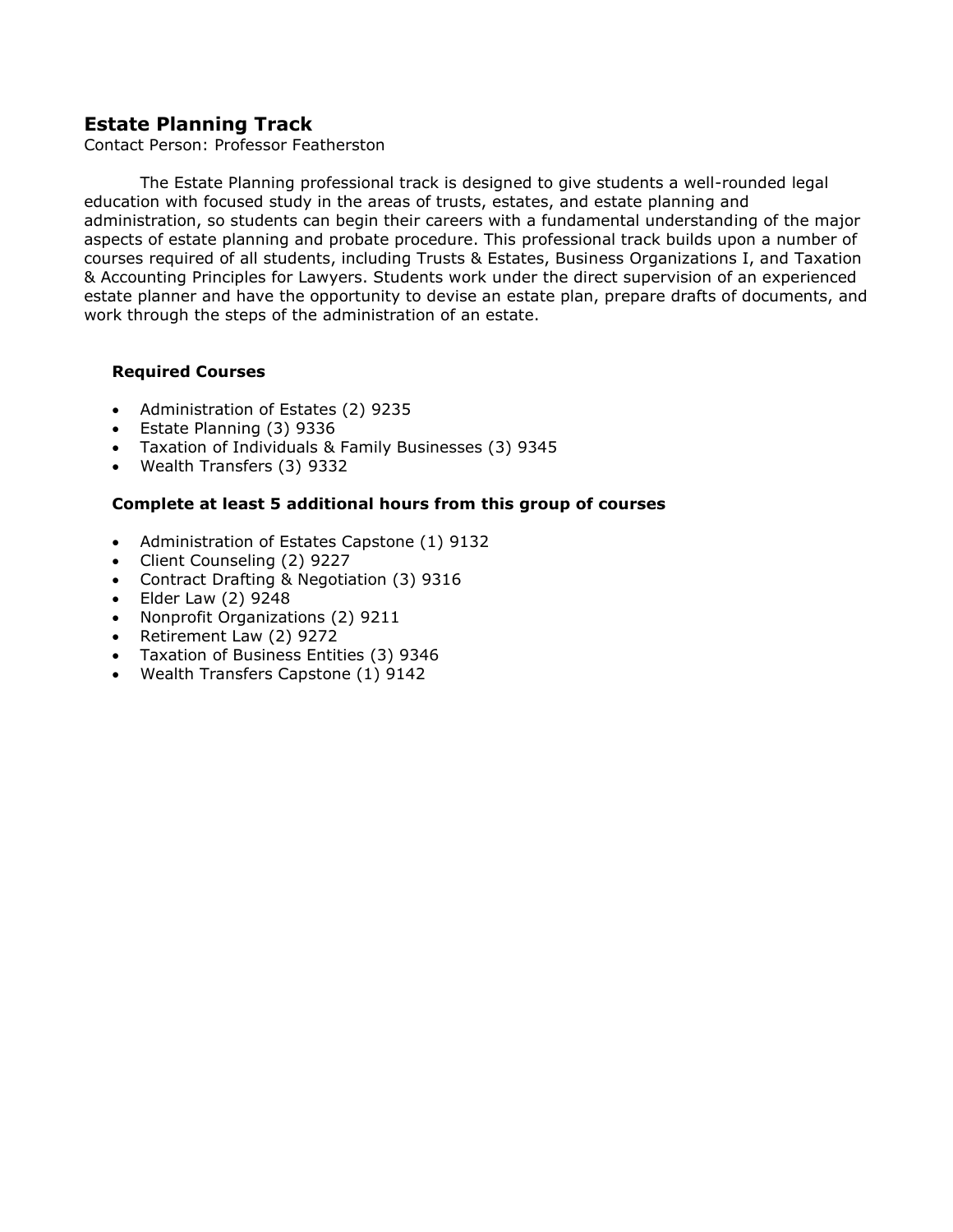# **Estate Planning Special Distinction**

Contact Person: Professor Featherston

## **Required Courses**

- Administration of Estates (2) 9235
- Administration of Estates Capstone (1) 9132
- Estate Planning (3) 9336
- Taxation of Individuals & Family Businesses (3) 9345
- Wealth Transfers (3) 9332
- Wealth Transfers Capstone (1) 9142

## **Take at least 7 additional hours from this group of courses**

- Client Counseling (2) 9227
- Contract Drafting & Negotiation (3) 9316
- Elder Law (2) 9248
- Nonprofit Organization (2) 9211
- Retirement Law (2) 9272
- Taxation of Business Entities (3) 9346

A GPA of 3.3 in all track courses \* (including additional hours as required above) will be required for a student to receive the Special Distinction designation.

\*If a student has taken more than the minimum number of hours of track courses and a grade in a course that is not required for receipt of the Special Distinction would result in the GPA being below the requirement, that grade need not be included in the GPA calculation. If a grade in a track course that is required for receipt of the Special Distinction causes the GPA to be below the requirement, grades in track courses beyond the number of hours required for the Special Distinction may be included in order to raise the GPA in the track courses.

A student who meets the above requirements for a Special Distinction shall receive that designation only if the faculty determines that the student has made meaningful contributions to the Law School program and that the student is worthy of such distinction in accordance with the traditions, expectations and mission of Baylor Law School.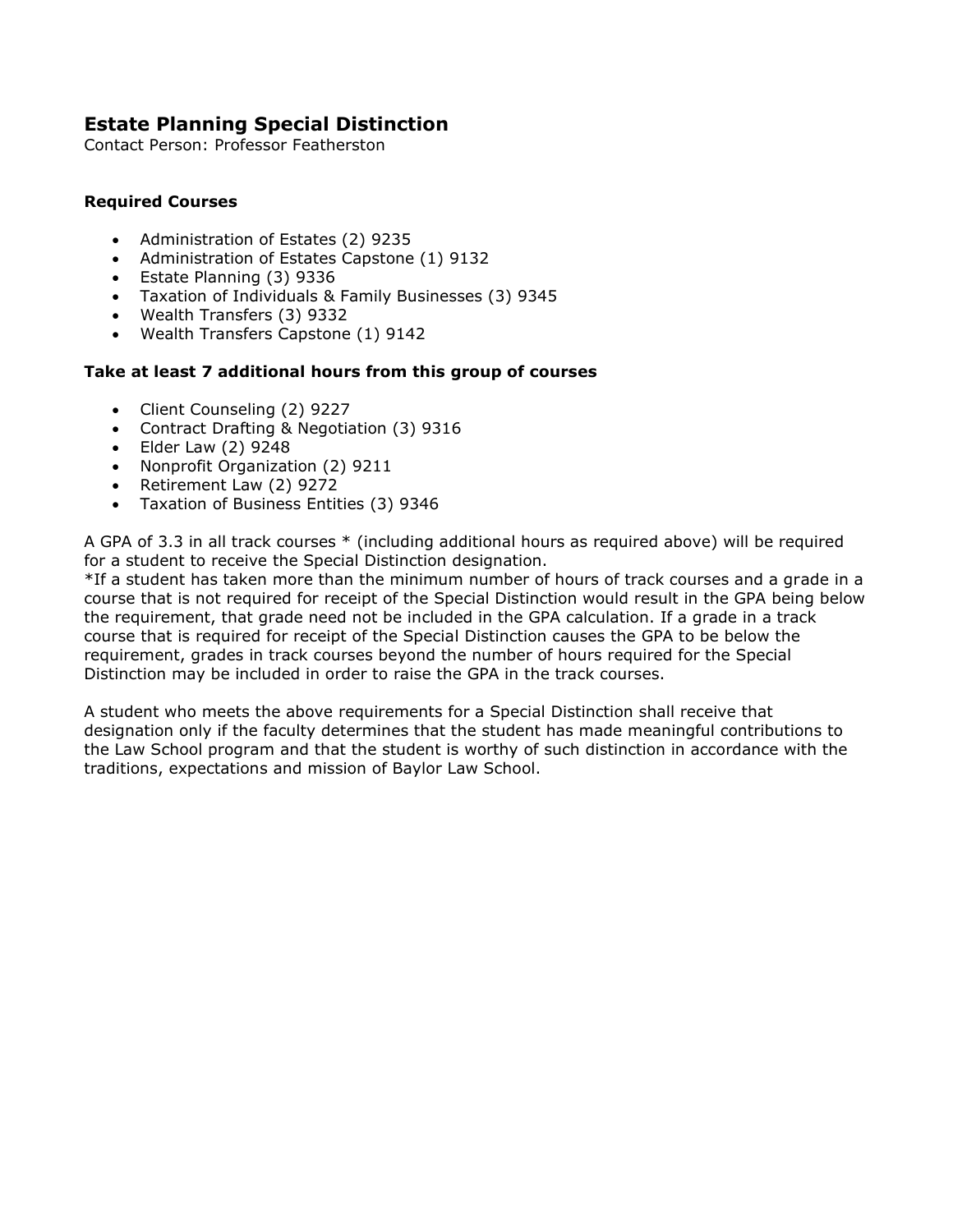# **Family Law Practice (Litigation Professional Track)**

Contact Person: Associate Dean Wilson

Families, in all their varied forms, continue to be the cornerstone of American society. As such, family law generates a large volume of legal work from a wide array of clients who need highquality representation. The Family Law Practice professional track exists to provide the practical foundation for developing a practice in this area of the law. Since dispute resolution and a significant degree of direct professional guidance of clients are often required, both Client Counseling and Alternative Dispute Resolution are required courses. The other required courses focus on the substantive and procedural law specific to a family law practice. The elective courses allow students to further tailor their studies to some of the more specialized topics often encountered in a family law practice. This professional track qualifies as a foundation track for the Special Distinction in Litigation.

## **Family Law Practice Required Courses (12 hours)**

- Advanced Family Law (3) 9380
- Alternative Dispute Resolution (2) 9247
- Client Counseling (2) 9227
- Family Law (3) 9370
- Family Law Advocacy (2) 9299

## **Family Law Practice Electives (at least 5 hours from this group)**

- Contract Drafting & Negotiation (3) 9316
- Elder Law (2) 9248
- Immigration Law (3) 9373
- Juvenile Justice (2) 9254
- Taxation of Individuals & Family Businesses (3) 9345
- Wealth Transfers (3) 9332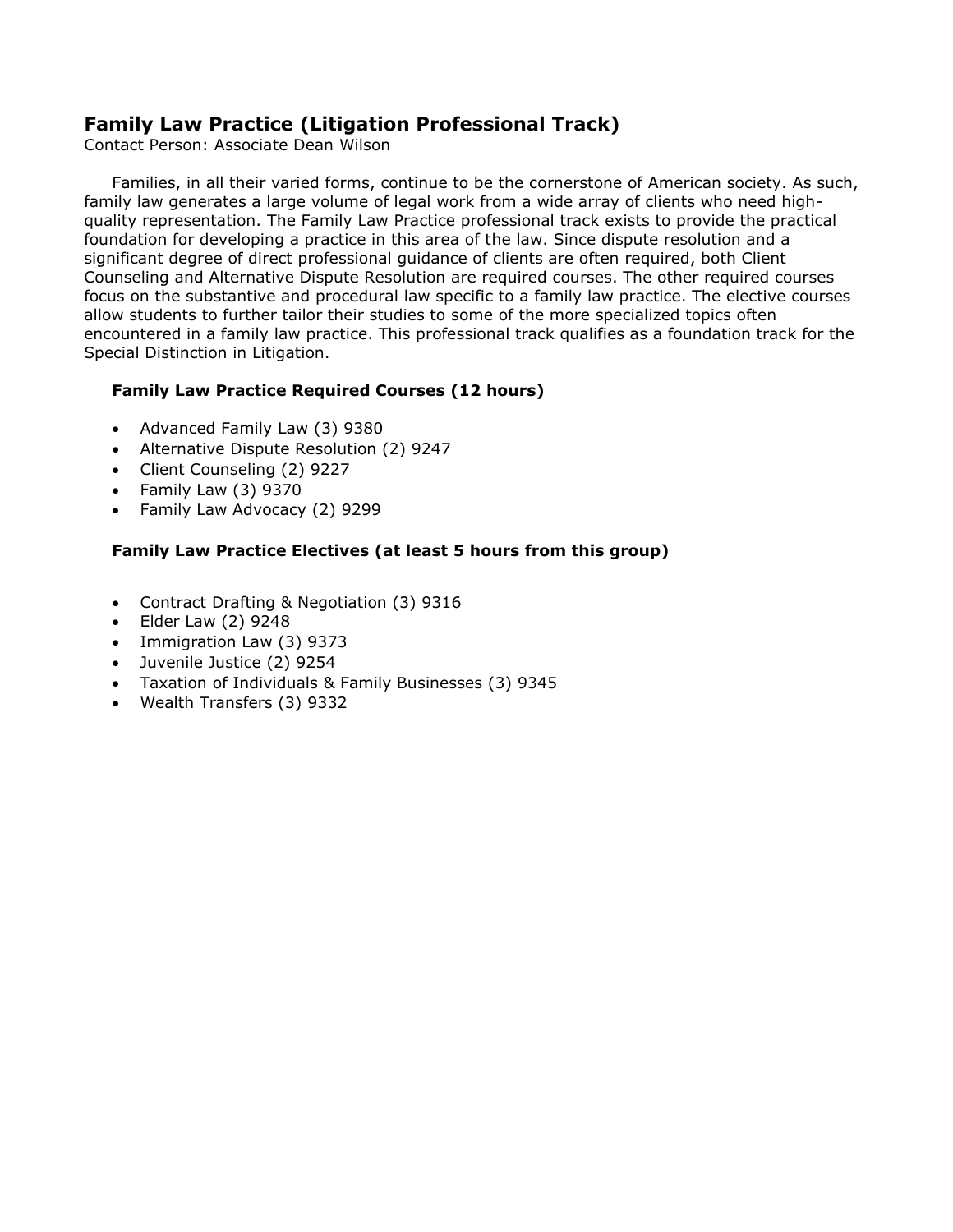# **Fiduciary Litigation (Litigation Professional Track)**

Contact Persons: Professor Featherston, Miller, Underwood or Wren

Fiduciary litigation is a significant and growing field of litigation that cuts across varying categories of litigated matters, including business disputes, estate and trust disputes, family law disputes, and disputes in numerous other substantive legal areas. Because fiduciary obligations arise in multiple ways, and because the existence of fiduciary duties can radically reshape the dynamics of litigation, fiduciary litigation has grown into its own specialization. The required courses for the fiduciary litigation professional track focus on the substantive areas of the law where fiduciary duties most commonly arise, in order to help students understand the origins and context of fiduciary obligations, as well as remedies for violations of fiduciary duties. The elective courses for the professional track are broader in nature, providing additional and somewhat more generalized litigation depth. This professional track qualifies as a foundation track for the Special Distinction in Litigation.

## **Fiduciary Litigation Required Courses (12 hours)**

- Administration of Estates (2) 9235
- Business Organizations 2 (3) 9322
- Business Transactions: Mergers & Acquisitions (3) 9319
- Business Planning & Drafting (2) 9292
- Wealth Transfers (3) 9332

## **Fiduciary Litigation Electives (at least 4 hours from this group)**

- Alternative Dispute Resolution (2) 9247
- Administration of Estates Capstone (1) 9132
- Business Torts (3) 9386
- Client Counseling (2) 9227
- Federal Courts (3) 9323
- Trial Advocacy: Advanced Discovery Management (3) 9353
- Trial Advocacy: Advanced Trial Preparation (2) 9263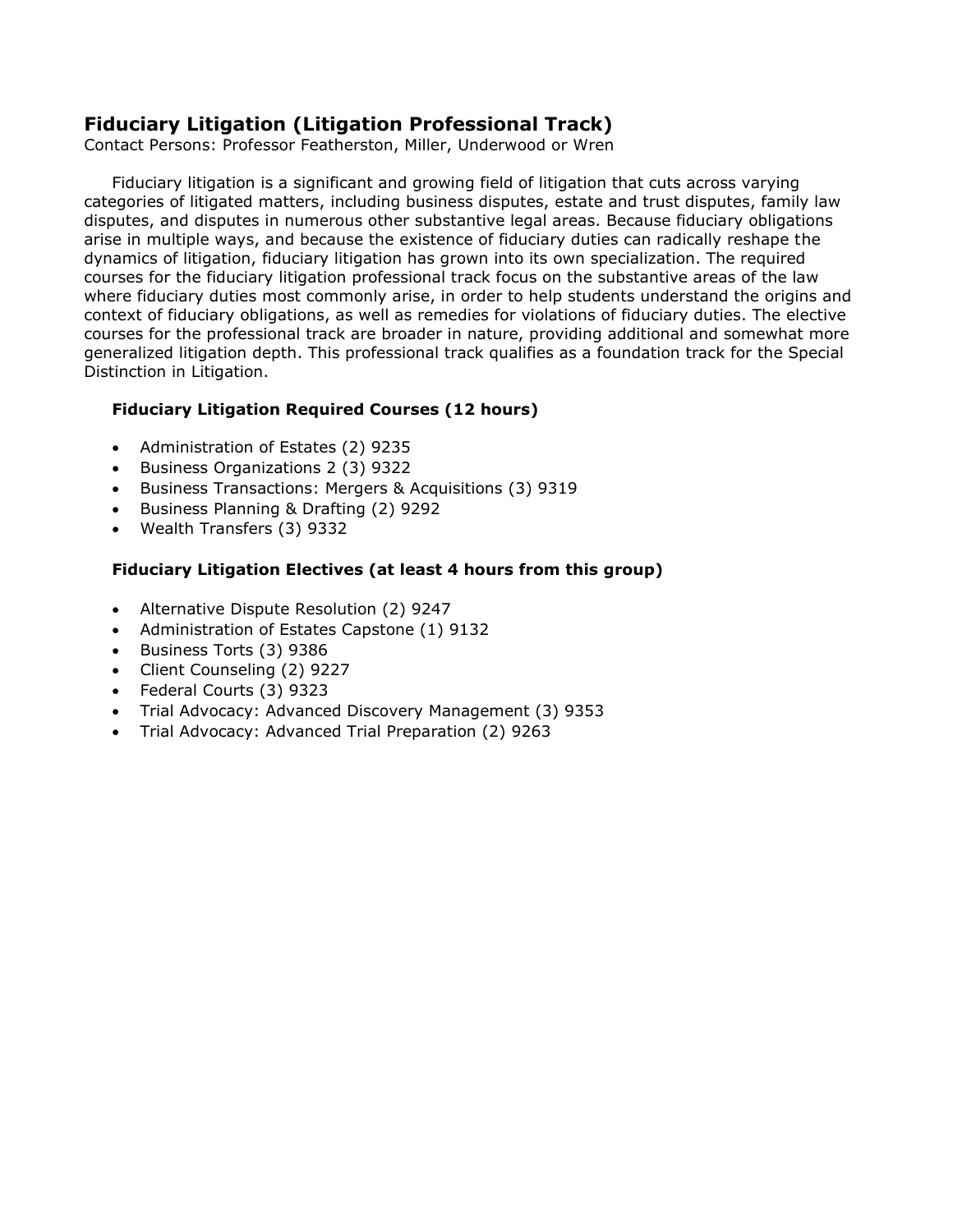# **General Civil Litigation (Litigation Professional Track)**

Contact Persons: Professor Counseller, Fraley, Ryan or Wren

All trial lawyers must be masters of procedure, the complex body of rules that so often determine the outcome of disputes. The General Civil Litigation professional track provides students interested in litigation, whether as general civil practitioners or as lawyers specializing in a particular type of litigation, with a solid foundation in the procedural law necessary for any type of litigation practice. In addition to litigation-oriented courses required of all students—Civil Procedure, Remedies, and Practice Court (which immerses students into evidence and procedure) students concentrating in General Civil Litigation complete a variety of advanced procedural courses, including a study of alternative dispute resolution procedures such as mediation and arbitration. Given that most civil trial lawyers specialize in a particular type of litigation, students choosing General Civil Litigation have the flexibility to shape their track of study to reflect their particular interest. Students interested more specifically in business litigation, such as actions involving corporate officer and director liability, employment discrimination, securities litigation, or antitrust litigation, can complete the Business Litigation professional track, separately or in combination with the General Civil Litigation track. Students interested in fiduciary and probate litigation are encouraged to consider adding the Fiduciary Litigation professional track; students interested in personal injury litigation may choose to add the Personal Injury Litigation track; and students interested in litigating in the intellectual property field may want to consider adding the Intellectual Property Litigation track. The General Civil Litigation professional track qualifies as a foundation track for the Special Distinction in Litigation.

## **General Civil Litigation Required Courses (18 hours, at least 12 of which must come from this group)**

- Advanced Discovery Management (3) 9353
- Alternative Dispute Resolution (2) 9247
- Business Torts (3) 9386
- Client Counseling (2) 9227
- Federal Courts (3) 9323
- Insurance Law (3) 9341

## **General Civil Litigation Additional Electives (additional hours may come from this group)**

- Administration of Estates (2) 9235
- Arbitration (2) 9257
- Bankruptcy (2) 9295
- Business Organizations 2 (3) 9322
- Civil Rights Actions (2) 9256
- Complex Litigation (3) 9324
- Conflict of Laws (3) 9383
- Consumer Protection (3) 9349
- Contract Drafting & Negotiation (3) 9316
- Creditors' Remedies (3) 9384
- E-Commerce Law (3) 9310
- Employment Discrimination (3) 9362
- Family Law (3) 9370
- Healthcare Litigation (2) 9277
- Personal Injury Trial Law (1) 9174
- Products Liability (2) 9258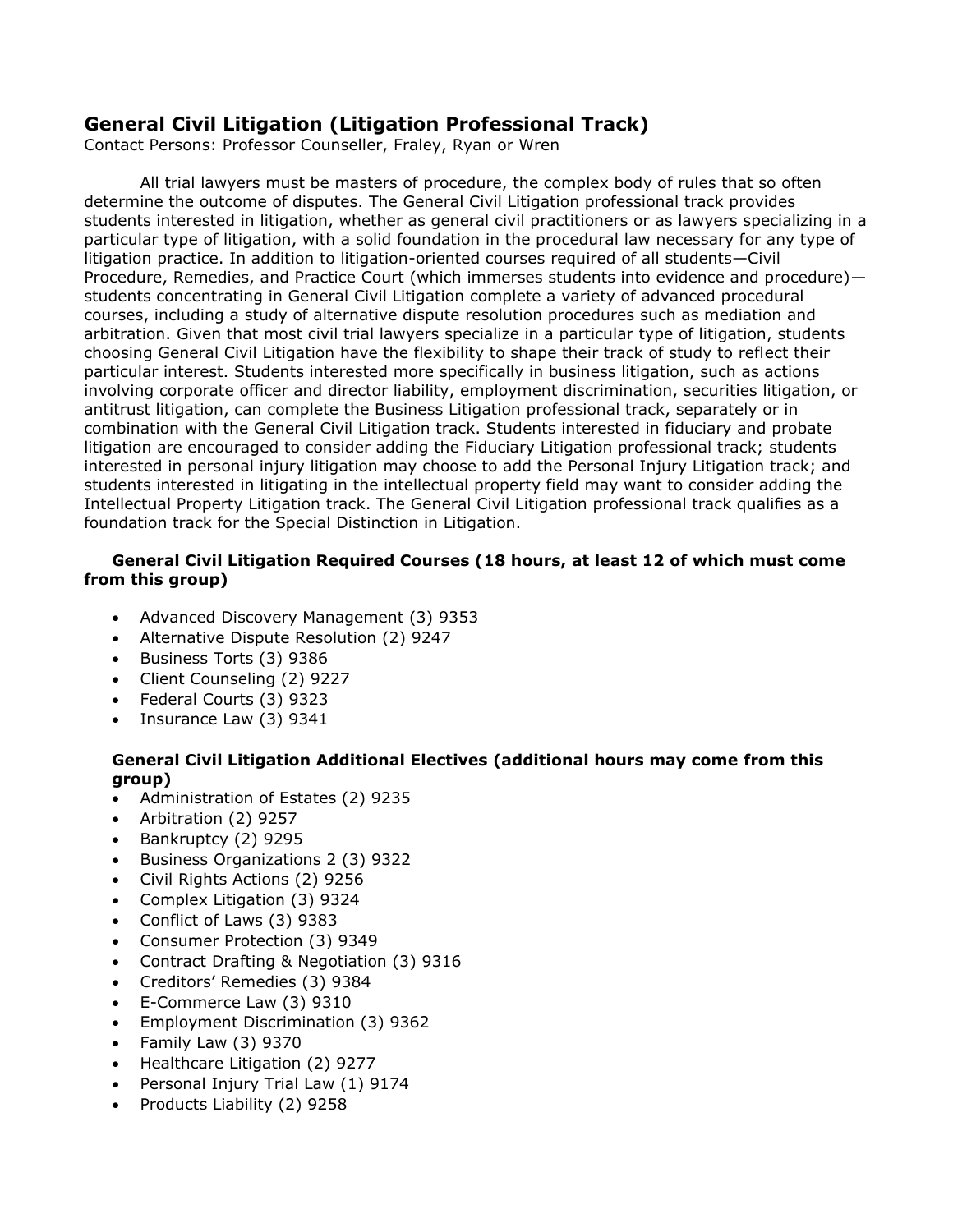- Trial Advocacy: Advanced Trial Preparation (2) 9263
- Trial Advocacy: Beginning Advocacy Skills (2) 9220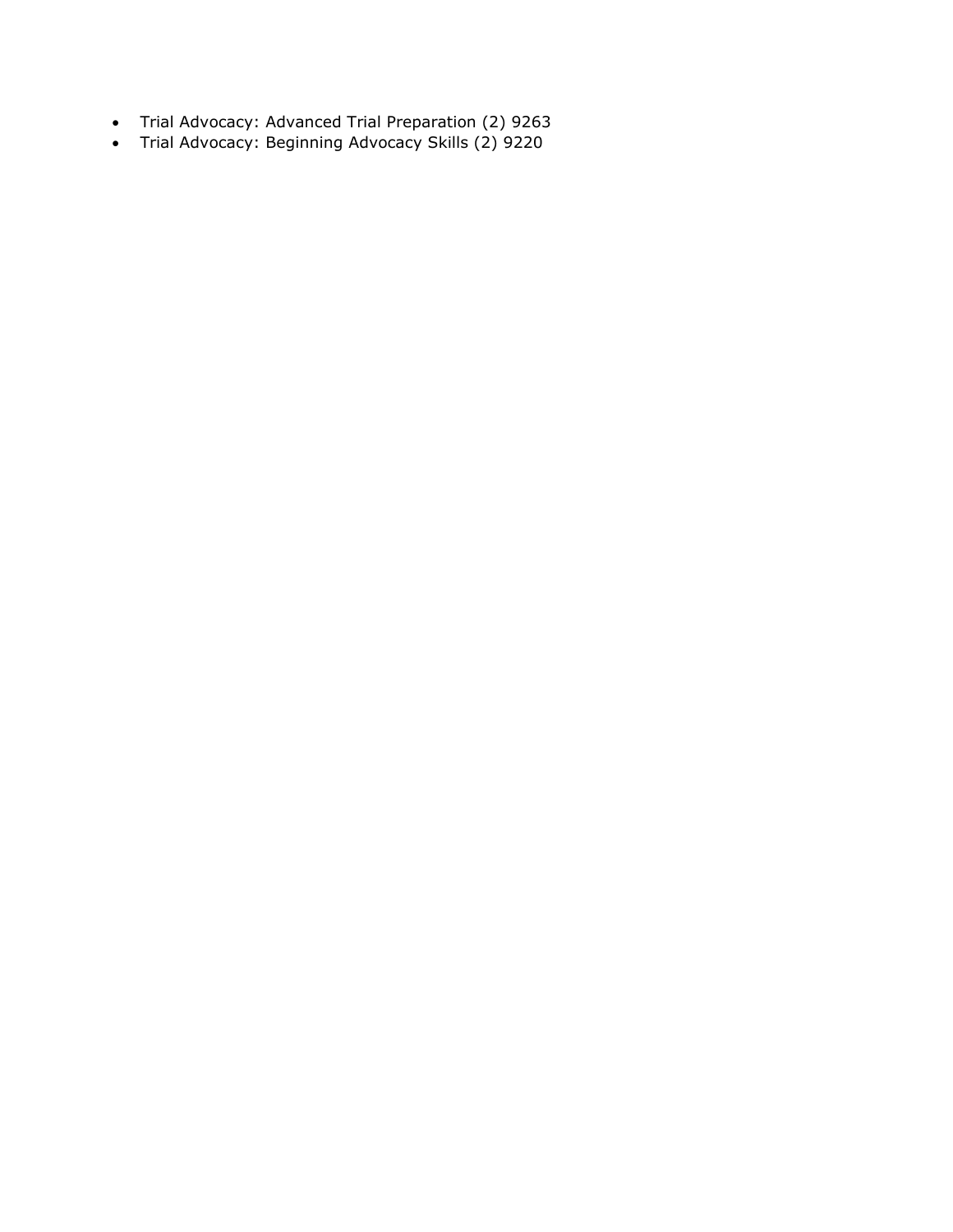# **Healthcare Law Track**

Contact Persons: Associate Dean Wilson or Professor Souter

The Healthcare Law professional tract provides appropriate background courses and necessary specialized healthcare law classes, including clinical experience, for students interested in the field of healthcare law. Students have the option to participate in an interdisciplinary internship that takes place within the general counsel or legal affairs office of a health system or other healthcare related entity, exposing students to a variety of legal, medical, ethical, and administrative issues.

### **Required Courses**

- Elder Law (2) 9248
- Healthcare Fraud & Abuse (2) 9285
- Healthcare Law (3) 9357
- Healthcare: Regulation of Healthcare Professionals (2) 9286
- Information Privacy Law (2) 9222

### **Take at least 6 hours from this group of courses**

- Administrative Law: Federal (2) 9268
- Client Counseling (2) 9227
- Contract Drafting & Negotiation (3) 9316
- Healthcare Field Placement (2) 9270
- Healthcare Litigation (2) 9277
- Nonprofit Organizations (2) 9211
- MBA Health Economics (3 semester hours)
- MBA Healthcare Administration (3 semester hours)
- MBA Healthcare Operations (3 semester hour)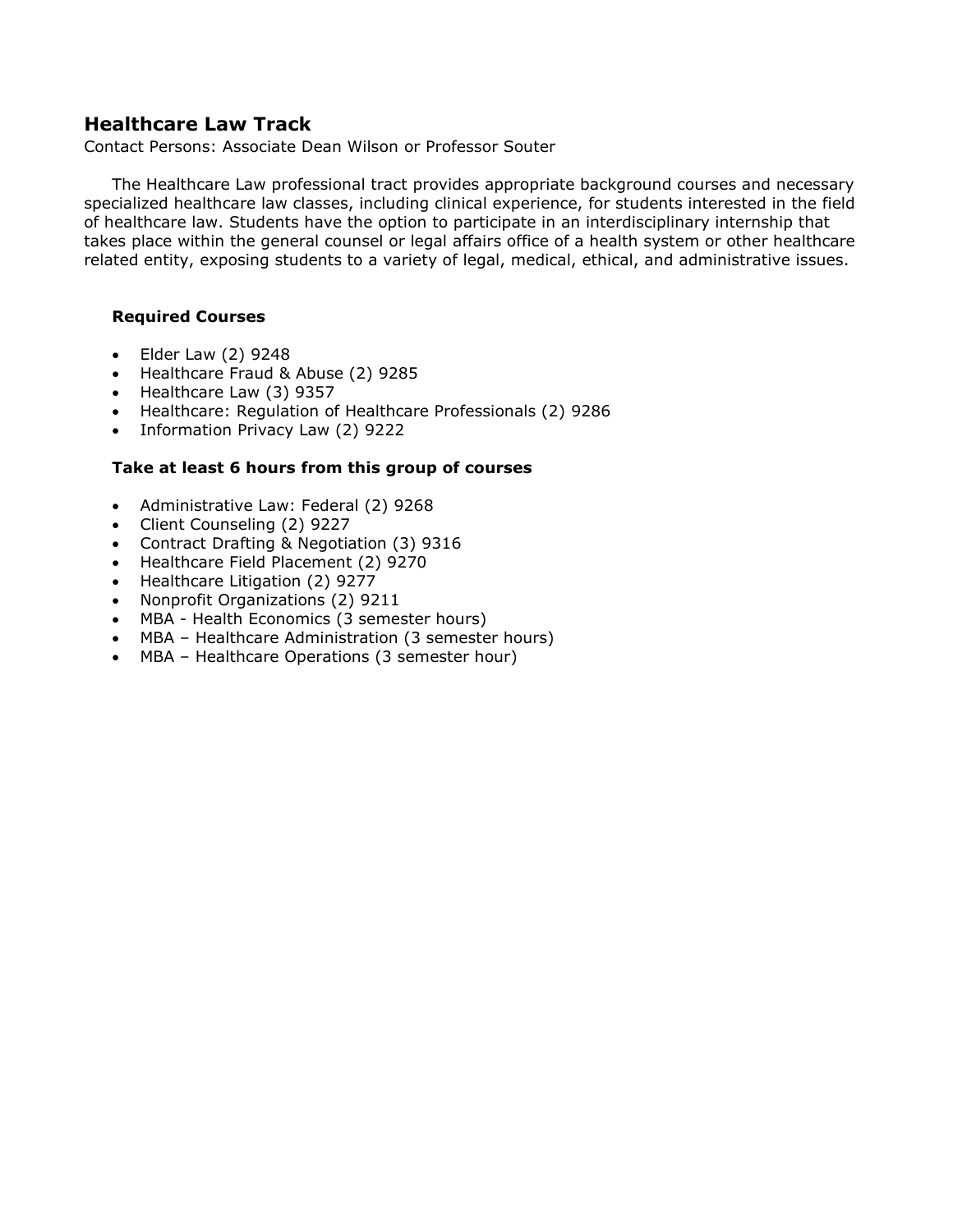# **Intellectual Property Track**

Contact Persons: Professor Nichols

The Intellectual Property professional track is designed to introduce students to the major substantive areas of intellectual property law likely to be encountered in a practice. Intellectual property is one of the fastest growing practice areas globally. With the growth of e-commerce and the advent of new technologies, attorneys in a wide range of practices encounter questions that require basic knowledge of intellectual property law. This track of study offers students the opportunity to develop skills under the supervision of an experienced IP lawyer. Students who take the capstone in this area learn how to conduct an appropriate client analysis as well as apply substantive law to the drafting, reviewing, and negotiating of intellectual property-related agreements.

## **Required Courses**

- Copyright Law (3) 9371
- Intellectual Property (2) 9264
- Intellectual Property Capstone or Clinic (1 or 2) (1) 9106 or 9164
- Intellectual Property Litigation (1) 9125 or Patent Litigation Capstone (1) 9119
- Patent Law (2) 9223
- Trademark Law & Unfair Competition (2) 9221

## **Take at least two courses from the following:**

- E-Commerce Law (3) 9310
- Entertainment Law (2) 9230
- Franchising (2) 9276
- Information Privacy Law (2) 9222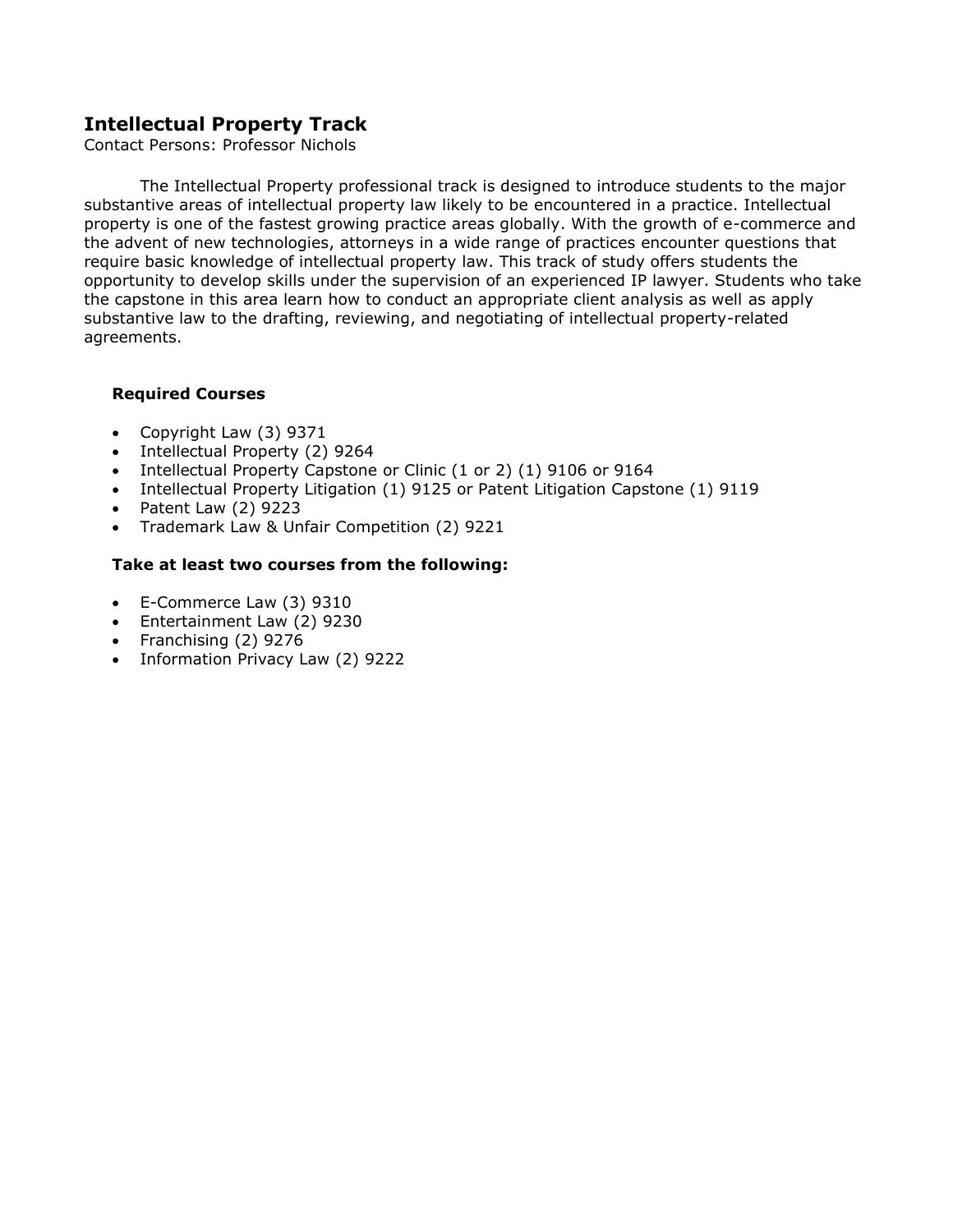# **Intellectual Property Special Distinction**

Contact Persons: Professor Nichols

## **Required Courses**

- Client Counseling (2) 9227 or Contract Drafting & Negotiation (3) 9316
- Copyright Law (3) 9371
- Intellectual Property (2) 9264
- Intellectual Property Litigation (1) 9125 or Patent Litigation Capstone (1) 9119
- Intellectual Property Clinic or Capstone (1) 9106 or 9164
- Patent Law (2) 9223
- Patent Practice & Disputes (2) 9260
- Trademark Law & Unfair Competition (2) 9221
- Trademark Practice & Disputes (2) 9262

Take at least two courses from the following:

- E-Commerce Law (3) 9310
- Entertainment Law (2) 9230
- Franchising (2) 9276
- Information Privacy Law (2) 9222

A GPA of 3.3 in all track courses \* (including additional hours as required above) will be required for a student to receive the Special Distinction designation.

\*If a student has taken more than the minimum number of hours of track courses and a grade in a course that is not required for receipt of the Special Distinction would result in the GPA being below the requirement, that grade need not be included in the GPA calculation. If a grade in a track course that is required for receipt of the Special Distinction causes the GPA to be below the requirement, grades in track courses beyond the number of hours required for the Special Distinction may be included in order to raise the GPA in the track courses.

A student who meets the above requirements for a Special Distinction shall receive that designation only if the faculty determines that the student has made meaningful contributions to the Law School program and that the student is worthy of such distinction in accordance with the traditions, expectations and mission of Baylor Law School.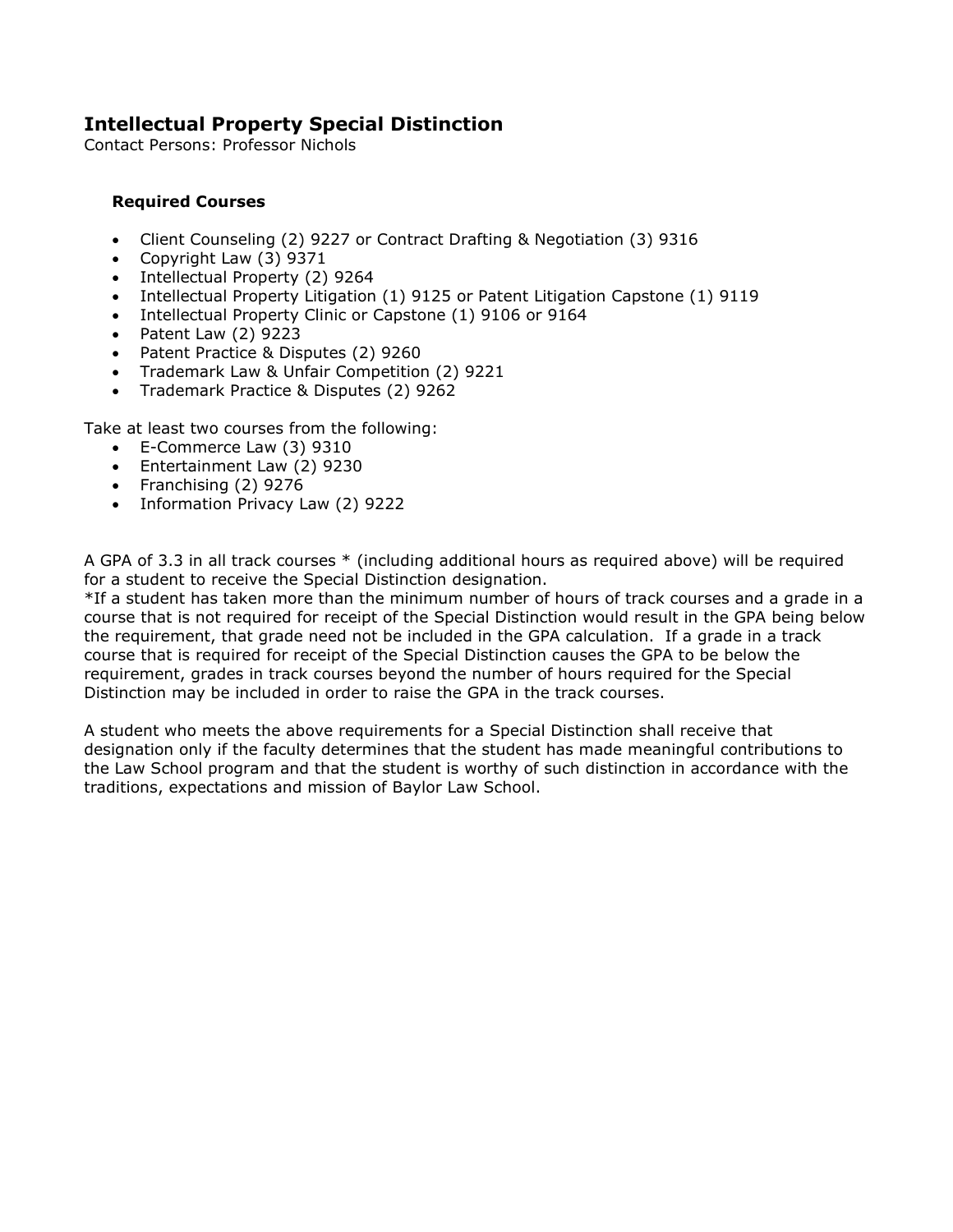# **Intellectual Property Litigation (Litigation Professional Track)**

Contact Person: Professor Nichols

Intellectual property litigation is one of the most active trial specialties in the nation, and especially so in Texas. Students with a strong science or engineering background are particularly encouraged to consider this field. For students who plan to ultimately pursue a specialization in intellectual property specifically, this professional track can be combined with the Intellectual Property transactional professional track. For students who desire to pursue a broader practice in civil litigation but anticipate that intellectual property litigation will be part of that practice, combining Intellectual Property Litigation with either the General Civil Litigation or Business Litigation tracks may be a very good choice. The Intellectual Property Litigation professional track qualifies as a foundation track for the Special Distinction in Litigation.

## **Intellectual Property Required Courses (12 hours)**

- Federal Courts (3) 9323
- Intellectual Property (2) 9264
- Intellectual Property Litigation (1) 9125 or Patent Litigation Capstone (1) 9119
- Patent Law (2) 9223
- Patent Practice & Disputes (2) 9260
- Trademark Practice & Disputes (2) 9262

## **Intellectual Property Additional Electives (at least 5 hours from this group)**

- Advanced Discovery Management (3) 9353
- Alternative Dispute Resolution (2) 9247
- Client Counseling (2) 9227
- Contract Drafting & Negotiation (3) 9316
- Copyright Law (3) 9371
- E-Commerce (3) 9310
- Entertainment Law (2) 9230
- Franchising (2) 9276
- Trial Advocacy: Beginning Advocacy Skills (2) 9220
- Trial Advocacy: Advanced Trial Preparation (2) 9263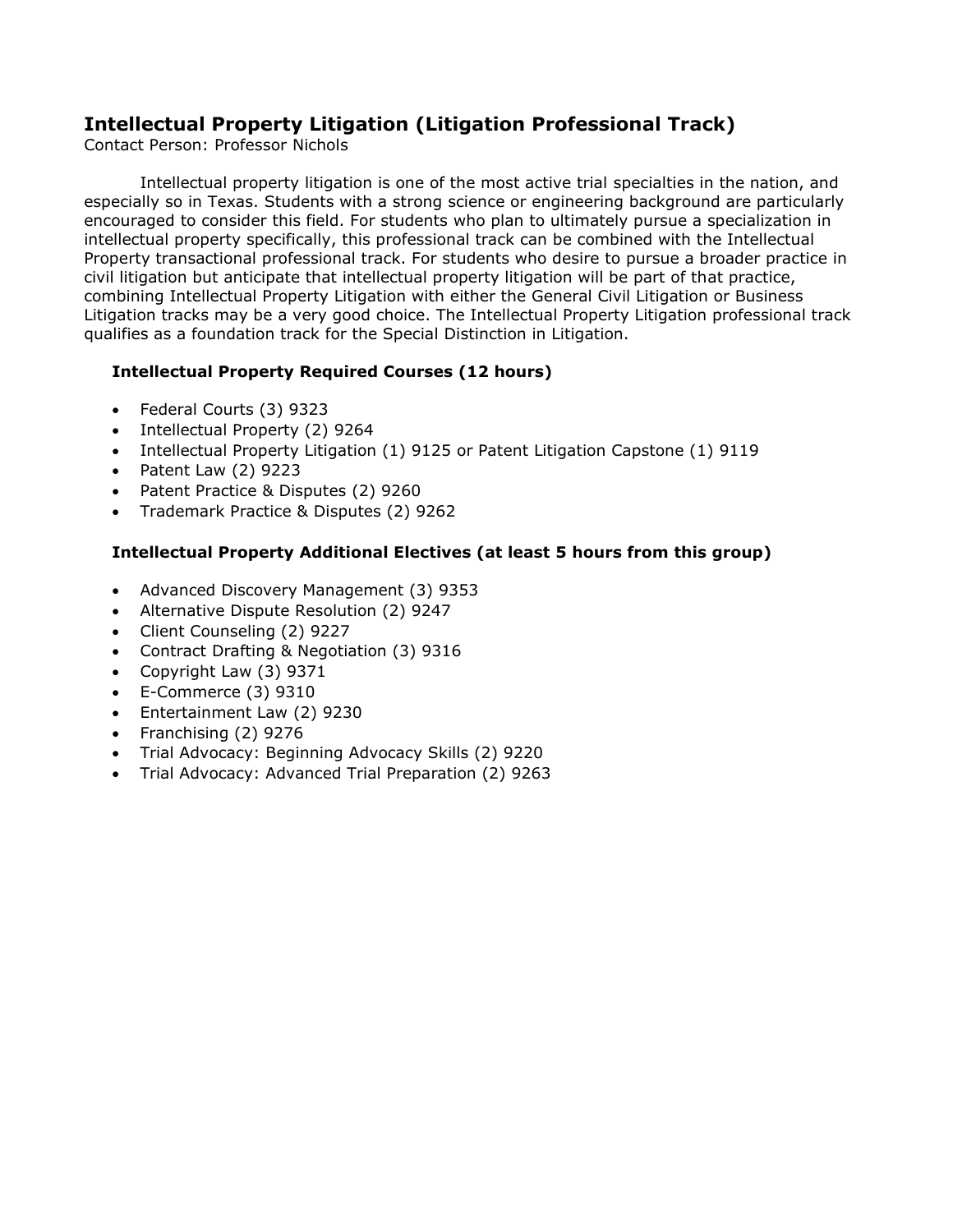# **Personal Injury Litigation (Litigation Professional Track)**

Contact Persons: Professors Fraley or Wren

Personal injury litigation continues to be a mainstay of active trial dockets. Of all the various categories of civil litigation court cases filed, personal injury and wrongful death cases constitute one of the categories most likely to be tried to a jury, and it is one of the categories most likely to be encountered by individual clients. Students interested in the personal injury field of practice may want to consider combining this professional track with General Civil Litigation, with Family Law Practice, or with Criminal Law Practice, depending on the direction of future practice plans. The Personal Injury Litigation professional track qualifies as a foundation track for the Special Distinction in Litigation.

### **Personal Injury Required Courses (15 hours)**

- Alternative Dispute Resolution (2) 9247
- Client Counseling (2) 9227
- Federal Courts (3) 9323
- Healthcare Litigation (2) 9277
- Insurance Law (3) 9341
- Personal Injury Trial Law (1) 9174
- Products Liability (2) 9258

## **Personal Injury Litigation Additional Electives (at least 2 hours from this group)**

- Trial Advocacy: Advanced Discovery Management (3) 9353
- Trial Advocacy: Advanced Trial Preparation (2) 9263
- Trial Advocacy: Beginning Advocacy Skills (2) 9220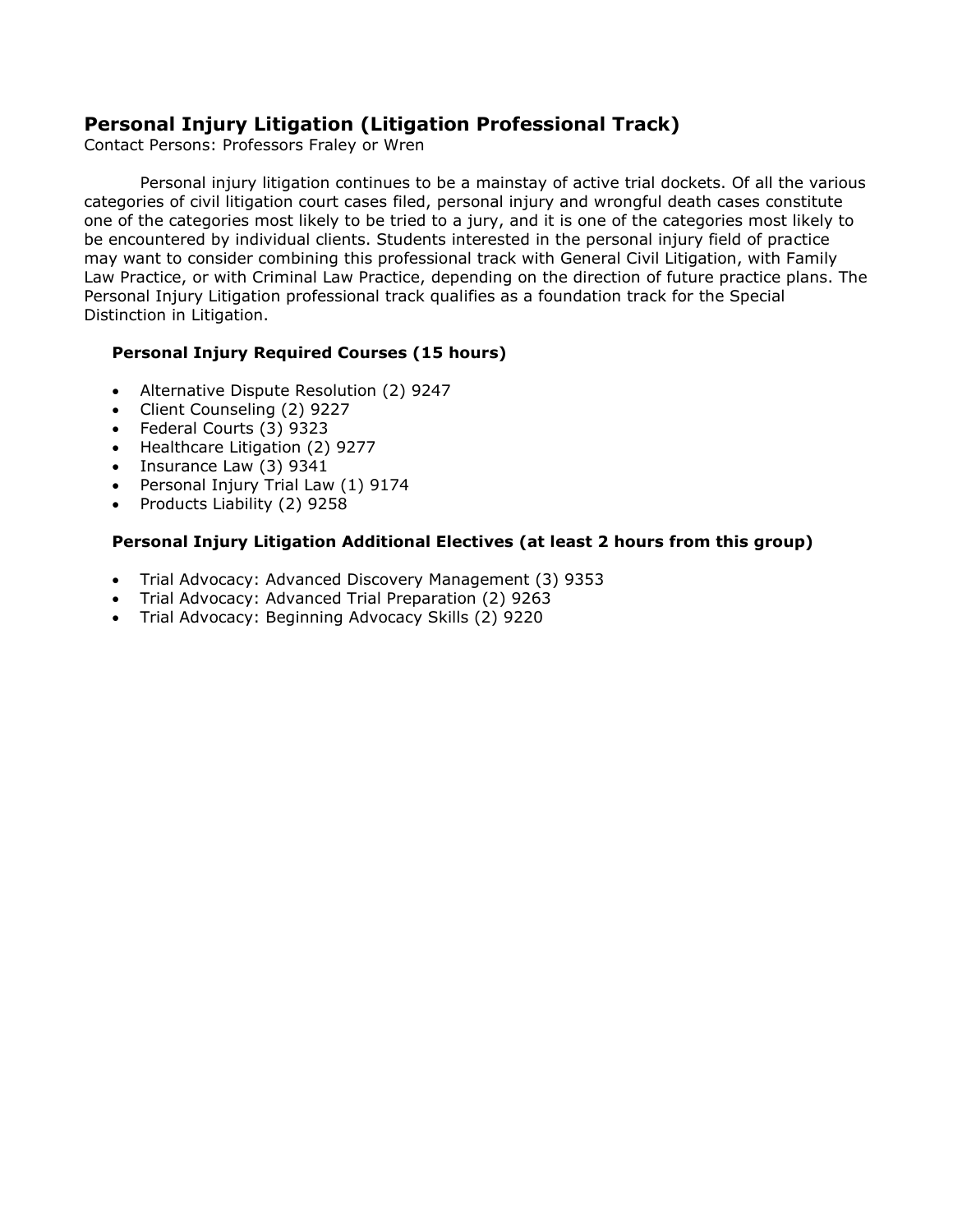# **Public Interest Law Track**

Contact Persons: Professors Hernandez or Serr

Questions of constitutional law impact our daily activities, running the gamut from traffic stops to controversial internet posts to the right to attend public school. These important constitutional rights are usually defended through litigation initiated by public interest groups. Students who are interested in pursuing public service careers, or who plan to make pro bono work a meaningful part of their practice, should consider pursuing a Public Interest Law professional track. This type of legal work requires a solid understanding of constitutional interpretation, focused on the Bill of Rights, as well as familiarity with various litigation requirements imposed by statutes or the courts. A student who completes the Public Interest Law professional track will be well familiar with legal strategies to enforce constitutional rights. This professional track qualifies as a foundation track for the Special Distinction in Litigation.

### **Take 18 hours as follows:**

### **Take at least 10 hours from this selection of courses**

- Advanced Family Law (3) 9380
- Civil Rights Actions (2) 9256
- Constitutional Law: Free Speech (3) 9360
- Employment Discrimination (3) 9362
- Immigration Law (3) 9373
- Juvenile Justice (2) 9254
- Poverty Law (2) 9267

## **Public Interest Law Additional Electives (take from this group to complete 18 hour requirement)**

- Administrative Law: Federal (2) 9268
- Administrative Law: Texas (2) 9287
- Advanced Criminal Procedure (3) 9350
- Field Placement focused on public interest (as available and approved by Professor Hernandez or Professor Serr) (2)
- Legal Clinics (1)
- Municipal Government (2) 9265
- Nonprofit Organizations (2) 9211
- Separation of Church & State (2) 9279
- Supreme Court Seminar (2) 9226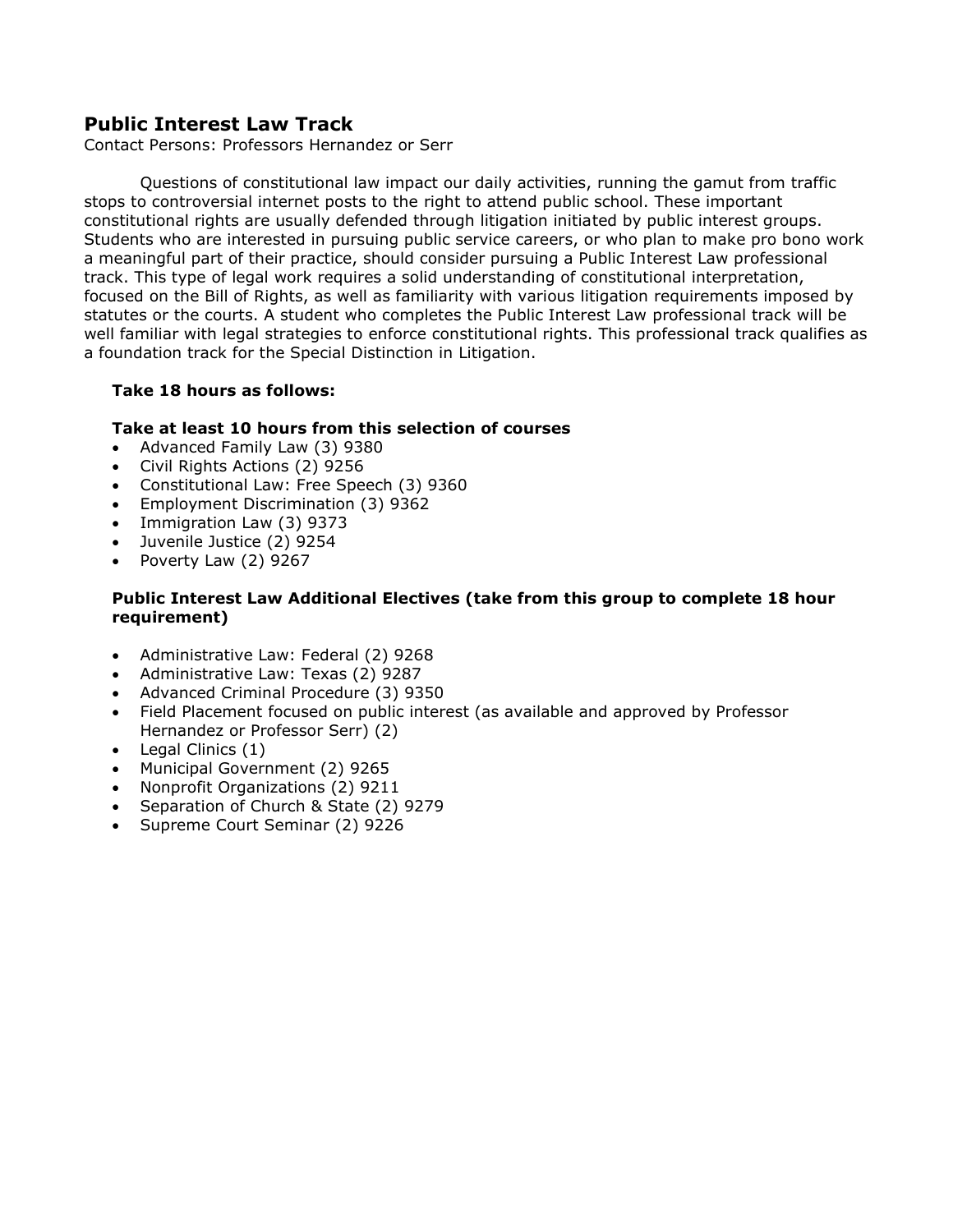# **Public Interest Law Special Distinction**

Contact Persons: Professors Hernandez or Serr

## **Required Courses**

- Advanced Family Law (3) 9380
- Civil Rights Actions (2) 9256
- Constitutional Law: Free Speech (3) 9360
- Immigration Law (3) 9373
- Poverty Law (2) 9267

## **Public Interest Law Additional Electives (take at least 10 hours from this selection of courses)**

- Administrative Law: Federal (2) 9268
- Administrative Law: Texas (2) 9287
- Advanced Criminal Procedure (3) 9350
- Employment Discrimination (3) 9362
- Field Placement focused on public interest (as available and approved by Professor Hernandez or Professor Serr) (2)
- Juvenile Justice (2) 9254
- Legal Clinics (1) 9119
- Municipal Government (2) 9265
- Nonprofit Organizations (2) 9211
- Separation of Church & State (2) 9279
- Supreme Court Seminar (2) 9226

A GPA of 3.3 in all track courses \* (including additional hours as required above) will be required for a student to receive the Special Distinction designation.

\*If a student has taken more than the minimum number of hours of track courses and a grade in a course that is not required for receipt of the Special Distinction would result in the GPA being below the requirement, that grade need not be included in the GPA calculation. If a grade in a track course that is required for receipt of the Special Distinction causes the GPA to be below the requirement, grades in track courses beyond the number of hours required for the Special Distinction may be included in order to raise the GPA in the track courses.

A student who meets the above requirements for a Special Distinction shall receive that designation only if the faculty determines that the student has made meaningful contributions to the Law School program and that the student is worthy of such distinction in accordance with the traditions, expectations and mission of Baylor Law School.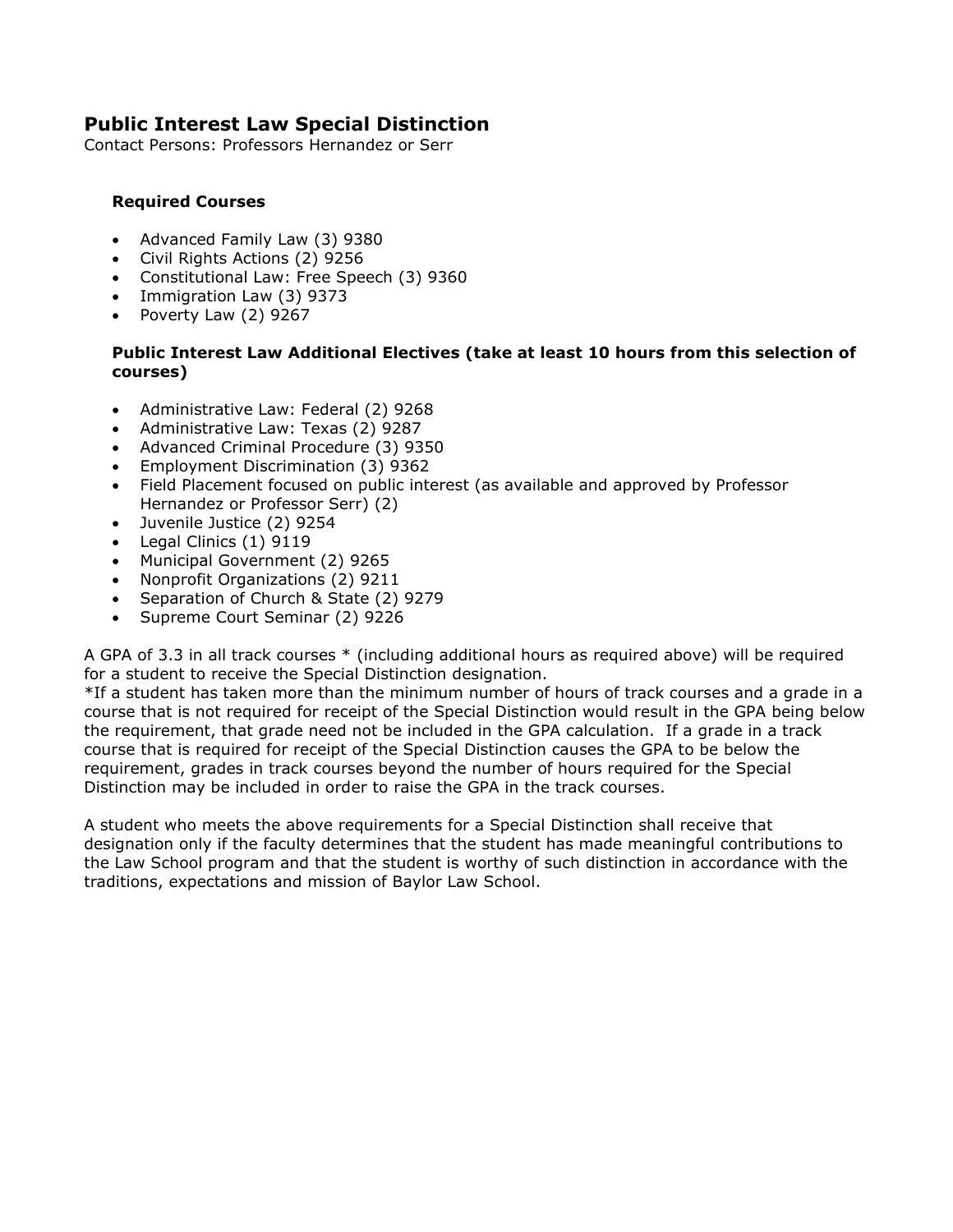# **Real Estate & Natural Resources Track**

Contact Persons: Professors Fuselier or Shelton

The Real Estate and Natural Resources professional track is designed to provide students with a basic foundation in real property matters, including environmental concerns and land use planning, both public and private. Students have opportunities to learn skills such as negotiating, drafting, and reviewing commercial real estate transactions, preparing real estate finance and foreclosure documents, assisting with due diligence, interacting with other professionals (such as environmental consultants), and working with governmental agencies.

## **Take at least 18 hours from this selection of courses**

- Administrative Law: Texas (2) 9287
- Advanced Oil & Gas Law (2) 9251
- Business & State Issues in Environmental Law (3) 9377
- Construction Law (2) 9214
- Contract Drafting & Negotiation (3) 9316
- Environmental Law (3) 9366
- Municipal Government (2) 9265
- Natural Resources Protection Law (3) 9309
- Oil & Gas Law (2) 9249
- Real Estate and Natural Resources Independent Study or Field Placement (2)
- Real Estate Finance (3) 9338
- Real Estate: Land Use Regulation (2) 9217
- Real Estate: Texas Title Issues (3) 9331
- Water Law (3) 9313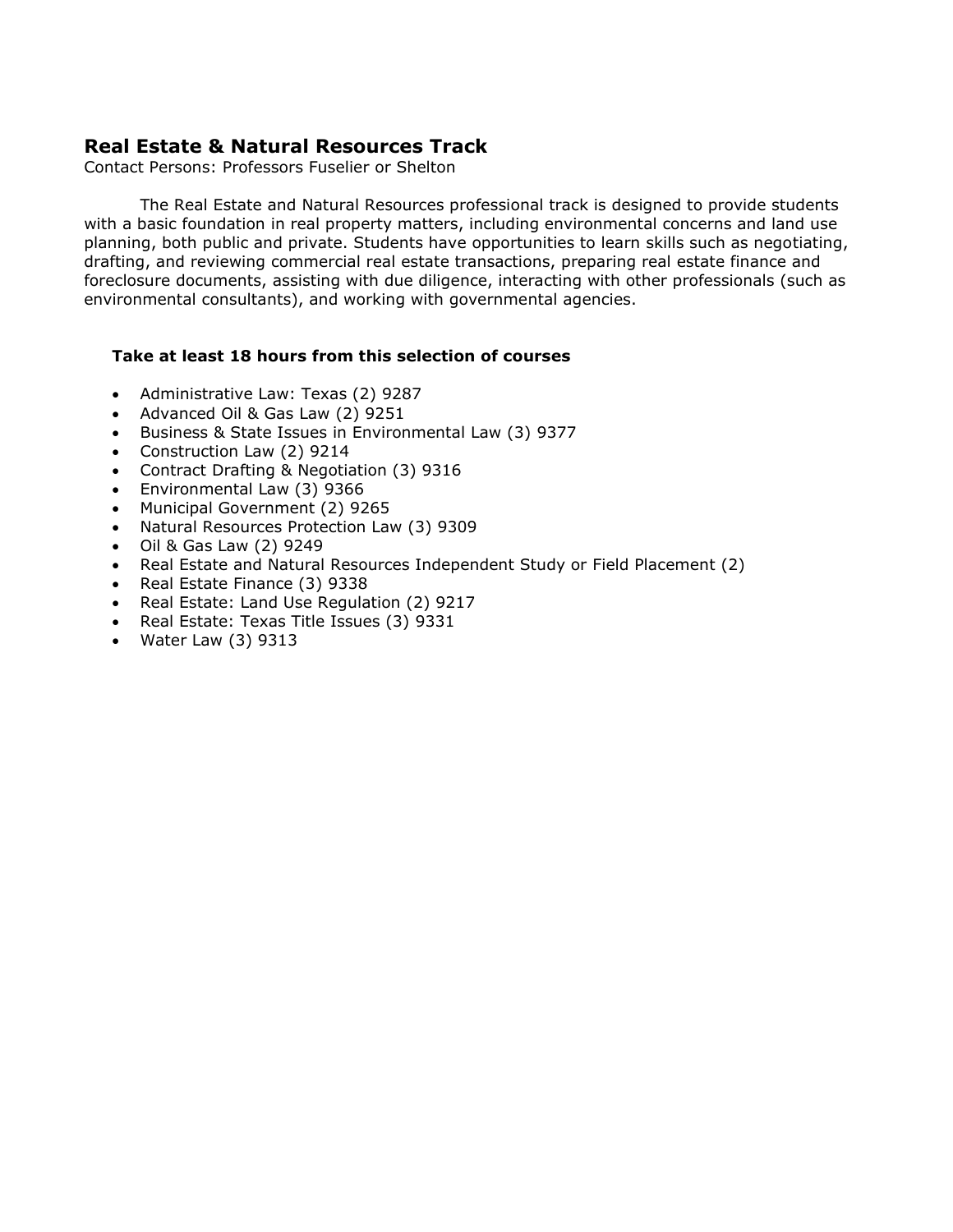## **Special Distinction in Litigation**

Contact Persons: Professors Counseller, Fraley, or Wren

A Baylor Law School Special Distinction in Litigation—which is recognized at graduation and becomes part of a student's permanent transcript—may be awarded to graduates who successfully complete any one of the litigation professional tracks, who are selected as a team member for a national-level mock trial team, who complete at least five additional hours beyond the litigation professional track (for which mock trial team hours count), and who maintain a GPA of at least 3.3 in the 22 to 24 hours of courses designated by the student to be counted toward the Special Distinction. In light of Baylor Law School's national ranking and reputation for outstanding advocacy, a Baylor Law School Special Distinction in Litigation is designed to identify a top tier of future trial advocates.

# **Requirements for Special Distinction in Litigation**

- Successful completion of any approved litigation track: Administrative Practice, Business Litigation, Criminal Law Practice, Family Law Practice, General Civil Litigation, Intellectual Property Litigation, Personal Injury Litigation, Public Interest Law.
- Selection for and successful completion of the Litigation Capstone: Participation on a national-level mock trial team (TOC, NCTC, NTC, AAJ, or equivalent).
- Completion of at least 3 additional hours (in addition to capstone) from a long list of potential courses which have not already been counted toward the first litigation track.
- A GPA of 3.3 in all track courses\* (including additional hours as required above) will be required for a student to receive the Special Distinction designation.

\*If a student has taken more than the minimum number of hours of track courses and a grade in a course that is not required for receipt of the Special Distinction would result in the GPA being below the requirement, that grade need not be included in the GPA calculation. If a grade in a track course that is required for receipt of the Special Distinction causes the GPA to be below the requirement, grades in track courses beyond the number of hours required for the Special Distinction may be included in order to raise the GPA in the track courses.

## **Litigation Additional Electives: Complete at least 3 additional hours (in addition to capstone) of courses which have not already been counted toward the first litigation track from this group.**

- Administration of Estates (2) 9235
- Administration of Law Field Placement (2) 9v92
- Administrative Law: Federal (2) 9268
- Administrative Law: Texas (2) 9287
- Advanced Criminal Procedure (3) 9350
- Advanced Discovery Management (3)
- Advocacy Team (2) 9V10
- Alternative Dispute Resolution (2) 9247
- Antitrust Law (3) 9363
- Arbitration (2) 9257
- Bankruptcy (2) 9295
- Business Organizations 2 (3) 9322
- Business Transactions: Mergers & Acquisitions (3) 9319
- Business Torts (3) 9386
- Civil Rights Actions (formerly Section 1983: Local Government) (2) 9256
- Client Counseling (2) 9227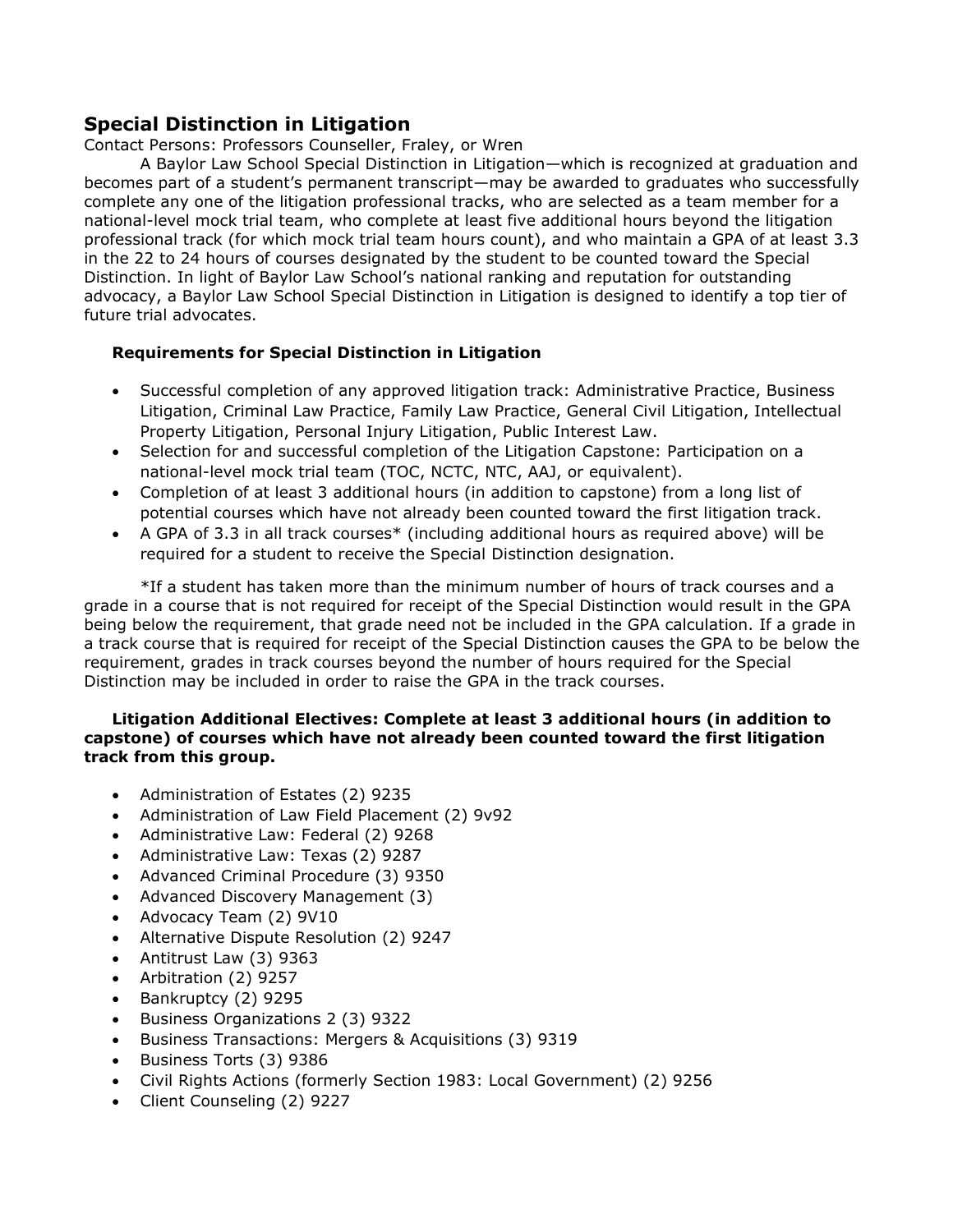- Complex Litigation (3) 9324
- Conflict of Laws (3) 9383
- Consumer Protection (3) 9349
- Contract Drafting & Negotiation (3) 9316
- Creditors' Remedies (3) 9384
- Employment Discrimination (3) 9362
- Employment Relations (3) 9372
- Environmental Law (3) 9366
- Family Law (3) 9370
- Family Law Advocacy & Procedure (2) 9299
- Federal Courts (3) 9323
- Healthcare Fraud & Abuse (2) 9285
- Healthcare Law (3) 9357
- Healthcare Litigation (2) 9277
- Immigration Law (3) 9373
- Insurance Law (3) 9341
- Intellectual Property Litigation (1) 9125
- Juvenile Justice (2) 9254
- Labor Law Seminar(2) 9208
- Municipal Government (2) 9265
- Natural Resources Protection (3) 9309
- Oil & Gas Law (2) 9249
- Patent Litigation Capstone (1) 9119
- Patent Practice & Disputes (2) 9260
- Personal Injury Trial Law (1) 9174
- Post-Conviction Procedure: Appeals (2) 9255
- Post-Conviction Procedure: Sentencing (2) 9259
- Products Liability (2) 9258
- Prosecutorial Field Placement (2) 9253
- Securities Regulation (3) 9344
- Texas Criminal Practice and Procedure (3) 9352
- Trial Advocacy: Advanced Trial Preparation (2) 9263
- Trial Advocacy: Beginning Advocacy Skills (2) 9220
- Water Law (3) 9313
- Wealth Transfers (3) 9332
- White Collar Crime (3) 9351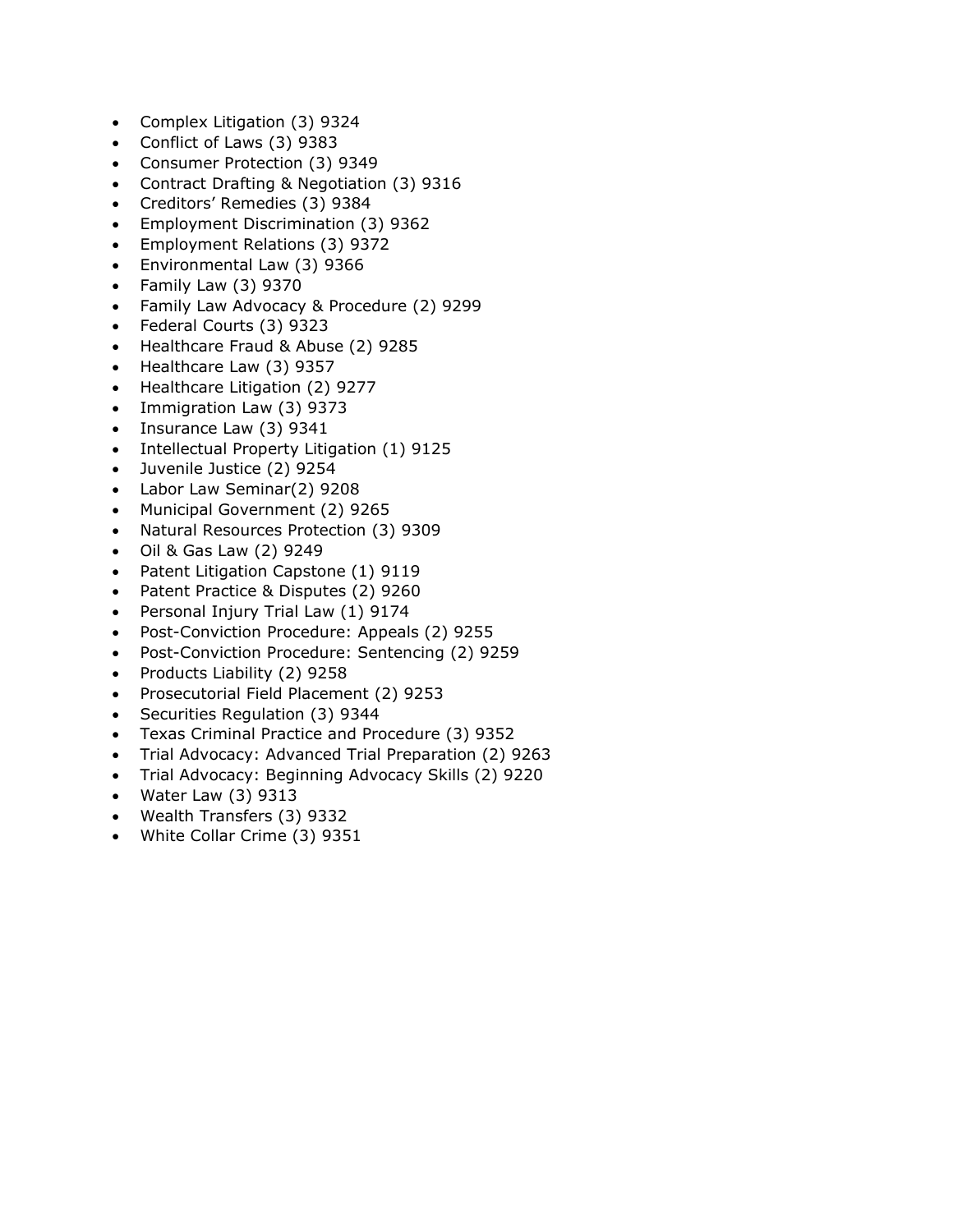#### **Dual Degree Programs**

#### **Dual Juris Doctor/Master of Business Administration**

The Law School and the Hankamer School of Business offer a dual degree program that leads to the simultaneous award of a Juris Doctor (JD) and a Master of Business Administration (MBA) degrees. While the JD program trains students to recognize and analyze legal issues, the MBA program instructs students in management of business enterprises. The JD/MBA program strives to improve the effectiveness of both business managers and legal counsel for business entities by training each to understand the role of the other and the importance of their respective contributions to the successful operation of a business. JD/MBA students should consider pursuing a concentrated course of study at the Law School in Business Transactions or Business Litigation.

Students receive 12 hours of credit toward the JD upon the successful completion of the MBA required courses and 12 hours of credit toward their elective requirement for the MBA upon successful completion of Law School coursework. Thus, JD/MBA students complete 114 quarter hours of law courses and 32 semester hours of core graduate business courses. Since both degrees are awarded simultaneously, all requirements in both schools must be completed in order to receive either degree.

Students with a non-business undergraduate degree or undergraduate majors lacking proficiency in all business fields will be required to participate in the Business School Integrated Management Seminar before enrolling in any graduate business courses.

#### **Dual Juris Doctor / Master of Business Administration-Healthcare Administration**

To accommodate students who contemplate a career where healthcare and law overlap, the Law School and the Robbins MBA Healthcare Program offer a dual degree program that leads to the simultaneous award of a Juris Doctor (JD) and a Master of Business Administration (MBA) with a specialization in healthcare administration.

Healthcare has become an increasingly specialized area of the law and healthcare administrators are integral to the successful management of hospitals, nursing homes, hospice facilities, insurance companies, provider networks and government policy organizations. This joint degree program provides appropriate general background courses and necessary specialized healthcare law classes while also allowing students to examine the legal and business aspect of healthcare administration from multiple perspectives, drawn from a cross-section of multidisciplinary expertise.

Unlike many healthcare administration MBA programs, the Robbins MBA Healthcare Program requires a seven-month paid Executive Residency with a leading, progressive healthcare organization. With a residency placement rate of 100%, every student has the opportunity to receive guidance from well-qualified, practicing healthcare executives, apply and test administrative theory in practical work situations, and develop leadership skills in an actual healthcare organization.

Students receive twelve hours of credit toward their JD upon the successful completion of the required MBA-Healthcare Administration courses. Both degrees are awarded simultaneously upon the completion of all requirements in both schools.

Students with adequate business undergraduate degrees generally complete the dual JD/MBA-Healthcare Administration program in approximately four years. Students with a non-business undergraduate degree or undergraduate majors lacking proficiency in all business fields are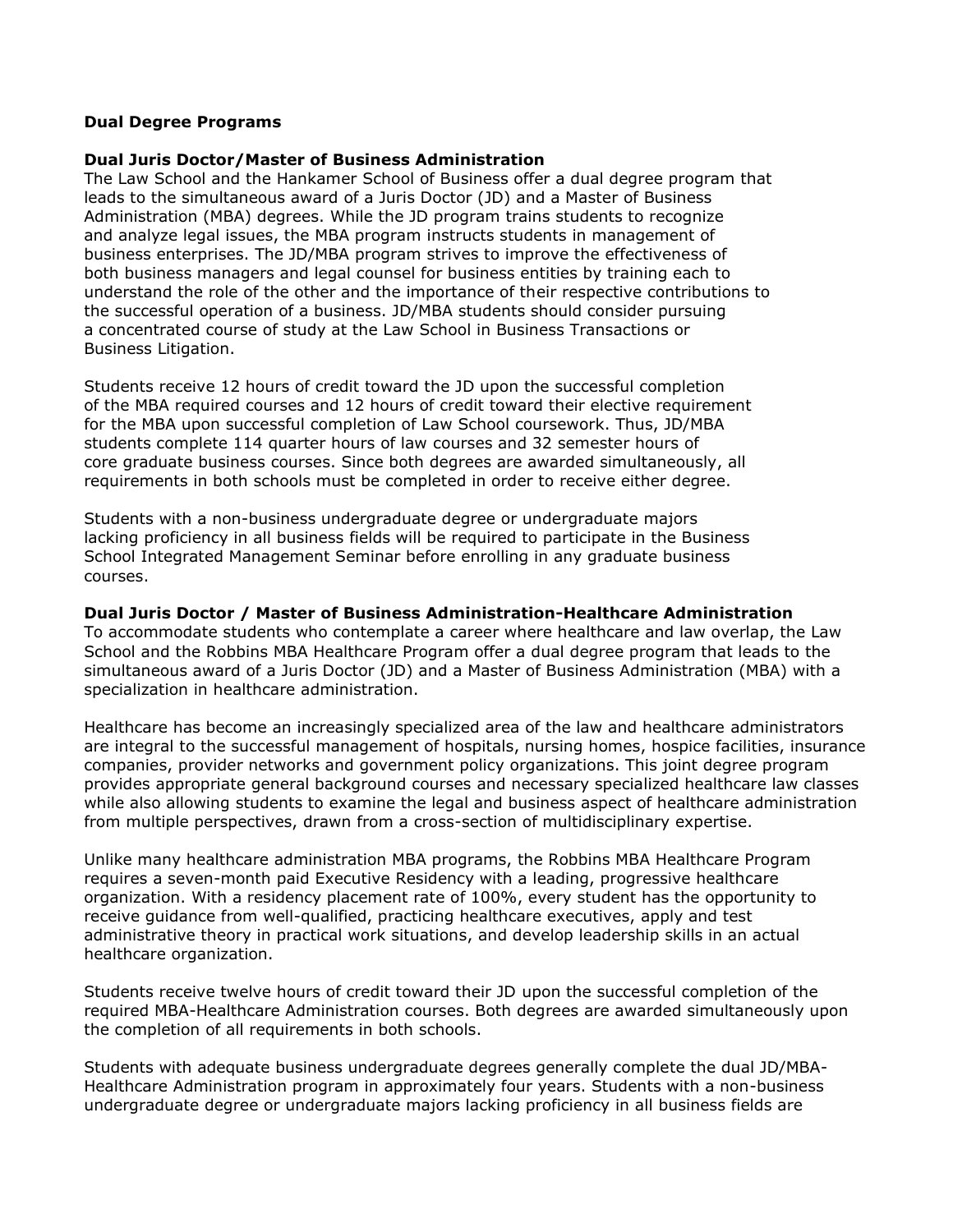required to participate in the Business School Integrated Management Seminar before enrolling in any graduate business and healthcare courses.

Students must make regular application for admission to, and be accepted by, both the Law School and the Graduate School. All applicants must take the GMAT.

#### **Dual Juris Doctor/Master of Divinity**

The dual degree links the faculties, resources, and educations of a nationally-recognized law school and a top-tier seminary, offering to students an education that prepares them well for a multitude of leadership opportunities. Graduates will be fully qualified to serve in a traditional law practice or in a congregational setting. Beyond these contexts, the skill sets developed from this program will also allow graduates to serve in non-profit organizations, particularly those focused on human rights, or in careers that provide legal advocacy for society's underserved populations.

The dual JD/MDiv degree meets the standard requirements of both degree plans. A prospective student must make regular application for admission to, and be accepted by, both the Law School and the Seminary. Once admitted to both schools, the student will declare his or her intent to enroll in the joint degree with the Associate Dean for Academic Affairs of the Seminary and the Associate Dean of the School of Law.

#### **Dual Juris Doctor/Master of Public Policy and Administration**

Students interested in governmental service at the federal, state or local level can complete their law degree along with a Master of Public Policy and Administration (MPPA) degree offered by the political science department of Baylor University. This dual degree program leads to the simultaneous award of a Juris Doctor (JD) and Masters of Public Policy and Administration. While the JD program trains students to recognize, analyze and formulate legal solutions to legal issues, the MPPA develops students' ability to work within the context of governmental entities that must confront larger issues of public policy. The JD/MPPA strives to improve the effectiveness of governmental leaders in the administration of massive, complex regulatory or benefit programs.

Students receive 12 hours of credit toward their JD upon the successful completion of the MPPA degree requirements and 12 hours of credit toward their elective requirement for the MPPA upon successful completion of Law School coursework. Thus, JD/MPPA students complete 114 quarter hours of law and 24 semester hours of graduate work. Since both degrees are awarded simultaneously, all requirements in both schools must be completed in order to receive either degree.

To request an application to the MPPA program, contact the Graduate School at P.O. Box 97264, Waco, TX 76798 or at 254.710.3588. For additional information, contact the Political Science Department, P.O. Box 97276, Waco, Texas 76798, 254.710.3161.

Persons with questions concerning any of the joint degree programs should contact the Associate Dean of the Law School at 254.710.1911. Students must apply for admission to, and be accepted by, both the Law School and the Graduate School. All applicants must take the GRE.

#### **Joint Juris Doctor/Master of Taxation**

The Law School is the only law school in Texas and one of only a few law schools in the nation to offer a dual degree program that leads to the simultaneous award of the Juris Doctor (JD) and Master of Taxation (MTAX) degrees. JD/MTAX students receive a broad based legal education in the Law School while the Hankamer School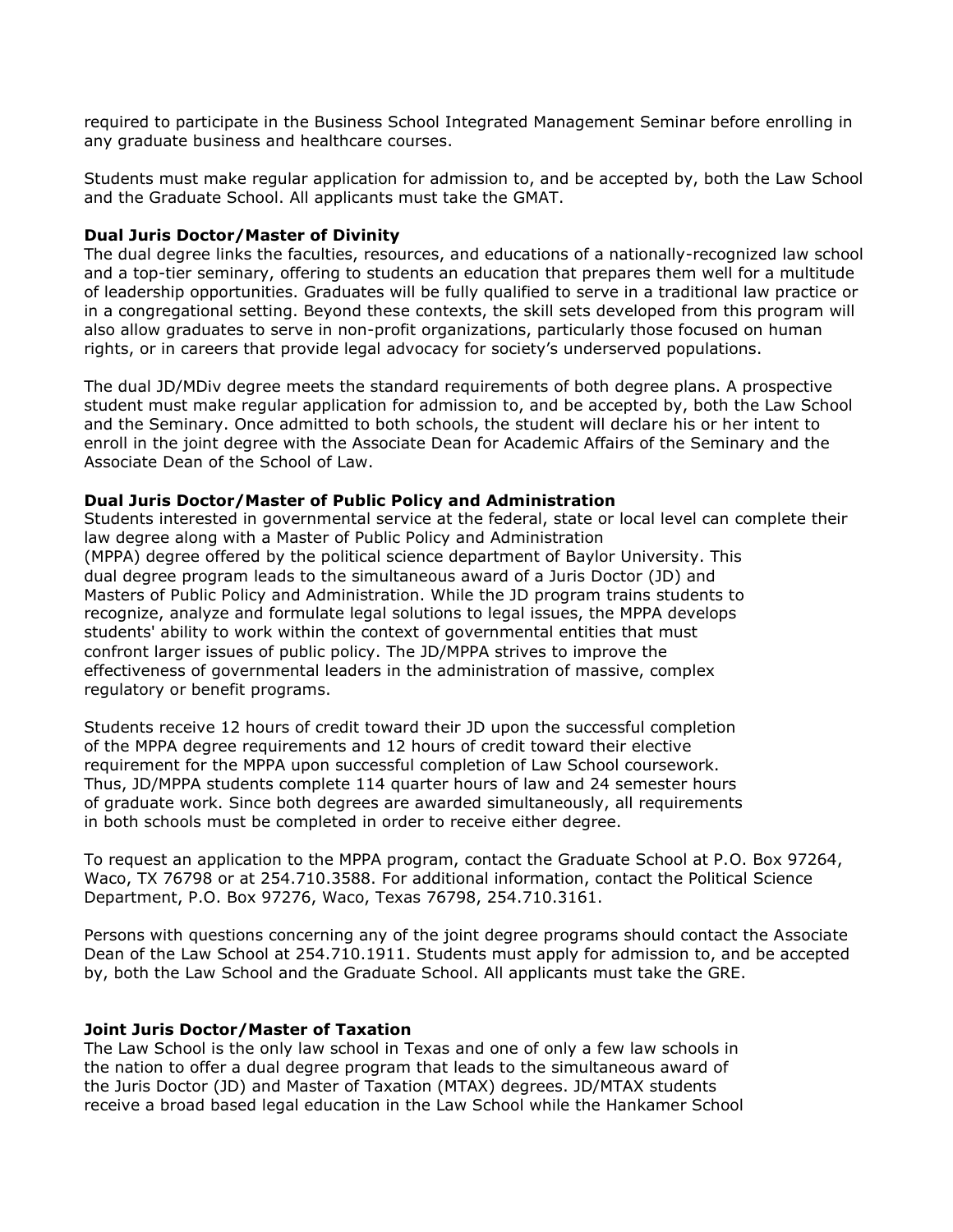of Business Masters of Taxation Program provides the students with an in-depth study of all major aspects of taxation. Students desiring a career in taxation (either planning or litigation), business planning or estate planning would benefit from the joint JD/MTAX degree. JD/MTAX students are encouraged to pursue a concentrated study at the Law School in Business Transactions, Estate Planning, or Business Litigation.

Students receive 12 hours of credit toward their JD upon the successful completion of the required MTAX courses, and 12 hours of credit toward their elective requirements for the MTAX coursework. Thus, JD/MTAX students complete 114 quarter hours of law and 21 semester hours of graduate tax. Since both degrees are awarded simultaneously, all requirements in both schools must be completed in order to receive either degree.

It is possible for students with adequate accounting backgrounds to complete the joint JD/MTAX program in 36 months. Students with a non-accounting undergraduate degree may be required to complete some basic-level accounting courses before enrolling in any graduate tax courses. For further information, see the Associate Dean.

Students may contact the Hankamer School of Business Graduate Programs Office at (254)710- 3718.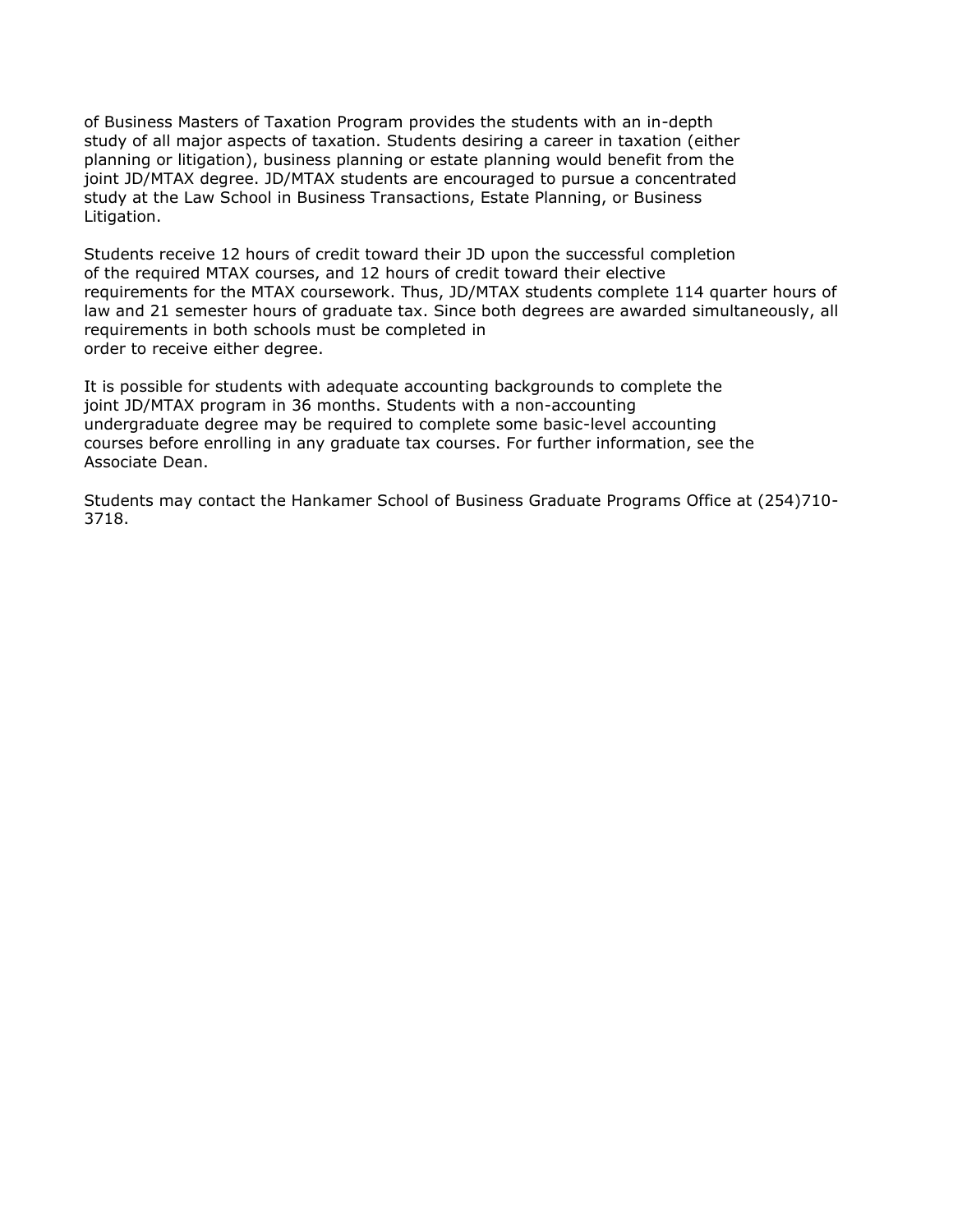## **Juris Doctor First-Year Courses -- All Required**

## **9405 Civil Procedure (4 qtr. hrs.)**

An introduction to our judicial process as a method of dispute resolution. The focus of this course is on the choices open to litigants and how the rules of procedure facilitate or prevent the attainment of those objectives. Major areas of concentration include our system of pleading, jurisdiction, federalism, preclusion, and the rules that regulate the joinder of parties and claims.

### **9401 Constitutional Law: Structure, Power & Legislation (4 qtr. hrs.)**

The Constitution creates and separates the powers of the 3 branches of government. It also distinguishes and governs the relationships among the federal government and the several states. These limits on governmental power were, and still sometimes are, invoked as the primary guarantee of personal liberty against excessive government. Of course, we now associate the Bill of Rights with personal liberty. Those liberties are covered in Constitutional Law: Individual Liberties. But before asking whether there's a liberty overriding government power in Constitutional Law: Individual Liberties, we first explore the structure and powers created by the Constitution.

## **9407, 9408 Contracts (8 qtr. hrs.)**

A comprehensive survey of the law of contracts both at common law and under the Uniform Commercial Code. This course examines the legal and equitable remedies for enforcing contracts, the creation of promissory liability, contract interpretation, performance and excuse, standards of fairness and restrictions on the bargaining process, express and implied conditions and the rights of third parties.

## **9303 Criminal Law (3 qtr. hrs.)**

A study of the concepts basic to criminal law, including voluntary acts and omissions, states of mind, strict liability, murder and manslaughter, causation, accomplice liability, inchoate liability (attempt, conspiracy, and solicitation) and defenses (mistake, necessity, duress, self-defense, insanity).

# **9356 Criminal Procedure (3 qtr. hrs.)**

A study of constitutional limitations on police investigation of crime, including search and seizure, interrogations, lineups, and surveillance.

### **9101 Legal Analysis, Research, and Communications 1: Introduction to Legal Writing (LARC 1) (2 qtr. hrs.)**

Legal Analysis, Research, and Communications (LARC) 1 is a one-credit-hour course taken during each student's first quarter of law school. In this course, students learn fundamentals in important aspects of legal writing and problem-solving, including: (1) legal organization (issue, law, application, rebuttal), (2) legal clarity (sensitivity to legal terms of art, statutory phrases, elements of proof, and so forth), and (3) legal specificity (always tying general legal principles and elements to particular facts of the case).

LARC 1 focuses principally on technical writing skills, including grammar, punctuation, style, and organization generally. Other functions include introduction of types of writing in the legal profession, including documents drafted during later parts the LARC program, and completion of a memorandum project.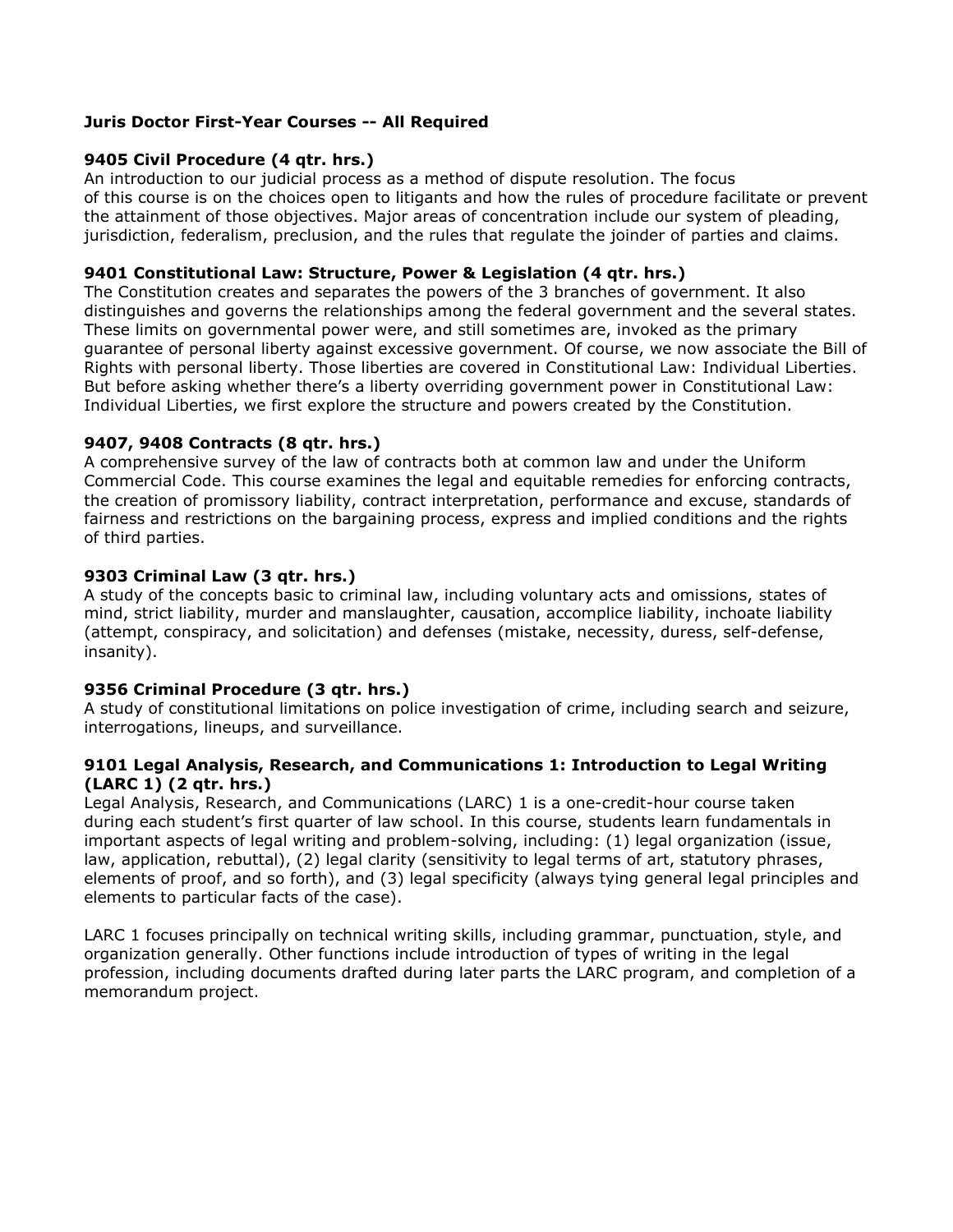## **9103 Legal Analysis, Research, and Communications 2: Introduction to Legal Research (LARC 2) (1 qtr. hr.)**

LARC 2 focuses on basics of legal research and proper citation format. Students are responsible for completing assignments that will give them practical experience in using legal sources that are discussed in class. The course culminates in the completion of a research memorandum, and students must employ skills learned throughout LARC 1 and LARC 2 to complete the exercise.

## **9203 Legal Analysis, Research & Communication 3: Persuasive Communications (LARC 3) (2 qtr. hrs.)**

LARC: Persuasive Communications is an introduction to written and oral advocacy. The persuasive skills introduced here will be refined in other courses within the writing curriculum, including Litigation Drafting and Practice Court. The skills needed for effective advocacy are developed in this course principally by requiring student to research, write, and rewrite an appellate brief. Students will be introduced to oral advocacy by participation in a required moot court competition where they are judged by faculty and by student barristers.

# **9411, 9312 Property (7 qtr. hrs.)**

A study of the interests which may be created in real property, the rights and obligations that exist by virtue of ownership of such interests, and the means of transferring those interests. Topics covered include: possession and how it affects property ownership, estates in land, landlord tenant relationships, real covenants and equitable servitudes, easements, concurrent ownership, the real estate transaction, general warranty deeds, priorities and the recording system, title insurance, adverse possession, gifts of real and personal property, Texas homestead laws, and eminent domain. The first quarter of Property meets four hours a week and the second quarter of Property meets three hours a week.

# **9413, 9314 Torts (7 qtr. hrs.)**

A study of the standards and principles governing compensation at law for private wrongs, including the basic principles of intentional wrongs, negligence, strict liability, affirmative defenses, damages, and apportionment. Students receive four hours of credit for the first quarter and three hours of credit for the second quarter.

# **Juris Doctor Upper-Class Required Courses**

# **Upper-Class Course Prerequisites**

Satisfactory completion of all first-year courses is a prerequisite for enrollment in upper-class courses, in addition to the specific course prerequisites listed below.

# **9521 Business Organizations 1 (5 qtr. hrs.)**

A study of basic agency principles and the law governing the formation and operation of corporations, general and limited partnerships (including limited liability partnerships), and limited liability companies. The course requires the study of common law and the Texas Business Organizations Code.

# **9301, Constitutional Law: Individual Liberties (3 qtr. hrs.)**

This course is an introduction to the U.S. Constitution's protection of individual freedom, focusing especially on the Due Process Clause and the Equal Protection Clause, and also including an introduction to several of the core concepts of the First Amendment. Topics include: the constitutional limits on governmental discrimination on the basis of race, alienage, and gender; the struggle to identify unenumerated fundamental liberties related to family, marriage, procreation, child-rearing, and death; the components of procedural due process; the requirement of "state action" and when it includes actions taken by private parties; the "incorporation" of the Bill of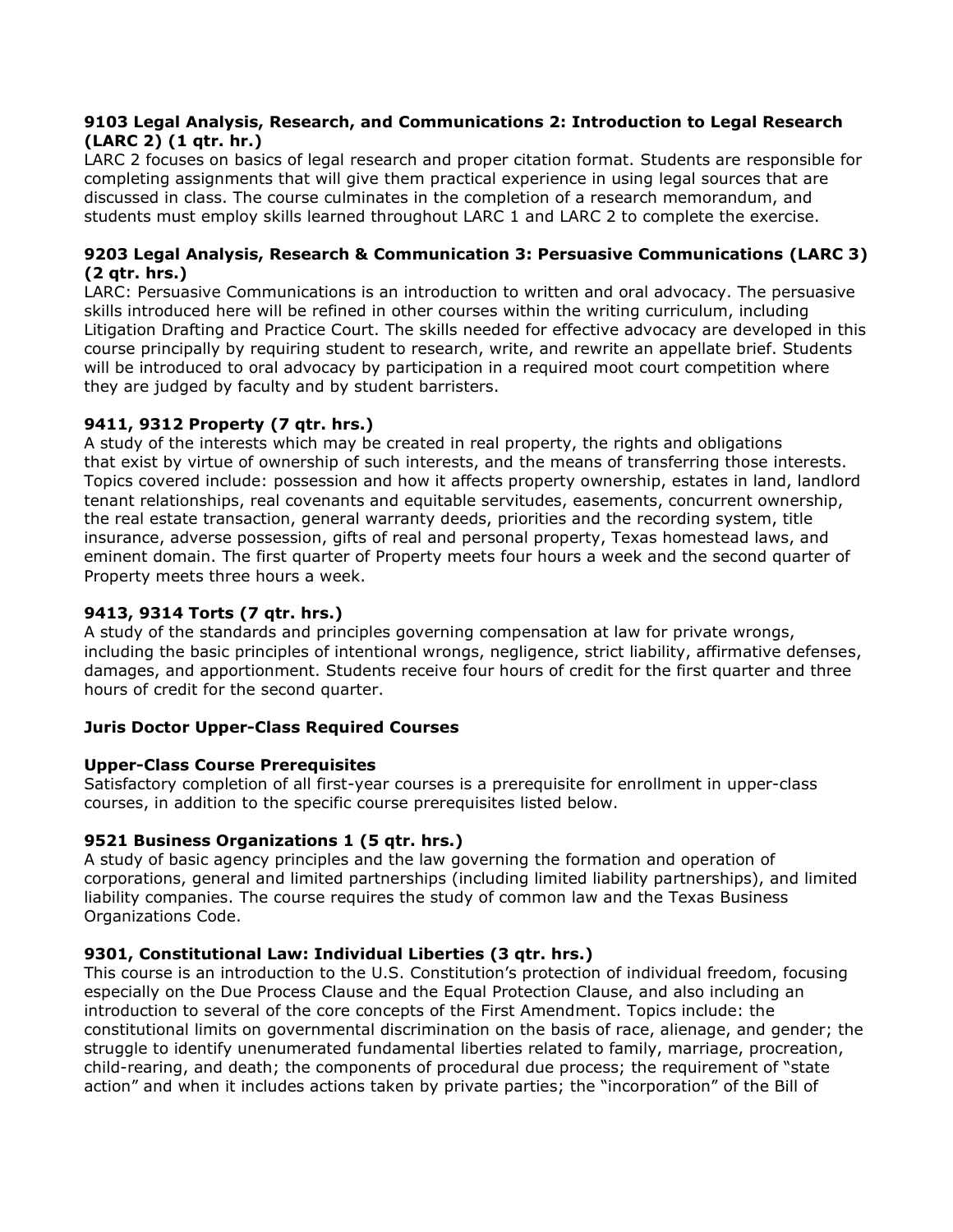Rights and consequent application to state invasions of those rights; and an introduction to several of the core concepts of the First Amendment's speech and religion protections.

## **9104 Legal Analysis, Research & Communication 4: Transactional Drafting (1 qtr. hr.)**

During the course, students will obtain an awareness and understanding of a transactional environment, analyze commercial issues, recognize negotiation points, and learn to draft legal documents and correspondences in a business setting. The course is designed for students to understand the structure, content, and meaning of basic contract terms, to be able to draft and analyze a simple agreement and evaluate its effectiveness for a client's needs, to advise a client on the terms of an agreement, and to amend a basic agreement.

## **9105 Legal Analysis, Research & Communication 5: Litigation Drafting (1 qtr. hr.) (pass/fail)**

Building on the fact pattern used in LARC 4, this course introduces students to writing that is common in the litigation process. The assignments focus on developing well-rounded legal communicators who can tailor their writing to varied audiences and may include drafting of pleadings, motions, responses, client communication and communication with opposing counsel. The goal is to introduce the importance of technically correct and persuasive documents – skills that will be further developed in Practice Court and in a litigation practice. The course is especially valuable for internships, clerkships and temporary employment. Each project involves a draft, peer review, conferences, and a rewrite to develop proper form and persuasive content.

### **9527 Practice Court 1: Pretrial Practice & Procedure (5 qtr. hrs.)**

The first quarter of the Practice Court Program starts with Practice Court 1, and immerses students in the procedures and strategies for developing a court case from inception of the case through final preparation for trial. Students learn to properly construct – and attack – the various pleadings for the case, from the standpoint of both the plaintiff and the defendant. They work through the planning and development process for written discovery and depositions – including exposure to the challenges of electronic discovery and document management – that lay the foundation for success in court. Courtroom exercises are coordinated with the trial exercises of Practice Court 2. The lab consist of lectures and exercises. Students should plan to be available to participate in the lab at 1:00 p.m. onward each week day while they are in Practice Court 1. Exercises at times last into the evening.

### **9520 Practice Court 2: Trial Evidence, Procedure & Practice (5 qtr. hrs.)**

Practice Court 2, taken in the first quarter of the Practice Court Program, is an intensive, in-depth study of trial procedure, evidence law and trial advocacy. Classroom instruction focuses primarily upon a detailed study of the rules of procedure and evidence, including the practical use of the rules in the litigation process. Courtroom "lab" instruction includes lectures in trial advocacy, followed by exercises in opening statements, witness examination, and closing arguments. Students also try a number of jury cases or "mini-trials." Students should plan to be available to participate in the lab at 1:00 p.m. onward each week day while they are in Practice Court 2. Exercises at times last into the evening.

### **9528 Practice Court 3: Trial & Post-Trial Practice, Procedure & Evidence (5 qtr. hrs.)**

This course, taken in the second quarter of the Practice Court Program, is a continuation of Practice Court 1 and 2. It focuses upon bench and jury trials, jury selection, trial procedure, the charge, deliberations, the verdict, the judgment and post-trial motions. Students continue with advocacy exercises, including summary judgment hearings and jury selection. The culmination of the Practice Court Program is the "Big Trial." Students are assigned to represent a party, given a skeleton case packet from which they must plead, discover (including written, oral and expert discovery) and ultimately try their case to a real jury. Prior to the day of trial, students conduct jury selection using their "Big Trial" case facts. Students are encouraged to use trial technology for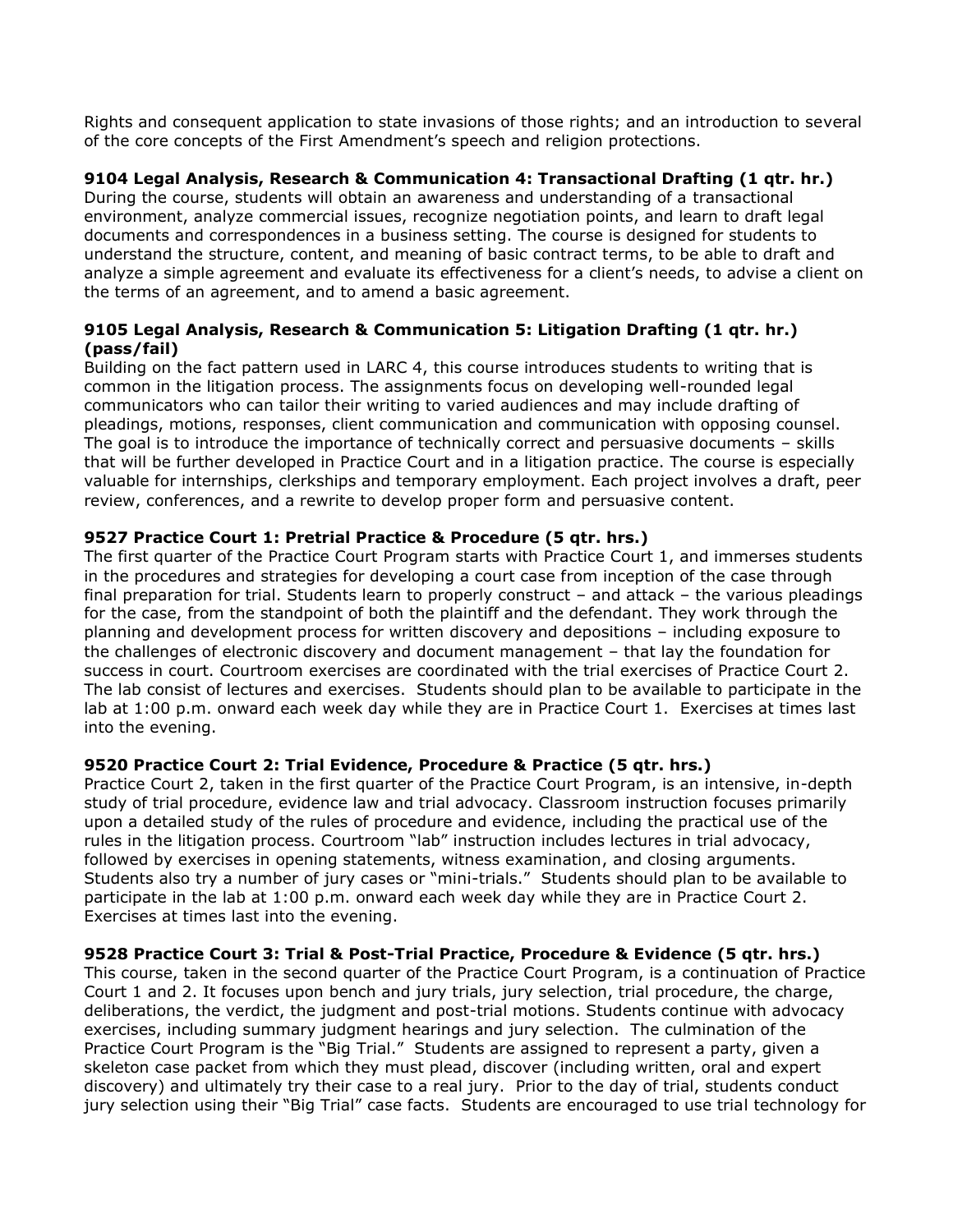more effective courtroom presentation. Finally, they engage in post-trial motion practice to secure rendition of a judgment.

Students should plan to be available to participate in the lab at 1:20 p.m. onward each week day while they are in Practice Court 3. Exercises at times last into the evening.

### **9229 Professional Responsibility (2 qtr. hrs.)**

A study of the role and responsibility of the legal profession. Subjects covered include the disciplinary rules of professional conduct, client relations, pro bono services, professionalism, and economics of the profession.

## **9326 Remedies (3 qtr. hrs.)**

An introduction to the ordinary and extraordinary legal and equitable remedies available generally, with an emphasis on Texas.

## **9207 Taxation & Accounting Principles for Lawyers (2 qtr. hrs.)**

An introduction to basic federal income tax and financial accounting principles with primary emphasis on business and investment income and deductions, exclusions from gross income, and the income tax consequences related to the acquisition and disposition of property, employment, litigation settlements, and divorce. Students will also be introduced to basic individual income tax returns and financial statements.

### **9504 Trusts & Estates (5 qtr. hrs.)**

A study of the gratuitous transfers of wealth, including wills, intestate succession, trusts and other non-testamentary transfers. The course also covers the property rights of spouses under the Texas community property system.

### **Juris Doctor Upper-Class Elective Courses**

### **9235 Administration of Estates (2 qtr. hrs.)**

A study of the law of administration of trusts and the estates of decedents, minors and incapacitated persons. This practice skills course focuses on the procedural aspects of an estate practice.

# **9132 Administration of Estates Capstone (CR/NC) (1 qtr. hr.)**

Prerequisites: Trusts & Estates and Administration of Estates

A student works one on one with a faculty member working through a series of exercises designed to provide the student with the opportunity to develop and apply analytical and problem solving skills in connection with topics covered in Administration of Estates. This course allows the student to experience the types of problems lawyers practicing in this field handle on a routine basis.

# **9268 Administrative Law: Federal (2 qtr. hrs.)**

A study of governmental regulation by federal administrative agencies, and the nature and scope of judicial review exercised by courts over such agencies. Particular emphasis is placed on the delegation of legislative power to agencies, their combination of judicial and legislative functions, and the nature of the administrative process.

# **9287 Administrative Law: Texas (2 qtr. hrs.)**

A study of governmental regulation within Texas. An emphasis is placed upon Texas agencies with statewide jurisdiction that are subject to the provisions of the Texas Administrative Procedure Act. Particular emphasis is placed upon the procedural aspects of rulemaking and contested case proceedings along with a study of the scope of judicial review exercised by the courts over such agency actions.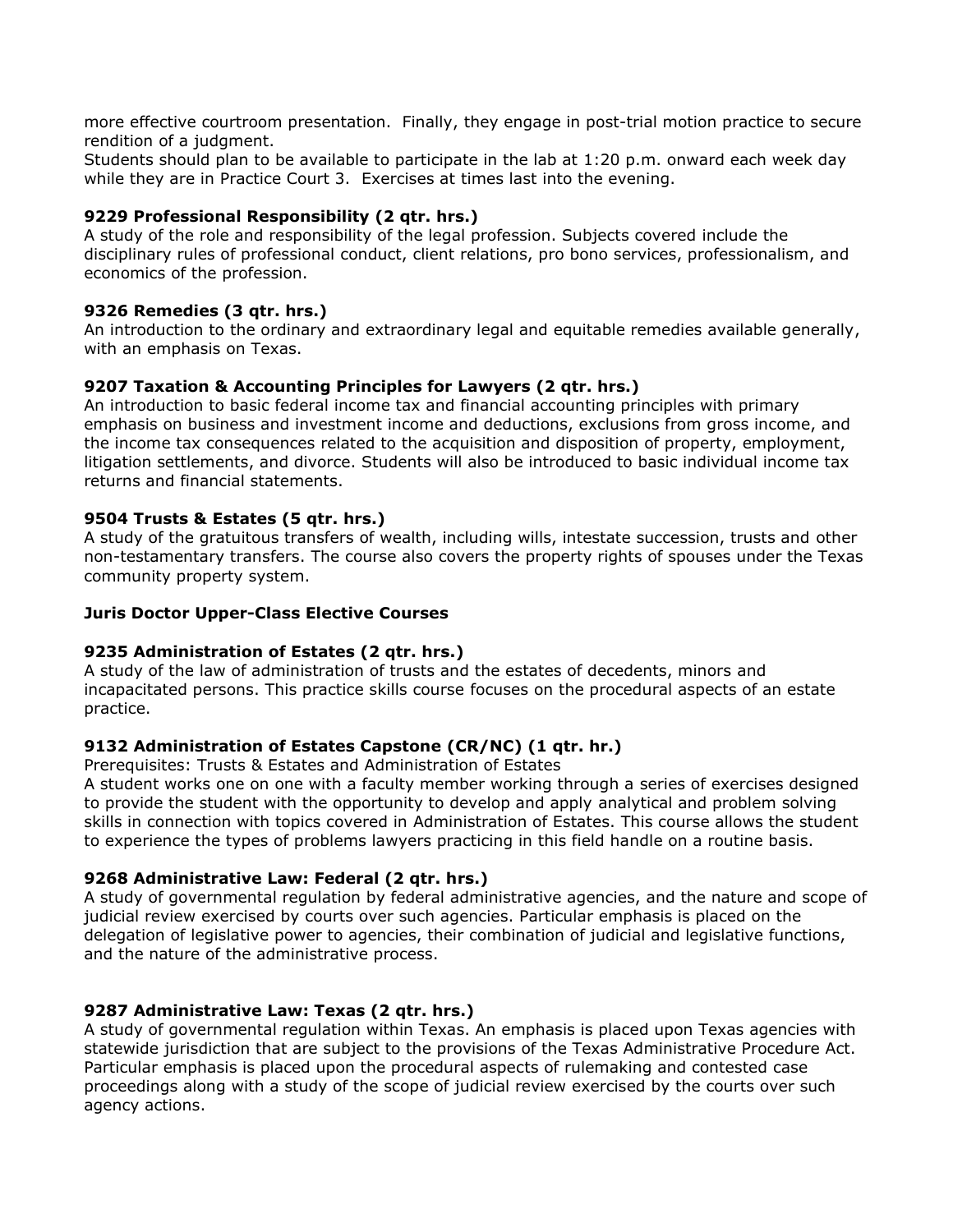## **9350 Advanced Criminal Procedure (3 qtr. hrs.)**

#### Prerequisite: Criminal Procedure

A study of constitutional and statutory law, not covered in Criminal Procedure, as it relates to and affects the various stages of a criminal prosecution, including pretrial detention, the charging decision, grand jury, discovery, the plea, jury selection, and trial. Several advanced constitutional issues are covered in depth, including double jeopardy, speedy trial, confrontation clause and competency. For a student pursuing the Criminal Practice area of concentration, this is best taken as early as possible and strongly recommended prior to post-conviction procedure and the field placement.

## **9353 Advanced Discovery Management (3 qtr. hrs.)**

### Pre or Corequisite: Practice Court 3

As information, especially digital information, continues to grow exponentially, the discovery phase of litigation increasingly dominates the litigation process. This advanced course will provide law students with practical, advanced knowledge and skills for dealing with discovery issues. Students will add to their basic discovery knowledge gained through Practice Court by drafting key discovery documents focusing on best practices, and through classes concentrating on the effective management of paper discovery and electronic discovery materials.

## **9380 Advanced Family Law (3 qtr. hrs.)**

### Prerequisite: Family Law

In-depth study of: underlying and current legal problems and issues arising in an advanced family law practice, including: relevant evolution and current legal status of the marriage relationship and the current legal status of property and parent-child relationships in marriage and the family; case management and jurisdictional considerations arising from parent-child legal relationships across jurisdictional borders; privacy regulations implicit to family law property and party records use; legal status and rights of children or unmarried parents and of assisted and surrogate reproduction; termination and adoption procedures; and the practice of Collaborative and Cooperative law in dissolution.

### **9333 Advanced Legal Research (3 qtr. hrs.)**

Instruction in a broad range of legal research materials and advanced research methods. This course is intended as a practical skills course that expands beyond the scope of LARC: Introduction to Legal Writing, Part 2, the first-year research course. Sources covered include a number of practice materials, electronic databases, and World Wide Web resources. The course also covers several specialized areas of research, including federal tax, business and commercial law, securities law, estates and trusts, family law, intellectual property, criminal law and procedure, and foreign and international law.

### **9V10 Advocacy Team Participation (2 qtr. hrs.)**

Students who participate on advocacy teams receive academic credit for participation. Students earn two hours of credit for each team on which they serve, but are limited to earning a total of eight hours of credit for teams. Students receive a letter grade for each team and must pay tuition for these credit hours. Team members should consult with the coach of their team for details about practice times.

### **9247 Alternative Dispute Resolution (2 qtr. hrs.)**

A study of the techniques, goals, and methods of negotiating, as well as other forms of dispute resolution, primarily mediation. The principal teaching method is the use of simulated problems in which the students seek to negotiate resolutions to disputes involving a variety of factual settings and legal theories. Enrollment is usually limited to 36 students.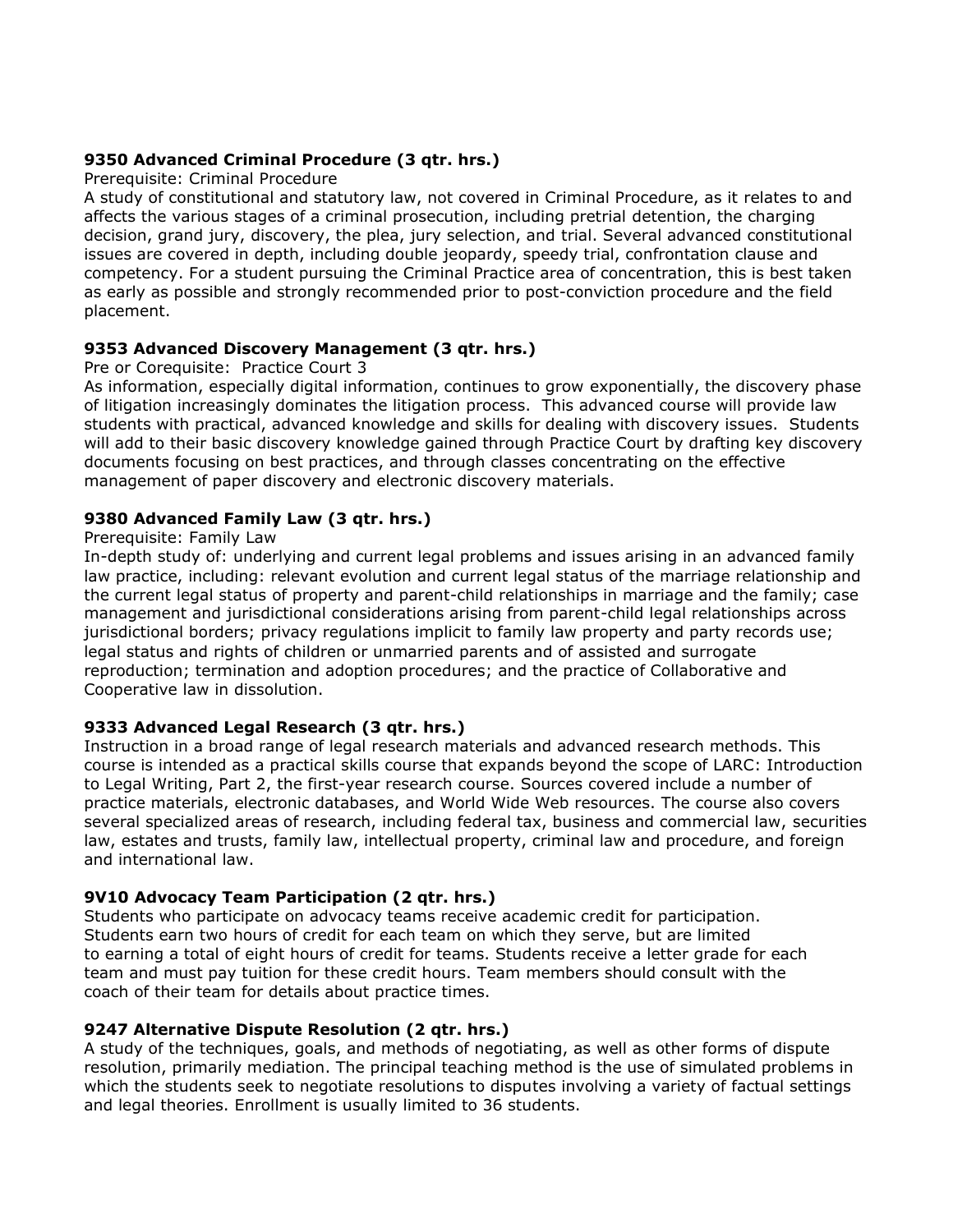## **9363 Antitrust Law (3 qtr. hrs.)**

A study of antitrust law and policy applied to various business settings, including contracts in restraint of trade, restrictive agreements involving price-fixing and limitations on resale, trade boycotts, product tying and exclusive dealing arrangements, trade association activities, monopolies and oligopolies, mergers of separate business entities, and price discrimination.

## **9257 Arbitration (2 qtr. hrs.)**

A study of state and federal arbitration law including the ability to compel or resist arbitration as well as practical guidance on drafting arbitration agreements and preparing for and participating in arbitration hearings.

### **9270 Attorney General, Child Support Division, Field Placement (Pass/Fail) (1-3 qtr. hrs.)**

Students provide support in such tasks as the prosecution of paternity cases, calculating child support, and enforcement of child support orders.

### **9295 Bankruptcy (2 qtr. hrs.)**

A study of liquidation and reorganization of businesses under the Bankruptcy Code, including forms or relief, commencement and administration of cases, the bankruptcy estate, treatment of secured and unsecured claims, use of cash collateral, avoidance actions, executory contracts and the plan confirmation process.

## **9241 Basic Mediation Training (2 qtr. hrs.) (Pass/Fail)**

The purpose of this multi-session course is to students how to be a mediator. The multi-session training is in a very interactive, experiential manner to optimize learning experiences. This intensive training complies with both the Texas statutory requirement for mediation training (§ 154.052 Tex. Civ. Prac. & Rem. Code), as well as the Texas Mediation Trainers Roundtable Standards for Mediation Training.

### **9377 Business & State Issues in Environmental Law (3 qtr. hrs.)**

A study of certain business and state issues related to Environmental Law and potential environmental liabilities, especially in relation to the Comprehensive Environmental Response, Compensation, and Liability Act (aka "CERCLA" or the federal Superfund statute). Business issues include environmental audits, reporting and disclosure, lender liability, indemnity agreements, and insurance. Many of these issues are considered in a transactional context. In addition to studying business issues, particular state issues are considered, including transfer statutes and contemporary issues in Texas.

### **9325 Business Law Boot Camp (3 qtr. hrs.)(pass/fail)**

Prerequisite: Business Organizations 1

This course is an intense intersession course offered between the spring and summer quarters. The course provides a practical perspective on multiple aspects of business and its legal requirements and implications, including forming a business, commercial borrowing, raising capital, trademark and advertising issues, succession planning, selling a business, basic accounting, contract drafting, and negotiation skills. The course also includes networking events and supplemental opportunities for professional development and mentoring. Enrollment is limited, and students must apply for enrollment.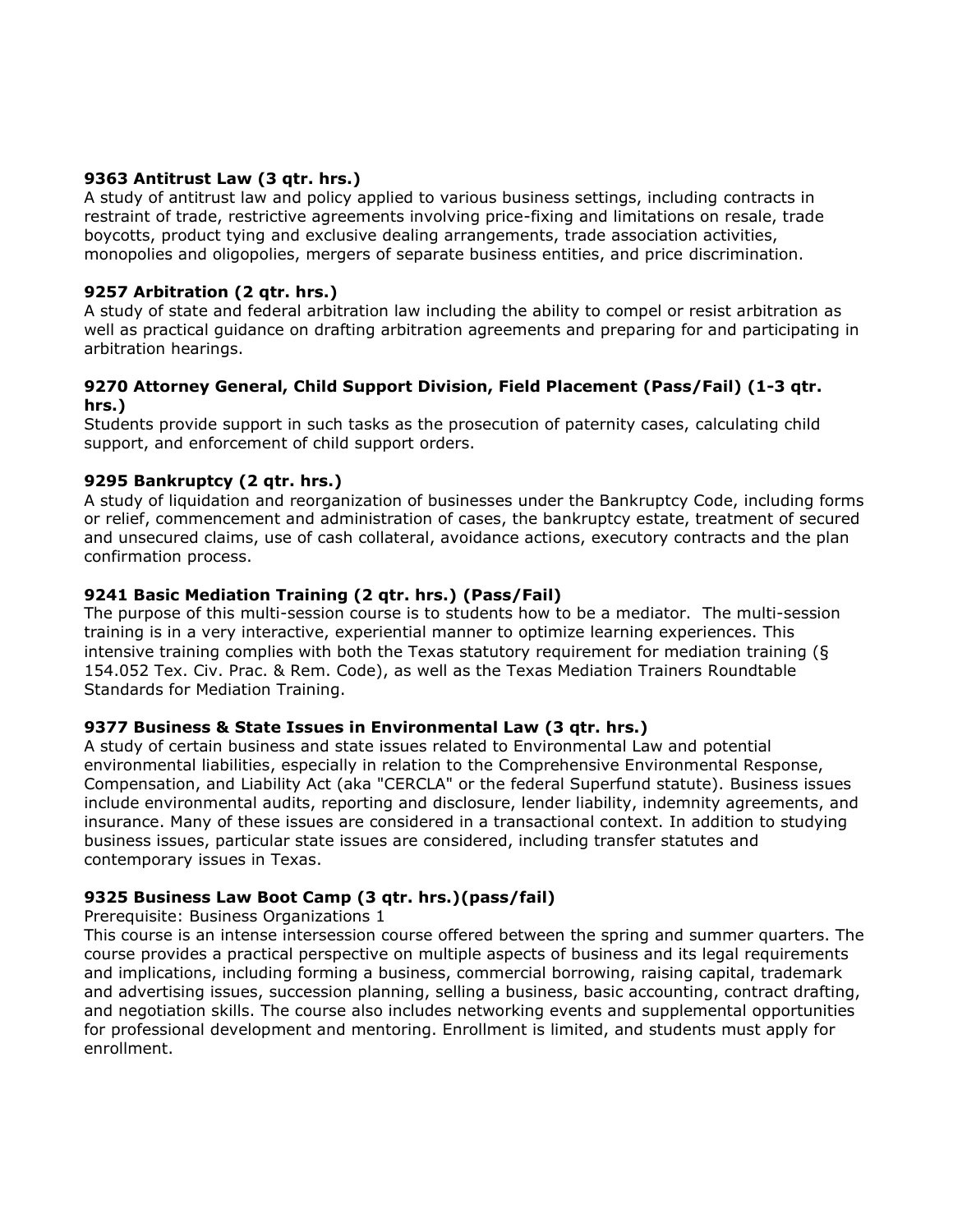## **9374 Business Transactions: Debt Financing (Lending to the Middle Market, Leveraged Buyouts, and Project Finance) (3 qtr. hrs.)**

Prerequisite: Business Organizations 1

This course will examine loan documentation typically used in commercial lending to middle market businesses, leveraged buyouts, project finance, and lender liability issues. The course will (i) begin with an analysis of the typical loan agreements used in a middle market loan, third party agreements (e.g. personal guaranties, inter-creditor agreements), (ii) move onto project finance (e.g. design, engineering, construction, operation and maintenance contracts, and project performance standards), and (iii) culminate in an analysis of LBOs. The course will be valuable to lawyers representing borrowers as well as lenders.

# **9322 Business Organizations 2 (3 qtr. hrs.)**

Prerequisite: Business Organizations 1

A study of various corporate, partnership, and LLC topics beyond the scope of Business Organizations 1. Topics include mergers and acquisitions, conversions, and reorganizations; successor liability; duties and liabilities in winding up; derivative litigation; and certain issues related to publicly traded companies (such as insider trading and reporting requirements).

# **9122 Business Planning Capstone (1 qtr. hr.)**

Prerequisites: Business Organizations 2, Business Planning & Drafting,

Securities Regulation, Taxation of Individuals & Family Businesses, and Taxation of Business Entities

Students are required to play the role of lawyer in a transaction involving a business entity. The transaction forming the basis of the capstone is typically the formation, reorganization, or sale of a closely held business. The course provides students the opportunity to apply and develop analytical and drafting skills in connection with legal issues and problems that arise in the negotiation and documentation of such a transaction.

# **9292 Business Planning and Drafting (2 qtr. hrs.)**

Prerequisite: Business Organizations 1

A practice skills course centered around hypothetical business problems and transactions involving closely held businesses. The course includes analysis of, and exercises involving, choice and structure of entity, ethical concerns in representation of closely held businesses and their principals, and common issues and problems facing the closely held business.

### **9386 Business Torts (3 qtr. hrs.)**

This course provides advanced instruction on tort claims that arise in business relationships. The course focuses upon the substantive law governing civil wrongs (outside of mere breach of contract claims) committed by or against business entities. Areas of coverage include common law fraud, negligent misrepresentation, contorts (i.e. distinguishing between tort and contract causes of action), tortious interference with contract and prospective contractual relations, misappropriation of trade secrets, breach of fiduciary duty, appropriation of name or likeness, business disparagement and conspiracy. Further, some coverage of covenants not to compete is also provided. The course is designed for those that may be interested in handling general business litigation. A number of other specialized courses cover more specialized statutory areas of substance, such as consumer protection, securities regulation, and antitrust.

# **9319 Business Transactions: Mergers & Acquisitions (3 qtr. hrs.)**

Prerequisite: Business Organizations 1 (this requirement may be waived for students with appropriate business background).

This course is an introduction to mergers & acquisitions that will focus primarily on the structuring, negotiation and documentation of private M&A transactions. This course will walk through the terms of a private form merger agreement in detail and discuss provisions commonly negotiated in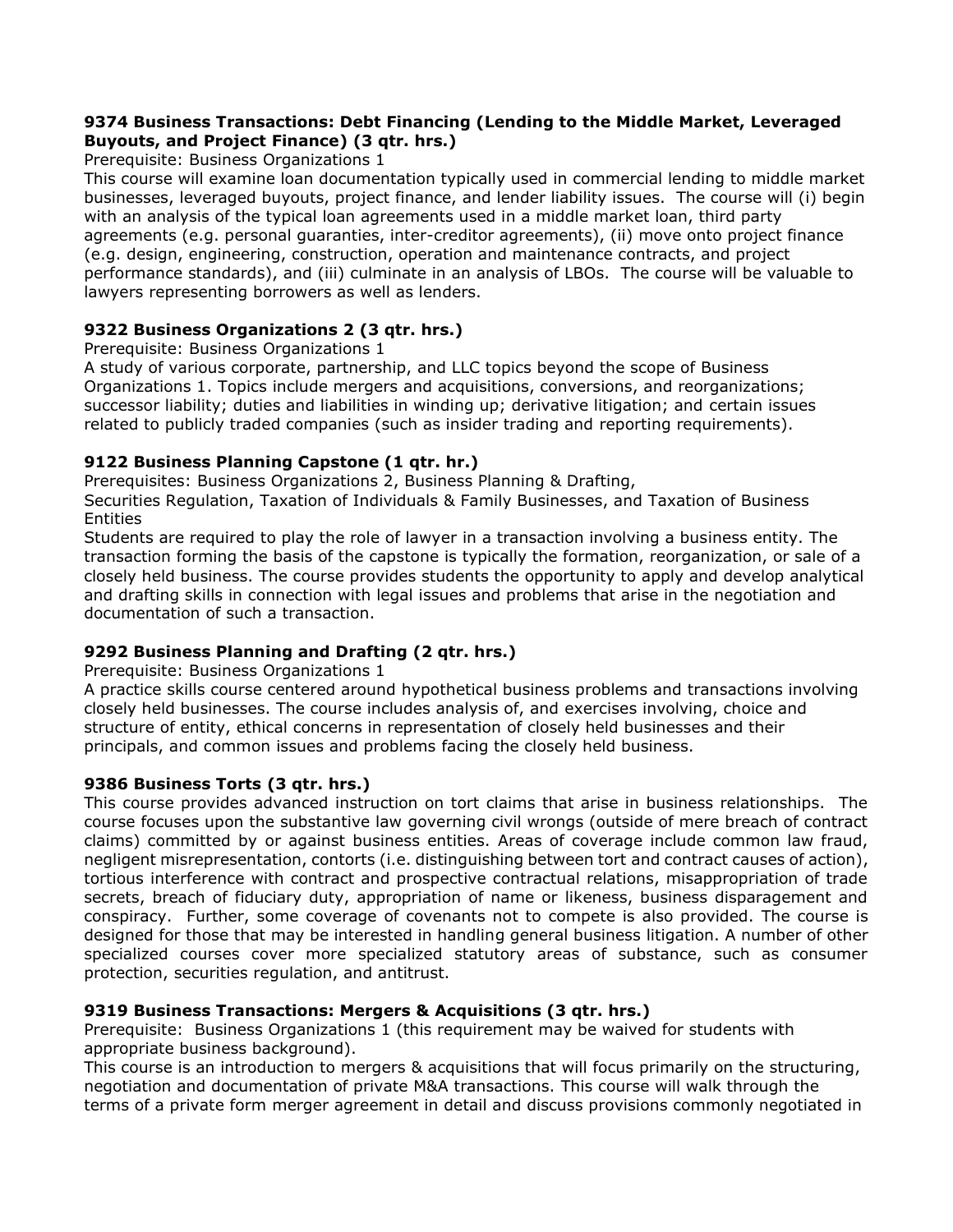practice. This course will also apply concepts from the private merger agreement reviewed at depth to provide exposure to other forms of acquisitions, such as stock purchase agreements and asset purchase agreements. The course will also review acquisitions of a public company and how they differ from private acquisitions. In addition to a final exam, this course will include a material drafting assignment.

# **9348 Business Transactions: Venture Capital (3 qtr. hrs.)**

Prerequisite: Business Organizations 1 (This requirement may be waived for students with appropriate business background.)

This course is an introduction to venture capital transactions that will explain the life-cycle of earlystage companies from formation through exit (M&A or IPO) and use industry standard form agreements to introduce and examine legal and business issues that arise in VC transactions. This course will primarily focus on corporate preferred stock financings, but will also provide exposure to other forms of financings, such as convertible debt, SAFEs and private equity transactions utilizing flow-through structures (such as LLCs). Finally, this course will provide an overview of VC/PE fund formation and certain business and legal issues related thereto. In addition to a final exam, this course will include material drafting assignments.

# **9256 Civil Rights Actions (2 qtr. hrs.)**

Recommended prerequisite: Constitutional Law: Free Speech

Used to bring lawsuits against the government, this course discusses the intricacies of Section 1983 litigation. Section 1983 creates liability for certain government actions taken "under color of" the law. We will learn what is actionable, what types of immunity are conferred to government and government actors as well as pleading strategies around those immunities.

## **9227 Client Counseling (2 qtr. hrs.)**

Students in this course seek to develop those skills necessary to establish appropriate professional relationships with clients. Specifically, the class engages in exercises that encourage students (i) to recognize and use different questioning techniques; (ii) to develop the skills to counsel clients in a manner that encourages full client participation in decision-making; and (iii) to recognize and resolve potential ethical issues related to the attorney/client relationship. In-class exercises are supplemented by assigned readings.

### **9110 Commercial Law Capstone (1 qtr. hr.)**

Students seeking special distinction in Commercial Law will be assigned a case involving a commercial law dispute for their Practice Court 3 "Big Trial" (provided the student informs the PC Associate and gets capstone approval from the supervising commercial law faculty member by or before the fifth week of PC 1 and 2 during the preceding quarter). If more than one student in the PC class is completing a commercial law capstone, those students will be assigned the same Big Trial case to the extent is feasible. Each capstone student will then meet weekly throughout the PC 3 quarter with the supervising faculty member. The supervising faculty member will participate in developing both a theory of the case and the strategy necessary to implement that theory at trial, primarily by means of asking appropriate questions of the student(s). The student will meet with the expert to discuss drafts of pleadings, discovery documents, and any other materials prepared for use as part of the trial of the case. The student will also develop and draft an expert's report to be filed in connection with the case.

### **9340 Commercial Law: Negotiable Instruments (3 qtr. hrs.)**

A study of Articles 3 and 4 of the Uniform Commercial Code involving the rights and liabilities of parties on promissory notes, checks, and drafts. Topics covered include the concept of negotiability, the process of negotiation, holders in due course, the nature of liability of parties on an instrument, the relationship between banks and customers, and wrongdoing in connection with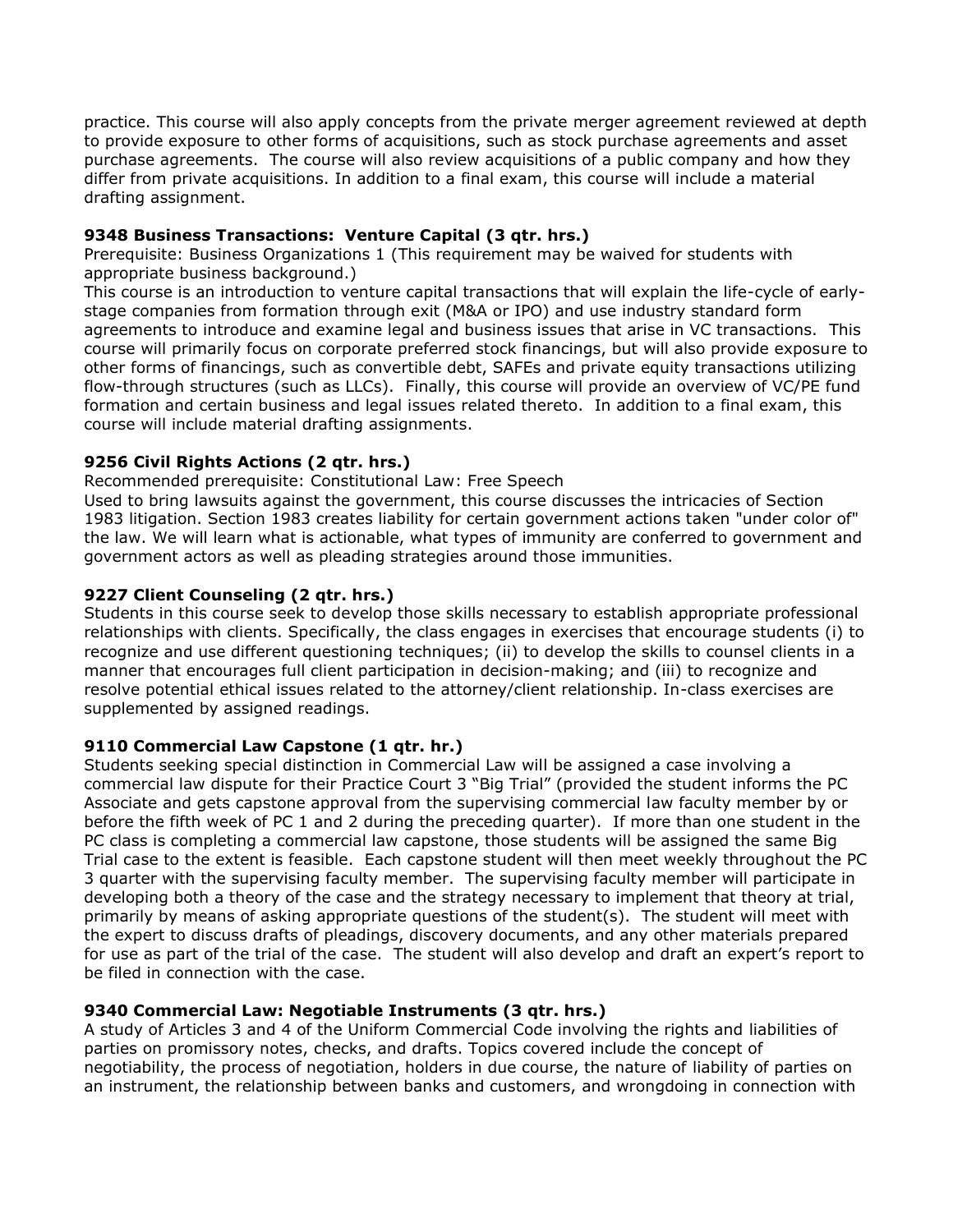instruments. Additional related materials include electronic fund transfers, wire transfers, and letters of credit.

## **9342 Commercial Law: Secured Transactions (3 qtr. hrs.)**

A study of Revised Article 9 of the Uniform Commercial Code involving consensual security interests in personal property and fixtures and the sale of accounts and chattel paper. Topics covered include creation of a security interest, types of collateral and types of security agreements, perfection, multistate transactions, priorities, and rights on default.

## **9243 Comparative Systems of Justice (2 qtr. hrs.)**

A comparative examination of contemporary and historical systems of justice, retribution, and public and private conflict resolution with a focus on societal and individual rights and responsibilities. Both judicial and non-judicial systems fall within the scope of the course. The final grade will be based on weekly assignments and a paper on a topic to be agreed on. Each student will present their paper to the class, but the presentation will not affect the grade. Enrollment limited to 27.

## **9324 Complex Litigation (3 qtr. hrs.)**

This course explores topics in the area of advanced civil procedure. The course deals with the applicable law governing complexities inherent in civil litigation due to a multiplicity of parties or other lawsuits. A large segment of the course will focus upon an in-depth examination of class action law. In addition, the course reviews other procedural devices (e.g., joinder rules, issue and claim preclusion, transfer, multidistrict litigation, and abstention) intended to deal with problems associated with multiple parties and/or lawsuits and the unnecessary duplication of adjudicative activities.

## **9383 Conflict of Laws (3 qtr. hrs.)**

The study of the law applicable to transactions connected in whole or in part with two or more jurisdictions. The general problems connected with jurisdiction of courts, foreign judgments, the application of federal constitutional provisions, and the choice of law are considered together with the rules governing certain specific types of controversies arising in the fields of workers' compensation, torts, contracts, property, business organizations, and family law.

# **9360 Constitutional Law: Free Speech (3 qtr. hrs.)**

Prerequisite: Constitutional Law: Individual Liberties

This course provides a deep dive into the First Amendment protection of Speech (and related protections like Freedom of the Press and Freedom of Association). Topics include: protected versus unprotected speech; the regulation of conduct imbued with elements of speech; the difference between content-based and content-neutral regulation of speech; the role of "forum analysis" in judging the constitutionality of restrictions on speech; the more deferential treatment of governmental regulation of commercial speech; the constitutional restrictions related to government speech, and the difference between government speech and government-compelled speech; regulation of speech in restrictive environments like schools, prisons, and the military; and an introduction to both press and associational freedoms.

### **9214 Construction Law (2 qtr. hrs.)**

The many components and complexities of the construction industry offer an ideal setting for demonstrating how multiple areas of the law (contracts; procurement; torts, insurance, environmental concerns; dispute resolution, property (emphasis on lien law), administrative, regulatory, and labor law) interact and operate. This course will introduce students to a discipline that resembles the actual practice of law, where the practitioner is required to sort through and understand a plethora of integrated contract, common law, statutory and regulatory rules and requirements in order to assist clients.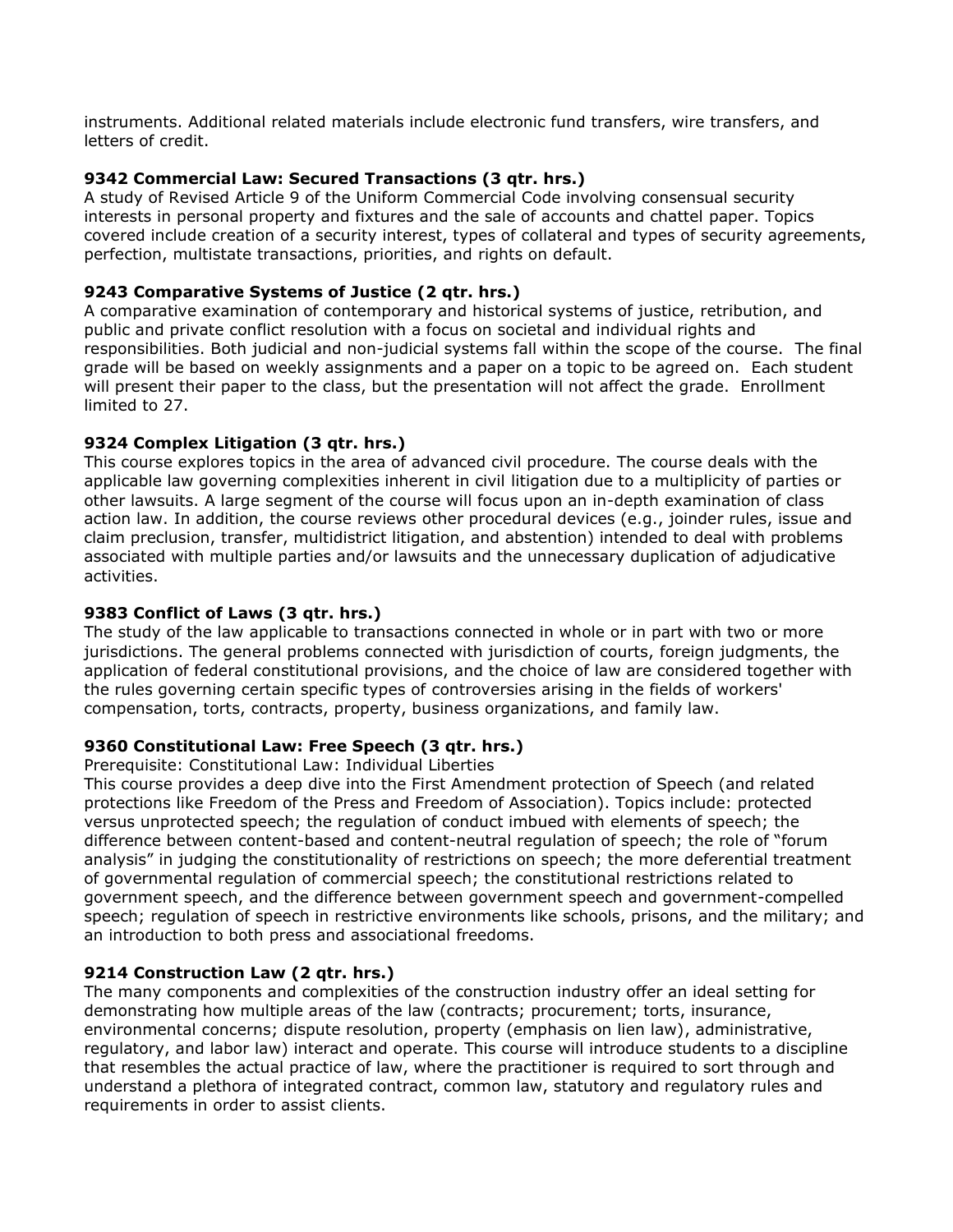## **9349 Consumer Protection (3 qtr. hrs.)**

A study of consumer protection laws, with focus on the Texas Deceptive Trade Practices Act, warranty law, federal and state debt collection practices acts, and basic insurance law principles.

## **9316 Contract Drafting & Negotiation (3 qtr. hrs.)**

Prerequisite: LARC 4: Transactional Drafting

This course will cover a variety of topics and skills related to a transactional practice and will build on the skills students learned in Legal Analysis, Research & Communication (LARC) 4: Transactional Drafting. Specifically, this course will include instruction on: fundamental contractingdrafting principles; the art of deal-making, including general negotiation skills and ethical negotiation; identifying how statutes and other regulations may affect a deal and negotiations; how to incorporate the business deal into a contract to effectively advance a client's interests; how to identify and mitigate risk through negotiation and drafting; problem solving through contract drafting; and drafting effective revisions to an agreement based on a series of hypothetical situations/issues. Students will complete several assignments throughout the quarter. Most of the assignments will focus on drafting revisions to various agreements. The final assignment will require students to draft a complete agreement while working with a classmate to negotiate deal terms.

## **9371 Copyright Law (3 qtr. hrs.)**

Recommended prerequisite: Intellectual Property An advanced study of the law of copyright, including the creation, infringement, licensing, protection, registration, renewal and termination of copyright in various creative products, such as books, films, art and music.

### **9384 Creditors' Remedies (3 qtr. hrs.)**

This course will be an introductory study and examination of creditor-debtor relationships and concepts including non-judicial and judicial debt collection, prejudgment remedies, basic trial procedure, judgments, post-judgment remedies, judgment liens, execution, exemptions, asset discovery, statutory liens, fraudulent conveyances, foreign judgment enforcement and general bankruptcy issues (if time permits). This is intended to be a practical course that covers and discusses issues that a practicing creditor/collection attorney faces on a daily basis.

### **9156 Criminal Law Boot Camp (1 qtr. hr.)**

A limited number of students may participate in a Criminal Law Boot Camp for one hour of pass/fail credit. The class must have a minimum of twelve students to make, and is limited to a maximum of 16 students. This course will introduce students to Texas state criminal practice through lectures and trial advocacy exercises. Faculty will be made up of prosecutors, criminal defense attorneys and judges. This course will greatly benefit those students who plan to participate in the PC criminal big trial case as it will expose them to the case theories and preparation skills that are essential for successful criminal prosecution and defense.

### **9158 Criminal Law Capstone (1 qtr. hr.)**

Prerequisite or Corequisite: Criminal Law Boot Camp

In conjunction with the Practice Court 3 course, students enrolled in this capstone will be assigned a dual criminal / civil case requiring them to conduct a criminal PC "big trial" in addition to the standard civil PC "big trial". Both PC trials will be based on the same fact situation giving rise to a criminal prosecution occurring in parallel with a civil liability case. Students in this capstone will be required to navigate the various legal issues that arise with parallel criminal / civil proceedings, in consultation with faculty advisors. Attendance of a lecture on drafting search warrants is required.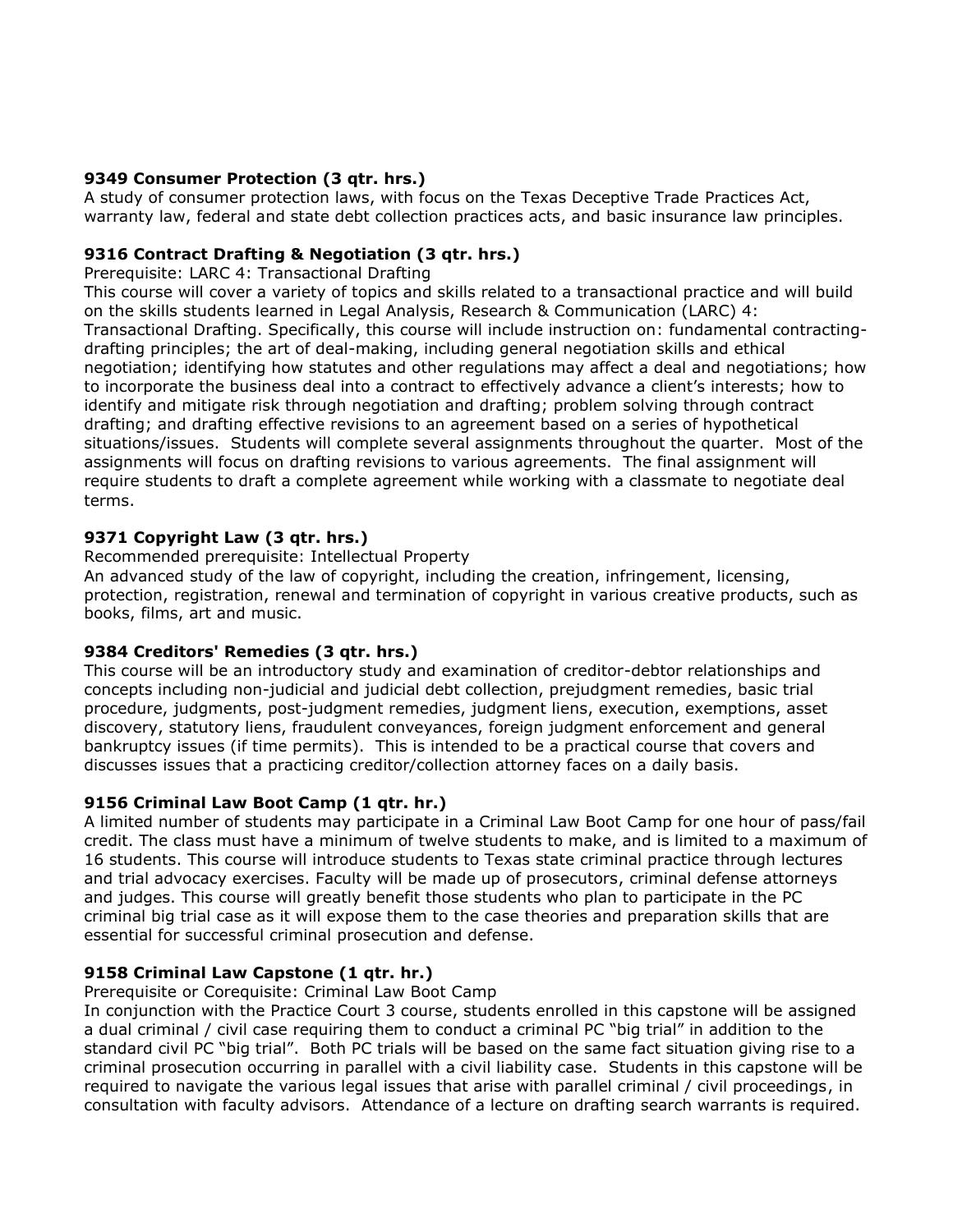Students are required to draft and submit a valid search warrant. This capstone is required for students pursuing the Criminal Practice Special Distinction.

## **9310 E-Commerce (3 qtr. hrs.)**

This course explores the range of legal issues arising from the emergence of the Internet as a medium for transacting business. The course considers how the law has reacted to challenges posed by the Internet. Specific areas covered include jurisdictional analysis, First Amendment/free speech, digital copyrights, trademarks and domain names, electronic privacy, electronic commercial transactions, and Internet governance.

## **9248 Elder Law (2 qtr. hrs.)**

Overview of the legal practice and policy relating to aging individuals and those with special needs. Issues covered are: ethics in representing the elderly, Social Security, Supplemental Social Security, Social Security Disability, Medicare, Medicaid, veterans benefits, property management issues, surrogate decision-making, guardianships and end-of-life decisions.

## **9362 Employment Discrimination (3 qtr. hrs.)**

A study of employment discrimination law, including Title Vll of the Civil Rights Act, the Age Discrimination in Employment Act, and the Americans with Disabilities Act. This course entails a study of the major federal anti-discrimination laws, with particular emphasis on Title VII of the Civil Rights Act, the Age Discrimination in Employment Act, and the Americans with Disabilities Act. Other statutes are addressed to a lesser degree, including the Civil Rights Act of 1866 and the Immigration Reform and Control Act.

## **9372 Employment Relations (3 qtr. hrs.)**

This course surveys the law regulating the relationship between employers and their employees including the doctrine of "employment-at-will" and its erosion by federal and state statutes and common law; employee privacy issues; the protection of trade secrets; employee non-compete agreements; overtime and minimum wage laws; Texas Workers' Compensation Law, among other topics.

### **9230 Entertainment Law (2 qtr. hrs.)**

A comprehensive introduction to the legal doctrines that shape the entertainment industry in its many forms. We will learn about the structure and "power relationships" within the industry including but not limited to the issues of credit/billing, creative control and the sale/transfer of creative talent or product.

### **9228, 9236, 9297 Environmental Agency Field Placements (Pass/Fail) (1-3 qtr. hrs.)**

A one quarter field placement experience in one of the following environmental agencies upon approval by the Associate Dean: Environmental Protection Agency, Texas Commission on Environmental Quality, Texas Parks & Wildlife Department, General Land Office or Texas Railroad Commission.

### **9366 Environmental Law (3 qtr. hrs.)**

An introduction to Environmental Law, focusing on major federal programs, key cases, and certain state issues related to these programs. Statutory programs include the Clean Air Act, Clean Water Act, and Resource Conservation and Recovery Act. Additionally, there is an emphasis on the federal Superfund statute (aka "CERCLA"). This course and the Natural Resource Protection Law course together provide a basic understanding of the history and legal principles of domestic environmental and natural resource protection laws.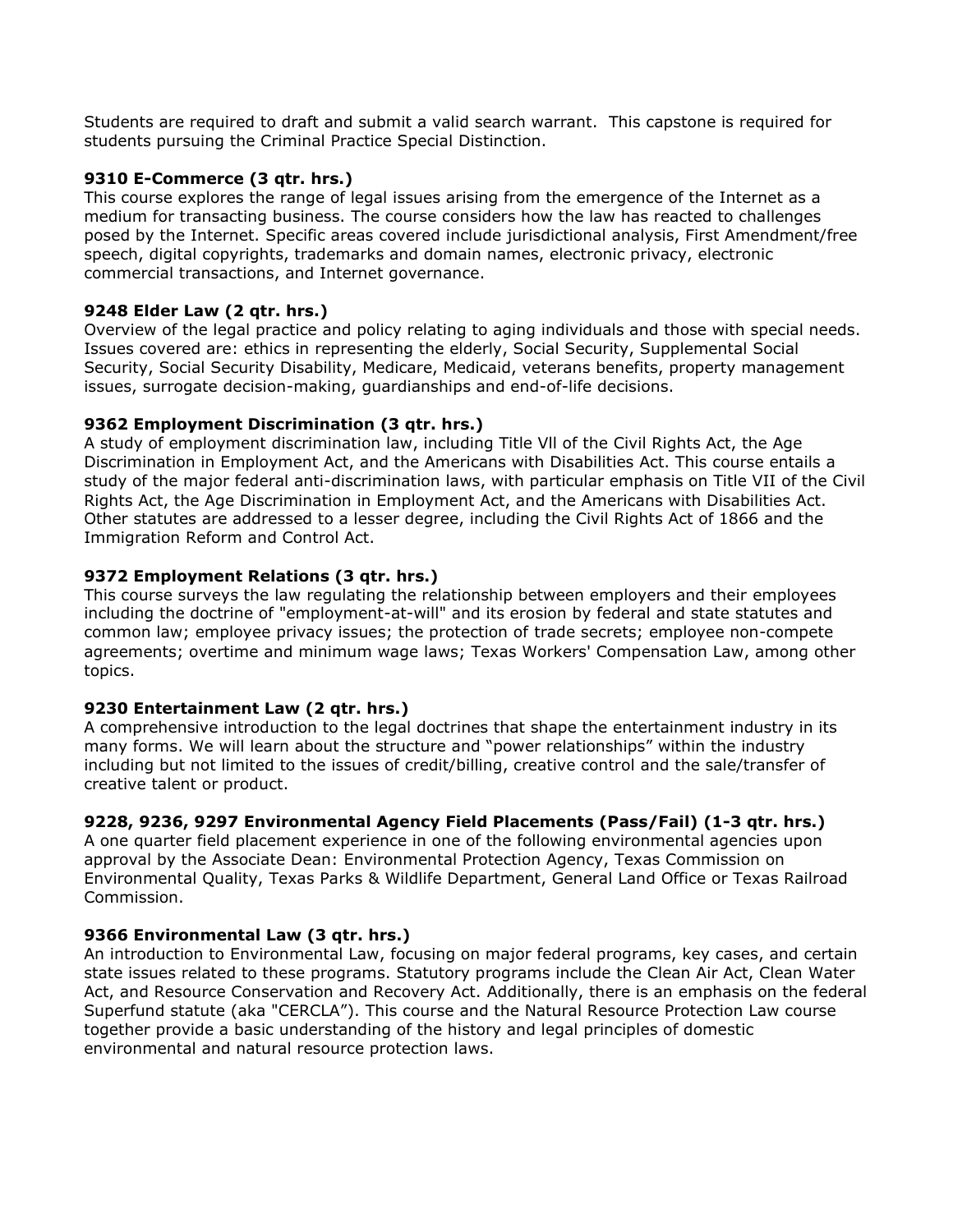## **9336 Estate Planning (3 qtr. hrs.)**

#### Prerequisite: Trusts & Estates

A study of the federal transfer tax system, basic transfer tax planning for individuals and tax considerations in the drafting of wills and trusts. Estate, gift and generation-skipping tax problems are studied, and income tax problems related to estate planning are also covered. In this practice skills course students prepare estate tax returns and planning proposals for hypothetical clients.

### **9135 Extended Bar Preparation Skills (Pass/Fail) (1 qtr. hr.)**

This course is to be taken by students in their third year, preferably just prior to beginning to take a commercial bar review course. This course is designed to jumpstart bar exam preparation by developing your substantive knowledge and sharpening your critical bar exam success skills. Specifically, students will receive in-depth review of highly tested topics in Contracts and Torts. Students will then put that knowledge to use working through practice MBE and essay questions. Students will learn how to develop a strong but flexible framework to resolve bar exam problems, sharpen reading comprehension, issue identification, rule mastery, critical thinking, and legal analysis skills. This course will also include skill training for the MPT. Please note— This course is not intended to and does not replace the need for a complete commercial bar review course. To fully prepare for the bar exam, you should plan to take a complete commercial bar review course prior to the bar exam.

### **9370 Family Law (3 qtr. hrs.)**

This course focuses on the study of the law of the family, including marriage, annulment, divorce, child support and custody, paternity, and procedural aspects in family law cases. Students will focus on the constitutional protections for the family, the policy underpinnings of family law, as well as the black letter rules of family law with a focus on the Texas Family Code.

### **9380 Family Law: Advanced Family Law (3 qtr. hrs.)**

#### Prerequisite: Family Law

In-depth study of: underlying and current legal problems and issues arising in an advanced family law practice, including: relevant evolution and current legal status of the marriage relationship and the current legal status of property and parent-child relationships in marriage and the family; case management and jurisdictional considerations arising from parent-child legal relationships across jurisdictional borders; privacy regulations implicit to family law property and party records use; legal status and rights of children or unmarried parents and of assisted and surrogate reproduction; termination and adoption procedures; and the practice of Collaborative and Cooperative law in dissolution.

# **9299 Family Law Advocacy & Procedure (2 qtr. hrs.)**

### Prerequisite: Trusts & Estates

Participatory practice examination of selected legal, substantive, procedural and practice considerations in the engagement, preparation and presentation of family law litigation involving dissolution of marriage and suits affecting the parent-child relationship. Basic advocacy training follows lecture presentations with mock courtroom time by class participants.

# **9139 Family Law Boot Camp (Pass/Fail) (1 qtr. hr)**

### Prerequisite: Family Law

This course will expose students to the real-world side of practicing family law in Texas. The course will provide 17 hours of in-class instruction with a mix of lecture, strategic breakout sessions, and mock trial experiences. The course will be held virtually and will simulate the realworld realities of practicing law during the pandemic. Students will complete the course with a better understanding of how a family law case proceeds through the court system from intake of the client through judgment and post-judgment issues.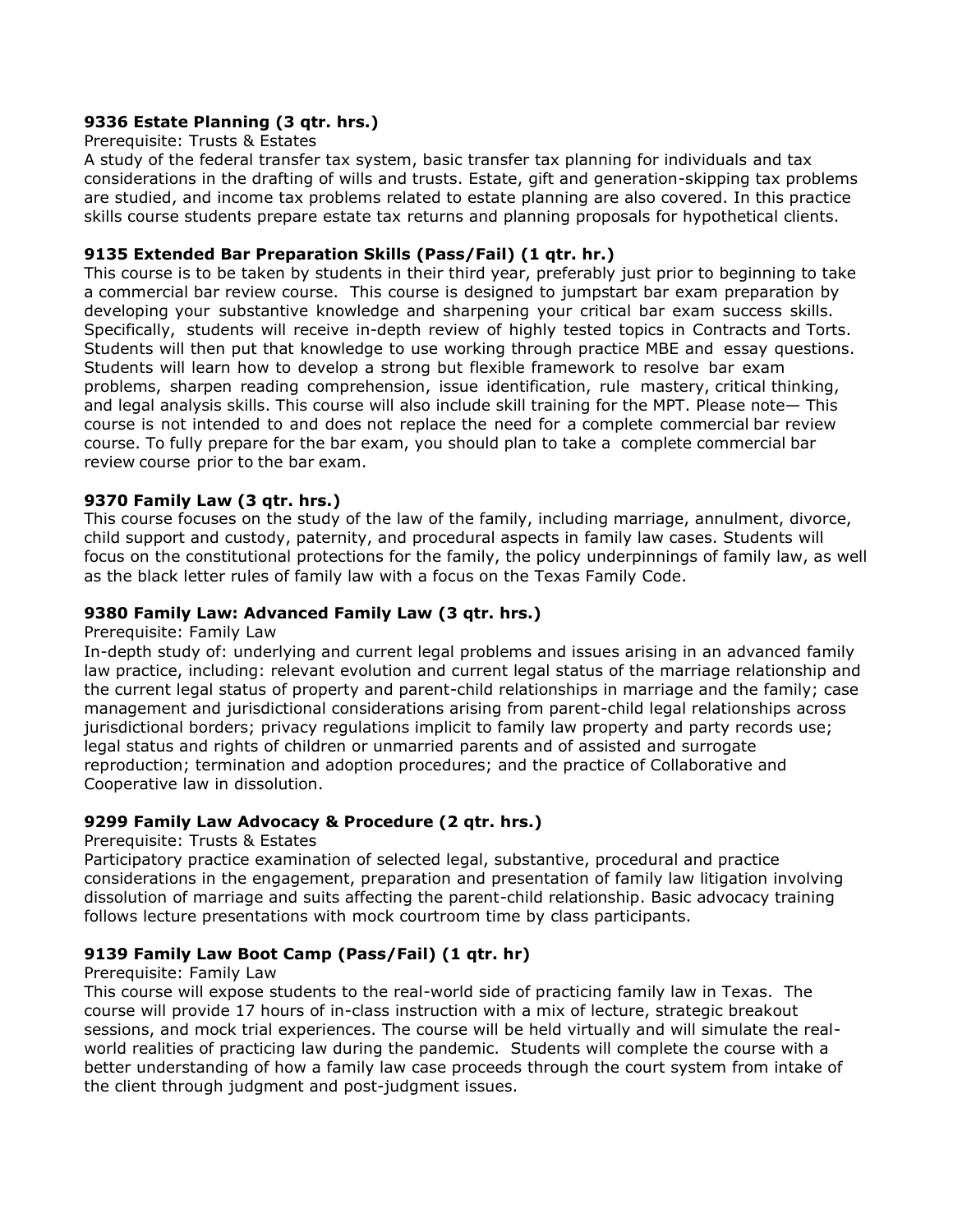## **9323 Federal Courts (3 qtr. hrs.)**

A study of federal courts, with special emphasis on forum selection. Along with forum-selection doctrines such as subject-matter jurisdiction and abstention, the course explores other issues unique to our federal system, such as the Anti-Injunction Act and inter-jurisdictional preclusion. Throughout the course, attention remains on the proper role of the federal courts—in relation both to the other branches of the federal government and to the States.

## **9276 Franchising (2 qtr. hrs.)**

A graded seminar course examining general franchise laws, agreements and the franchisee/franchisor relationship. An overall view of the franchise systems and the legal and business impact of various franchise related laws, both federal and state. Extensive review of a franchise agreement. Grades are based on final exam and short franchise related paper or project.

## **9285 Healthcare Fraud & Abuse (2 qtr. hrs.)**

The health care industry is governed by complex statutory and regulatory requirements that impact operations, financing and the delivery of health care. A lawyer representing any type of health care entity must be knowledgeable in these areas since many are contrary to what is acceptable in all other industries. The focus of the course will be on federal and state anti-kickback, anti-referral (Stark), false claims and related fraud and abuse laws as well as corporate compliance issues. The civil and criminal penalty ramifications to the health care provider and lawyer will also be addressed.

## **9357 Healthcare Law (3 qtr. hrs.)**

An overview of many aspects of health law. Topics include professional licensure, institutional quality control programs, cost containment, access to health care, the professional-patient relationship, federal and state fraud and abuse laws and various aspects of health care decision-making.

### **9277 Healthcare Litigation (2 qtr. hrs.)**

An opportunity to examine the substantive and procedural concepts related to healthcare liability claims. In addition, the class provides exposure to evaluation of a healthcare liability claim, pretrial preparation of plaintiff and defendant cases, and examination of expert witnesses. The class includes deposition exercises performed in connection with medical residents at the Family Practice Clinic.

### **9286 Healthcare: Regulation of Healthcare Professionals (2 qtr. hrs.)**

Healthcare professionals are subject to extensive regulations in the delivery of care and the reimbursement for those services rendered. This course will analyze the relationship between health care entities and providers, federal and state governmental authorities, public and private payers and the laws and regulations affecting their activities. Areas to be addressed include licensure, peer review, patient care, Medicare/Medicaid and managed care, non-profit organizations, antitrust, and privacy issues implicated by the relationships.

### **9373 Immigration Law (3 qtr. hrs.)**

Public interest has surged in immigration policy and frenetic change in immigration law. The central purpose of this course is to give students an understanding of the mechanisms by which persons may immigrate to the United States and the standards under which they can be denied entry or be removed. The course will examine issues pertaining to the acquisition of citizenship, the admission of aliens into the United States as immigrants or migrants, the deportation of aliens, the admission of refugees, and recent changes related to national security.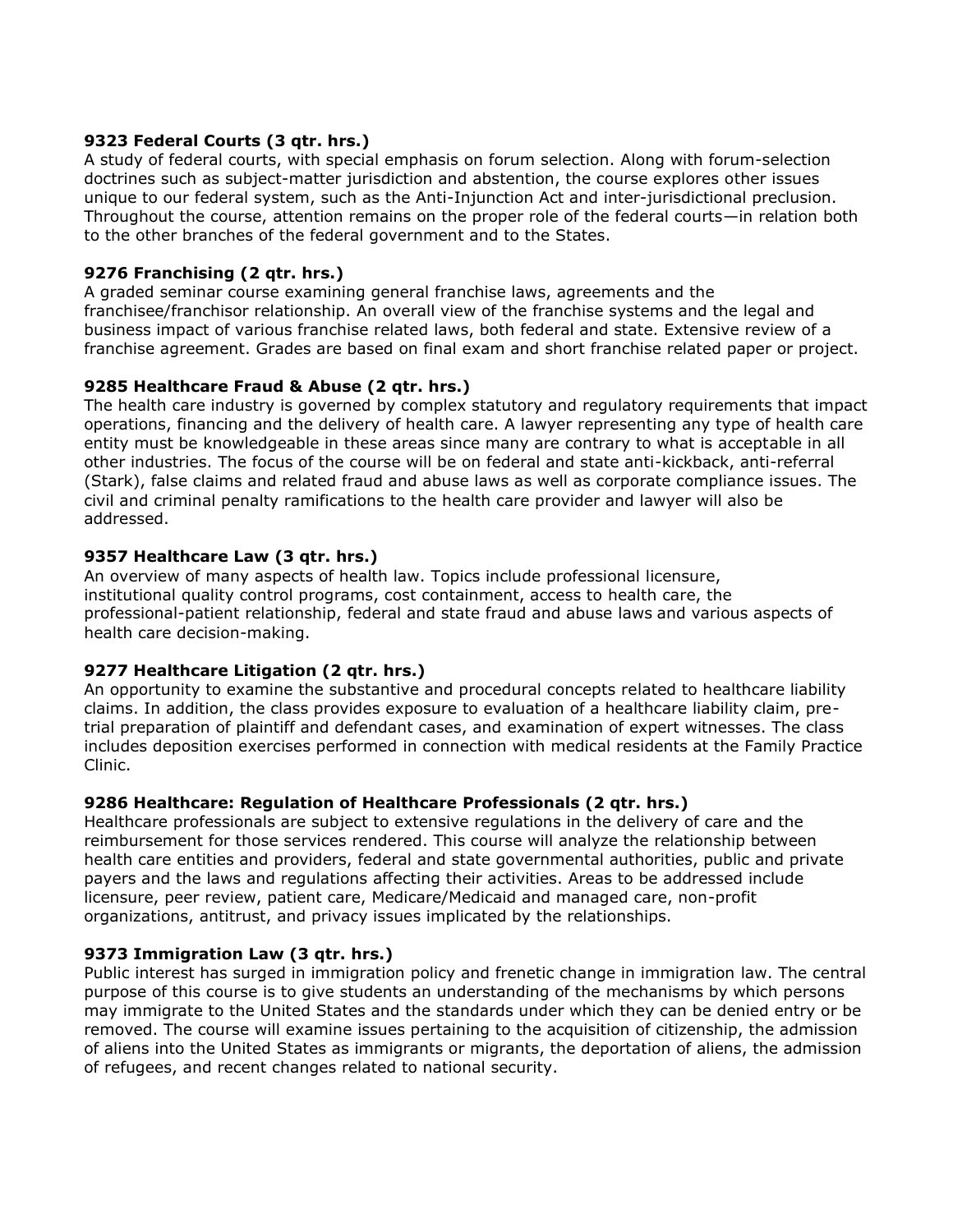## **9V99 Independent Studies in Law (1-2 qtr. hrs.)**

Independent study leading to a research paper, or its equivalent, by students under the direct supervision of one or more faculty members. Either one or two hours of credit will be granted upon satisfactory conclusion of the independent study offering. Independent studies will be offered on a letter grade basis only. Proposals for study must be approved by the Associate Dean designee prior to registration for this course.

# **9222 Information Privacy Law (2 qtr. hrs.)**

This course is a general survey and analysis of privacy issues that are the direct result of advances in technology. Topics discussed will include: (1) Internet privacy, including issues related to anonymity, commercial profiling and spam; (2) Health and genetic privacy, including issues relating to medical records, confidentiality of physician-patient relationships, DNA databases and genetic discrimination; (3) Law enforcement privacy, including issues related to wiretapping, surveillance, and counter-terrorism and post 9/11 reactions.

# **9266 In-House Counsel Externship Program**

## Prerequisite: Business Organization 1

The In-House Counsel Externship Program serves as an introduction to in-house counsel practice by exposing the student to in-house practice in a real-world setting as well as in a classroom setting. Students participating in this program will earn a total of 2 hours of credit through a onehour field placement and a one-hour class. In the field placement component, students will spend a minimum of 72 hours observing and working under the supervision of an in-house lawyer in the private sector. The classroom component of the In-House Counsel Externship Program will focus on substantive issues commonly encountered by in-house counsel in corporate law departments as well as ethical issues and practical skills, such as working with outside counsel, identifying and dealing with conflicts of interest, preserving attorney-client privilege in the in-house context, drafting and negotiating contracts, and conducting internal investigations.

# **9341 Insurance Law (3 qtr. hrs.)**

A study of property, life and liability insurance, including the process of contract formation, coverage, defenses, amount of recovery, subrogation, and the litigation relationship between the insurer and the insured.

# **9264 Intellectual Property (2 qtr. hrs.)**

A survey of the law regarding the formation and protection of rights in intangible property and unfair trade practices of businesses. Subjects covered include a survey of copyright and patent law as well as a detailed study of trademark, trade secret and unfair competition law. Advanced courses in copyright and patent law are also available.

# **9164 Intellectual Property Capstone (1 qtr. hr.)**

Prerequisites: Trademark Practice & Disputes, Copyright Law, E-Commerce, Intellectual Property, Patent Law, Intellectual Property Litigation

This capstone is the culminating experience in the Intellectual Property Area of Concentration. The course will focus on skills development, which will provide students the opportunity to both learn how to conduct an appropriate client analysis as well as apply substantive law to the drafting, reviewing and negotiating of intellectual property-related agreements.

# **9106 Intellectual Property Clinic (1 qtr. hr.)**

Prerequisite: Intellectual Property Pre/Co-requisite for Patent Clinic: Patent Practice & Disputes

Pre/Co-requisite for Trademark Clinic: Trademark Practice & Disputes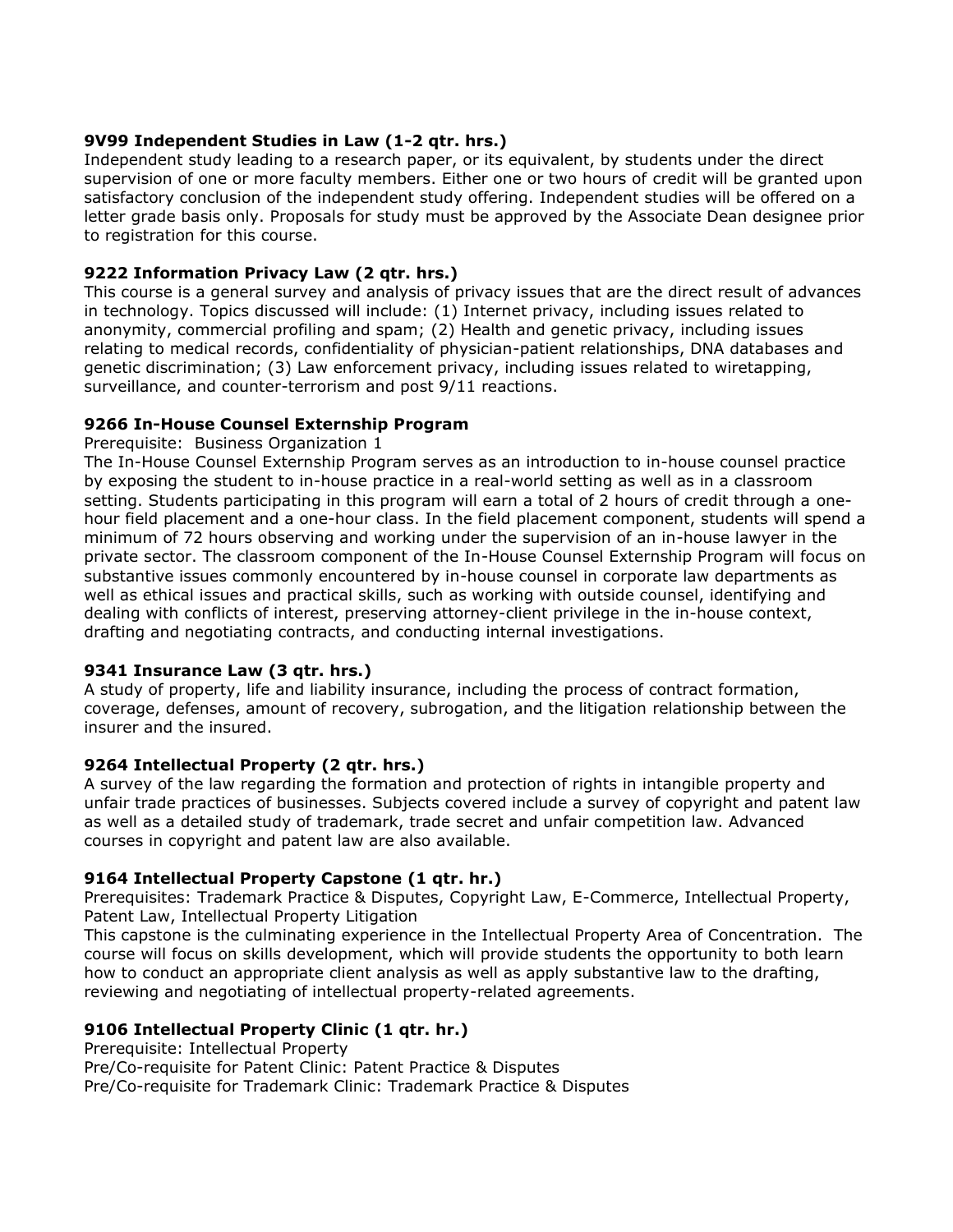The Intellectual Property Clinic at Baylor Law School teaches students how to file applications before the U.S. Patent and Trademark Office (USPTO). The clinic offers such limited legal services on a pro-bono basis to entrepreneurs, small business and non-profits that do not have the means to hire an attorney to advise them. Clinic participation requires enrollment and participation in weekly class meetings that focus on the lawyering skills and substantive law necessary to effectively represent clients.

## **9125 Intellectual Property Litigation (1 qtr. hr.)**

Prerequisites: Intellectual Property, Patent Law, Patent Practice & Disputes, Trademark Practice & **Disputes** 

A survey of the unique issues and elements of an intellectual property lawsuit. Topics covered include assessing whether a lawsuit is the proper course of action and the risks of litigation, conducting pre-suit investigations, selecting expert witnesses, drafting pleadings, conducting pretrial activities, discovery, evidentiary challenges, trial preparation and appellate procedures. To be taken in conjunction with Practice Court 3.

## **9221 Intellectual Property: Trademark Law & Unfair Competition (2 qtr. hrs.)**

This course provides an overview of trademark and unfair competition law. The course will cover the requirements to obtain trademark protection in the U.S., false advertising, right of publicity and state unfair competition laws.

## **9262 Intellectual Property: Trademark Practice & Disputes (2 qtr. hrs.)**

Prerequisite: Intellectual Property or Trademark Law & Unfair Competition A follow-up to the Intellectual Property course. The focus is on practice skills needed for the intellectual property lawyer, with a heavy emphasis on trademark law.

### **9278 International Business Transactions (2 qtr. hrs.)**

An introduction to international business transactions. Topics include sources of law; comparing legal traditions; documentary sales of goods; the Convention on the International Sale of Goods (CISG); exporting; international IP licensing; international distributorships and joint ventures; and foreign direct investment.

### **9288 International Trade Law (2 qtr. hrs.)**

A study of the international and national regulation of trade in goods. Topics include United States import, export and other trade regulations, and bi-lateral and multi-lateral trade agreements and organizations (e.g., NAFTA, the World Trade Organization, etc.). Other topics include "Fast Track," countervailing duty and antidumping laws; preference programs (e.g., GSP); ITAR; FCPA, antiboycott laws; trade sanctions and embargoes, safeguards and quotas; economic integration among countries; and the linkage of trade and diplomacy.

### **9294, 9296 Judicial Field Placement (Pass/Fail) (2 qtr. hrs.)**

A one-quarter field placement experience under the supervision of a judge in a designated court when approved in advance by the Associate Dean. A minimum of 90 hours of supervised work will be required.

### **9289 Jurisprudence (Pass/Fail) (2 qtr. hrs.)**

A fundamental survey course in current and historical legal philosophy, including the nature and sources of law, the relationships of law and morality, of law to society, and of law within the context of history. Enrollment limited to 18.

### **9254 Juvenile Justice (2 qtr. hrs.)**

A study of all stages of the juvenile justice system, including intake, certification, adjudication, and disposition.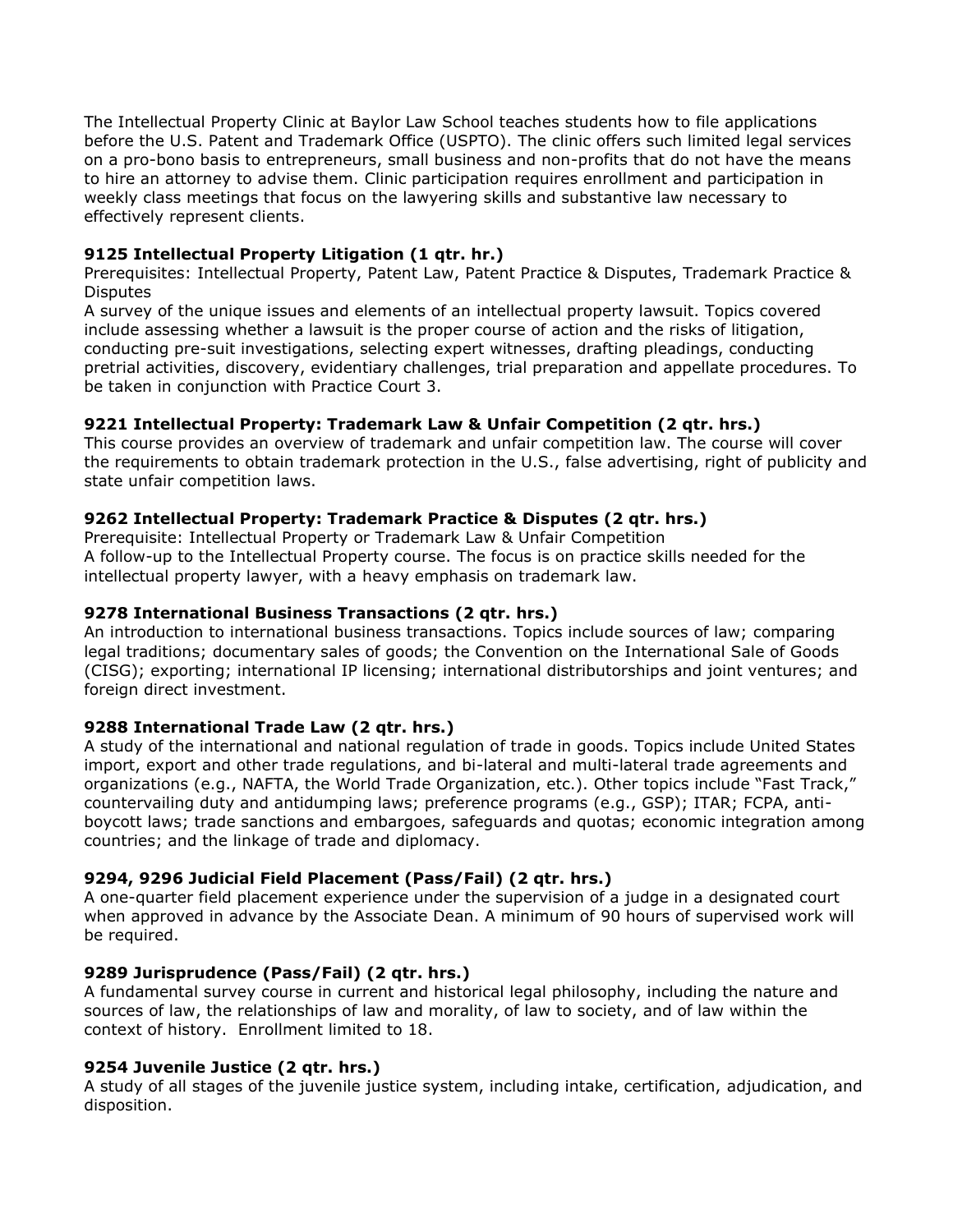### **9208 Labor Law Seminar (2 qtr. hrs.)**

A study of the law and current issues regarding labor relations, including union elections, the negotiation and administration of collective bargaining agreements, unfair labor practices, and dispute settlement. Particular attention is paid to the National Labor Relations Act. The final grade is based on a project and related paper.

## **9V91 Law Review (Pass/Fail)**

Law Review credit is awarded to students who are selected to participate in the Baylor Law Review, and who accomplish a stated amount of writing acceptable for publication or service on the staff of the Law Review. Students interested in taking Law Review credit hours should consult with the Law Review Business Editor to determine the number of hours they are eligible to take.

## **9119 Legal Clinics (Pass/Fail)**

Students who have served as a volunteer for any of the Law School legal clinics for a minimum of 45 hours after approval by and under the supervision of the Director of Clinical Programs or a faculty member, and who have attended the required classroom instructional component, may be eligible to earn pass-fail credit. There are specific prerequisites for the Intellectual Property clinic. Consult with Prof. Connie Nichols as early as possible if interested in the Intellectual Property Clinic. Students interested other clinics should consult with the Director of Clinical Programs.

## **9206 Leadership Engagement and Development (LEAD) (Pass/Fail) (2 qtr. hrs.)**

Throughout history, lawyers have played critical leadership roles in both the public and private sector. In every aspect of American Society, lawyers lead and Baylor Lawyers in particular are known for actively serving in leadership capacities in their communities and the legal profession. While leadership training is part of the fabric of Baylor Law School, specific emphasis and training is important and helpful to adequately equip our graduates with the leadership skills they will need in an increasingly complex and ever-changing professional environment. Topics will include leadership styles and strategies, personality assessments, public service and professional responsibilities, and leadership opportunities for lawyers. Using case studies, students will discuss leadership lessons learned by experienced leaders through challenging circumstances. Using introspective tools and team-building exercises, students boost strengths and minimize weaknesses to better equip them for their future. Mandatory attendance for each class plus a ropes course.

### **9123 Military Justice (1 qtr. hr.)**

This course explores the nature and function of military justice today. Topics will include the constitutional rights of military personnel, court-martial jurisdiction and offenses, trial and appellate structure and procedure, the roles of commanders, Congress, the Supreme Court, and the President, command influence, the role of custom and courtesy, and punishment. Throughout the course, issues of professional responsibility, how the military justice system can be improved, and what, if anything, can be learned from the experience of other countries will be considered.

### **9265 Municipal Government (2 qtr. hrs.)**

A study of the creation, expansion, powers and operations of municipalities as well as limitations on municipal authority, and issues relating to municipal liability.

### **9309 Natural Resource Protection Law (3 qtr. hrs.)**

An introduction to key natural resource protection laws and their respective application in the United States. Federal statutory programs and significant case law are focal points, along with impacts and examples from Texas. Topics include the National Environmental Policy Act, public lands, wildlife protection (especially the Endangered Species Act), and certain water resources. There is also some discussion of alternative energy sources. This course and Environmental Law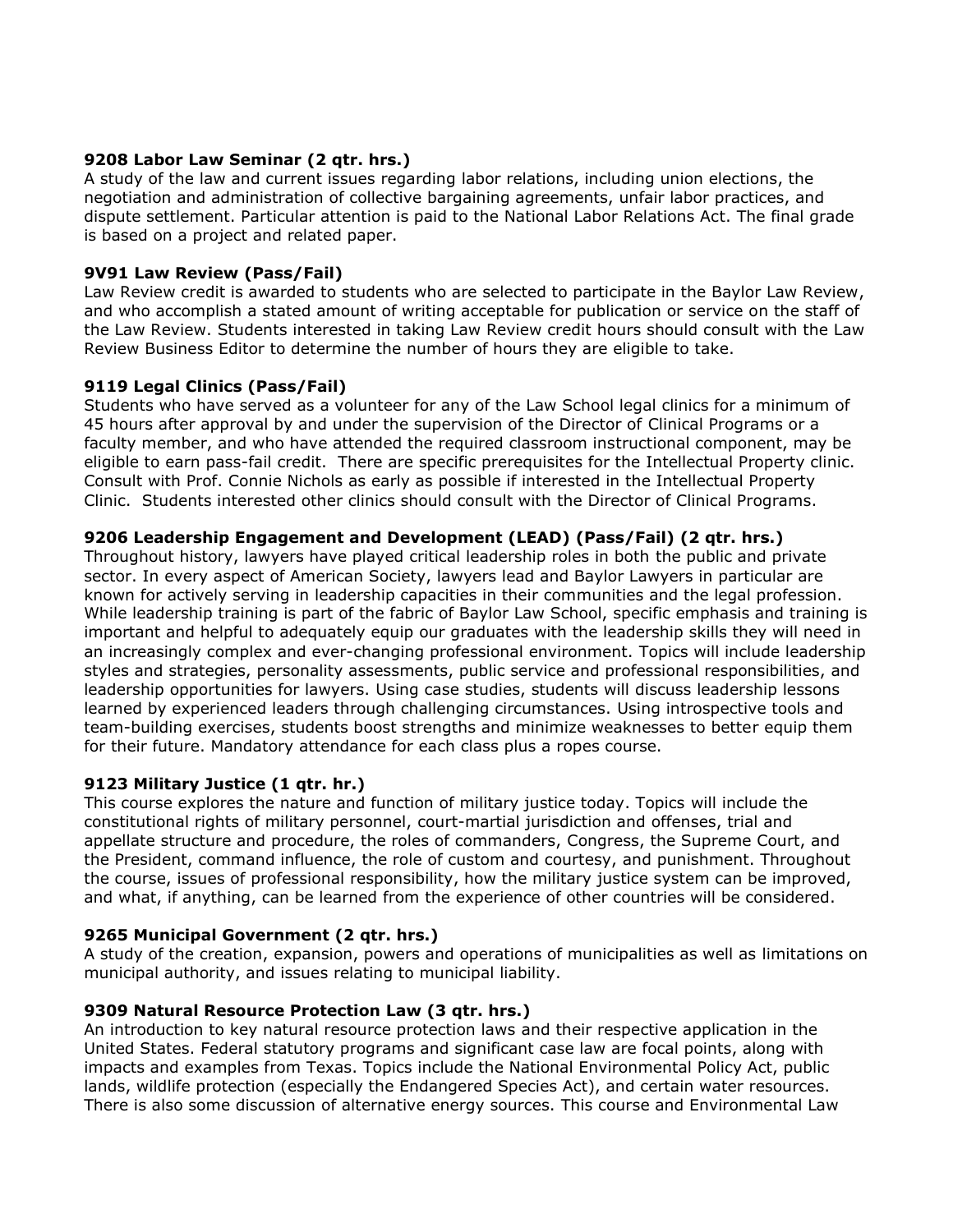together provide a basic understanding of the history and legal principles of domestic environmental and natural resource protection laws.

## **9290 Negotiation Settlement & Practice (2 qtr. hrs.)**

This course is structured as one companion and complementary to Practice Court 3, and in doing so simulates actual practice. It is limited to 20 students. As lawyers prepare for the final trial in a case, many preliminary matters occur, including the use of negotiation and mediation. This course will examine those processes in detail and consider their use at each stage of the pretrial process, as well as use in attempting a final resolution or settlement in advance of the trial. Students must be enrolled in Practice Court or have taken the course.

# **9211 Nonprofit Organizations (2 qtr. hrs.)**

A study of nonprofit organizations, including an examination of their organization, operation, governance, and dissolution. Topics include practical issues faced by nonprofit organizations and attorneys who represent them, such as state and federal regulations, tax issues relating to taxexempt status and eligibility for charitable contributions, liability of decision makers, tort liabilities of the organization and its members, planning to avoid litigation, and charitable immunity.

## **9249 Oil & Gas Law (2 qtr. hrs.)**

This course covers the basics of Texas oil & gas law likely to be encountered in a Texas law practice. Whether a student intends to practice litigation, family law, estate and probate, real estate law, or any other practice, oil & gas issues likely will be encountered. The course will prepare the student to spot oil & gas issues, negotiate oil & gas leases, handle surface use disputes, and understand severing the mineral estate from the surface estate.

# **9251 Oil & Gas: Advanced Oil & Gas Law (2 qtr. hr.)**

#### Prerequisite: Oil & Gas Law

This course covers advanced oil & gas concepts and expands on the basic principles covered in Oil & Gas Law. Students will learn document drafting techniques and as part of the course work will be assigned documents to prepare and review that an attorney dealing with oil & gas matters would expect to encounter in practice. Some topics to be covered include advanced lease provisions; joint operating agreements; financing of oil and gas transactions; mineral and royalty conveyances; pipeline issues; and regulation of oil and gas activities.

### **9223 Patent Law (2 qtr. hrs.)**

A study of patent law, with an emphasis on patent applications, interferences and other practical aspects of a patent practice, including international patent protection.

### **9119 Patent Litigation Capstone (1 qtr. hr.) (credit/no credit)**

Pre or Co-requisite: Practice Court 3

Prerequisite: Patent Law (preferred), Patent Practice & Disputes; students who do not have the prerequisites may visit with Prof. David Henry regarding the possibility of waiving the prerequisites. To be taken during or after completion of Practice Court 3, students enrolling in this capstone will participate in a patent "big trial." Students will prepare for and conduct the separate Markman hearing of a patent case, trying the case to a jury. Students will fully work through the Markman hearing aspect of the patent "big trial," including related discovery on claim construction. Interested students should consult with Prof. Wren and the Practice Court Associate at their earliest convenience after they are enrolled in Practice Court 1.

### **9260 Patent Practice & Disputes (2 qtr. hrs.)**

#### Prerequisite: Patent Law

This course will focus on the advanced study of patent law, with an emphasis on patent applications, interferences and other practical aspects of a patent practice, including the unique issues and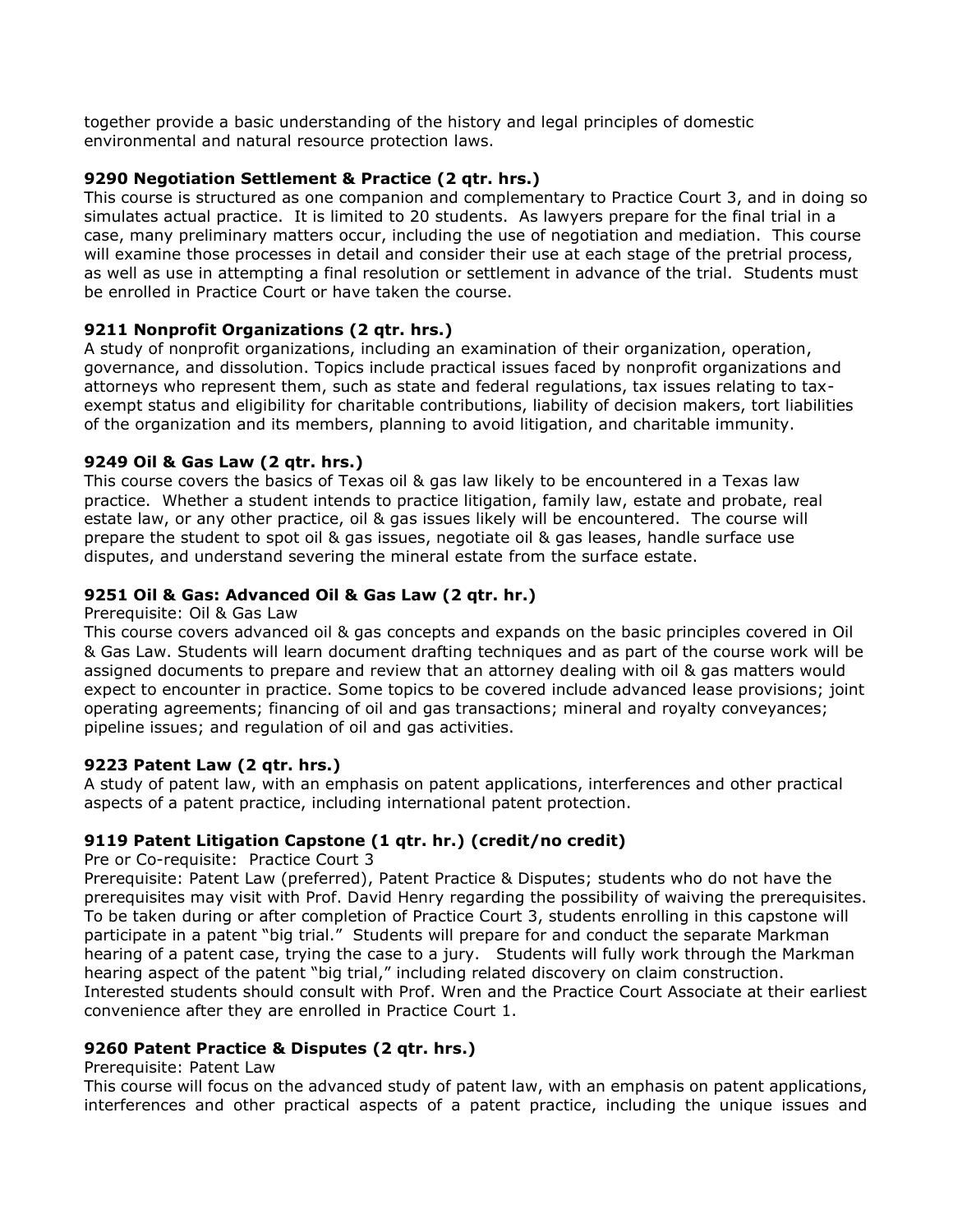elements of patent litigation. Topics covered include desired qualifications and experience for litigating patent cases, pre-suit investigation for patentees, substantive elements of a patent case, infringement and invalidity contentions, claim construction and Markman Hearings, expert witness considerations, trial technology options, trial strategies, jury considerations, damage models, alternative dispute resolution options, and appellate work.

## **9174 Personal Injury Trial Law (Pass/Fail) (1 qtr. hr.)**

A study of the aspects of investigation, evaluation, preparation, settlement , and trial of personal injury cases.

## **9255 Post Conviction Procedure: Criminal Appeals (2 qtr. hrs.)**

An advanced criminal procedure course with a practical focus on representing clients in criminal appeals and in habeas corpus proceedings. Course will include an appellate oral argument.

### **9259 Post Conviction Procedure: Sentencing (2 qtr. hrs.)**

A study of state and federal sentencing covering both substance and procedure, including federal guideline sentencing, Texas sentencing law, and state and federal sentencing hearings.

### **9267 Poverty Law (2 qtr. hrs.)**

A foundational course for those interested in the Public Service professional track, Poverty Law will analyze the realities of existence for the underprivileged, constitutional issues underlying policy reform, and a study of federal programs as they relate to access to work and family.

### **9138 Preparing for a Federal Clerkship (Pass/Fail) (1 qtr. hr.)**

Students who take this course will acquire knowledge, skills and values about the federal court system and judicial deliberation process that will make them effective, chamber-ready judicial law clerks. Attendance is mandatory at all class sessions. A limited number of students who take this class may pursue a one-hour field placement opportunity with U.S. District Judge Alan Albright or U.S. Magistrate Judge Jeff Manske. Students interested in the field placement component must be registered for the course and must notify Assistant Dean Angela Cruseturner of their interest during the registration period. Students may also be considered for the field placement in a later quarter. Consult with Assistant Dean Cruseturner for more information about the field placement.

### **9140 Preparing for Appellate Practice (1 qtr. hr.)**

As part of the course, the student will become fluent in the basic elements of an appeal. Students will learn about the anatomy of an appeal, basic court structure and operation, what justices and clerks do, and to draft bench memos and opinions. The class will provide a basic primer on civil and criminal appeals, and hear from a panel of current and former clerks and/or justices. Schedule permitting, the class will also observe oral arguments, either in person or remotely and discuss the effect of advocacy on case outcomes. Offered in conjunction with an associated externship opportunity, the course will prepare the student for an appellate clerkship. The course will provide the student with the information and skills to excel on the first day of an appellate clerkship. Students who take this class will develop written advocacy skills by preparing draft bench memoranda and opinions for a fictional case.

### **9253 Prosecutorial Field Placement (District Attorney) (Pass/Fail) (2 qtr. hrs.)**

An opportunity to observe and assist state prosecutors in preparing cases for trial and appeal, allowing the students to apply knowledge learned in substantive courses as well as to gain an appreciation for the practical aspects of prosecution. This field placement should be taken, if possible, after completing the courses in Advanced Criminal Procedure or Criminal Practice & Procedure. A minimum of 90 hours of supervised work will be required.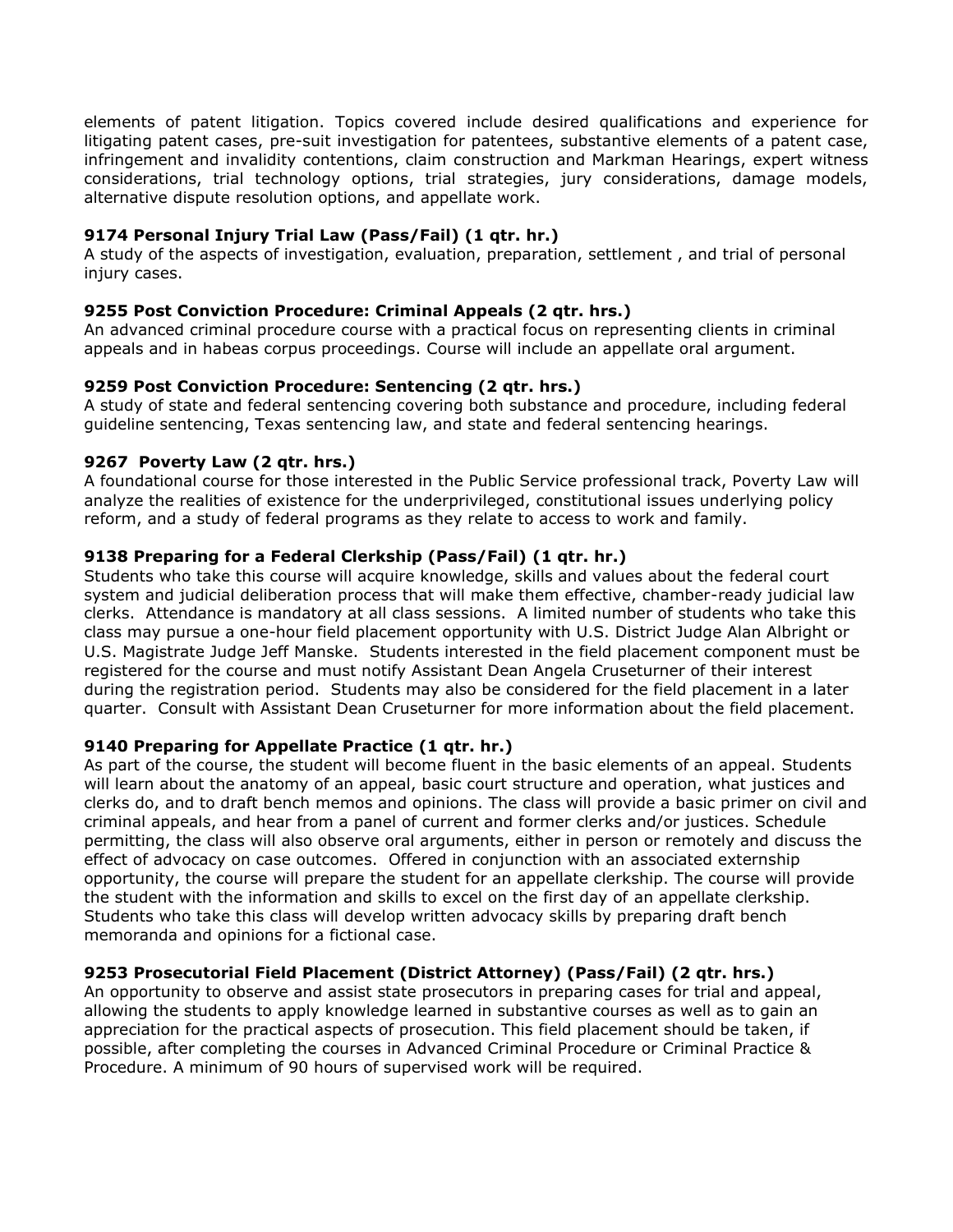## **9284 Prosecutorial Field Placement (Federal Prosecutor's Office) (Pass/Fail) (2 qtr. hrs.)**

An opportunity to observe and assist federal prosecutors in preparing cases for trial and appeal, allowing the students to apply knowledge learned in substantive courses as well as to gain an appreciation for the practical aspects of prosecution. This field placement should be taken, if possible, after completing the courses in Advanced Criminal Procedure or Criminal Practice & Procedure. A minimum of 90 hours of supervised work will be required.

## **9338 Real Estate Finance (3 qtr. hrs.)**

A study of residential and commercial real estate transactions including mortgage law, sources and forms of financing, conveying processes, basic tax considerations, workouts and the roles of the real estate broker and the lender or investor.

# **9217 Real Estate: Land Use Regulation (2 qtr. hrs.)**

Land Use Regulation is a course covering eminent domain and other practical land use planning topics. The course will help students become familiar with legal considerations in working with government agencies, land developers, and land owners. The course covers various topics including conservation easements, common interest communities and zoning. However, eminent domain and the specific Texas statutes that have been added in the post-*Kelo* era is a primary focus of the course occupying at least a third of the classes. Additionally, students are given an assignment that focuses on the interaction of eminent domain and zoning issues as land use changes over time. The course offers both considerations of policy matters as well as practical application of the concepts in real-world settings.

## **9331 Real Estate: Texas Title Issue (3 qtr. hrs.)**

A study of selected problems of Texas land law. The course includes material on contracts of sale, title examination, foreclosure issues related to title, and judicial procedures relating to land titles. Drawing a metes and bounds description of real property, a title opinion letter, and foreclosure assessment are required written exercises.

### **9272 Retirement Law (2 qtr. hrs.)**

A study of the legal aspects of retirement plans, including an introduction to the different types of retirement plans, qualified and non-qualified retirement plans, the Employee Retirement Income Security Act (ERISA), plans for the self-employed, individual retirement accounts, spousal rights, and the rules relating to contributions to and the distribution and taxation of retirement benefits, with an emphasis on the estate planning aspects.

### **9308 Sales Transactions: Domestic & International Law (3 qtr. hrs.)**

Sales Transactions is an advanced course in contracts focusing on the regulation of domestic sales transactions under Article 2 of the Uniform Commercial Code and international sales transactions governed by the United Nations Convention on Contracts for the International Sales of Goods. The course builds on the first year Contracts course, developing in more detail the scope of statutory regulation, the acceptance and rejection of goods, contract interpretation in business transactions, warranty liability, damage rules, risk of loss, and commercial impracticability

### **9344 Securities Regulation (3 qtr. hrs.)**

Prerequisite: Business Organizations 1 (This requirement may be waived for students with appropriate business background.)

Following the examination of the definition of a security and transactions that are exempted from registration with the Securities and Exchange Commission, a study of the disclosure, registration and distribution process as regulated by the Securities Act of 1933 and civil remedies for a violation of the Act.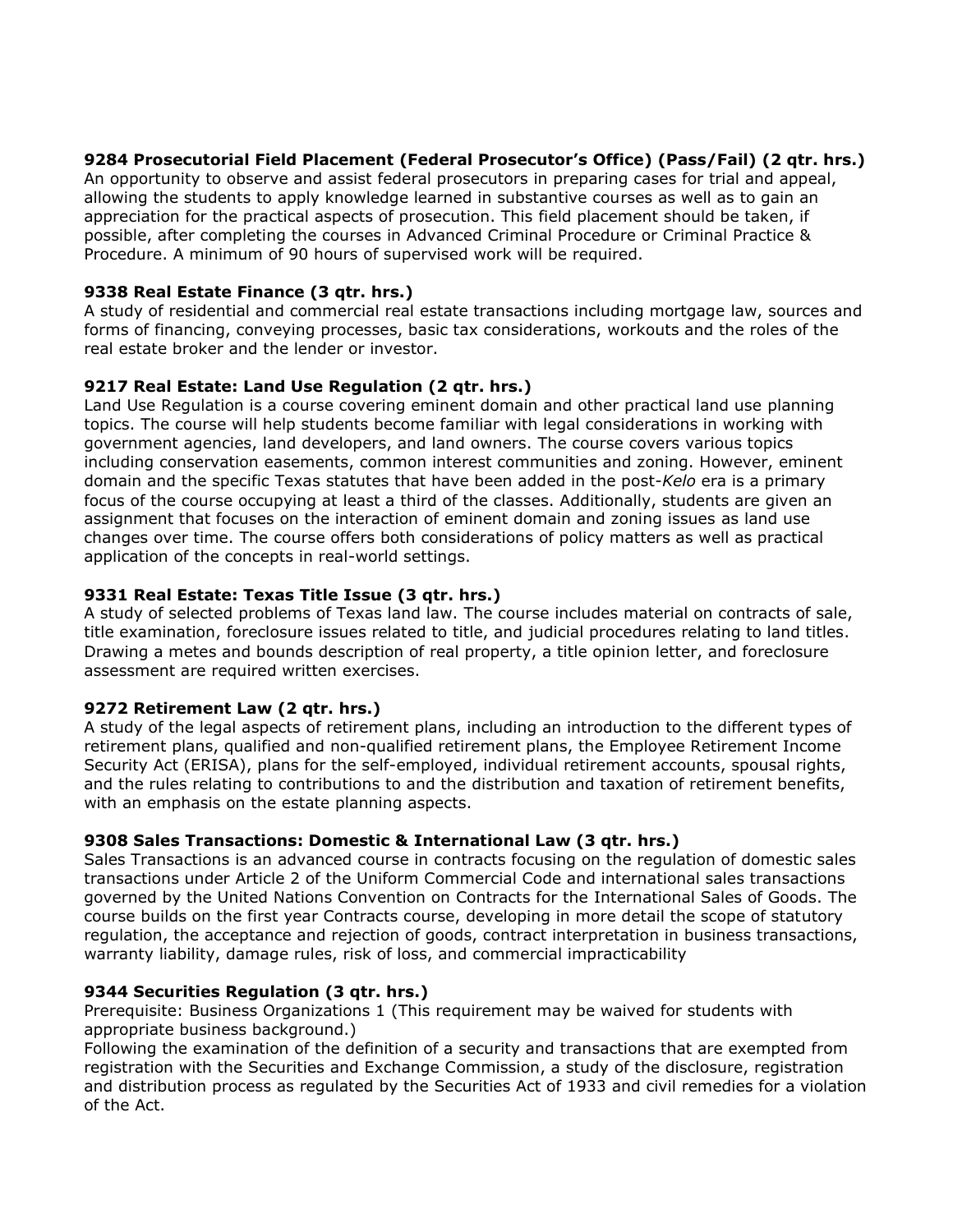### **9279 Separation of Church & State (2 qtr. hrs.)**

#### Prerequisite: Constitutional Law

This course examines the relations between religion and government in the United States and emphasizes the U.S. Supreme Court's jurisprudence under the First Amendment's Establishment and Free-Exercise Clauses.

### **9361 Sports Law (3 qtr. hrs.)**

A survey of current issues and events in sports law such as Title 9 developments, concussions, financial aid advancements, agent regulation, antitrust litigation (student-athlete name, likeness and image cases) and labor law disputes. The course features a number of presentations by national figures and experts on such issues.

### **9226 Supreme Court Seminar (2 qtr. hrs.)**

A limited enrollment seminar (18 students) in which students assume the role of United States Supreme Court justices. The seminar entails arguing and deciding cases currently pending before the Supreme Court. Once decided, a student is assigned to write the Court's opinion. Each student is responsible for one substantial majority opinion and may draft concurring or dissenting opinions for extra credit. The grade is based on both the written component (opinion) and oral participation. Attendance at all class meetings is mandatory.

### **9345 Taxation of Individuals & Family Businesses (3 qtr. hrs.)**

Prerequisite: Taxation & Accounting Principles for Lawyers

Continues the study of the general principles of federal income tax law begun in Taxation & Accounting Principles for Lawyers with primary emphasis on income taxation of individual investors, small business owners, and the family unit. Topics include advanced coverage of inclusions and exclusions from gross income; business, investment, and personal deductions and their restrictions; disposition of assets; residential properties; tax accounting methods; related party limitations; deferral and non-recognition provisions; and tax rate strategies.

### **9346 Taxation of Business Entities (3 qtr. hrs.)**

#### Prerequisite: Taxation & Accounting Principles for Lawyers

This survey course examines the tax consequences of organizing and operating business entities in a comparative manner. Basic federal tax principles of C corporations, S corporations, and partnerships (including limited liability companies) are covered. With each tax entity type, students begin with the tax consequences of organizing and operating the business entity and then study the tax consequences of distributions, sales of business assets, transfers of ownership interests, and business entity liquidations and conversions. Topics also include debt versus equity considerations, employment tax issues, tax provisions in shareholder and partnership agreements and other business contracts, and basic mergers and acquisitions tax concepts.

### **9352 Texas Criminal Practice & Procedure (3 qtr. hrs.)**

This class will introduce students to the rules and strategies and procedures that govern the practice of criminal law in Texas. Because the vast majority of state criminal practitioners get their start representing the State, the emphasis will be a road map to understanding the practice of criminal law from the prosecution standpoint. Topics covered will include charging decisions, docket management, pre-trial preparation, please bargaining, motion practice, the punishment and sentencing phase of the trial, Michael Morton/Brady, discovery and interaction with crime victims, blind cross-examination, closing arguments, and expert witnesses.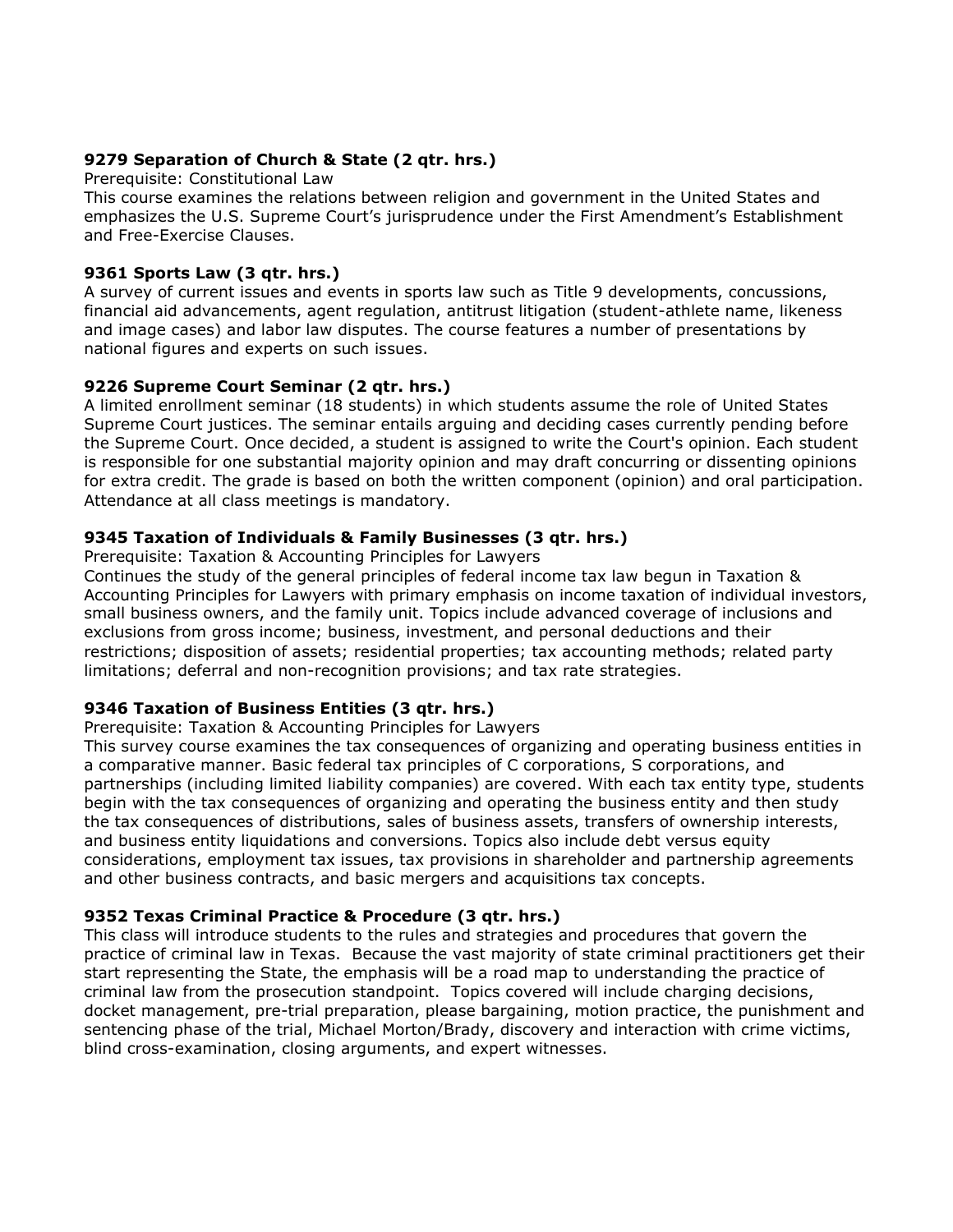## **9107 Entrepreneurship Clinic (1 qtr. hr.)**

Prerequisite: Business Organizations 1 (this requirement may be waived for students with appropriate business background).

This course will provide students an opportunity to work with early stage businesses in the Waco area and provide legal advice and services primarily pertaining to business formation and commercial agreements. Students will be provided training, high-quality resources (checklists, forms, etc.) and supervision by professors or other experienced attorneys to help ensure an exciting and practical learning experience, while helping growing businesses in the Waco area. Students will learn to draft a number of documents/agreements, including certificates of formation, bylaws, written consents, consulting agreements, operating agreements and proprietary information and invention assignment agreements.

## **9118 Transactional Law Practice Lab (1 qtr. hr.)**

Prerequisite: Business Organizations 1

This practice lab will introduce students to the types of issues and documents they may encounter during a transactional practice through the scope of a hypothetical transaction. Students will work in pairs and will be assigned to represent one of the two parties in a proposed transaction. Students will receive instruction and guidance on substantive issues involved in the transaction problem as well as negotiation skills applicable to transactional practice generally. A drafting requirement will be included in the class, and the class will culminate in negotiation rounds between class members representing the two sides of the transaction. Enrollment is limited.

## **9220 Trial Advocacy: Beginning Advocacy Skills (2 qtr. hrs.)**

Students who have taken Practice Court, School of the Trial, or Advanced School of the Trial are ineligible to receive credit for this course.

This course seeks to provide students with a foundation in the art of trial advocacy prior to more advanced training in Practice Court. Course methodology includes class discussion, group planning, performance drills and group critique. Subjects for study include developing a theory and theme of the issue; storytelling skills, as applied to opening statement; direct examination skills; planning of cross-examination and cross-examination techniques. Grades are assigned based upon class participation, written exercises and performance skills.

## **9530 Trial Advocacy: Advanced School of the Trial (Academy of the Advocate Study Abroad Program) (5 qtr. hrs.)**

The Advanced School of Trial ("ASOT") was created for experienced mock trial students. The ASOT's objective is to focus on and sharpen advanced trial skills and techniques through several advocacy exercises and trials. This class is part of our study abroad program in Scotland. Students who have taken Advanced Trial Advocacy Skills Seminar are not eligible to take this course.

## **9263 Trial Advocacy: Advanced Trial Preparation (2 qtr. hrs.)**

Prerequisite: Practice Court 1

Enrollment is limited to 16 students who will be simultaneously taking PC 3. Selection of students will be made by the Practice Court instructors on the basis of grades of Practice Court skills, exercises, and the judgment of the instructors, with additional preference given to students whose Practice Court teammate is also seeking enrollment in the class (in order that Advanced Trial Preparation projects may be undertaken on a team basis). The Practice Court Big Trial case will be the subject of the projects, and the projects will include development of your framing strategy for trial, use of focus groups for trial, development of your visual strategy for trial, and conducting of videotaped dispositions. The class will conclude prior to trial of the big case.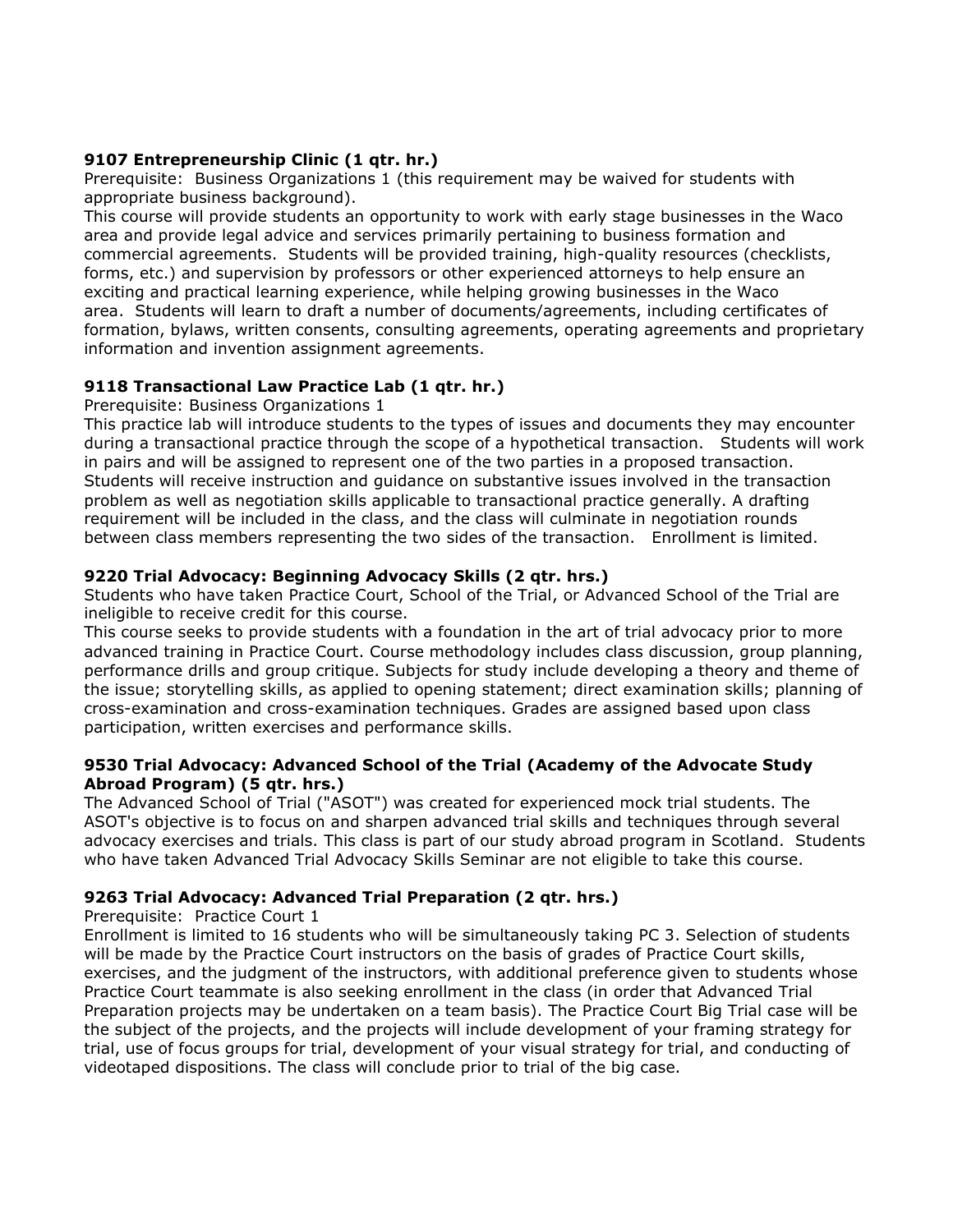# **9523 Trial Advocacy: School of the Appeal (5 qtr. hrs.) (Academy of the Advocate Study Abroad Program)**

The *School of the Appeal* focuses on the art and craft of both oral and written appellate advocacy. Students will receive classroom instruction on both written and oral appellate advocacy. Classroom instruction will be followed by joint student/faculty planning and outlining sessions and will culminate in the drafting and critiquing of written appellate arguments as well as the presentation and critique of oral appellate arguments. The *School of the Appeal* is also designed to place the role of the appellate lawyer in the context of the long and shared history and traditions of the British and American legal systems. This will also include corresponding field trips focused on the development of democracy, the jury trial, and the right to appeal.

## **9522 Trial Advocacy: School of the Trial (5 qtr. hrs.) (Academy of the Advocate Study Abroad Program)**

The *School of the Trial* focuses on the art of trial advocacy. Students will be provided with classroom instruction and small group discussion opportunities on all facets, from jury selection to closing argument, of being ethical, persuasive trial advocates. Storytelling as a method of persuasion will be a central theme of the School of the Trial and the history, architecture, and idyllic setting of St Andrews will be used as both a striking setting for storytelling exercises and as a compelling example of the power of the spoken word. The *School of the Trial* is also designed to place the role of the trial lawyer in the context of the long and shared history and traditions of the British and American legal systems.

## **9V93 Zambia Juvenile Justice Field Placement (2 qtr. hrs.)**

Students chosen for this unique field placement will spend 30 days in Zambia doing legal work under the direction of lawyers working for UP Zambia (see [www.upzambia.org](http://www.upzambia.org/) ), a non-profit legal services organization dedicated to representing juveniles charged with crimes under Zambian law. Students will assist Zambian lawyers in meeting directly with minors detained in adult prisons, accompanying them to court, and, if necessary, writing their appeals. Students will also have the opportunity to participate in recreational visits (chess, soccer, music/karaoke) with UP Zambia clients in prisons and reform schools. The field placement also includes a field trip to Victoria Falls, one of the 7 modern natural wonders of the world, and a visit to a game park in neighboring Botswana.

### **9313 Water Law (3 qtr. hrs.)**

A study of water law legal systems in the United States related to ownership, rights of use, and public rights in surface water and groundwater. Surface water systems include prior appropriation schemes in most western states and riparian rights based systems in eastern states, as well as several groundwater rights legal doctrines. The course also includes certain federalism topics, such as the public trust doctrine and interstate allocation of waters, and a focused study of Texas Water Law.

# **9332 Wealth Transfers (3 qtr. hrs.)**

### Prerequisite: Trusts & Estates

Increasingly, the focus of private or individual wealth planning is on asset protection (i.e., planning to insulate the client's estate from the claims of creditors at any time and claims of spouses upon the termination of the marriage, as well as to minimize or eliminate transfer taxes upon death). This course examines the use, implementation and effectiveness of the more common estate planning techniques, such as Bypass and QTIP trusts created for the benefit of the client's surviving spouse, asset protection trusts created for the benefit of the client's descendants, premarital and marital agreements among the client and the client's significant other, and family limited partnerships among members of the client's family. The course also covers the keys to effective drafting of wills, revocable trusts and other estate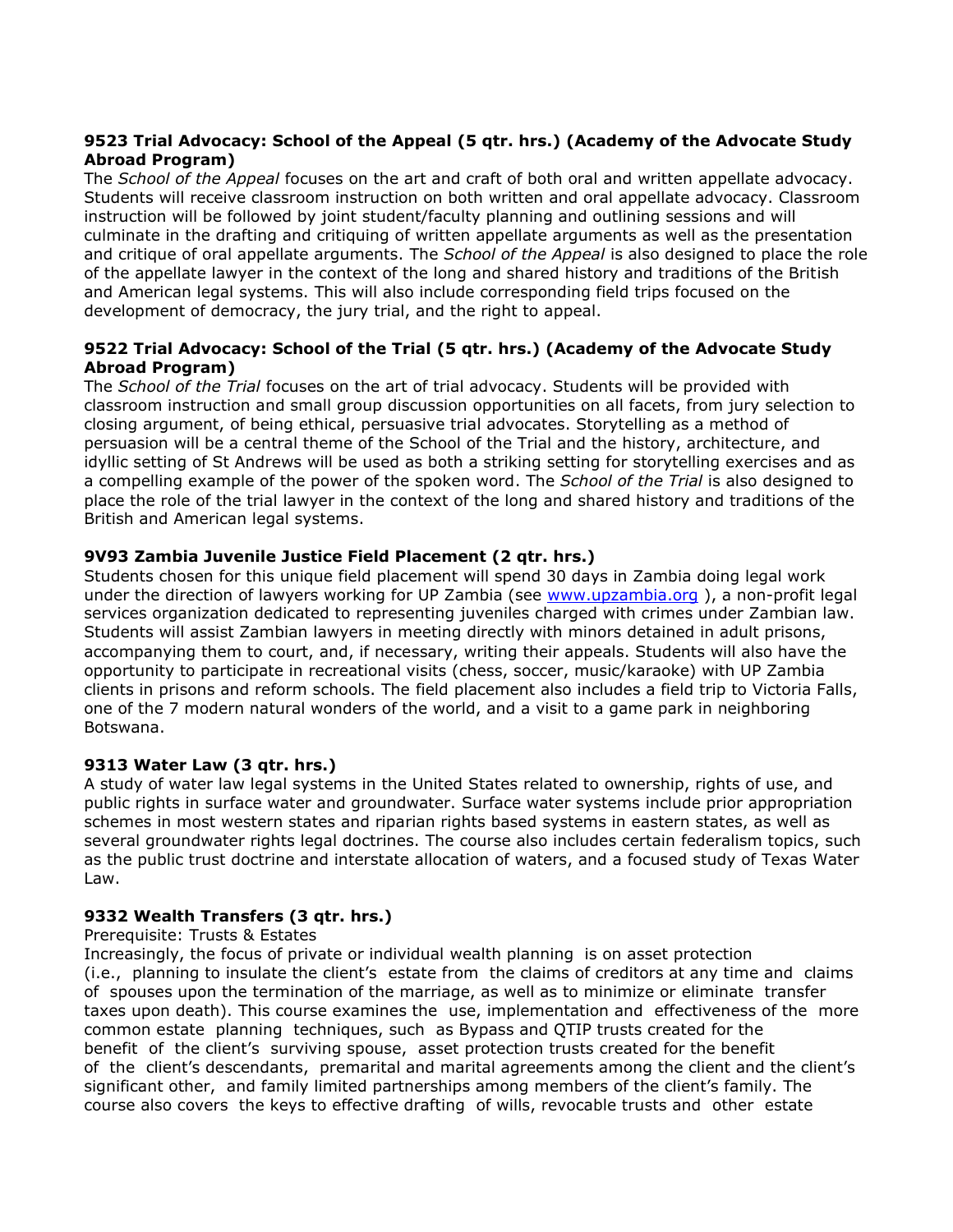planning documents, as well as the coordination of non-probate assets (such as life insurance and retirement benefits) with the estate plan.

# **9142 Wealth Transfers Capstone (CR/NC) (1 qtr. hr.)**

Prerequisites: Trusts & Estates and Wealth Transfers

Upon completion of Wealth Transfers, the student enrolls in a capstone course which provides the student with the opportunity to work one on one with a faculty member in order to apply through drafting exercises what the student learned in the substantive course and also to experience the types of problems lawyers in this area of the law handle on a routine basis.

## **9351 White Collar Crime (3 qtr. hrs.)**

A study of corporate criminal liability and personal liability in the organizational setting, focusing on federal statutory and regulatory offenses that are frequently prosecuted in the business or corporate setting such as mail fraud, wire fraud, bank fraud, money laundering, RICO, tax crimes and obstruction of justice.

### **Seminar Courses**

From time to time, as faculty time is available and student demand indicates, seminar courses may be offered. These courses are for second- and third-year students and carry one or two quarter hours of credit. They are designed to promote a depth of understanding in particular subjects of law and public policy and to afford students a perspective on law and lawyers.

### **Hankamer School of Business Courses**

Upon approval by the Associate Dean, the following courses, offered in the Hankamer School of Business, may be taken by qualified law students for pass/fail credit toward the JD degree.

### **Accounting 5361 Corporate Taxation (Pass/Fail)**

Prerequisite(s): Admission to MACC or MTAX program; or consent of instructor. Federal income taxation of corporations and their shareholders: problems of organizing and capitalizing a corporation, determinants of the corporate income tax base, non-liquidating and liquidating distributions, reorganizations, and penalty taxes.

# **Economics 5350 Health Economics (Pass/Fail)**

Prerequisite(s): ECO 5115 or 5315; or consent of instructor.

Application of economic principles to health care issues; examining economic efficiency in a variety of circumstances including the production and distribution of health services, health insurance, governmental programs, health care personnel and hospitals. Analysis of public in health and medical care from an economic perspective.

# **Accounting 5364 International Taxation (Pass/Fail)**

Prerequisite(s): Admission to MAcc or MTAX program; or consent of instructor. Introduction to jurisdictional tax issues and laws surrounding foreign taxation of U.S. taxpayers and United States taxation of foreigners doing business in the United States.

# **Accounting 5362 Partnership and S Corporation Taxation (Pass/Fail)**

Prerequisite(s): Admission to MAcc or MTAX program; or consent of instructor. Major aspects of taxation affecting flow-through entities and their owners. Emphasis on tax law by studying the Internal Revenue Code, Treasury Regulations, IRS Rulings, and case law. Tax planning and preparation of entity tax returns.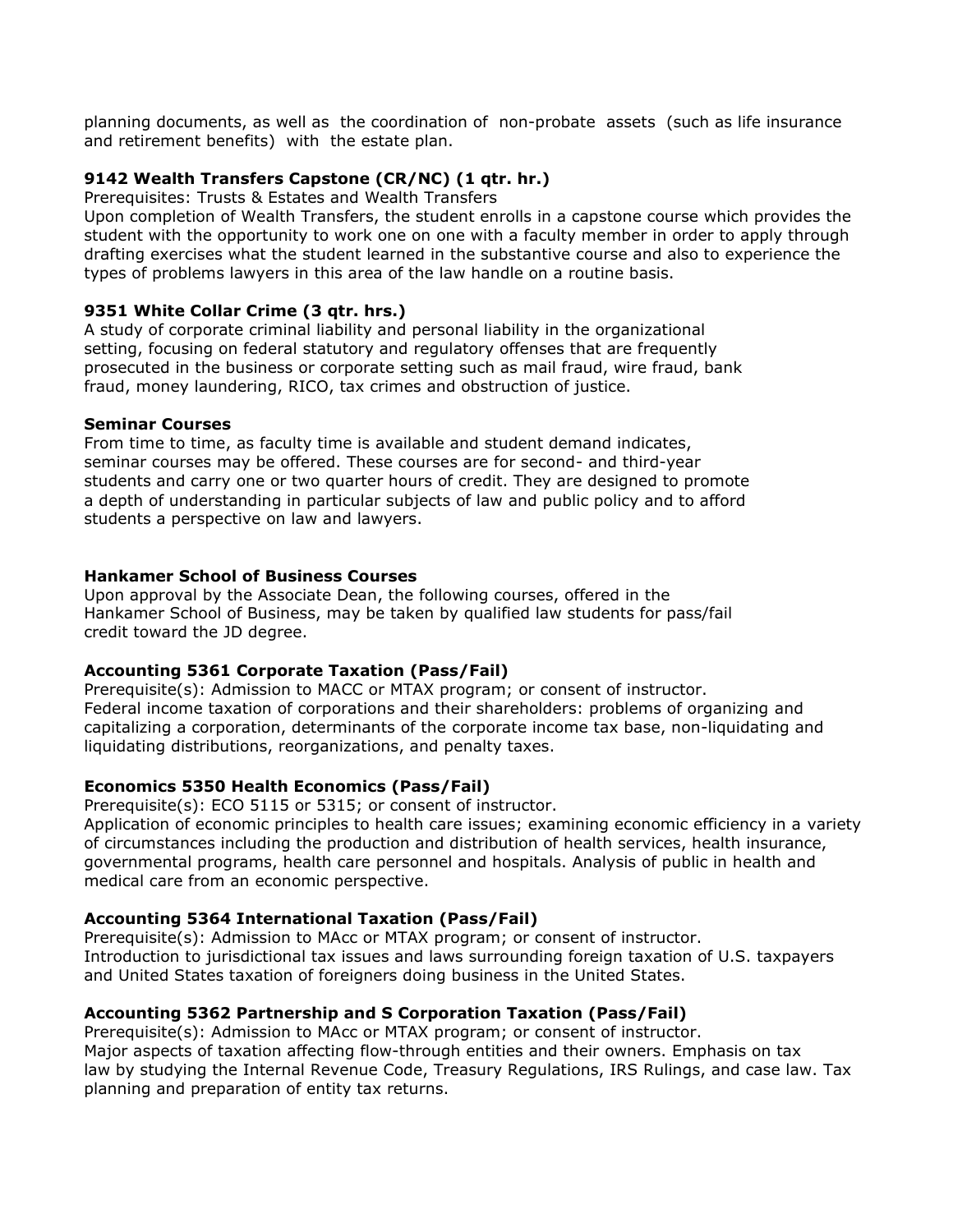# **Master of Laws in Litigation Management 2021-2022**

#### **Graduation Requirements**

In order to be eligible for graduation, all candidates for the degree of LL.M. must successfully complete the following courses:

| <b>Trimester 1</b>                                                | <b>Course Credits</b> |
|-------------------------------------------------------------------|-----------------------|
| Law 9334 Business Strategies & Processes in Litigation Management |                       |
| Law 9215 Case Assessment Techniques                               |                       |
| Law 9238 Data Analytics for Litigation                            |                       |
| Law 9130 Forum Issues Affecting Major Litigation                  |                       |
| Law 9137 Fundamentals of Litigation Management                    |                       |
| Law 9232 Proving & Attacking Damages                              |                       |
| Law 9129 Research Project Phase 1                                 |                       |

| <b>Trimester 2</b>                                           | <b>Course Credits</b> |
|--------------------------------------------------------------|-----------------------|
| Law 9216 Cybersecurity in Litigation Management              |                       |
| Law 9121 Litigation Funding                                  |                       |
| Law 9304 Litigation Project Management & Process Improvement | 3                     |
| Law 9431 Management of Electronic Discovery                  | 4                     |
| Law 9109 Privilege Issues Affecting Litigation Management    |                       |
| Law 9111 Research Project Phase 2                            |                       |

## **Independent Study - Research Project Phase 3 (students do not register for this course.)**

| <b>Trimester 3</b>                                                   | <b>Course Credits</b> |
|----------------------------------------------------------------------|-----------------------|
| Advanced Litigation Issues (choose one out of two):                  |                       |
| Law 9128 International Issues in Litigation Management<br>$\bullet$  |                       |
| • Law 9117 Management of Expert Witnesses                            |                       |
| Law 9115 Applying Technology to Litigation Management                |                       |
| Law 9120 Ethical Issues in Litigation Management                     |                       |
| Law 9136 Issues in Management of Complex Litigation                  |                       |
| Law 9250 Insurance in Litigation Management: Coverage and Analysis 2 |                       |
| Law 9108 Litigation Crisis Management                                |                       |
| Law 9233 Management of Complex Arbitration & Negotiation Issues      |                       |
| Law 9218 Management of Regulatory Investigations                     |                       |
| Law 9112 Research Project Phase 4                                    |                       |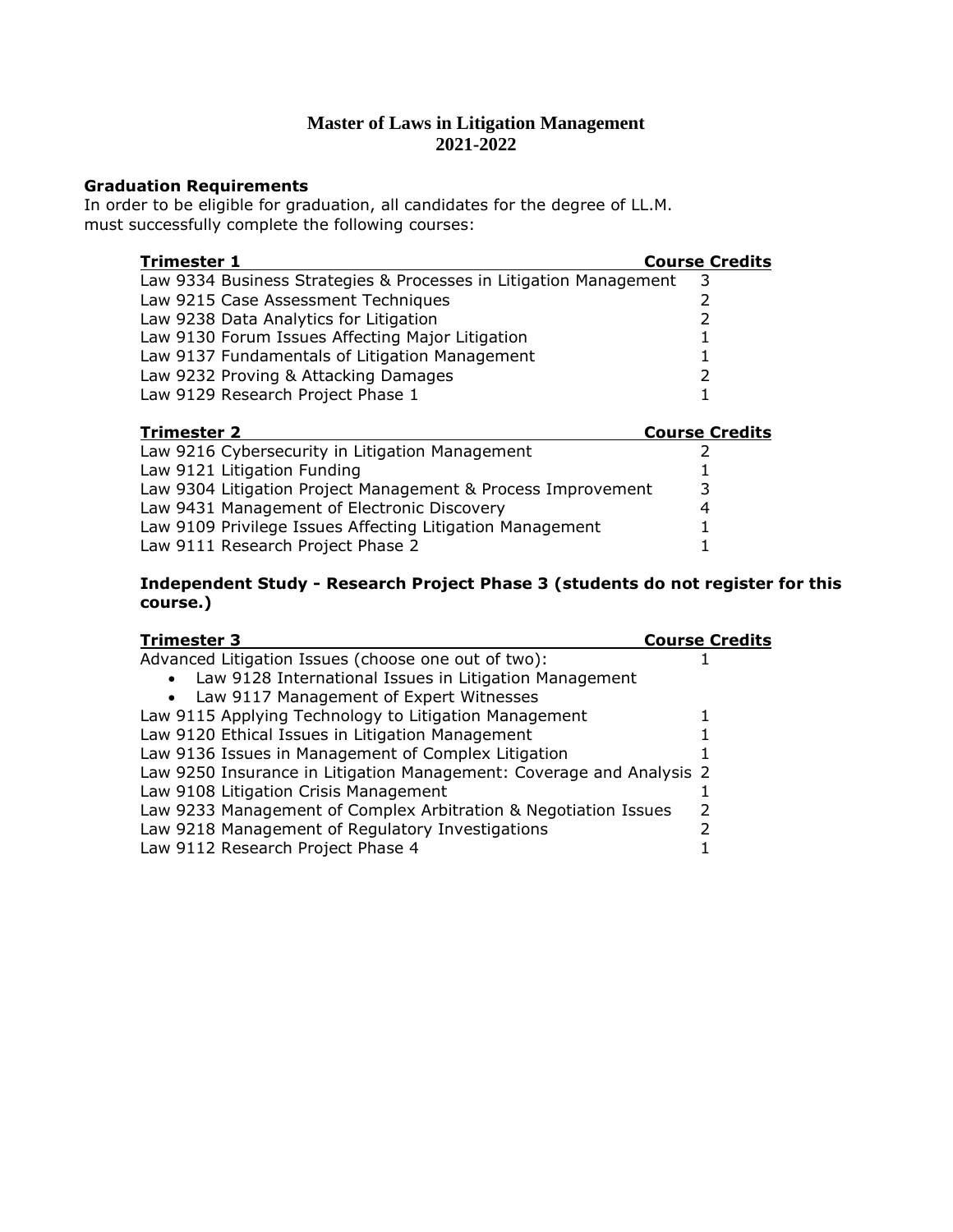### **Executive LL.M. in Litigation Management: Course Descriptions Required Courses for the LL.M.**

## **9115 Applying Technology to Litigation Management (1 qtr. hr.)**

This course is a survey of technology trends and issues that are currently, or may in the future, affect litigation management.

## **9334 Business Strategy and Processes in Litigation Management (3 qtr. hrs.)**

This course covers a broad range of topics important to law firms and in-house legal departments, including the rapidly-changing manner in which legal services are delivered, the need of law firms to make a reasonable profit to survive, and the pressure on in-house legal departments to reduce spending. Given advances in technology, socioeconomics, demographics, and both globality and "glocality" issues, the delivery of legal services is rapidly changing. This course will explore the reasons for rapid change, the basic nature of changes, and lawyer personality traits that may impede or support change.

## **9215 Case Assessment Techniques (2 qtr. hrs.)**

Effective case assessments are foundational to effective litigation management. This course will equip candidates to utilize early case assessment (ECA), decision tree analysis (DTA), and multiple forms of focus group jury testing.

## **9216 Cybersecurity in Litigation Management (2 qtr. hrs.)**

As the world becomes more digitally interconnected and technology-driven, businesses and consumers are increasingly vulnerable to cyber threats. Regardless of your industry, the security of sensitive information is top priority. This program will provide you a fundamental understanding of cybersecurity and privacy law as it relates to your role in litigation management. You will also learn from some of the nation's foremost cybersecurity experts how to effectively manage risks to a client's most sensitive information, and how to quickly and decisively respond to threats.

### **9238 Data Analytics for Litigation (2 qtr. hrs.)**

This course enables students to identify how data and data analytics can be useful in the practice of litigation management.

### **9120 Ethical Issues in Litigation Management (1 qtr. hr.)**

Complex litigation, whether very large cases or very large dockets of smaller cases, presents unique ethical issues. This course will discuss those ethical issues and help students successfully navigate them.

# **9130 Forum Issues Affecting Major Litigation (1 qtr. hr.)**

Lawyers often spend much time litigating about where to litigate. This one-hour course explores (1) why parties might prefer federal or state court; and (2) an overview of the doctrines that govern who wins the forum fight. In particular, we'll review the major grants of federal subjectmatter jurisdiction. We will also explore an overlooked but surprisingly recurring issue: what happens when parties find themselves fighting the same (or similar) lawsuits in different forums.

### **9137 Fundamentals of Litigation Management (1 qtr. hrs.)**

This is the introductory survey course to expose candidates to vital principles and tools in the strategic management of litigation, including application of data analytics, information management and cybersecurity, key emerging technologies, application of business processes and metrics to litigation, case and risk management, jury testing, litigation project management, discovery management including developments in electronic discovery, economic strategies in litigation, and management of complex litigation.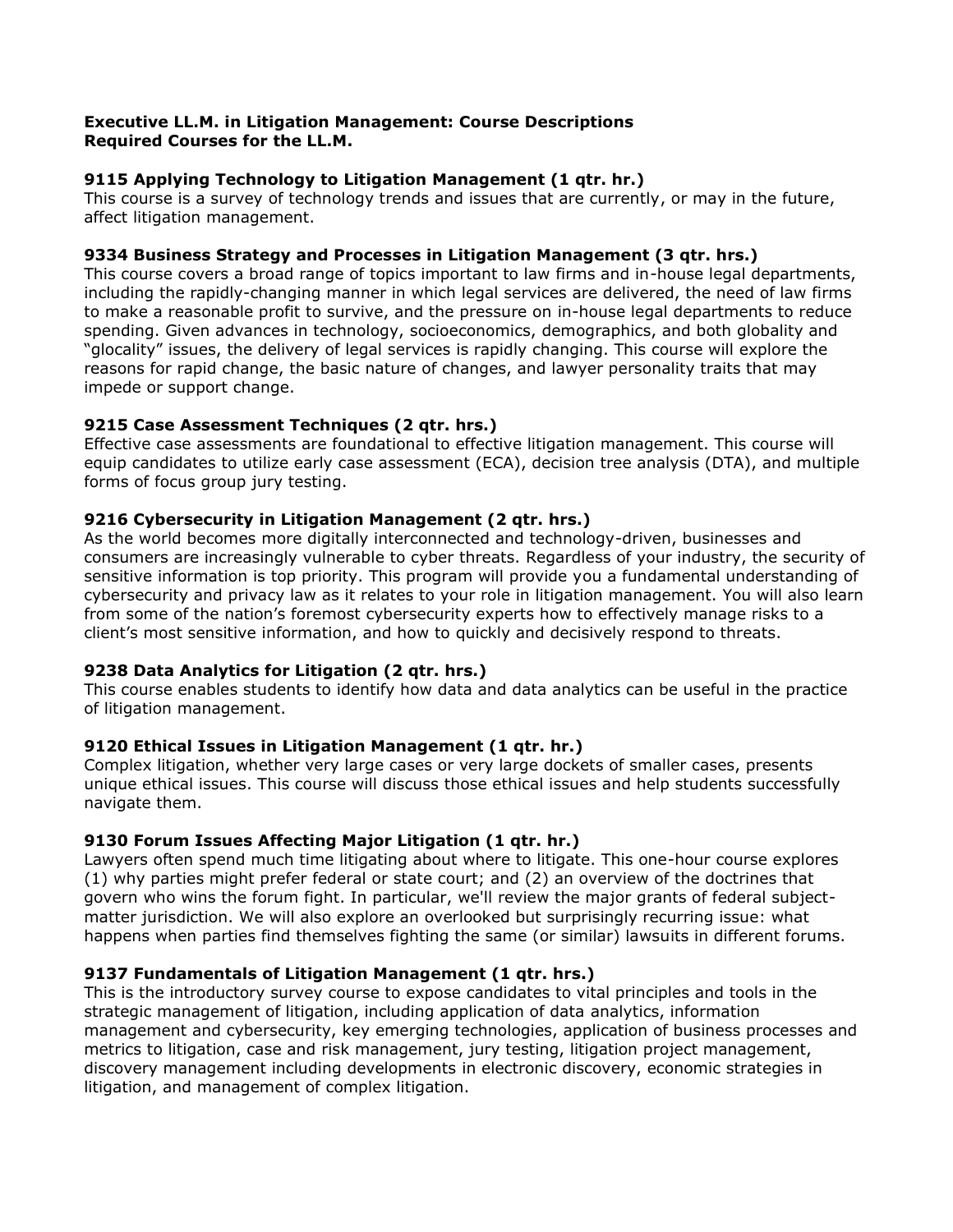## **9136 Issues in Management of Complex Litigation (1 qtr. hr.)**

This course will cover the unique issues in managing complex litigation, such as those found in forum selection, multi-district litigation, class actions, and mass torts.

## **9250 Insurance in Litigation Management: Coverage and Analysis (2 qtr. hrs.)**

Candidates focus on the fundamentals of insurance claim valuation and reservation for risk, with specific focus on advanced issues of coverage, notice and tender, reservation of rights, declaratory relief, right to independent counsel, bad faith, and potential excess coverage and liability.

## **9108 Litigation Crisis Management (1 qtr. hr.)**

This course will prepare students to be prepared for, and to properly handle, a litigation crisis for their company and/or their clients. The course is designed primarily to educate in-house counsel; however, it will provide both education and insights for outside counsel, also.

## **9121 Litigation Funding (1 qtr. hr.)**

In the modern world of litigation, the options are growing rapidly for litigation finance by outside parties, in which the capital necessary for litigation is provided in return for a share of the recovery if successful. This course introduces and contrasts consumer litigation funding and commercial litigation funding, as well as new crowdfunding and insurance alternatives that may satisfy some of the same objectives, and then focuses primarily on commercial litigation funding alternatives and issues for litigation management.

## **9304 Litigation Project Management and Process Improvement (3 qtr. hrs.)**

This course covers the interrelationship between litigation project management, process improvement, and value-based billing.

## **9233 Management of Complex Arbitration and Negotiation Issues (2 qtr. hrs.)**

This course focuses on the mechanics of arbitration and the distinctions between complex arbitration and the litigation process. It addresses the different perspectives and roles of each participant in an arbitration process, the language of common arbitration agreements and the operative language of each such agreement. This course also addresses international dispute arbitrations, class action arbitrations and the strategies and mechanics of settlement of large multiplaintiff claims.

### **9431 Management of Electronic Discovery (4 qtr. hrs.)**

Increasingly, attorneys are becoming "general contractors" when it comes to certain highly technical areas of the law. This is certainly true of the practice of eDiscovery. Unless you have chosen to make eDiscovery the focus of your practice, you will most likely instead be charged with assembling and then managing the right team of attorney specialists, technologists, and allied professionals who will conduct the eDiscovery components of cases on your behalf and under your direction. Any attorney serving in such a capacity will need to know enough about the law and technical aspects of eDiscovery to assemble the right team, keep costs under control, and ensure that legal and ethical obligations to clients, the court, and opponents are met and discharged. This course endeavors to impart such "general contractor" knowledge and expertise.

### **9218 Management of Regulatory Investigations (2 qtr. hrs.)**

This course explores the unique issues associated with corporate internal investigations by outside counsel. Particular consideration will be given to the scope of the engagement, the collection and evaluation of evidence, privilege issues, and the preparation of reports.

### **9109 Privilege Issues Affecting Litigation Management (1 qtr. hr.)**

This course teaches students to recognize privilege-related problems they will face in managing litigation. Students will review the most important privileges, studying the general rule of the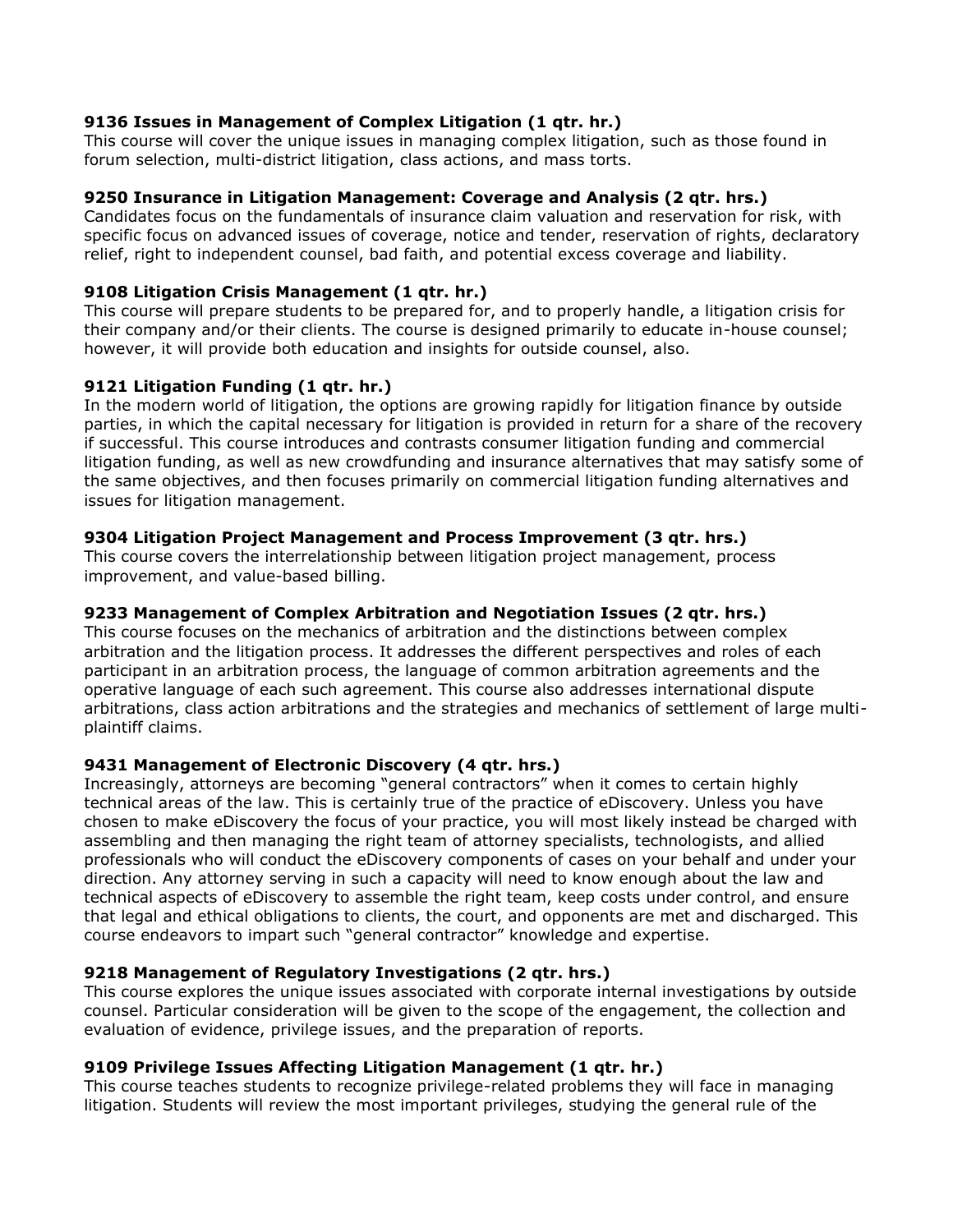privilege and waiver issues including those encountered in healthcare matters**.** Additionally, students will study the issues arising when the cases they manage proceed in multiple jurisdictions with differing privilege rules.

## **9232 Proving and Attacking Damages (2 qtr. hrs.)**

Law schools teach remedies but devote very little time to proving or attacking damages. The ability to assess, predict, discover, and compel evidence to prove or attack damages at trial, however, is vital to litigation management and strategy. This program will provide key skills for creating damage stories and theories, defending against damages claims, handling experts, assessing risk, and ultimately handling damages at trial.

# **9129 Research Project Phase 1 (1 qtr. hr.)**

This writing and research component of the LL.M. program is intended to help candidates develop their interests that coincide with a primary focus of their LL.M. studies. Building upon the course work and discussions with experts, candidates will complete a written paper on a litigation management topic in which they wish to gain specialized expertise during and after the LL.M. program. The subjects and materials covered in Fundamentals of Litigation Management course are designed to serve as a springboard for identifying a potential topic.

## **9111 Research Project Phase 2 (1 qtr. hr.)**

This writing and research component of the LL.M. program is intended to help candidates develop their interests that coincide with a primary focus of their LL.M. studies. Building upon the course work and discussions with experts, candidates will complete a written paper on a litigation management topic in which they wish to gain specialized expertise during and after the LL.M. program. The subjects and materials covered in Fundamentals of Litigation Management course are designed to serve as a springboard for identifying a potential topic.

### **Research Project Phase 3**

This writing and research component of the LL.M. program is intended to help candidates develop their interests that coincide with a primary focus of their LL.M. studies. Building upon the course work and discussions with experts, candidates will complete a written paper on a litigation management topic in which they wish to gain specialized expertise during and after the LL.M. program. The subjects and materials covered in Fundamentals of Litigation Management course are designed to serve as a springboard for identifying a potential topic.

### **9112 Research Project Phase 4 (1 qtr. hr.)**

This writing and research component of the LL.M. program is intended to help candidates develop their interests that coincide with a primary focus of their LL.M. studies. Building upon the course work and discussions with experts, candidates will complete a written paper on a litigation management topic in which they wish to gain specialized expertise during and after the LL.M. program. The subjects and materials covered in Fundamentals of Litigation Management course are designed to serve as a springboard for identifying a potential topic.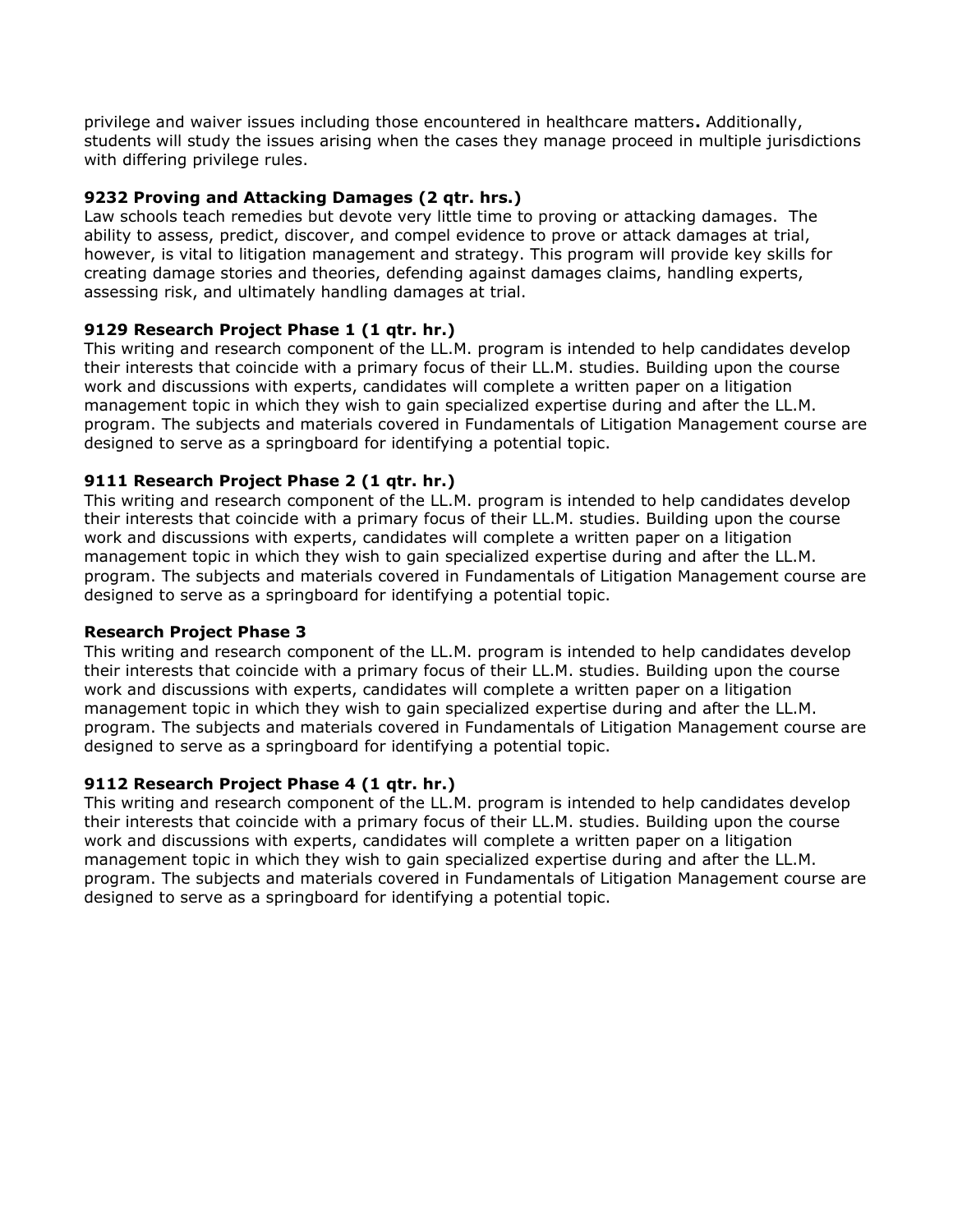### **Elective Courses for the LL.M.**

## **Advanced Litigation Issues (choose one):**

## **9128 International Issues in Litigation Management (1 qtr. hr.)**

Today's global and interconnected economies mean more litigation – and discovery – may take place in countries other than the "home office" of the client. This course addresses managing litigation across borders, whether representing a U.S. client in a foreign jurisdiction or a foreign client in a U.S. court. Of special focus are international data privacy, security, and transfer issues – all of which represent unique obligations and challenges for the U.S. client operating abroad.

### **9117 Management of Expert Witnesses (1 qtr. hr.)**

Expert witnesses are ubiquitous in litigation in state and federal courts. Some commentators estimate that experts testify in 85% of American trials, and the percentage is certainly near 100 for complex commercial cases and tort claims with technical or scientific issues. Moreover, experts can have an outsize effect on the course of trials. Litigators are familiar with the articulate, professorial witness in the tweed jacket who takes over the courtroom and, ultimately, the jury's view of the case. A cottage industry of expert testifiers has arisen, with expert referral services listing thousands of candidates in hundreds of categories. In response, courts and legislatures have enacted rules to control expert testimony, both through discovery procedures and limits on admissibility. This course examines the current state of the use of expert witnesses, focused on pretrial matters, from selection through discovery and including the gatekeeping procedures now available to courts and litigants.

# **FINANCIAL AID, SCHOLARSHIPS AND AWARDS**

Information pertaining to financial aid, scholarships and awards is located on the Law School website at http://www.baylor.edu/law/ps/index.php?id=74810.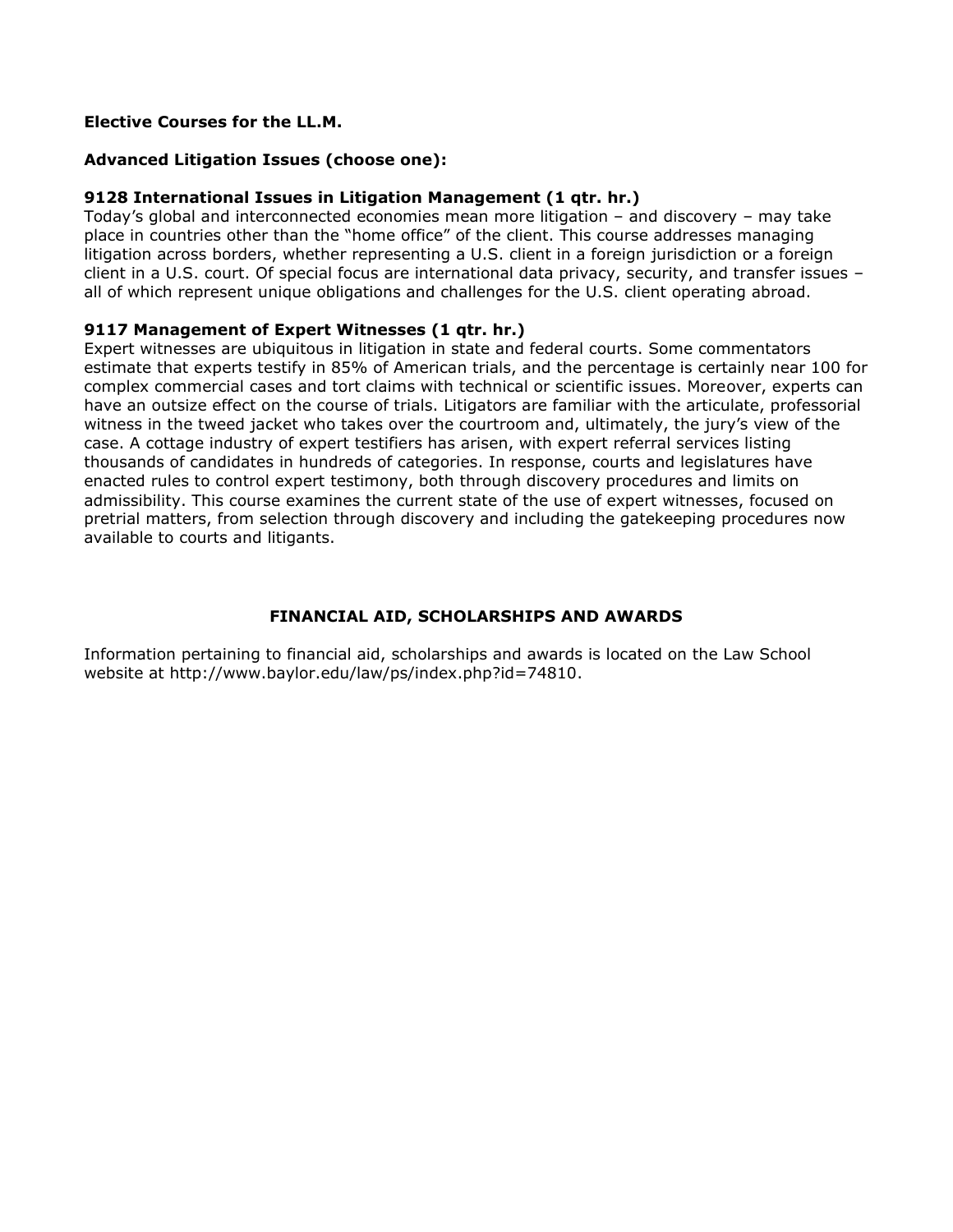#### **APPENDICES**

#### **RULES ON ACADEMIC PROBATION AND DISMISSAL Juris Doctor (October, 2019)**

#### **I. Academic Probation**

#### **A. Academic Enhancement**

Students with a grade point average of 2.4 or lower at the end of the third quarter of Law School are required to take five (5) of the following seven (7) courses prior to Graduation. For students who matriculated in a summer quarter, this determination will be made following the fourth quarter of study (after LARC 3 grades have been recorded):

| <b>Course Number Course Name</b>             | <b>Credit Hours</b> |
|----------------------------------------------|---------------------|
| 9235 Administration of Estates               |                     |
| 9350 Advanced Criminal Procedure             |                     |
| 9360 Civil Liberties or Con Law: Free Speech | 3                   |
| 9370 Family Law                              |                     |
| 9342 Commercial Law: Secured Transactions    | 3                   |
| 9332 Wealth Transfers                        |                     |
| 9383 Conflict of Laws                        |                     |
|                                              |                     |

### **B. Academic Deficiency Resulting in Probation**

A student in Baylor Law School will be placed on probation for academic reasons when, after all final grades for a quarter have been reported, the student's overall grade point average falls below a 1.90 on the 4.0 scale. At that time, a student may continue in school on probation, or may elect to withdraw immediately from school and return on the same probationary basis within three years.

#### **C. Computation of Grade Point Average**

In computing the grade point average of a student for the purpose of determining academic deficiency in a particular quarter:

(1) All final letter grades earned in law school courses will be considered. Grade points are awarded for courses at the rate of A = 4.0, A- = 3.67, B+ = 3.33, B = 3, B- = 2.67, C+ = 2.33, C  $= 2$ , and  $D = 1$  per credit hour. No credit is received for an F. A grade of Pass (P) is a neutral grade and does not affect the grade point total. While credit hours received in a course for which a P is recorded are counted toward the graduation total, they are not included in computing the grade point average.

(2) The final grades received in the first two quarters will form the basis of the initial evaluation of a first-year student's academic sufficiency. Tentative grades received in Legal Analysis, Research & Communication (LARC): Introduction to Legal Writing will not be used in determining academic sufficiency until the grade is final.

(3) No bonus grade points will be considered in determining academic sufficiency.

(4) Grades received in repeated courses will be counted at the repeated letter grade value in determining compliance with the "C" average requirement for students on probation in Section D below; however, for purposes of calculating a cumulative grade point average, the repeated grade cannot be counted at a level higher than a "C".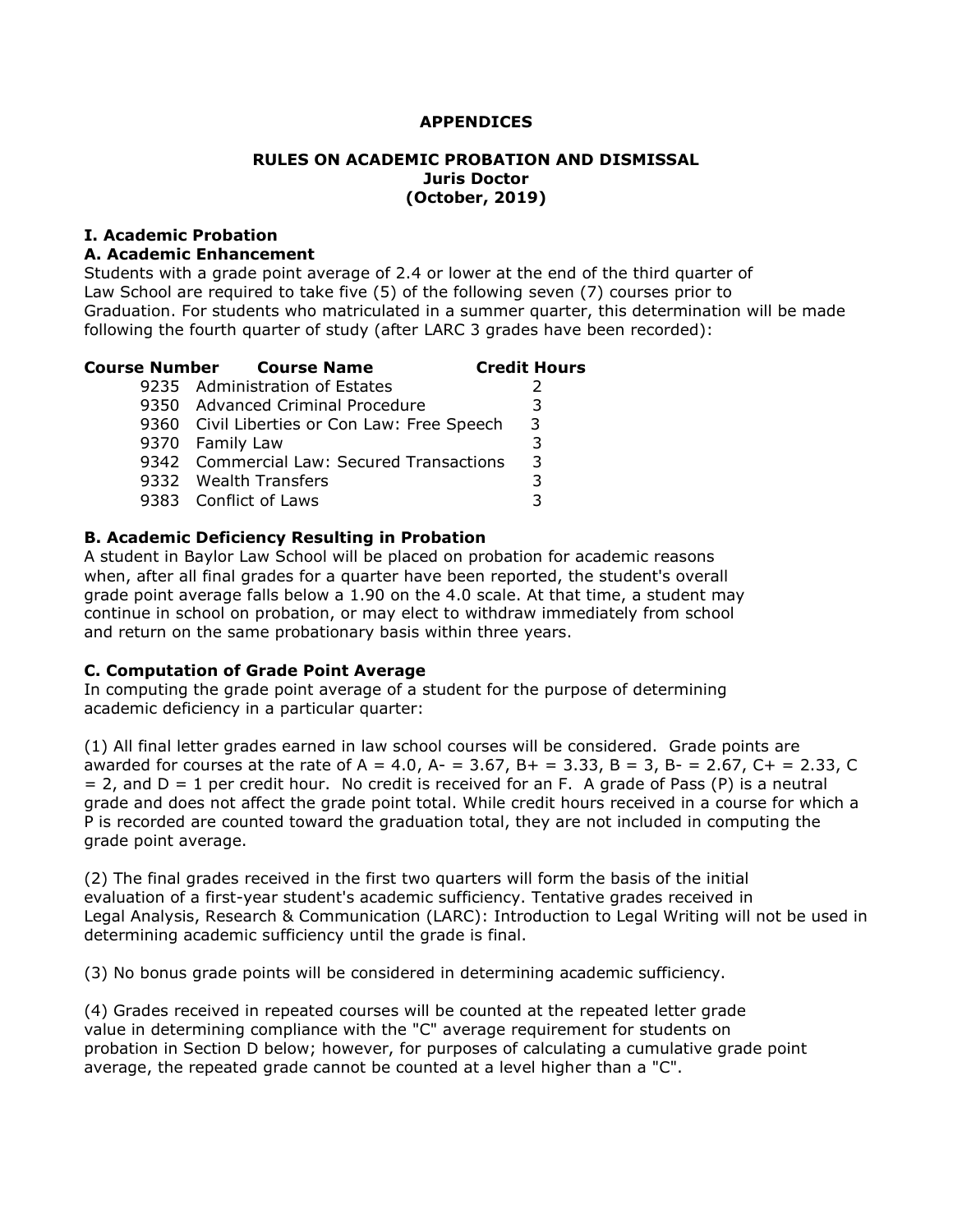## **D. Terms of Probation**

The terms of probation are: (1) enrollment in a course of study of at least 12 credit hours approved by the Chair of the Academic Standards Committee; (2) maintenance of a "C" average (2.0 on the 4.0 scale) in courses taken in each probationary quarter until a graduation average of 2.0 for all work taken is attained; and (3) attainment of a graduation average within three quarters.

# **II. Dismissal by Reason of Breach of Probation**

A probationary student notified of a failure to fulfill the terms of academic probation during a quarter will be immediately dismissed from school unless the student elects to stay the dismissal until that quarter's final examinations are completed. A student may wish to stay the dismissal until final examinations are completed as a demonstration of an ability to perform satisfactory law school work to assist any later petition for readmission. This option must be exercised within a reasonable time, normally three days. A tuition refund will be made only if the student is otherwise entitled to a tuition refund under the regular tuition refund policy of the Law School. In either case, whether effective immediately, or stayed until the end of the quarter, a dismissal for failure to fulfill the terms of academic probation is a permanent dismissal from the Law School.

## **III. Deficiency in English Resulting in Probation**

If a student after admission to the Law School demonstrates an inadequate command of English, including a deficiency in spelling and grammar, the student may be placed on academic probation under the terms to be prescribed by the Faculty Academic Standards Committee.

### **IV. Petition to Review Dismissal**

A student dismissed for academic deficiency may, within one year, petition the Dean and faculty of the law school for readmission on probation. The decision to grant a petition for readmission is solely within the discretion of the Dean and faculty and may contain such conditions and/or qualifications as are deemed appropriate. The student may not be readmitted to the Law School unless two full quarters have elapsed while the dismissal was in effect. If the student elects, however, to stay dismissal until finals are completed and when grades are announced, the student's overall grade point average is raised to a graduation average, the student may be readmitted to the next beginning quarter. The petition should be submitted at least four weeks prior to the end of the quarter preceding the quarter to which readmission is sought to give the Dean and faculty sufficient time to consider the petition. For example, to illustrate the timing of a petition for readmission, a student who is dismissed after receiving grades on the winter quarter, who does not elect to complete the spring quarter, may petition for readmission beginning with the fall quarter and not later than the next spring quarter.

The petitioner has the burden of establishing to the satisfaction of the Dean and faculty that there is a significant probability that the petitioner will achieve and thereafter maintain a graduation average if readmitted on probation. A petition for readmission should be directed to the Chair of the Academic Standards Committee. The petition should set forth, in letter form, the following information: (i) an explanation of the perceived reasons for the applicant's academic dismissal; (ii) an explanation of the applicant's activities during the period of dismissal; and (iii) an explanation of why the applicant expects to be able to correct prior academic deficiencies if readmitted on probation.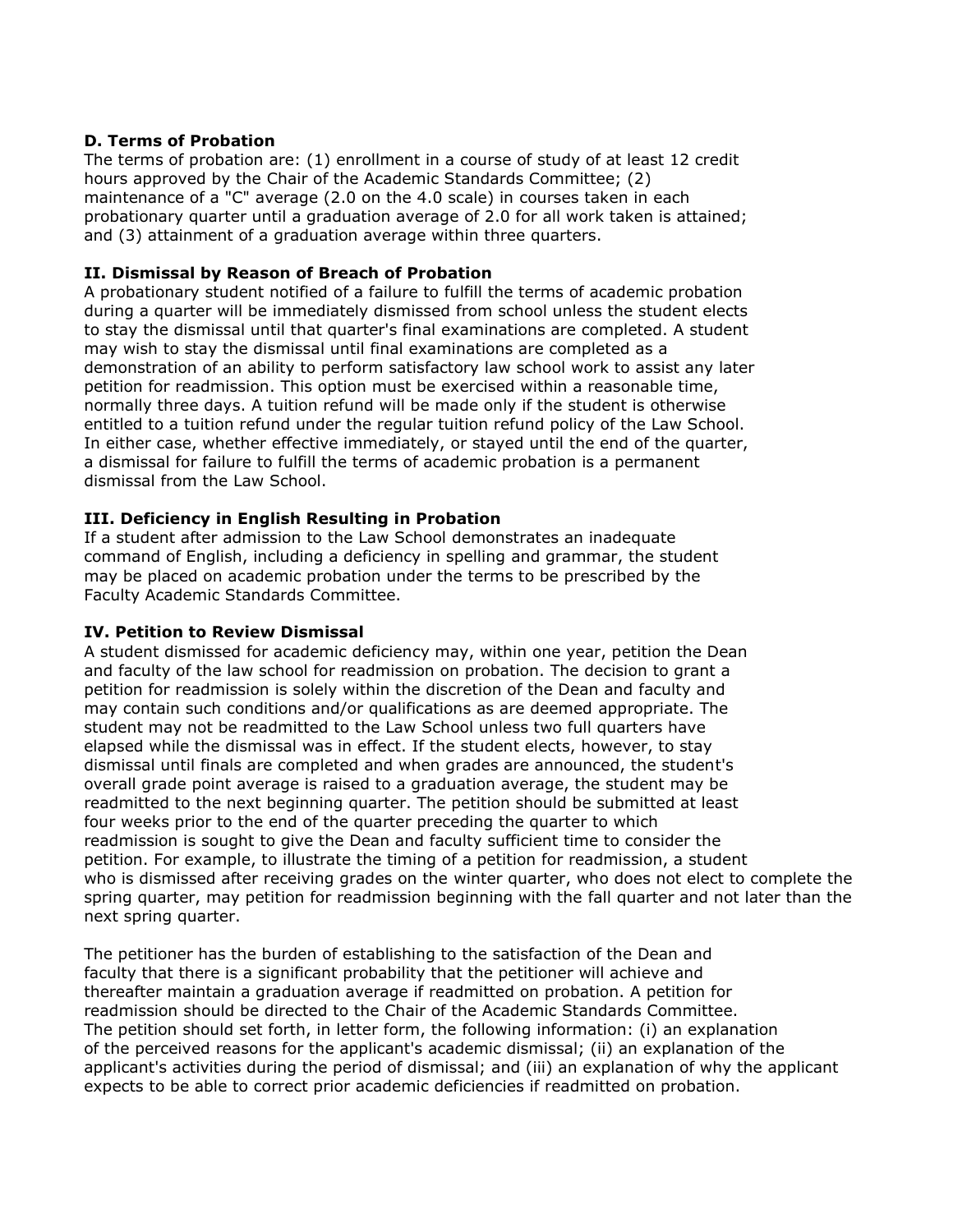#### **V. Student's Responsibility to Monitor Status**

These rules of academic probation and dismissal are automatically applicable whether or not the student receives any form of notice. It is the student's responsibility to determine his or her status based upon this policy and the grades earned by the student. An attempt will be made to notify a student of the his or her status under the rules, but the notification is given only as a courtesy and a student is not entitled to receive any such notice. Receipt of any notice does not assure that any further notices be sent. Grades for a particular quarter may not be available until a substantial time after the beginning of the following quarter. Thus, any courtesy notice of academic deficiency and probation or dismissal, if sent at all, will usually not be sent until later in the quarter in which this status is determined. Therefore, each student is solely responsible for continuously updating his or her grade point average as individual grades become available and is solely responsible for determining his or her status under these rules. When it appears that an academic deficiency either exists or might exist, the student should immediately contact the Chair of the Academic Standards Committee. The fact that grades may not be available for a substantial time poses a particular difficulty for the student who is on probation, in that the student will not know whether the terms of probation have been met until well into the following quarter.

**NOTE:** The Chair of the Academic Standards Committee is Associate Dean Wilson (Room 219; 710-1911.)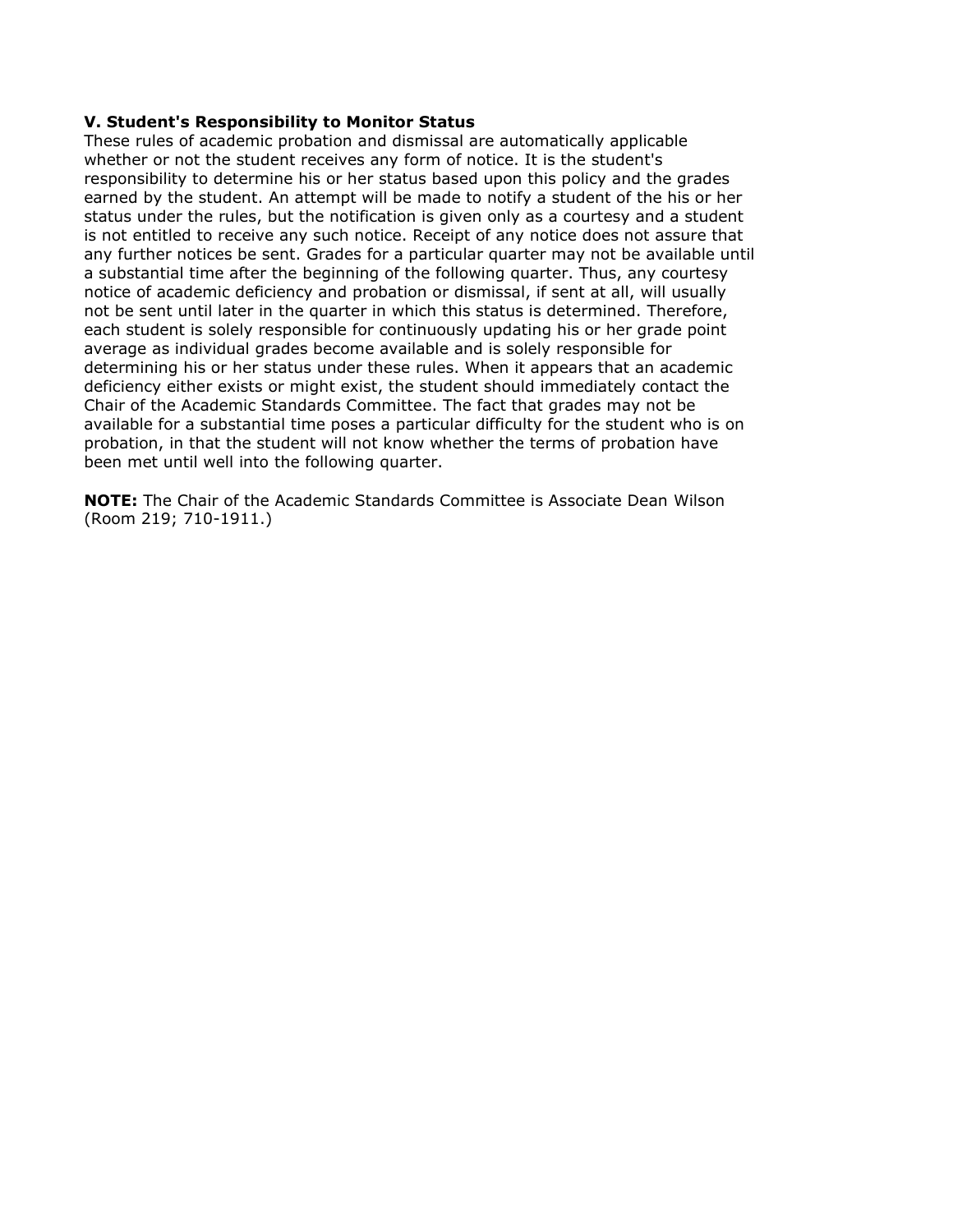#### **HONOR CODE BAYLOR UNIVERSITY SCHOOL OF LAW**

### **PREAMBLE**

Baylor University School of Law (the "Law School") students must act in academic matters with the utmost honesty and integrity and in a manner consistent with this Honor Code ("Code"). This Code specifies the conduct that violates this obligation and establishes a process for dealing with breaches of the Code.

### **ARTICLE I. SCOPE OF THE CODE**

A. This Code applies to any alleged incident of misconduct related to any academic matter involving the Law School's program of education, regardless of where such alleged incident occurred.

B. "Academic matter" includes any activity that may affect a grade or in any way contribute toward satisfaction of the requirements for graduation or that may result in academic credit or recognition. Such activities include, but are not limited to, examinations, research for course papers, independent studies, or projects and performance of requirements in connection with externships and clinical courses, Law Review, or interscholastic competitions (for the purposes of this Code, this non-exclusive list of activities is included within the term "course").

C. This Code is not intended to replace or supersede applicable federal and state laws, municipal ordinances, Baylor University or Law School regulations or Law School Library or Career Development Office internal rules governing conduct of law students not involving an academic matter as defined above, provided, however, that this Code will be presumed applicable where no other procedure is available to address the alleged misconduct.

# **ARTICLE II. STUDENT MISCONDUCT**

Student misconduct in connection with any academic matter covered by this Code includes, but is not limited to:

A. In connection with any examination, test, quiz, class performance or other assessment, whether or not graded:

1. Substituting for another student or permitting any other person to substitute for oneself to take the examination or perform other work relating to the examination.

2. Copying from or looking upon another student's examination paper during an examination with the intent to obtain information relevant to the examination or intentionally permitting another student to see and copy from one's examination paper.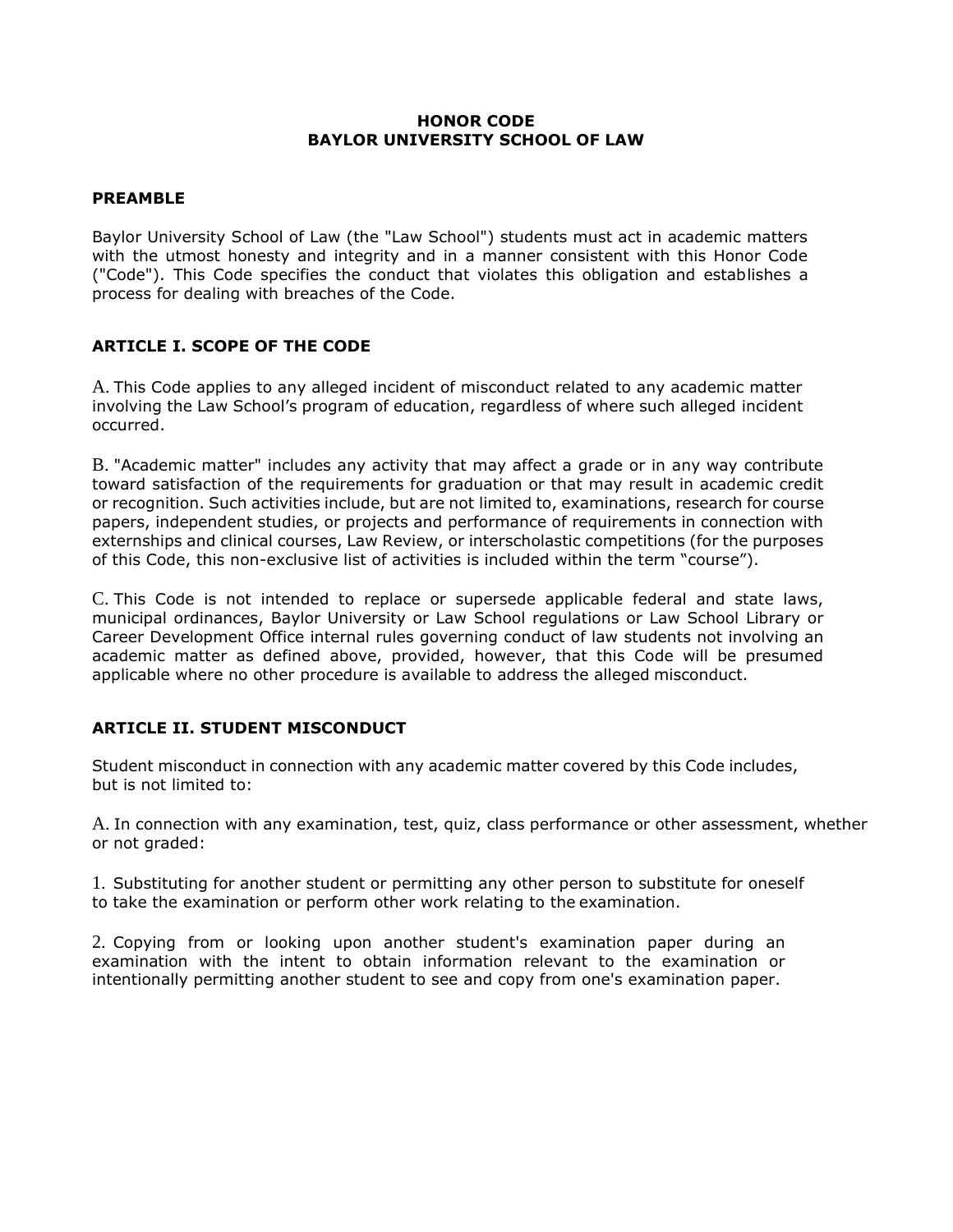3. Collaborating during the examination with any other person by giving or receiving information without authority.

4. Using material during an examination not authorized by the person administering the examination.

5. Taking time beyond that allowed other students for the completion of an examination without the express permission of the person administering the examination.

6. Divulging in a systematic and coordinated way, during or after the exam, the contents of an essay or objective examination where the instructor has stated that the contents of the examination are not to be divulged, until such time as the instructor releases the examination.

7. Invading or attempting to invade the security measures maintained for the preparation and storage of examinations.

8. Stealing, buying, otherwise obtaining, selling, giving away, or bribing another person to obtain all or part of an unadministered examination or information about an unadministered examination or an examination which is to remain confidential or any unauthorized information concerning an examination.

9. Failing to inform the Dean or the appropriate faculty member of the fact that one has come in contact, through no fault of the student, with an unadministered examination, or an examination which is to remain confidential, or any unauthorized information concerning an examination, after becoming aware of the fact that the material involved is confidential.

B. In connection with any report, paper, memorandum, article, brief or any other written work in fulfillment of academic requirements or to directly or indirectly obtain academic credit or recognition:

1. Submitting as one's own written work prepared totally or in part by another person, unless such collaboration is expressly authorized by the instructor, provided that, unless all discussion is expressly prohibited by the instructor, merely discussing the subject matter generally with another student is not a violation of this Code.

2. Submitting a writing incorporating another person's work, whether copyrighted or not, by taking the substance of such work or the literal expression from such work of another without acknowledging and crediting the original author's work with quotation marks and footnotes or other appropriate written explanation.

3. Submitting written work previously offered by the student for credit or recognition in another course or program without the instructor's permission secured in advance of submission.

C. In general: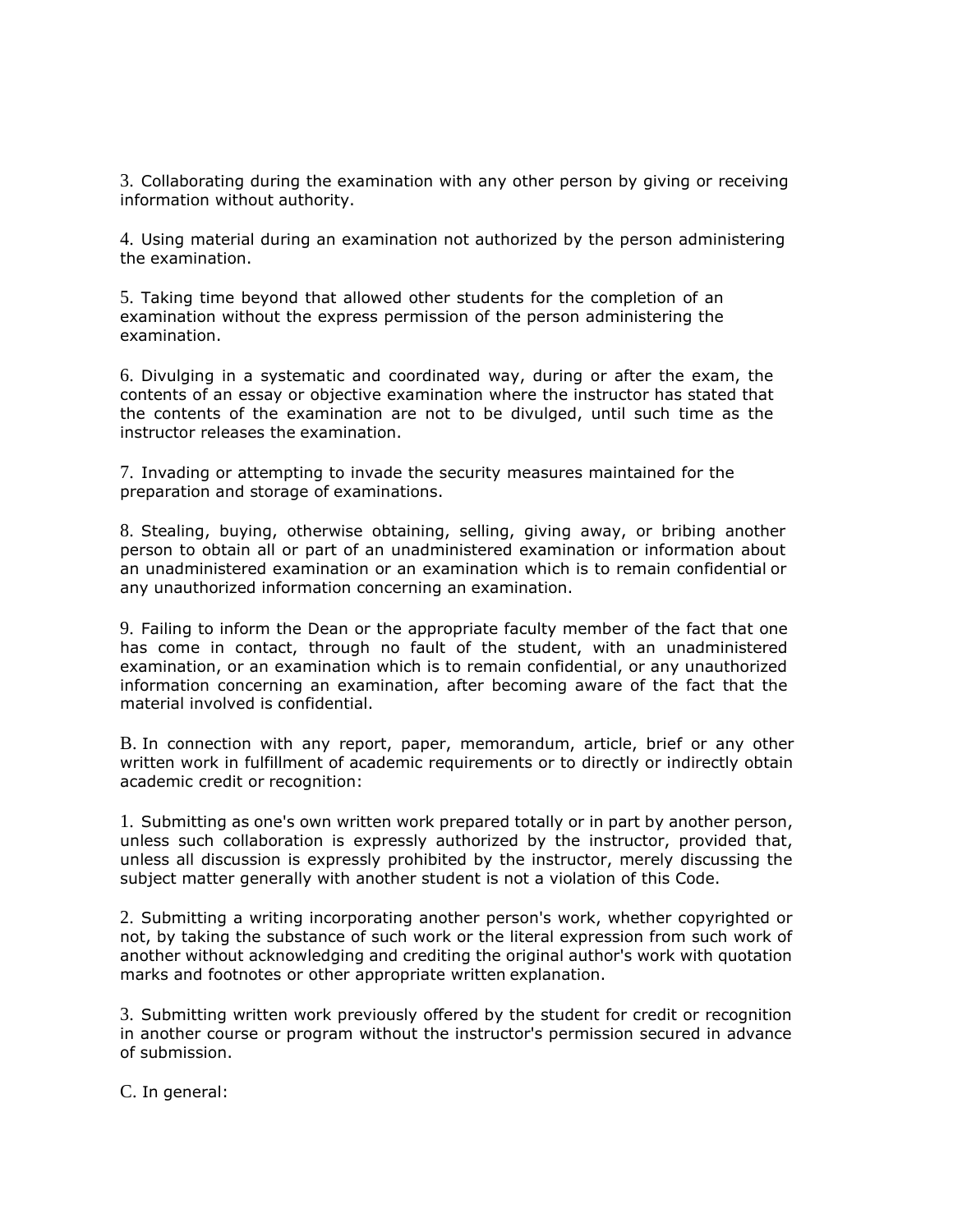1. Failing, upon witnessing or learning of the probable violation of this Code, to report the fact immediately to the Dean or a member of the faculty.

2. Refusing to provide information about a possible violation of this Code to faculty or administration of the Law School, except that a person suspected of violating this Code may not be compelled to bear witness against himself or herself.

3. Taking, keeping, misplacing, tampering with, or damaging the property of Baylor University, a faculty member, another student or any other person, if one knows or should reasonably know that one would by such conduct obtain an unfair academic advantage. This section is intended to include, but not be limited to, material in the law library.

4. Misrepresenting facts about oneself or another for the purpose of obtaining an advantage, either academic or financial, or for the purpose of injuring another student academically or financially, including providing false grades or other information in resumes for placement use.

5. Knowingly or negligently submitting false or misleading information concerning hours worked or requirements fulfilled in connection with any externship or clinical program undertaken for credit or recognition.

6. Acting contrary to accepted principles of honesty in any academic pursuit, it being recognized that no enumeration can exhaust the possible applications of a law student's obligation to conduct himself or herself in a manner consistent with the Code and that the enumeration above is by way of illustration and not limitation, provided, however, that if at all possible one or more of the enumerated sections should be utilized rather than this general provision.

# **ARTICLE III. Procedures for Addressing Suspected Honor Code Violations**

A. **Faculty Determination of a Violation.** If a faculty member suspects that a student has violated this Code in a course for which that faculty member is an instructor of record or in any other aspect of the Law School's program of education for which the faculty member is responsible, the faculty member must handle the matter directly with the student and should resolve the matter within 21 days of learning of the possible violation. If the faculty member determines that a violation has occurred, the faculty member must report in writing the violation and any sanction imposed to the Dean or the Dean's designee or designees within 7 days of the faculty member's determination that the student violated this Code. If the faculty member finds the student did not violate this Code, the matter is closed and no report to the Dean or the Dean's designee or designees is required.

B. **Opportunity to be Heard.** A faculty member must provide a student who is suspected of a violation of this Code an opportunity to be heard on the matter in-person, telephonically, via videoconference, or in writing. The student may also present any relevant evidence to the faculty member, including written material and witnesses with knowledge of relevant facts. Students have these same rights in all appeals under this Code.

C. **Sanctions.** Upon determining that a student has violated this Code, the faculty member may impose sanctions short of suspension or expulsion which may include but are